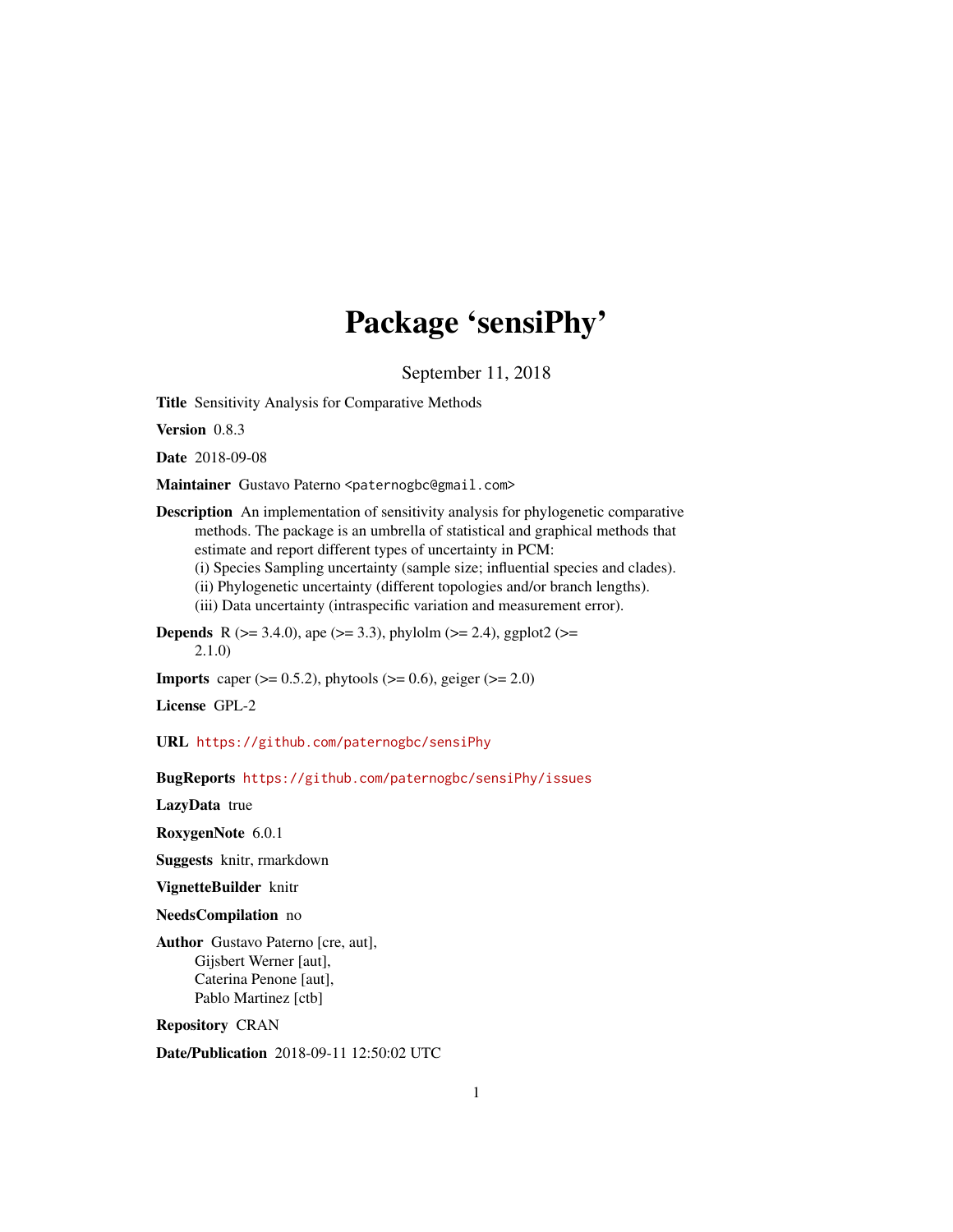# R topics documented:

| 3              |
|----------------|
| $\overline{4}$ |
| $\overline{5}$ |
| 6              |
| 8              |
| 10             |
| 13             |
| 15             |
| 17             |
| <sup>19</sup>  |
| 21             |
| 23             |
| 25             |
|                |
| 29             |
|                |
|                |
|                |
|                |
|                |
|                |
|                |
|                |
|                |
|                |
|                |
|                |
|                |
|                |
|                |
|                |
|                |
|                |
|                |
|                |
|                |
|                |
| 70             |
| 71             |
| 72             |
| 73             |
| 74             |
| 75             |
| 76             |
| 77             |
| 78             |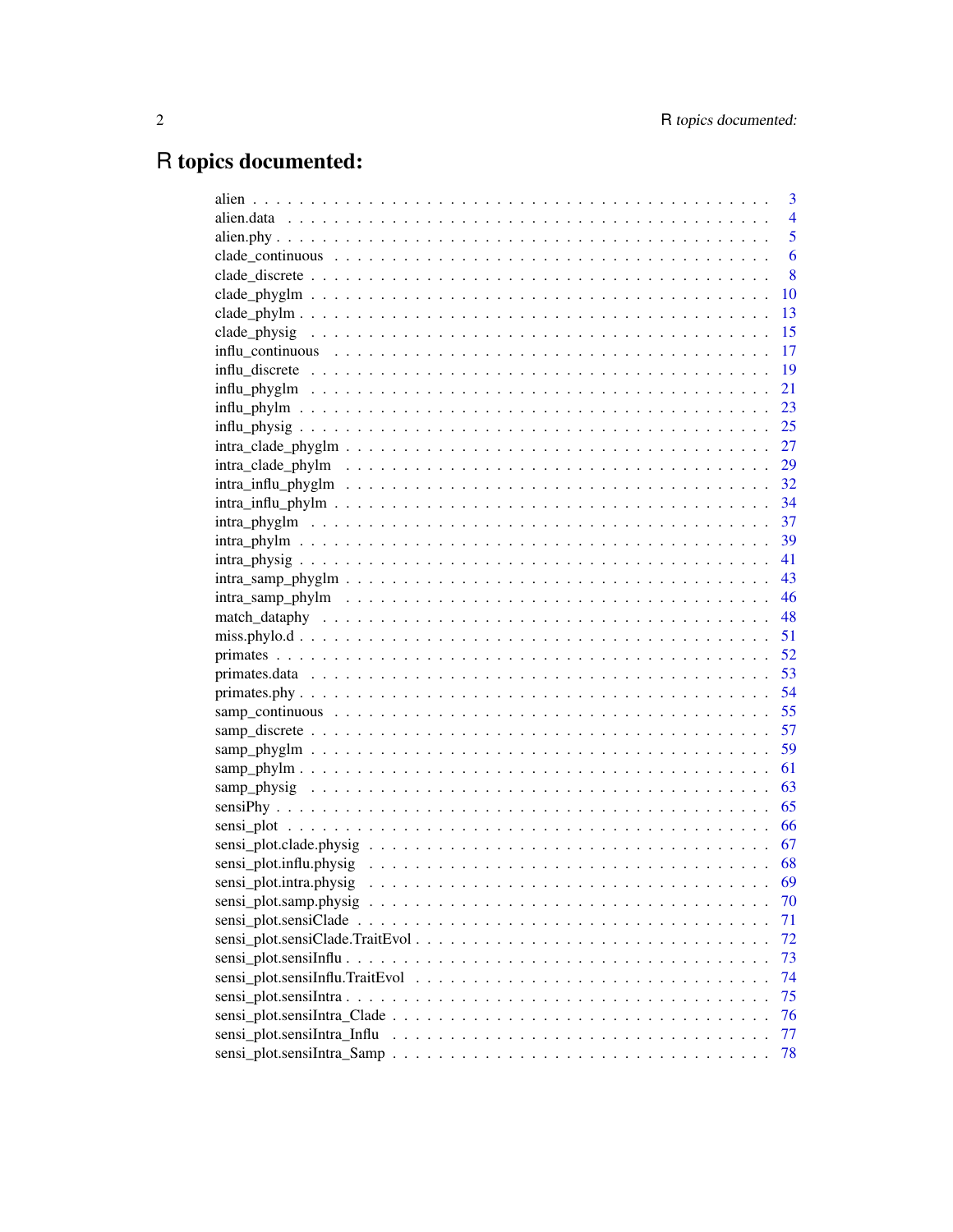<span id="page-2-0"></span>

| Index | 117 |
|-------|-----|
|       |     |

alien *Alien Mammals dataset: Example dataset for the package sensiPhy*

# Description

A comparative dataset containing traits for 94 alien mammal species (alien.data) and a multiphylo object with 101 phylogenies matching the data (alien.phy). Tip labels are the binomial species names and match with data rownames. Data was taken from (Gonzalez-Suarez et al. 2015) and phylogenies from (Fritz et al 2009) and (Kuhn et al 2011).

# Usage

data(alien)

# Format

A data frame with 94 rows and 7 variables:

- family: Taxonomic family
- adultMass: Mean adult body mass (g)
- gestaLen: Mean gestation length (days)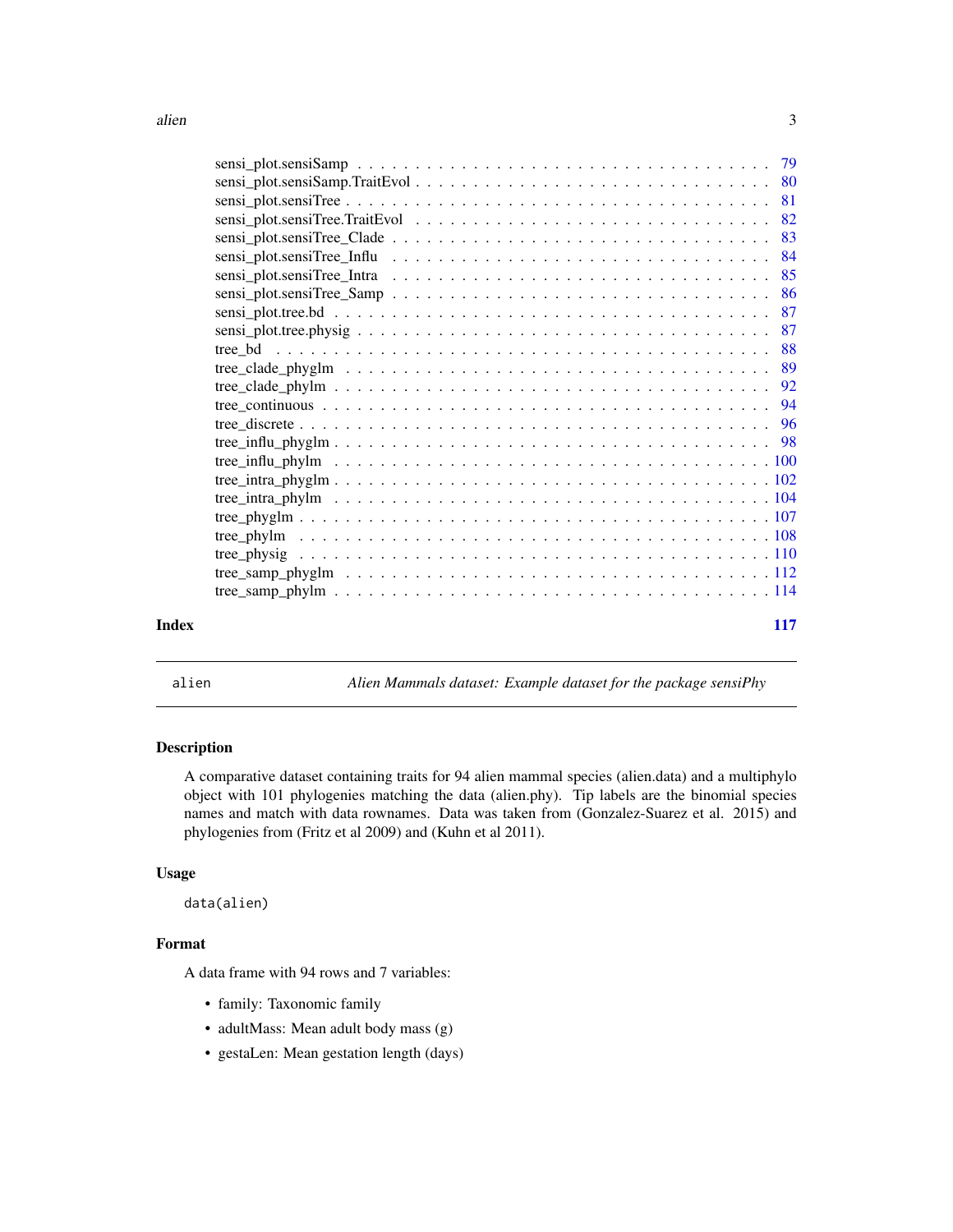- <span id="page-3-0"></span>• homeRange: Mean home range (km)
- SE\_mass: Standard deviation (intraspecific) for mean adult body mass (g)
- SE\_gesta: Standard deviation (intraspecific) for mean gestation length (days)
- SE\_range: Standard deviation (intraspecific) for mean home range (km)

#### References

Alien mammal data: Gonzalez-Suarez, Manuela, Sven Bacher, and Jonathan M. Jeschke. "Intraspecific trait variation is correlated with establishment success of alien mammals." The American Naturalist 185.6 (2015): 737-746 DOI: 10.1086/681105

Downloaded from: Gonzalez-Surez M, Bacher S, Jeschke J (2015) Data from: Intraspecific trait variation is correlated with establishment success of alien mammals. Dryad Digital Repository. http://dx.doi.org/10.5061/dryad.sp963

Phylogeny: Kuhn, Tyler S., Arne O. Mooers, and Gavin H. Thomas. "A simple polytomy resolver for dated phylogenies." Methods in Ecology and Evolution 2.5 (2011): 427-436.

Fritz, Susanne A., Olaf RP Bininda-Emonds, and Andy Purvis. "Geographical variation in predictors of mammalian extinction risk: big is bad, but only in the tropics." Ecology letters 12.6 (2009): 538-549.

alien.data *Alien Mammals dataset: Example dataset for the package sensiPhy*

# Description

A comparative dataset containing traits for 94 alien mammal species (alien.data) and a multiphylo object with 101 phylogenies matching the data (alien.phy). Tip labels are the binomial species names and match with data rownames. Data was taken from (Gonzalez-Suarez et al. 2015) and phylogenies from (Fritz et al 2009) and (Kuhn et al 2011).

#### Usage

data(alien)

#### Format

A data frame with 94 rows and 7 variables:

- family: Taxonomic family
- adultMass: Mean adult body mass (g)
- gestaLen: Mean gestation length (days)
- homeRange: Mean home range (km)
- SE\_mass: Standard deviation (intraspecific) for mean adult body mass (g)
- SE\_gesta: Standard deviation (intraspecific) for mean gestation length (days)
- SE\_range: Standard deviation (intraspecific) for mean home range (km)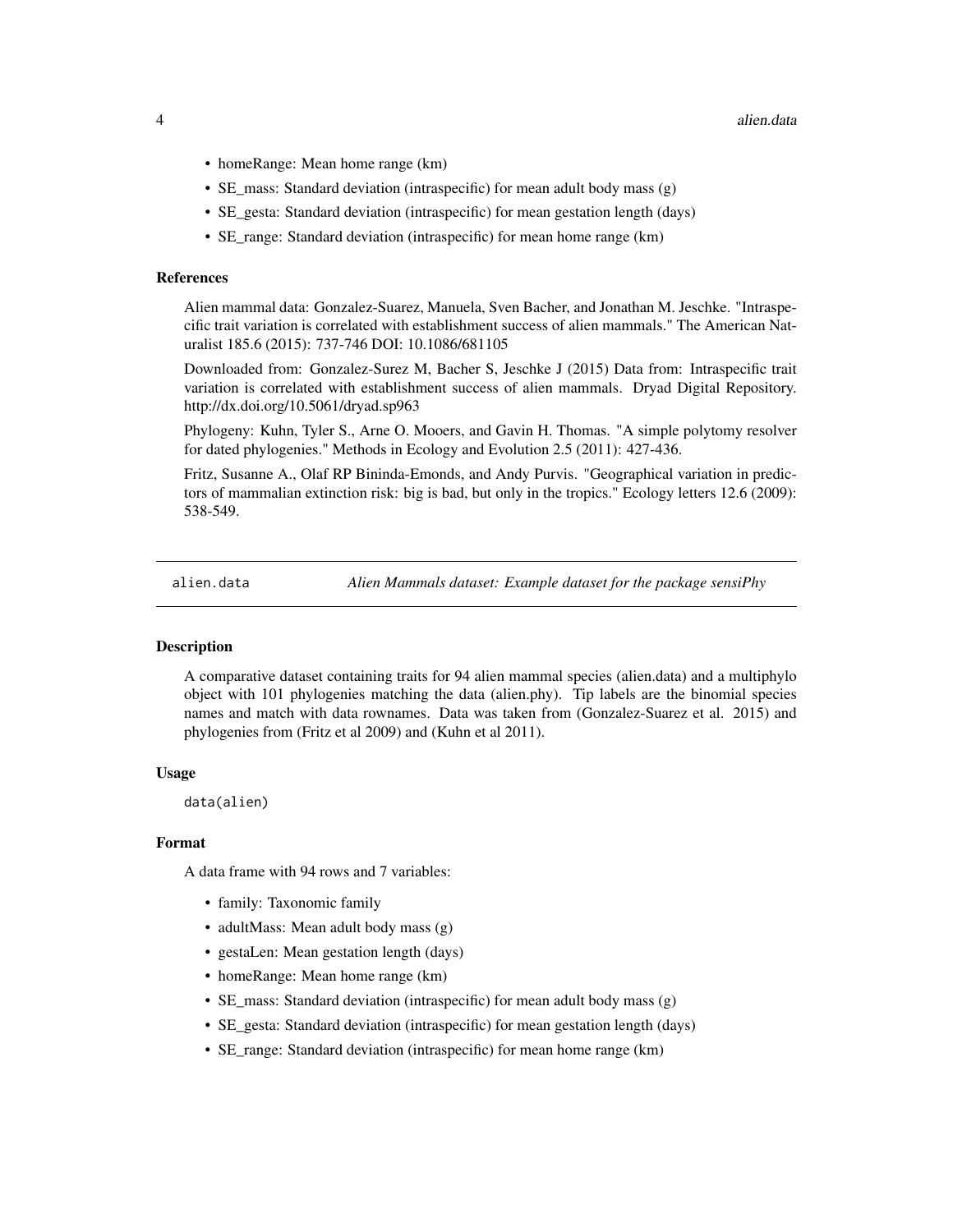#### <span id="page-4-0"></span>alien.phy 5

#### References

Alien mammal data: Gonzalez-Suarez, Manuela, Sven Bacher, and Jonathan M. Jeschke. "Intraspecific trait variation is correlated with establishment success of alien mammals." The American Naturalist 185.6 (2015): 737-746 DOI: 10.1086/681105

Downloaded from: Gonzalez-Surez M, Bacher S, Jeschke J (2015) Data from: Intraspecific trait variation is correlated with establishment success of alien mammals. Dryad Digital Repository. http://dx.doi.org/10.5061/dryad.sp963

Phylogeny: Kuhn, Tyler S., Arne O. Mooers, and Gavin H. Thomas. "A simple polytomy resolver for dated phylogenies." Methods in Ecology and Evolution 2.5 (2011): 427-436.

Fritz, Susanne A., Olaf RP Bininda-Emonds, and Andy Purvis. "Geographical variation in predictors of mammalian extinction risk: big is bad, but only in the tropics." Ecology letters 12.6 (2009): 538-549.

alien.phy *Alien Mammals dataset: Example dataset for the package sensiPhy*

# **Description**

A comparative dataset containing traits for 94 alien mammal species (alien.data) and a multiphylo object with 101 phylogenies matching the data (alien.phy). Tip labels are the binomial species names and match with data rownames. Data was taken from (Gonzalez-Suarez et al. 2015) and phylogenies from (Fritz et al 2009) and (Kuhn et al 2011).

#### Usage

data(alien)

# Format

A data frame with 94 rows and 7 variables:

- family: Taxonomic family
- adultMass: Mean adult body mass (g)
- gestaLen: Mean gestation length (days)
- homeRange: Mean home range (km)
- SE\_mass: Standard deviation (intraspecific) for mean adult body mass (g)
- SE\_gesta: Standard deviation (intraspecific) for mean gestation length (days)
- SE\_range: Standard deviation (intraspecific) for mean home range (km)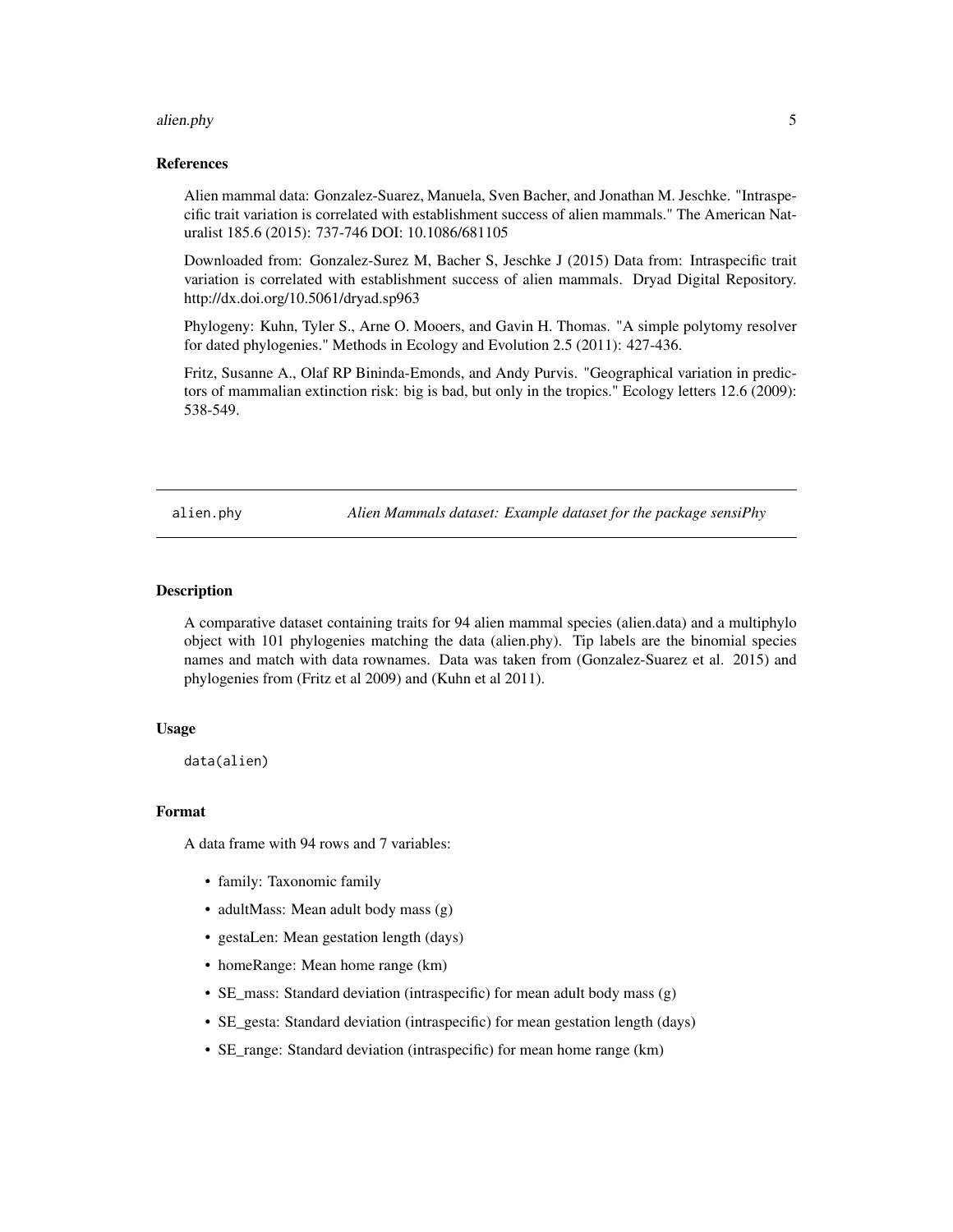#### <span id="page-5-0"></span>References

Alien mammal data: Gonzalez-Suarez, Manuela, Sven Bacher, and Jonathan M. Jeschke. "Intraspecific trait variation is correlated with establishment success of alien mammals." The American Naturalist 185.6 (2015): 737-746 DOI: 10.1086/681105

Downloaded from: Gonzalez-Surez M, Bacher S, Jeschke J (2015) Data from: Intraspecific trait variation is correlated with establishment success of alien mammals. Dryad Digital Repository. http://dx.doi.org/10.5061/dryad.sp963

Phylogeny: Kuhn, Tyler S., Arne O. Mooers, and Gavin H. Thomas. "A simple polytomy resolver for dated phylogenies." Methods in Ecology and Evolution 2.5 (2011): 427-436.

Fritz, Susanne A., Olaf RP Bininda-Emonds, and Andy Purvis. "Geographical variation in predictors of mammalian extinction risk: big is bad, but only in the tropics." Ecology letters 12.6 (2009): 538-549.

clade\_continuous *Influential Clade Detection - Trait Evolution Continuous Characters*

#### **Description**

Fits models for trait evolution of continuous characters, detecting influential clades

#### Usage

```
clade_continuous(data, phy, model, trait.col, clade.col, n.species = 5,
  n.sim = 20, bounds = list(), n.coreS = NULL, track = TRUE, ...)
```
#### Arguments

| data      | Data frame containing species traits with row names matching tips in phy.                                                   |
|-----------|-----------------------------------------------------------------------------------------------------------------------------|
| phy       | A phylogeny (class 'phylo') matching data.                                                                                  |
| model     | The evolutionary model (see Details).                                                                                       |
| trait.col | The column in the provided data frame which specifies the trait to analyse<br>(which should be a factor with two level)     |
| clade.col | The column in the provided data frame which specifies the clades (a character<br>vector with clade names).                  |
| n.species | Minimum number of species in a clade for the clade to be included in the leave-<br>one-out deletion analysis. Default is 5. |
| n.sim     | Number of simulations for the randomization test.                                                                           |
| bounds    | settings to constrain parameter estimates. See fitContinuous                                                                |
| n.cores   | number of cores to use. If 'NULL', number of cores is detected.                                                             |
| track     | Print a report tracking function progress (default = TRUE)                                                                  |
| $\ddotsc$ | Further arguments to be passed to fitContinuous                                                                             |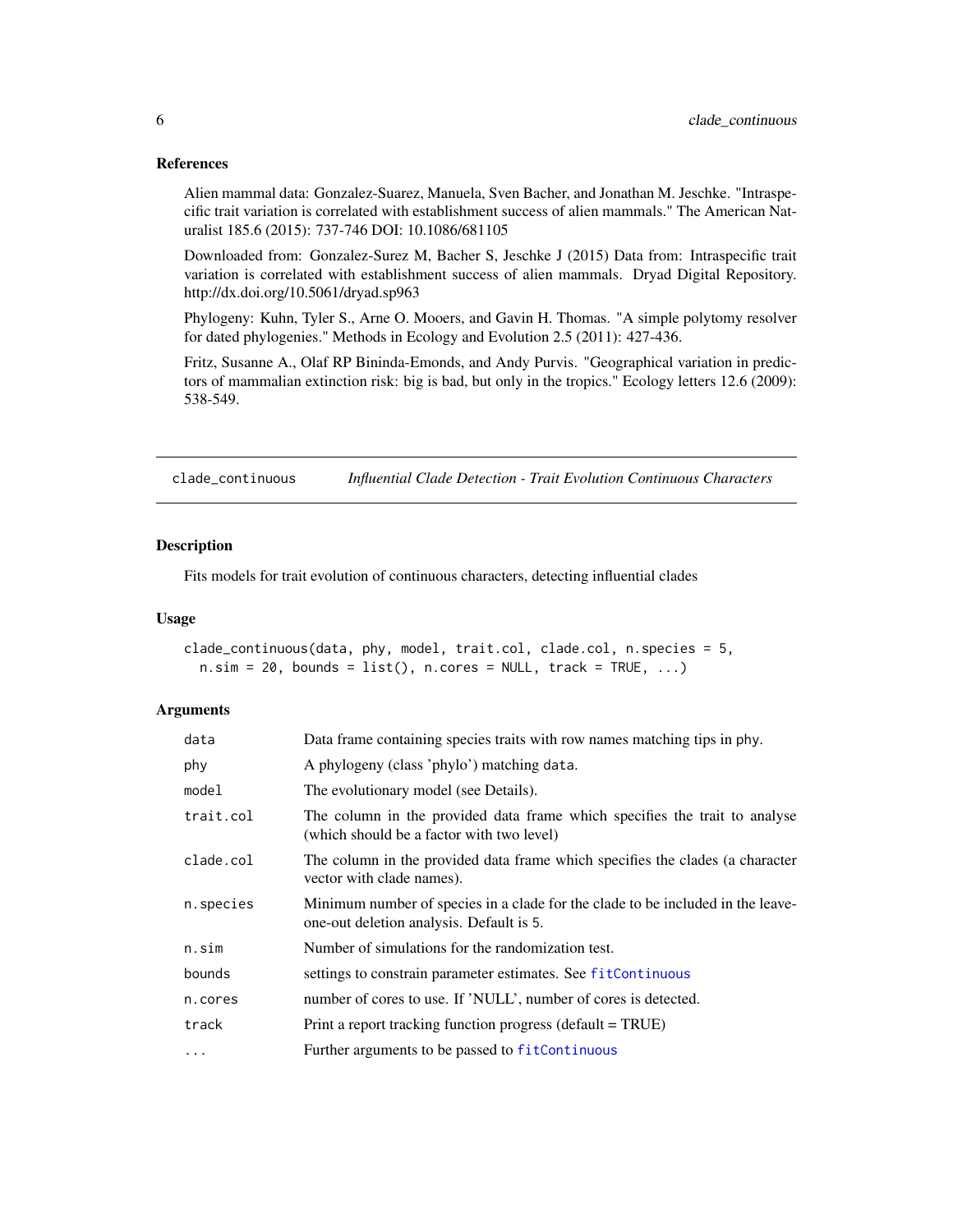#### Details

This function sequentially removes one clade at a time, fits a model of continuous character evolution using [fitContinuous](#page-0-0), repeats this many times (controlled by n.sim), stores the results and calculates the effects on model parameters Currently, only binary continuous traits are supported.

Additionally, to account for the influence of the number of species on each clade (clade sample size), this function also estimates a null distribution expected for the number of species in a given clade. This is done by fitting models without the same number of species as in the given clade.The number of simulations to be performed is set by 'n.sim'. To test if the clade influence differs from the null expectation for a clade of that size, a randomization test can be performed using 'summary(x)'.

Different evolutionary models from fitContinuous can be used, i.e. BM,OU, EB, trend, lambda, kappa, delta and drift.

See [fitContinuous](#page-0-0) for more details on evolutionary models.

Output can be visualised using sensi\_plot.

#### Value

The function tree\_continuous returns a list with the following components:

call: The function call

data: The original full data frame.

full.model.estimates: Parameter estimates (rate of evolution sigsq and where applicable optpar), root state z0, AICc for the full model without deleted clades.

sensi.estimates: Parameter estimates (sigsq and optpar), (percentual) difference in parameter estimate compared to the full model (DIFsigsq, sigsq.perc, DIFoptpar, optpar.perc), AICc and z0 for each repeat with a clade removed.

null.dist: A data frame with estimates for the null distributions for all clades analysed.

errors: Clades where deletion resulted in errors.

clade.col: Which column was used to specify the clades?

optpar: Transformation parameter used (e.g. lambda, kappa etc.)

#### Author(s)

Gijsbert Werner & Gustavo Paterno

# References

Yang Z. 2006. Computational Molecular Evolution. Oxford University Press: Oxford.

Harmon Luke J, Jason T Weir, Chad D Brock, Richard E Glor, and Wendell Challenger. 2008. GEIGER: investigating evolutionary radiations. Bioinformatics 24:129-131.

# See Also

[fitContinuous](#page-0-0)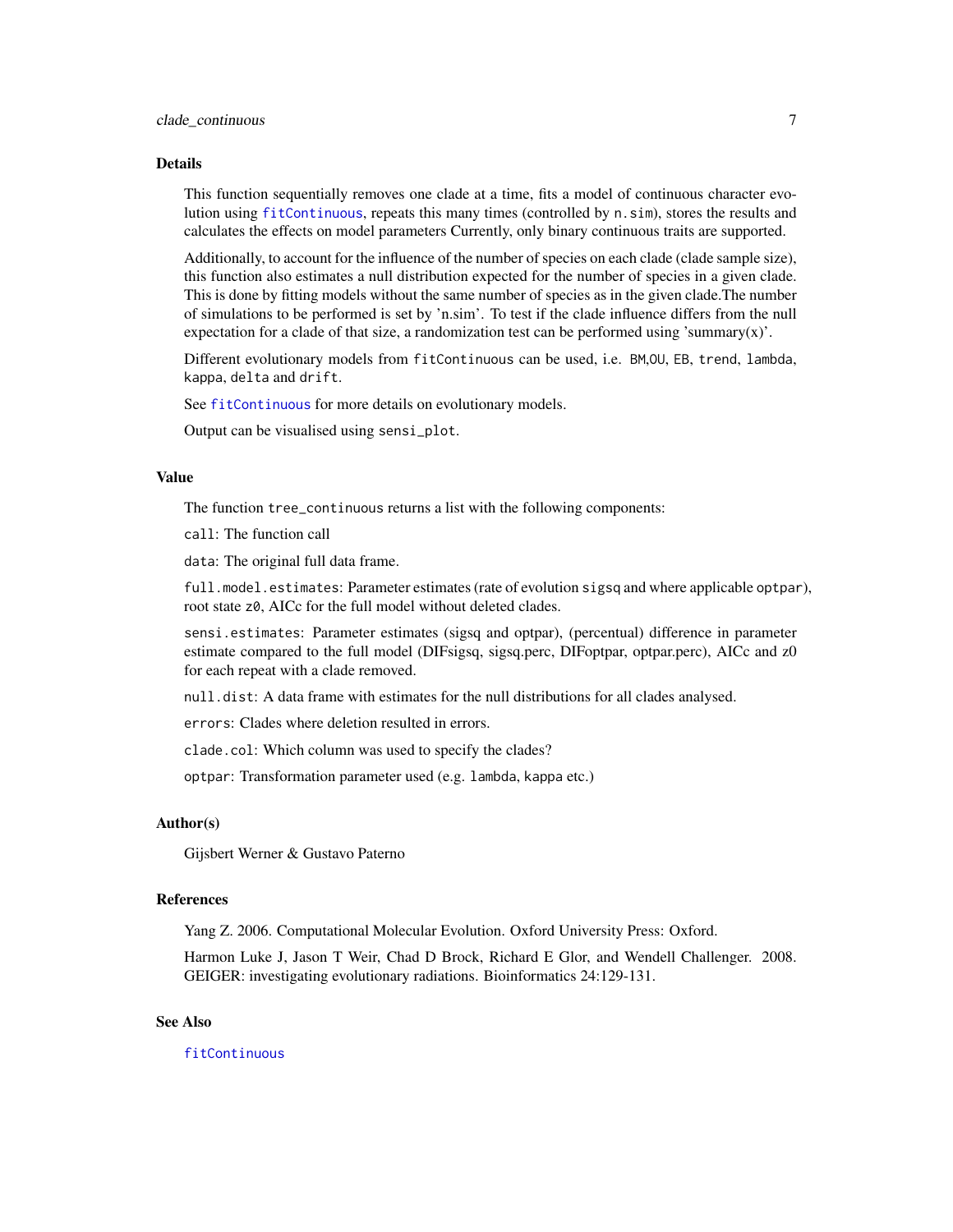#### Examples

```
## Not run:
data("primates")
#Model trait evolution accounting for phylogenetic uncertainty
clade_cont<-clade_continuous(data=primates$data,phy = primates$phy[[1]], model="OU",
trait.col = "adultMass",clade.col="family",n.sim=30,n.species=10,n.cores = 2,track=TRUE)
#Print summary statistics
summary(clade_cont)
sensi_plot(clade_cont,graph="all")
sensi_plot(clade_cont,clade="Cercopithecidae",graph = "sigsq")
sensi_plot(clade_cont,clade="Cercopithecidae",graph = "optpar")
#Change the evolutionary model, tree transformation or minimum number of species per clade
clade_cont2<-clade_continuous(data=primates$data,phy = primates$phy[[1]],model="delta",
trait.col = "adultMass",clade.col="family",n.sim=30,n.species=5,n.cores = 2,track=TRUE)
summary(clade_cont2)
sensi_plot(clade_cont2)
clade_cont3<-clade_continuous(data=primates$data,phy = primates$phy[[1]],model="BM",
trait.col = "adultMass",clade.col="family",n.sim=30,n.species=5,n.cores = 2,track=TRUE)
summary(clade_cont3)
sensi_plot(clade_cont3,graph="sigsq")
```
## End(Not run)

clade\_discrete *Influential Clade Detection - Trait Evolution Discrete Characters*

### Description

Fits models for trait evolution of discrete (binary) characters, detecting influential clades

#### Usage

```
clade_discrete(data, phy, model, transform = "none", trait.col, clade.col,
  n.\text{species} = 5, n.\text{sim} = 20, \text{bounds} = \text{list}(), n.\text{cores} = \text{NULL}track = TRUE, ...)
```
#### Arguments

| data      | Data frame containing species traits with row names matching tips in phy.                                               |
|-----------|-------------------------------------------------------------------------------------------------------------------------|
| phy       | A phylogeny (class 'phylo') matching data.                                                                              |
| model     | The Mkn model to use (see Details).                                                                                     |
| transform | The evolutionary model to transform the tree (see Details). Default is none.                                            |
| trait.col | The column in the provided data frame which specifies the trait to analyse<br>(which should be a factor with two level) |
| clade.col | The column in the provided data frame which specifies the clades (a character<br>vector with clade names).              |

<span id="page-7-0"></span>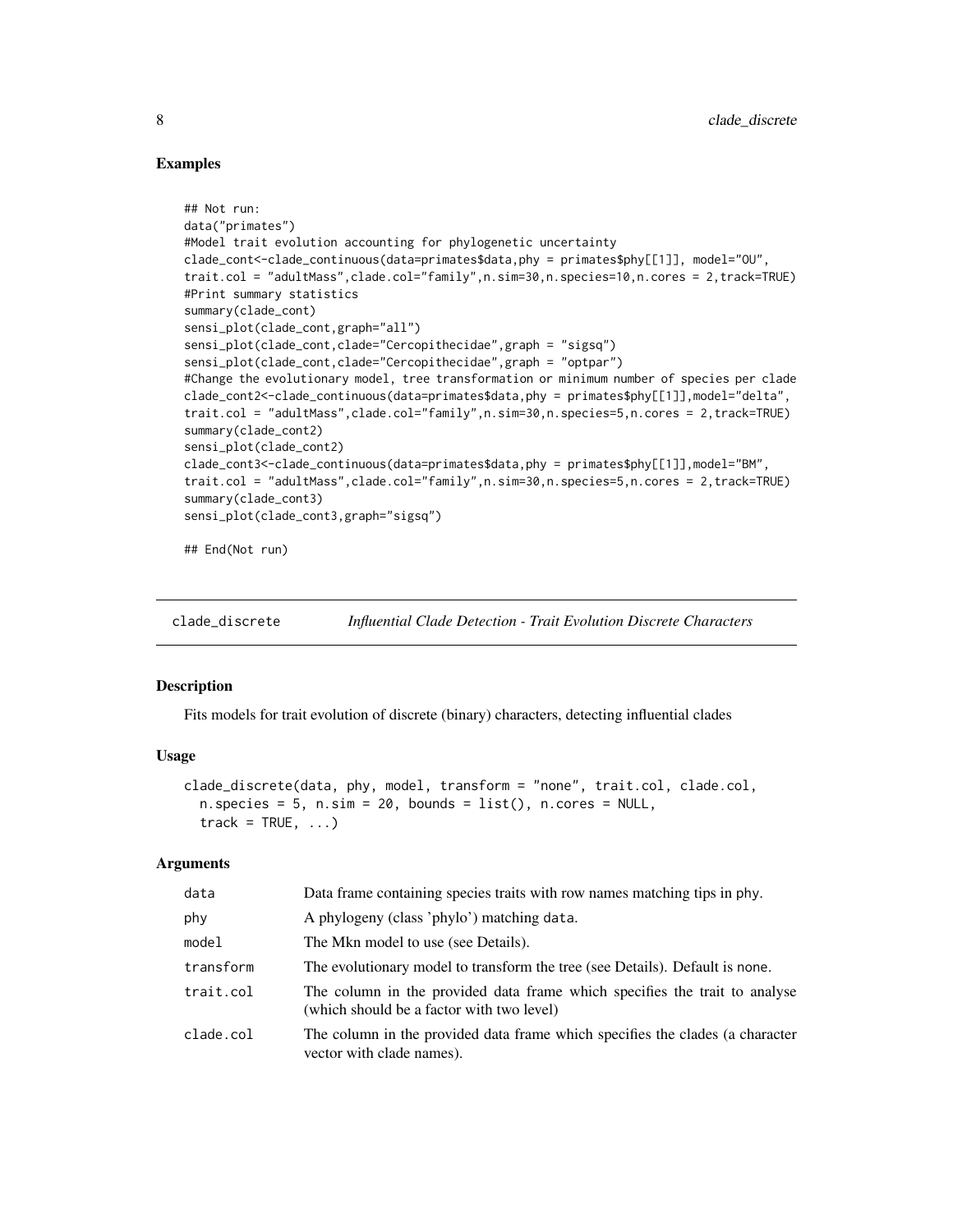# clade\_discrete 9

| n.species | Minimum number of species in a clade for the clade to be included in the leave-<br>one-out deletion analysis. Default is 5. |
|-----------|-----------------------------------------------------------------------------------------------------------------------------|
| n.sim     | Number of simulations for the randomization test.                                                                           |
| bounds    | settings to constrain parameter estimates. See fitDiscrete                                                                  |
| n.cores   | number of cores to use. If 'NULL', number of cores is detected.                                                             |
| track     | Print a report tracking function progress (default = TRUE)                                                                  |
| $\ddotsc$ | Further arguments to be passed to fitDiscrete                                                                               |

# Details

This function sequentially removes one clade at a time, fits a model of discrete character evolution using [fitDiscrete](#page-0-0), repeats this this many times (controlled by n.sim), stores the results and calculates the effects on model parameters. Currently, only binary discrete traits are supported.

Additionally, to account for the influence of the number of species on each clade (clade sample size), this function also estimates a null distribution expected for the number of species in a given clade. This is done by fitting models without the same number of species as in the given clade.The number of simulations to be performed is set by 'n.sim'. To test if the clade influence differs from the null expectation for a clade of that size, a randomization test can be performed using 'summary(x)'.

Different character model from fitDiscrete can be used, including ER (equal-rates), SYM (symmetric), ARD (all-rates-different) and meristic (stepwise fashion).

All transformations to the phylogenetic tree from fitDiscrete can be used, i.e. none, EB, lambda, kappa anddelta.

See [fitDiscrete](#page-0-0) for more details on character models and tree transformations.

Output can be visualised using sensi\_plot.

#### Value

The function tree\_discrete returns a list with the following components:

call: The function call

data: The original full data frame.

full.model.estimates: Parameter estimates (transition rates q12 and q21), AICc and the optimised value of the phylogenetic transformation parameter (e.g. lambda) for the full model without deleted clades.

sensi.estimates: Parameter estimates (transition rates q12 and q21),(percentual) difference in parameter estimate compared to the full model (DIFq12, sigsq.q12, DIFq21, optpar.q21), AICc and the optimised value of the phylogenetic transformation parameter (e.g. lambda) for each repeat with a clade removed.

null.dist: A data frame with estimates for the null distributions for all clades analysed.

errors: Clades where deletion resulted in errors.

clade.col: Which column was used to specify the clades?

optpar: Transformation parameter used (e.g. lambda, kappa etc.)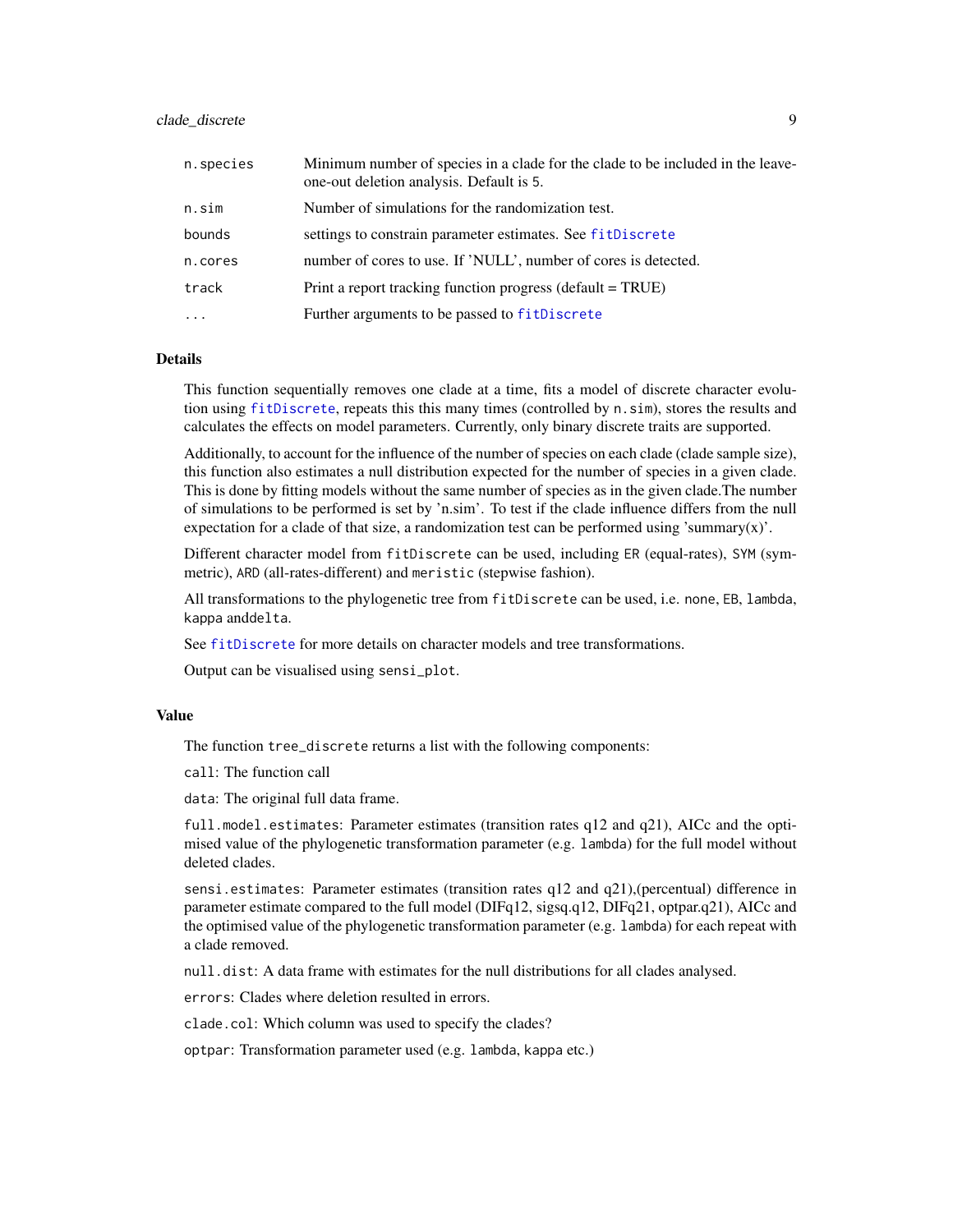#### <span id="page-9-0"></span>Author(s)

Gijsbert Werner & Gustavo Paterno

#### References

Yang Z. 2006. Computational Molecular Evolution. Oxford University Press: Oxford.

Harmon Luke J, Jason T Weir, Chad D Brock, Richard E Glor, and Wendell Challenger. 2008. GEIGER: investigating evolutionary radiations. Bioinformatics 24:129-131.

#### See Also

[fitDiscrete](#page-0-0)

# Examples

```
## Not run:
#Load data:
data("primates")
#Create a binary trait factor
primates$data$adultMass_binary<-ifelse(primates$data$adultMass > 7350, "big", "small")
clade_disc<-clade_discrete(data=primates$data,phy = primates$phy[[1]],model="SYM",
trait.col = "adultMass_binary",clade.col="family",n.sim=30,n.species=10,n.cores = 2)
summary(clade_disc)
sensi_plot(clade_disc)
sensi_plot(clade_disc, clade = "Cebidae", graph = "q12")
#Change the evolutionary model, tree transformation or minimum number of species per clade
clade_disc_2<-clade_discrete(data=primates$data,phy = primates$phy[[1]],
model="ARD", transform="kappa",
trait.col = "adultMass_binary",clade.col="family",n.sim=30,
n.species=8,n.cores = 2)
summary(clade_disc_2)
sensi_plot(clade_disc_2)
sensi_plot(clade_disc_2, graph = "q12")
sensi_plot(clade_disc_2, graph = "q21")
## End(Not run)
```
<span id="page-9-1"></span>clade\_phyglm *Estimate the impact on model estimates of phylogenetic logistic regression after removing clades from the analysis.*

# Description

Estimate the impact on model estimates of phylogenetic logistic regression after removing clades from the analysis.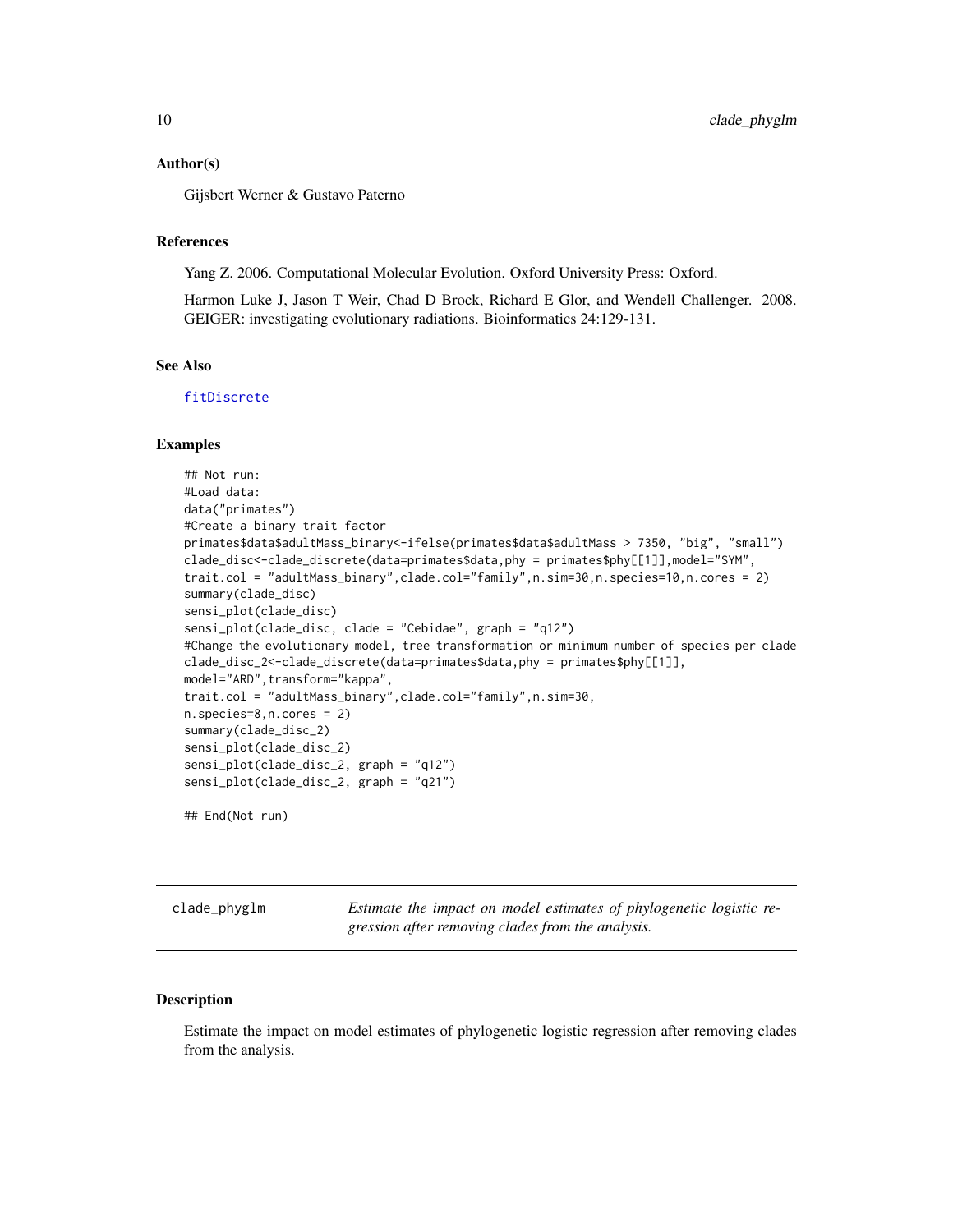### clade\_phyglm 11

#### Usage

```
clade_phyglm(formula, data, phy, btol = 50, track = TRUE, clade.col,
  n.\,species = 5, n.\,sim = 100, ...
```
# Arguments

| formula   | The model formula                                                                                                           |
|-----------|-----------------------------------------------------------------------------------------------------------------------------|
| data      | Data frame containing species traits with row names matching tips in phy.                                                   |
| phy       | A phylogeny (class 'phylo') matching data.                                                                                  |
| btol      | Bound on searching space. For details see phyloglm                                                                          |
| track     | Print a report tracking function progress (default $=$ TRUE)                                                                |
| clade.col | The column in the provided data frame which specifies the clades (a character<br>vector with clade names).                  |
| n.species | Minimum number of species in a clade for the clade to be included in the leave-<br>one-out deletion analysis. Default is 5. |
| n.sim     | Number of simulations for the randomization test.                                                                           |
| $\cdot$   | Further arguments to be passed to phyloglm                                                                                  |

#### Details

This function sequentially removes one clade at a time, fits a phylogenetic logistic regression model using [phyloglm](#page-0-0) and stores the results. The impact of of a specific clade on model estimates is calculated by a comparison between the full model (with all species) and the model without the species belonging to a clade.

To account for the influence of the number of species on each clade (clade sample size), this function also estimates a null distribution expected for the number of species in a given clade. This is done by fitting models without the same number of species as in the given clade. The number of simulations to be performed is set by 'n.sim'. To test if the clade influence differs from the null expectation for a clade of that size, a randomization test can be performed using 'summary(x)'.

Currently, only logistic regression using the "logistic\_MPLE"-method from phyloglm is implemented.

clade\_phyglm detects influential clades based on difference in intercept and/or estimate when removing a given clade compared to the full model including all species.

Additionally, to account for the influence of the number of species on each clade (clade sample size), this function also estimates a null distribution expected for the number of species in a given clade. This is done by fitting models without the same number of species in the given clade. The number of simulations to be performed is set by 'n.sim'. To test if the clade influence differs from the null expectation for a clade of that size, a randomization test can be performed using 'summary(x)'.

Currently, this function can only implement simple logistic models (i.e. *trait predictor*). In the future we will implement more complex models.

Output can be visualised using sensi\_plot.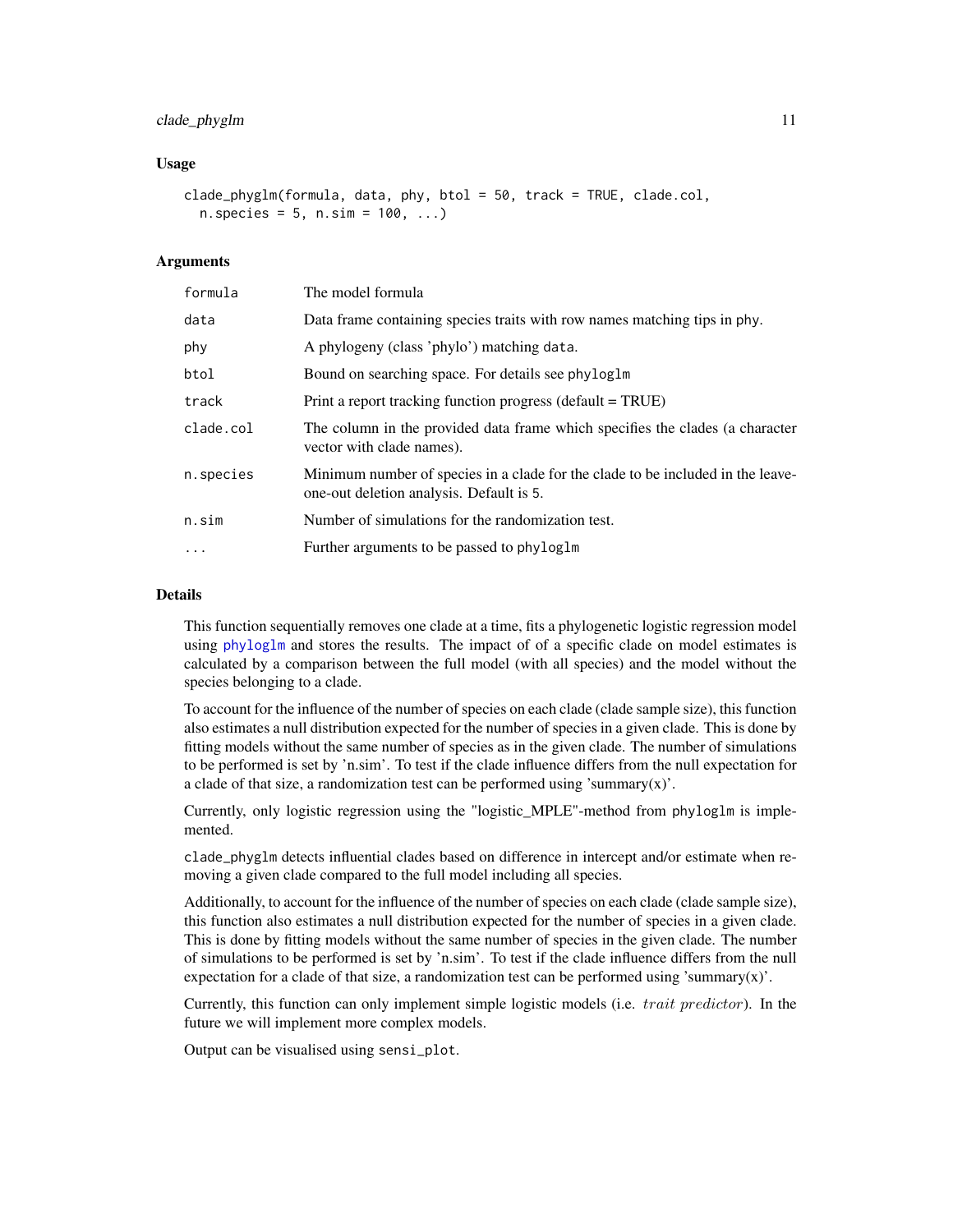#### Value

The function clade\_phyglm returns a list with the following components:

formula: The formula

full.model.estimates: Coefficients, aic and the optimised value of the phylogenetic parameter (e.g. alpha) for the full model without deleted species.

sensi.estimates: A data frame with all simulation estimates. Each row represents a deleted clade. Columns report the calculated regression intercept (intercept), difference between simulation intercept and full model intercept (DIFintercept), the percentage of change in intercept compared to the full model (intercept.perc) and intercept p-value (pval.intercept). All these parameters are also reported for the regression slope (DIFestimate etc.). Additionally, model aic value (AIC) and the optimised value (optpar) of the phylogenetic parameter are reported.

null.dist: A data frame with estimates for the null distributions for all clades analysed.

data: Original full dataset.

errors: Clades where deletion resulted in errors.

clade.col: Which column was used to specify the clades?

# Author(s)

Gustavo Paterno & Gijsbert Werner

# References

Ho, L. S. T. and Ane, C. 2014. "A linear-time algorithm for Gaussian and non-Gaussian trait evolution models". Systematic Biology 63(3):397-408.

#### See Also

[phyloglm](#page-0-0), [clade\\_phylm](#page-12-1), [influ\\_phyglm](#page-20-1), [sensi\\_plot](#page-65-1)

```
## Not run:
# Simulate Data:
set.seed(6987)
phy = rtree(150)x = rTrain(n=1, phy=phy)X = \text{cbind}(\text{rep}(1, 150), x)y = rbinTrait(n=1, phy=phy, beta=c(-1,0.5), alpha=.7, X=X)
cla <- rep(c("A","B","C","D","E"), each = 30)
dat = data-frame(y, x, cla)# Run sensitivity analysis:
clade \le - clade_phyglm(y \sim x, phy = phy, data = dat, n.sim = 30, clade.col = "cla")
# To check summary results and most influential clades:
summary(clade)
# Visual diagnostics for clade removal:
sensi_plot(clade)
# Specify which clade removal to plot:
sensi_plot(clade, "B")
```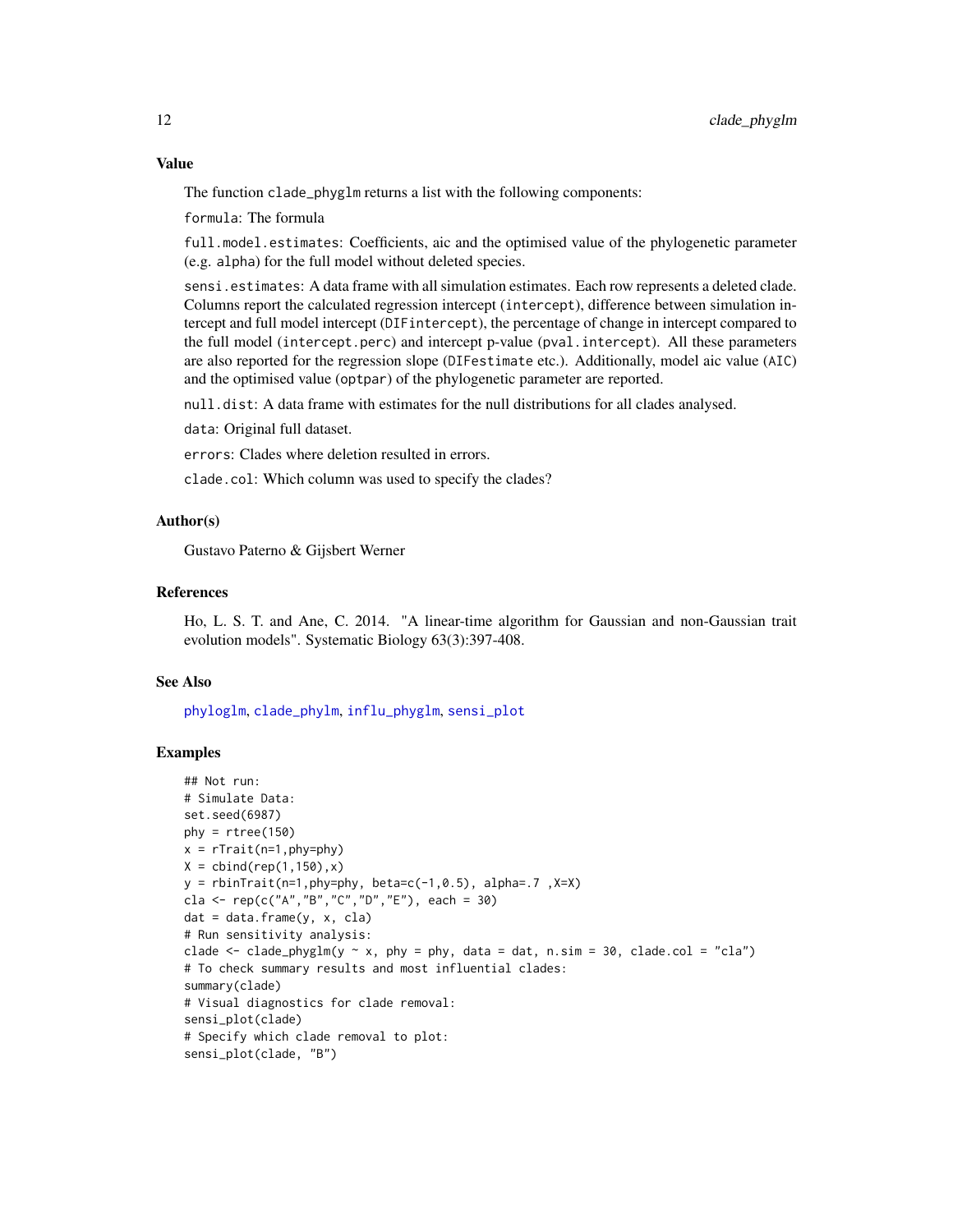# <span id="page-12-0"></span>clade\_phylm 13

```
sensi_plot(clade, "C")
sensi_plot(clade, "D") #The clade with the largest effect on slope and intercept
## End(Not run)
```
<span id="page-12-1"></span>clade\_phylm *Influential clade detection - Phylogenetic Linear Regression*

# **Description**

Estimate the impact on model estimates of phylogenetic linear regression after removing clades from the analysis.

#### Usage

```
clade_phylm(formula, data, phy, model = "lambda", track = TRUE, clade.col,
  n.\,species = 5, n.\,sim = 100, ...
```
# Arguments

| formula   | The model formula                                                                                                           |
|-----------|-----------------------------------------------------------------------------------------------------------------------------|
| data      | Data frame containing species traits with row names matching tips in phy.                                                   |
| phy       | A phylogeny (class 'phylo') matching data.                                                                                  |
| model     | The phylogenetic model to use (see Details). Default is lambda.                                                             |
| track     | Print a report tracking function progress (default = TRUE)                                                                  |
| clade.col | The column in the provided data frame which specifies the clades (a character<br>vector with clade names).                  |
| n.species | Minimum number of species in a clade for the clade to be included in the leave-<br>one-out deletion analysis. Default is 5. |
| n.sim     | Number of simulations for the randomization test.                                                                           |
| $\cdots$  | Further arguments to be passed to phylolm                                                                                   |

#### Details

This function sequentially removes one clade at a time, fits a phylogenetic linear regression model using [phylolm](#page-0-0) and stores the results. The impact of of a specific clade on model estimates is calculated by a comparison between the full model (with all species) and the model without the species belonging to a clade.

Additionally, to account for the influence of the number of species on each clade (clade sample size), this function also estimates a null distribution expected for the number of species in a given clade. This is done by fitting models without the same number of species as in the given clade. The number of simulations to be performed is set by 'n.sim'. To test if the clade influence differs from the null expectation for a clade of that size, a randomization test can be performed using 'summary $(x)$ '.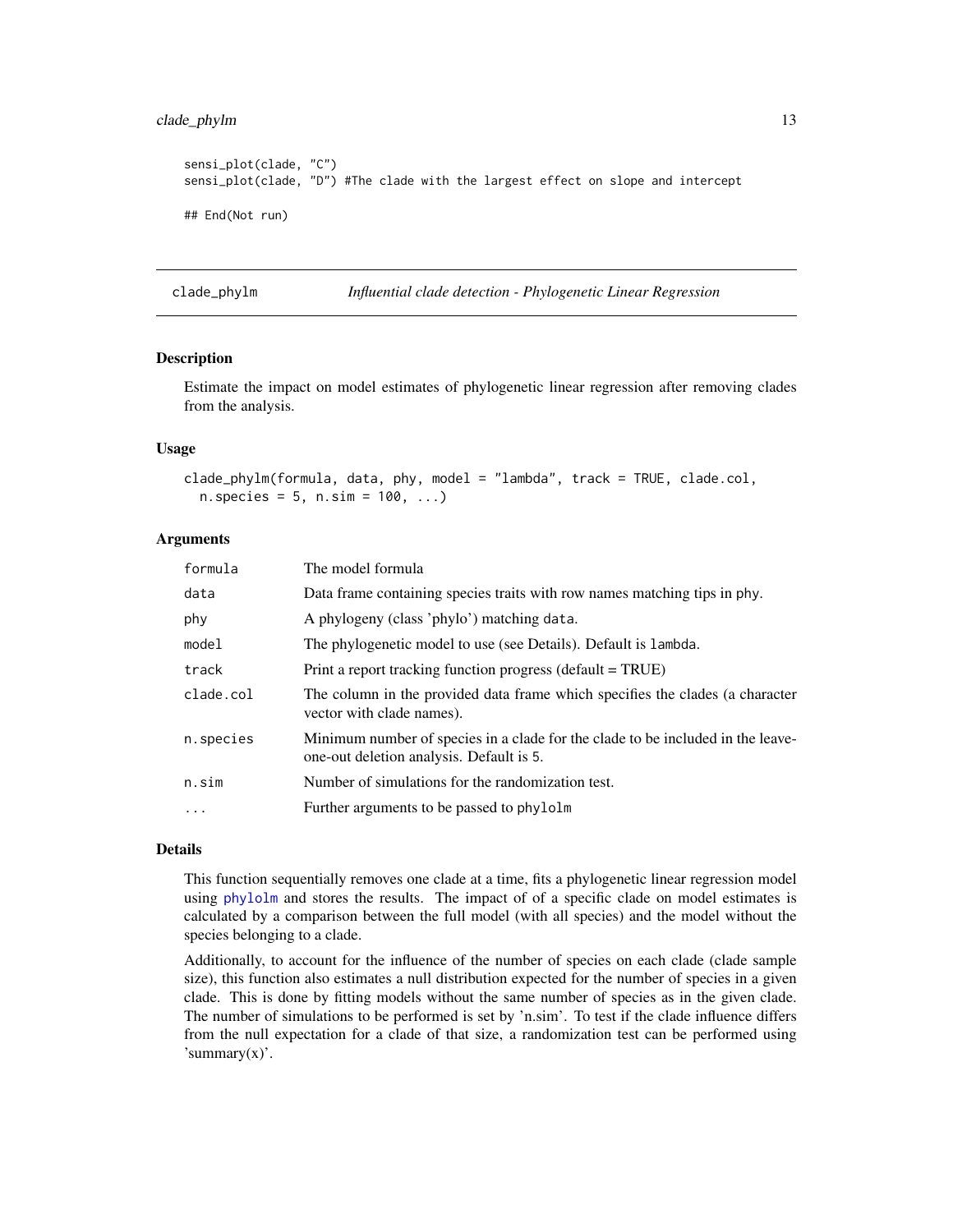All phylogenetic models from phylolm can be used, i.e. BM, OUfixedRoot, OUrandomRoot, lambda, kappa, delta, EB and trend. See ?phylolm for details.

clade\_phylm detects influential clades based on difference in intercept and/or estimate when removing a given clade compared to the full model including all species.

Currently, this function can only implement simple linear models (i.e.  $y = a + bx$ ). In the future we will implement more complex models.

Output can be visualised using sensi\_plot.

#### Value

The function clade\_phylm returns a list with the following components:

formula: The formula

full.model.estimates: Coefficients, aic and the optimised value of the phylogenetic parameter (e.g. lambda) for the full model without deleted species.

sensi.estimates: A data frame with all simulation estimates. Each row represents a deleted clade. Columns report the calculated regression intercept (intercept), difference between simulation intercept and full model intercept (DIFintercept), the percentage of change in intercept compared to the full model (intercept.perc) and intercept p-value (pval.intercept). All these parameters are also reported for the regression slope (DIFestimate etc.). Additionally, model aic value (AIC) and the optimised value (optpar) of the phylogenetic parameter (e.g. kappa or lambda, depending on the phylogenetic model used) are reported.

null.dist: A data frame with estimates for the null distributions for all clades analysed.

data: Original full dataset.

errors: Clades where deletion resulted in errors.

clade.col: Which column was used to specify the clades?

# Author(s)

Gustavo Paterno

#### References

Ho, L. S. T. and Ane, C. 2014. "A linear-time algorithm for Gaussian and non-Gaussian trait evolution models". Systematic Biology 63(3):397-408.

#### See Also

[phylolm](#page-0-0), [samp\\_phylm](#page-60-1), [influ\\_phylm](#page-22-1), [sensi\\_plot](#page-65-1), [sensi\\_plot](#page-65-1),[clade\\_phyglm](#page-9-1),

```
## Not run:
# Load data:
data(primates)
# run analysis:
clade <- clade_phylm(log(sexMaturity) ~ log(adultMass),
phy = primates$phy[[1]], data = primates$data, n.sim = 30, clade.col = "family")
```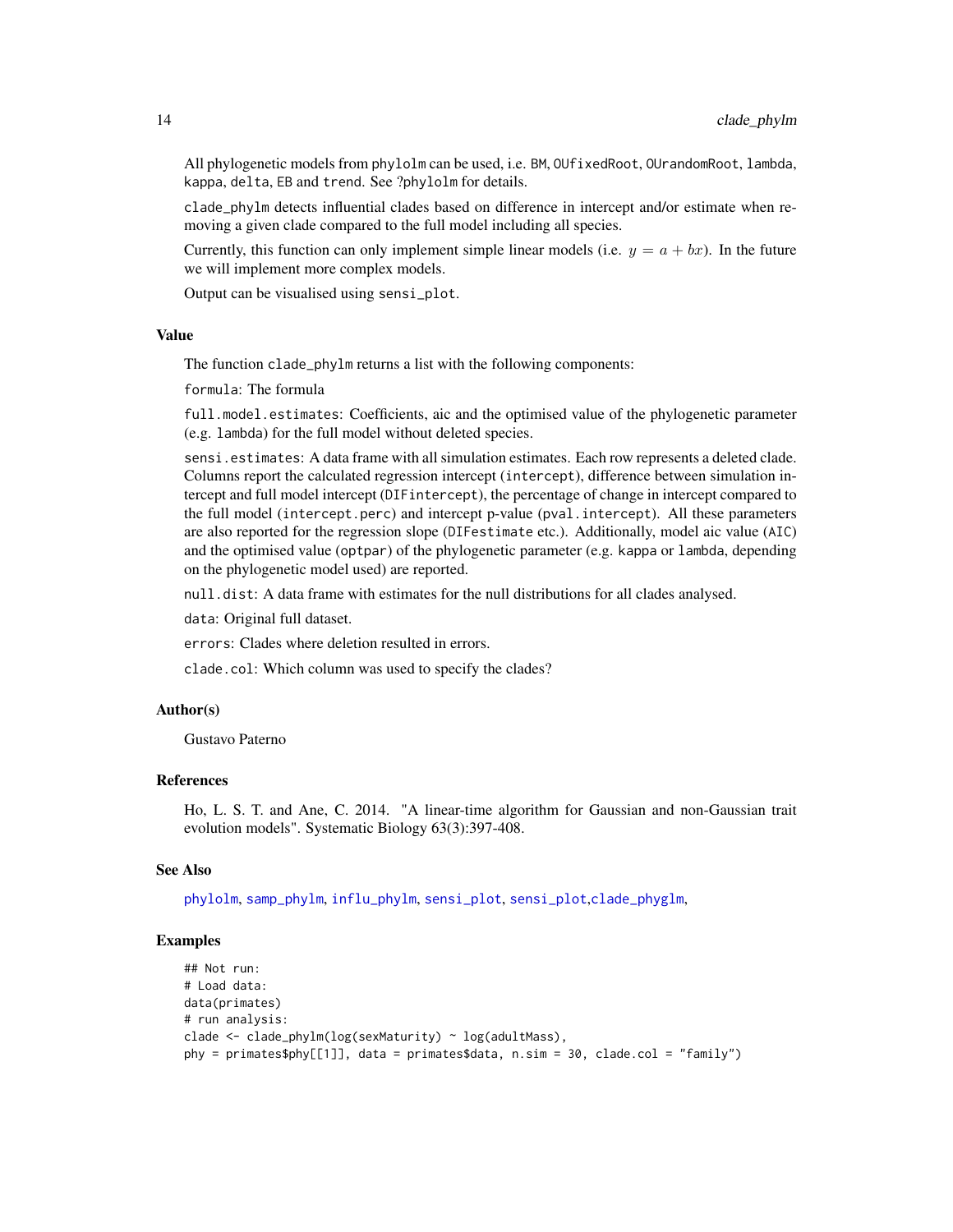# <span id="page-14-0"></span>clade\_physig 15

```
# To check summary results and most influential clades:
summary(clade)
# Visual diagnostics for clade removal:
sensi_plot(clade)
# Specify which clade removal to plot:
sensi_plot(clade, "Cercopithecidae")
sensi_plot(clade, "Cebidae")
```
## End(Not run)

clade\_physig *Influential clade detection - Phylogenetic signal*

#### Description

Estimate the influence of clade removal on phylogenetic signal estimates

#### Usage

```
clade_physig(trait.col, data, phy, clade.col, n.species = 5, n.sim = 100,
 method = "K", track = TRUE, ...)
```
#### Arguments

| trait.col | The name of a column in the provided data frame with trait to be analyzed (e.g.<br>"Body_mass").                            |
|-----------|-----------------------------------------------------------------------------------------------------------------------------|
| data      | Data frame containing species traits with row names matching tips in phy.                                                   |
| phy       | A phylogeny (class 'phylo') matching data.                                                                                  |
| clade.col | The column in the provided data frame which specifies the clades (a character<br>vector with clade names).                  |
| n.species | Minimum number of species in a clade for the clade to be included in the leave-<br>one-out deletion analysis. Default is 5. |
| n.sim     | Number of simulations for the randomization test.                                                                           |
| method    | Method to compute signal: can be "K" or "lambda".                                                                           |
| track     | Print a report tracking function progress (default = TRUE)                                                                  |
| $\cdots$  | Further arguments to be passed to phylosig                                                                                  |

# Details

This function sequentially removes one clade at a time, estimates phylogenetic signal (K or lambda) using [phylosig](#page-0-0) and stores the results. The impact of a specific clade on signal estimates is calculated by the comparison between the full data (with all species) and reduced data estimates (without the species belonging to a clade).

To account for the influence of the number of species on each clade (clade sample size), this function also estimate a null distribution of signal estimates expected by the removal of the same number of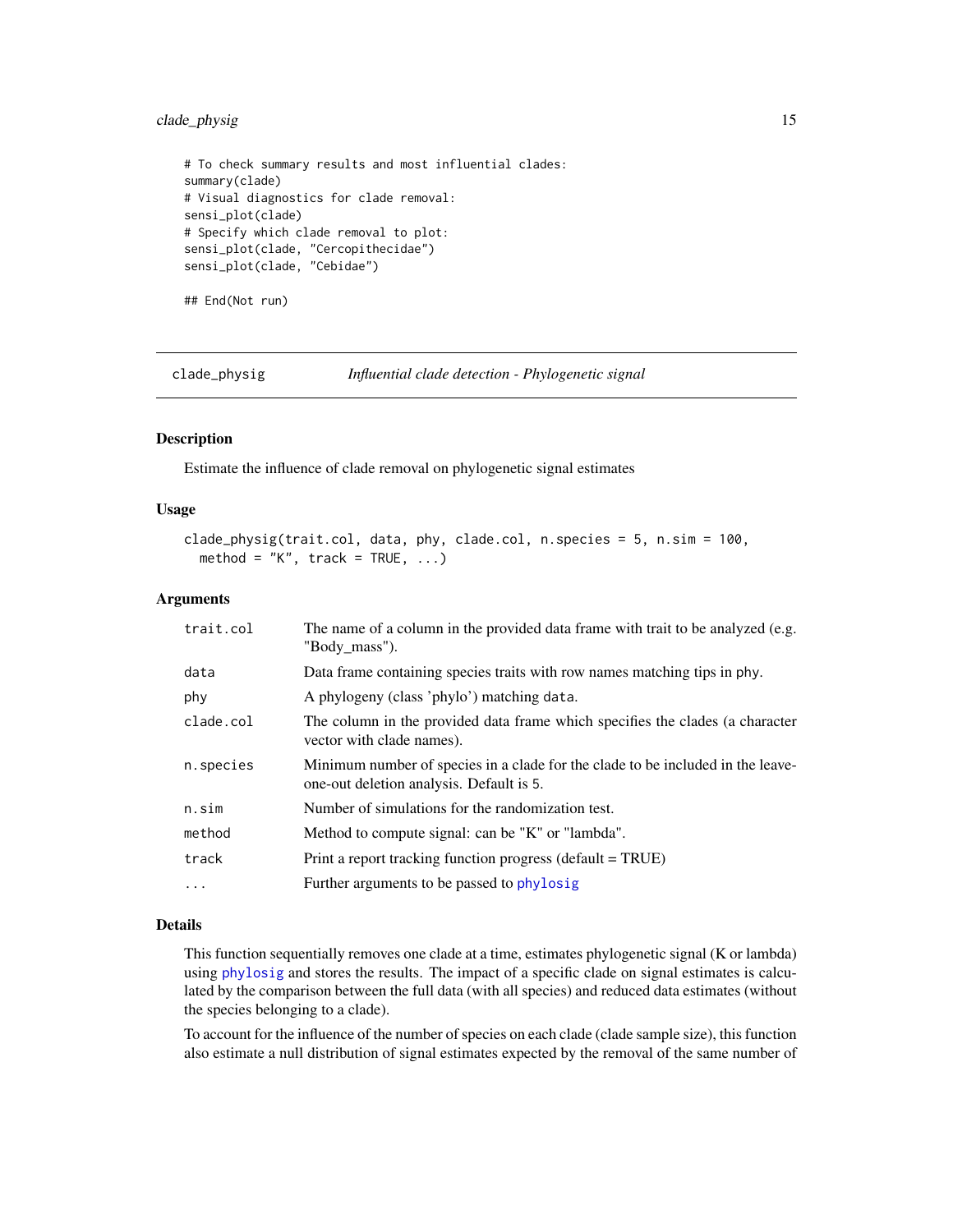species as in a given clade. This is done by estimating phylogenetic signal without the same number of species in the given clade. The number of simulations to be performed is set by 'n.sim'. To test if the clade influence differs from the null expectation for a clade of that size, a randomization test can be performed using 'summary(x)'.

Output can be visualised using sensi\_plot.

# Value

The function clade\_physig returns a list with the following components:

trait.col: Column name of the trait analysed

full.data.estimates: Phylogenetic signal estimate (K or lambda) and the P value (for the full data).

sensi.estimates: A data frame with all simulation estimates. Each row represents a deleted clade. Columns report the calculated phylogenetic signal (K or lambda) (estimate), difference between simulation signal and full data signal (DF), the percentage of change in signal compared to the full data estimate (perc) and p-value of the phylogenetic signal with the reduced data (pval).

null.dist: A data frame with estimates for the null distribution of phylogenetic signal for all clades analysed.

data: Original full dataset.

#### **Note**

The argument "se" from [phylosig](#page-0-0) is not available in this function. Use the argument "V" instead with [intra\\_physig](#page-40-1) to indicate the name of the column containing the standard deviation or the standard error of the trait variable instead.

# Author(s)

Gustavo Paterno

#### References

Blomberg, S. P., T. Garland Jr., A. R. Ives (2003) Testing for phylogenetic signal in comparative data: Behavioral traits are more labile. Evolution, 57, 717-745.

Pagel, M. (1999) Inferring the historical patterns of biological evolution. Nature, 401, 877-884.

Kamilar, J. M., & Cooper, N. (2013). Phylogenetic signal in primate behaviour, ecology and life history. Philosophical Transactions of the Royal Society B: Biological Sciences, 368: 20120341.

# See Also

[phylosig](#page-0-0), [clade\\_phylm](#page-12-1),[sensi\\_plot](#page-65-1)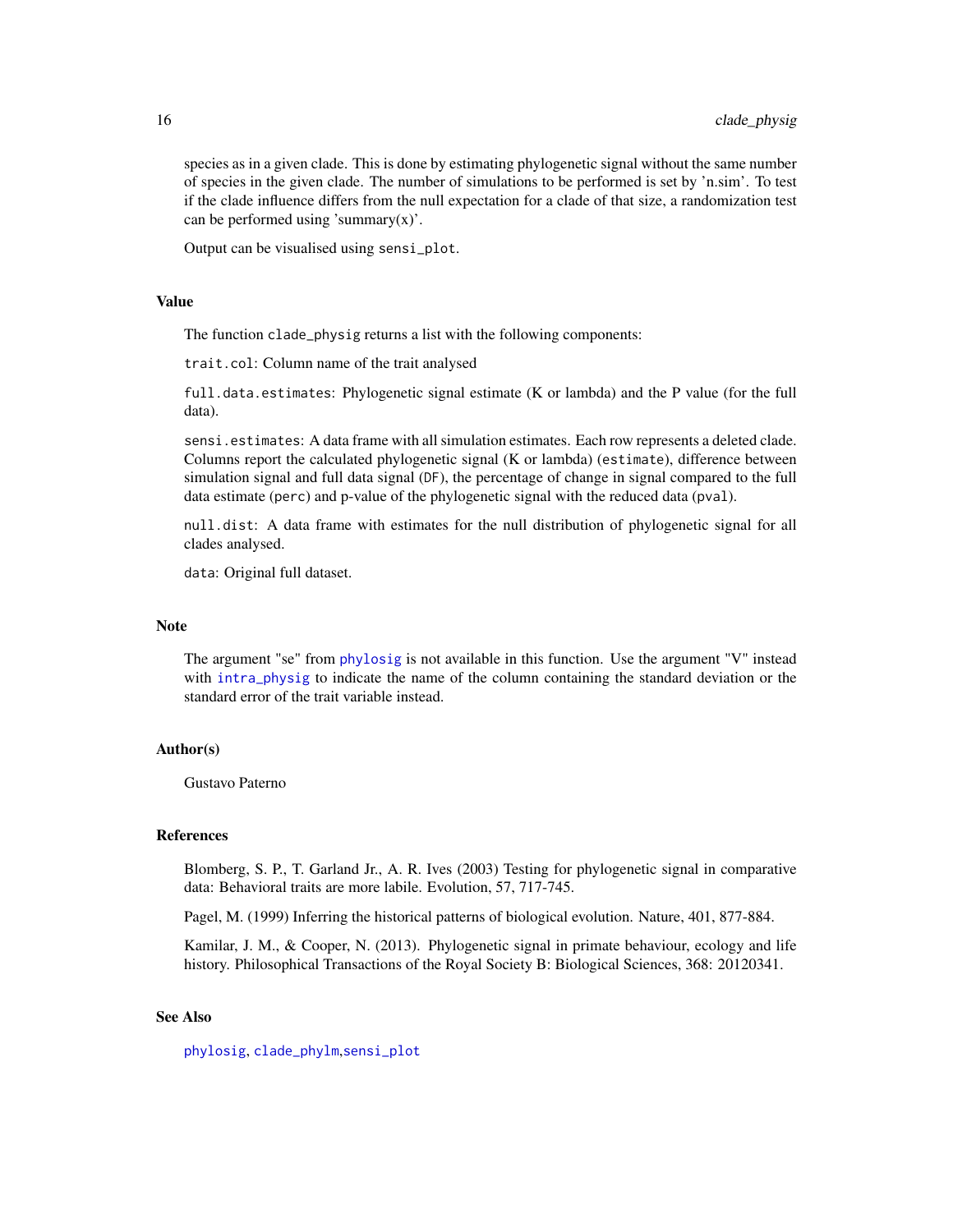# <span id="page-16-0"></span>influ\_continuous 17

#### Examples

```
data(alien)
alien.data<-alien$data
alien.phy<-alien$phy
# Logtransform data
alien.data$logMass <- log(alien.data$adultMass)
# Run sensitivity analysis:
clade <- clade_physig(trait.col = "logMass", data = alien.data, n.sim = 20,
                 phy = alien.php[[1]], clade,col = "family", method = "K")summary(clade)
sensi_plot(clade, "Bovidae")
sensi_plot(clade, "Sciuridae")
```
influ\_continuous *Influential Species Detection - Trait Evolution Continous Characters*

#### Description

Fits models for trait evolution of continuous characters, detecting influential species.

#### Usage

```
influ_{continuous}(data, phy, model, bounds = list(), cutoff = 2,n.core = NULL, track = TRUE, \dots)
```
# Arguments

| data       | Data vector for a single continuous trait, with names matching tips in phy. |
|------------|-----------------------------------------------------------------------------|
| phy        | A phylogeny (class 'phylo') matching data.                                  |
| model      | The evolutionary model (see Details).                                       |
| bounds     | settings to constrain parameter estimates. See fitContinuous                |
| cutoff     | The cut-off parameter for influential species (see Details).                |
| n.cores    | number of cores to use. If 'NULL', number of cores is detected.             |
| track      | Print a report tracking function progress (default = TRUE)                  |
| $\ddots$ . | Further arguments to be passed to fitContinuous                             |

#### Details

This function sequentially removes one species at a time, fits different models of continuous character evolution using [fitContinuous](#page-0-0), stores the results and calculates the effects on model parameters.

influ\_continuous detects influential species based on the standardised difference in the rate parameter sigsq and the optimisation parameter optpar (e.g. lamda, kappa, alpha, depending on which model is set), when removing a given species compared to the full model including all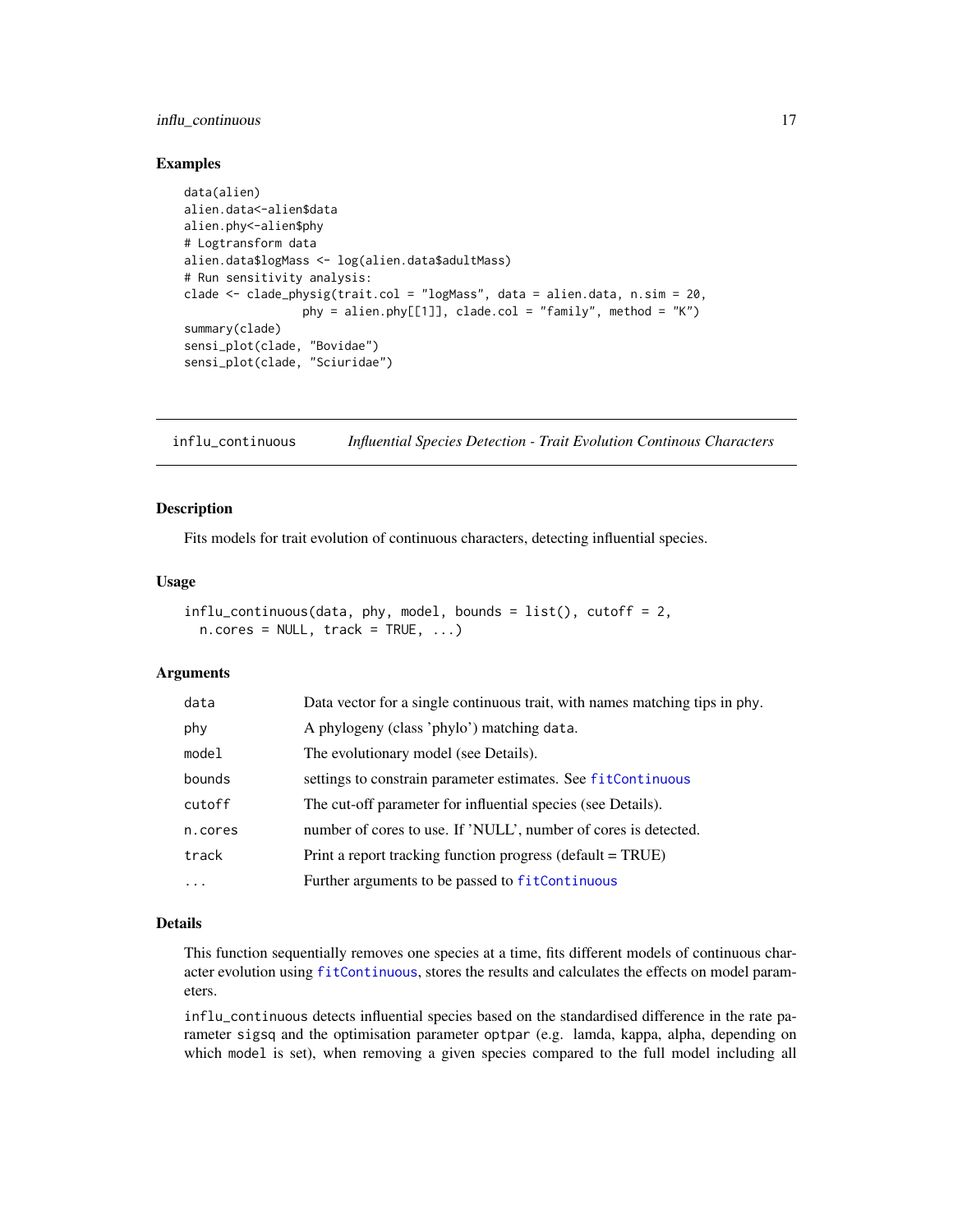species. Species with a standardised difference above the value of cutoff are identified as influential.

Different evolutionary models from fitContinuous can be used, i.e. BM,OU, EB, trend, lambda, kappa, delta and drift.

See [fitContinuous](#page-0-0) for more details on evolutionary models.

#### Value

The function tree\_discrete returns a list with the following components:

call: The function call

cutoff: The value selected for cutoff

data: The original full data vector

optpar: Transformation parameter used (e.g. lambda, kappa etc.)

full.model.estimates: Parameter estimates (rate of evolution sigsq and where applicable optpar), root state z0, AICc for the full model without deleted species.

influential\_species: List of influential species, based on standardised difference in estimates for sigsq and optpar. Species are ordered from most influential to less influential and only include species with a standardised difference > cutoff.

sensi.estimates: Parameter estimates (sigsq and optpar),(percentual) difference in parameter estimate compared to the full model (DIFsigsq, sigsq.perc,sDIFsigsq, DIFoptpar, optpar.perc,sDIFoptpar), AICc and z0 for each repeat with a species removed.

# Author(s)

Gijsbert Werner & Gustavo Paterno

# References

Yang Z. 2006. Computational Molecular Evolution. Oxford University Press: Oxford.

Harmon Luke J, Jason T Weir, Chad D Brock, Richard E Glor, and Wendell Challenger. 2008. GEIGER: investigating evolutionary radiations. Bioinformatics 24:129-131.

# See Also

# [fitContinuous](#page-0-0)

```
## Not run:
#Load data:
data("primates")
#Model trait evolution accounting for influential species
adultMass<-primates$data$adultMass
names(adultMass)<-rownames(primates$data)
influ_cont<-influ_continuous(data = adultMass,phy = primates$phy[[1]],
model = "OU", cutoff = 2, n.core = 2, track = TRUE)#Print summary statistics
```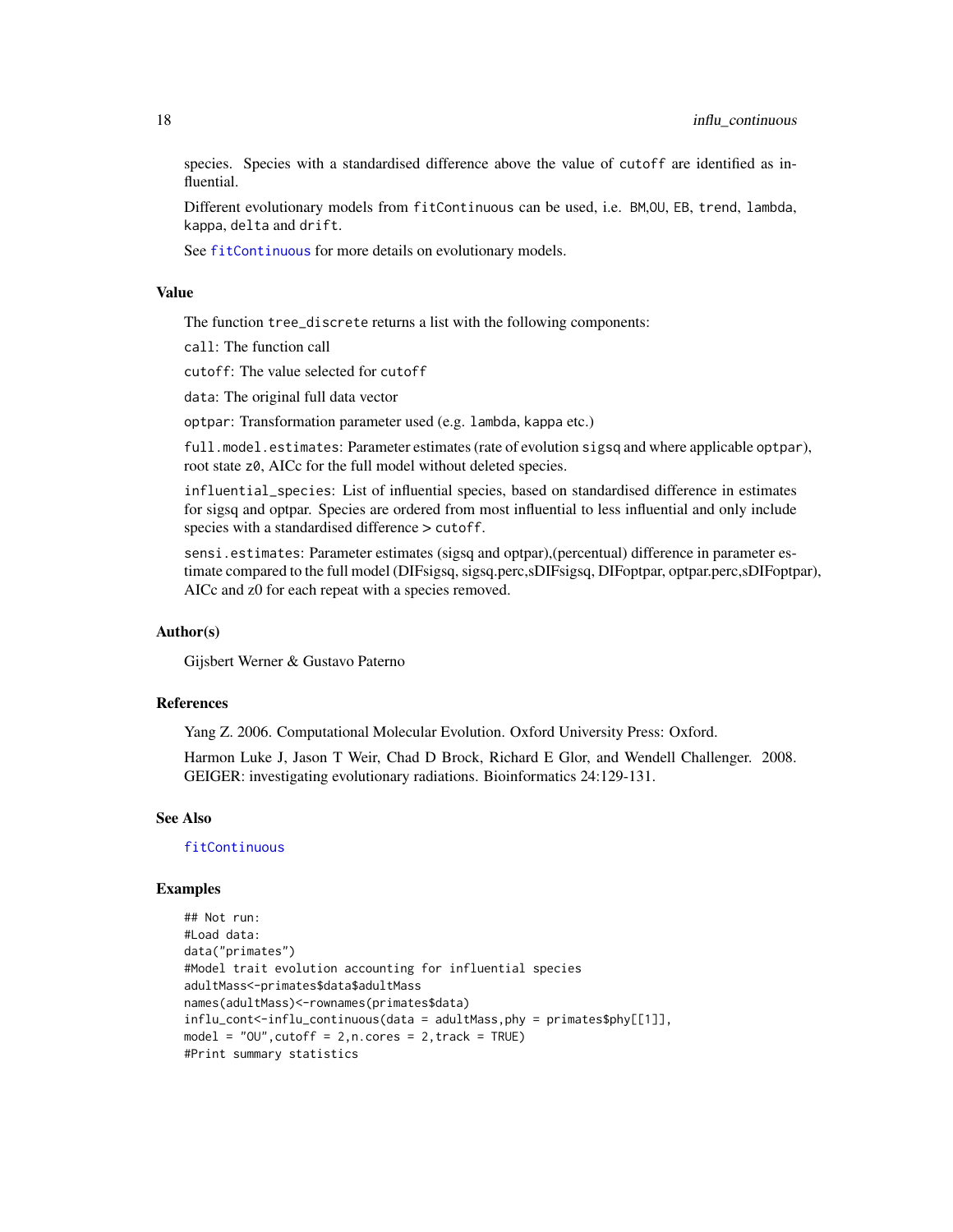# <span id="page-18-0"></span>influ\_discrete 19

```
summary(influ_cont)
sensi_plot(influ_cont)
sensi_plot(influ_cont,graphs="sigsq")
#' sensi_plot(influ_cont,graphs="optpar")
#Use a different evolutionary model or cutoff
influ_cont2<-influ_continuous(data = adultMass,phy = primates$phy[[1]],
model = "lambda", cutoff = 1.2, n.core = 2, track = TRUE)summary(influ_cont2)
sensi_plot(influ_cont2)
influ_cont3<-influ_continuous(data = adultMass,phy = primates$phy[[1]],
model = "BM", cutoff = 2,n.core = 2,track = TRUE)summary(influ_cont3)
```
## End(Not run)

influ\_discrete *Influential Species Detection - Trait Evolution Discrete Characters*

# Description

Fits models for trait evolution of discrete (binary) characters, detecting influential species.

#### Usage

```
influ_discrete(data, phy, model, transform = "none", bounds = list(),
 cutoff = 2, n.core = NULL, track = TRUE, ...)
```
### Arguments

| data      | Data vector for a single binary trait, with names matching tips in phy.      |
|-----------|------------------------------------------------------------------------------|
| phy       | A phylogeny (class 'phylo') matching data.                                   |
| model     | The Mkn model to use (see Details).                                          |
| transform | The evolutionary model to transform the tree (see Details). Default is none. |
| bounds    | settings to constrain parameter estimates. See fitDiscrete                   |
| cutoff    | The cut-off parameter for influential species (see Details).                 |
| n.cores   | number of cores to use. If 'NULL', number of cores is detected.              |
| track     | Print a report tracking function progress (default = TRUE)                   |
| $\cdots$  | Further arguments to be passed to fitDiscrete                                |

#### Details

This function sequentially removes one species at a time, fits a model of discrete character evolution using [fitDiscrete](#page-0-0), stores the results and calculates the effects on model parameters. Currently, only binary discrete traits are supported.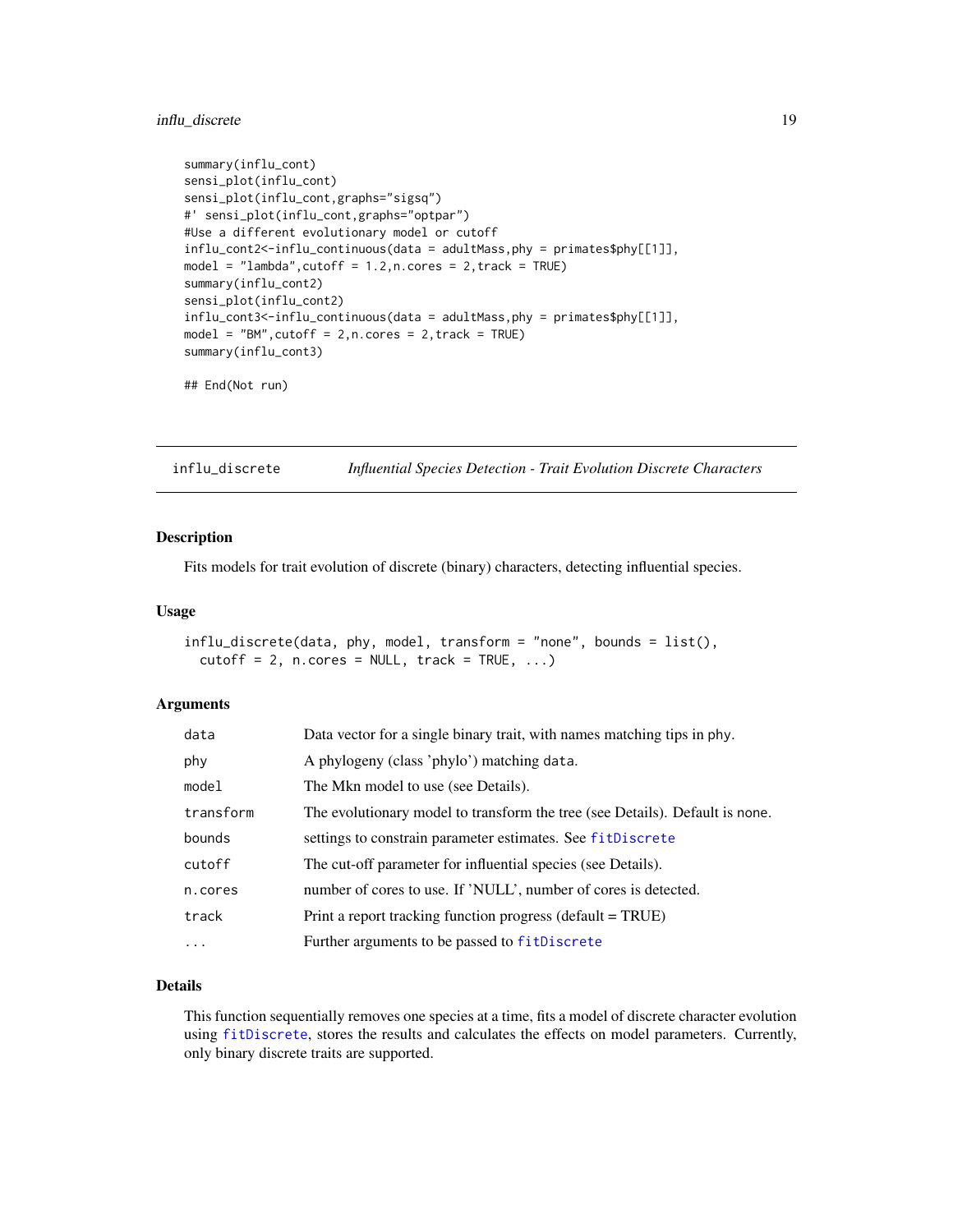influ\_discrete detects influential species based on the standardised difference in q12 or q21 when removing a given species compared to the full model including all species. Species with a standardised difference above the value of cutoff are identified as influential.

Different character model from fitDiscrete can be used, including ER (equal-rates), SYM (symmetric), ARD (all-rates-different) and meristic (stepwise fashion).

Different transformations to the phylogenetic tree from fitDiscrete can be used, i.e. none, EB, lambda, kappa anddelta.

See [fitDiscrete](#page-0-0) for more details on character models and tree transformations.

#### Value

The function tree\_discrete returns a list with the following components:

call: The function call

cutoff: The value selected for cutoff

data: The original full data vector

optpar: Transformation parameter used (e.g. lambda, kappa etc.)

full.model.estimates: Parameter estimates (transition rates q12 and q21), AICc and the optimised value of the phylogenetic transformation parameter (e.g. lambda) for the full model.

influential\_species: List of influential species, based on standardised difference in estimates for q12 and q21. Species are ordered from most influential to less influential and only include species with a standardised difference > cutoff.

sensi.estimates: Parameter estimates (transition rates  $q12$  and  $q21$ ), (percentual) difference in parameter estimate compared to the full model (DIFq12, sigsq.q12,sDIFq12, DIFq21, optpar.q21,sDIFq21), AICc and the optimised value of the phylogenetic transformation parameter (e.g. lambda) for each analysis with a species deleted.

# Author(s)

Gijsbert Werner & Gustavo Paterno

#### References

Yang Z. 2006. Computational Molecular Evolution. Oxford University Press: Oxford.

Harmon Luke J, Jason T Weir, Chad D Brock, Richard E Glor, and Wendell Challenger. 2008. GEIGER: investigating evolutionary radiations. Bioinformatics 24:129-131.

#### See Also

#### [fitDiscrete](#page-0-0)

```
## Not run:
#Load data:
data("primates")
#Create a binary trait factor
```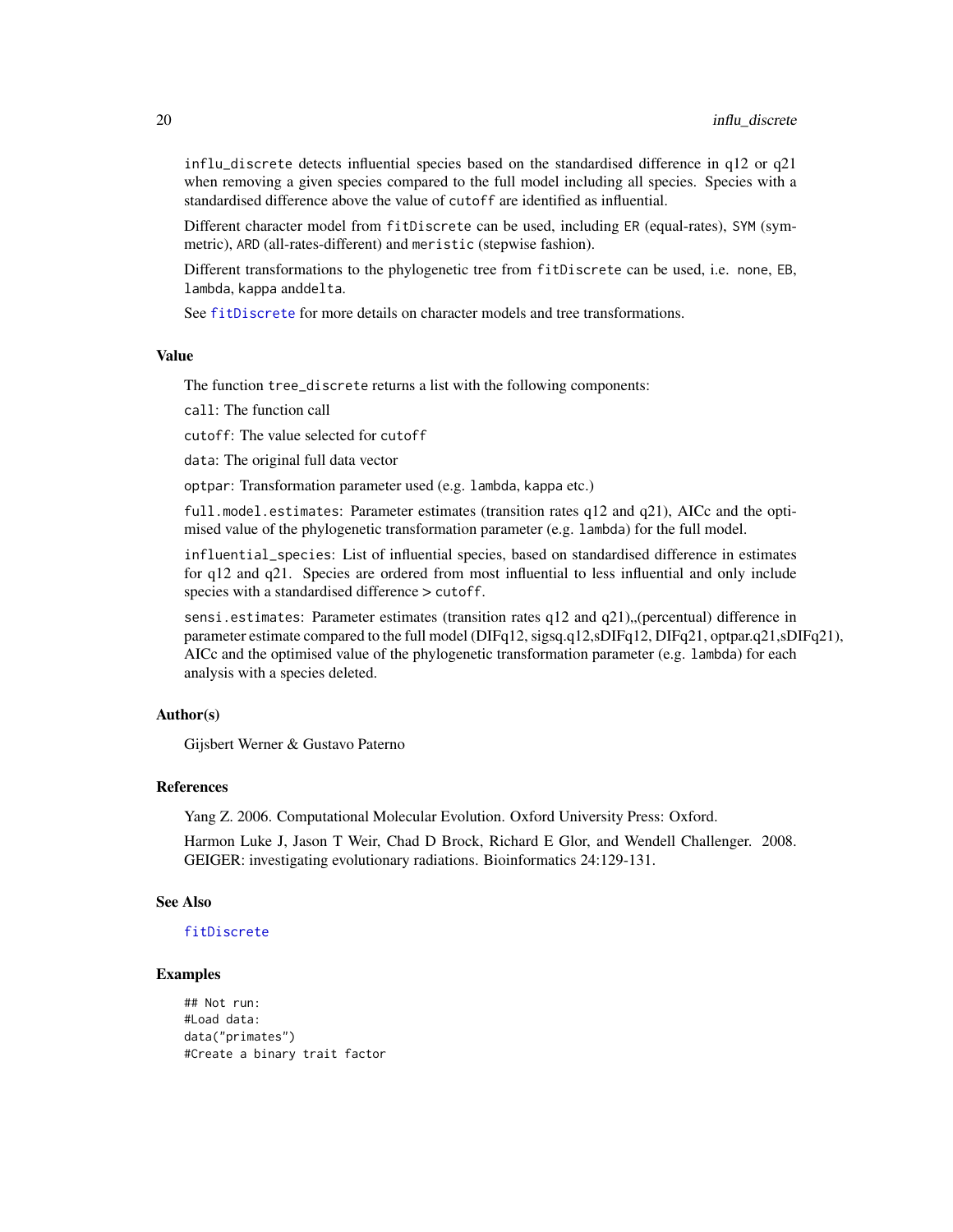```
adultMass_binary<-ifelse(primates$data$adultMass > 7350, "big", "small")
adultMass_binary<-as.factor(as.factor(adultMass_binary))
names(adultMass_binary)<-rownames(primates$data)
#Model trait evolution accounting for influential species
influ_binary<-influ_discrete(data = adultMass_binary,phy = primates$phy[[1]],
model = "SYM", transform = "none", cutoff = 2,n.core = 2,track = TRUE)#Print summary statistics
summary(influ_binary)
sensi_plot(influ_binary) #q12 and q21 are, as expected, exactly the same in symmetrical model.
#Use a different evolutionary model.
influ_binary2<-influ_discrete(data = adultMass_binary,phy = primates$phy[[1]],
model = "SYM",transform = "delta",n.cores = 2,track = TRUE)
summary(influ_binary2)
sensi_plot(influ_binary2)
#Or change the cutoff and transformation
influ_binary3<-influ_discrete(data = adultMass_binary,phy = primates$phy[[1]],
model = "ARD", transform = "none", cutoff = 1.2, n.core = 2, track = TRUE)summary(influ_binary3)
sensi_plot(influ_binary3)
```
## End(Not run)

<span id="page-20-1"></span>influ\_phyglm *Influential species detection - Phylogenetic Logistic Regression*

# Description

Performs leave-one-out deletion analysis for phylogenetic logistic regression, and detects influential species.

#### Usage

 $influ\_phyglm(formula, data, phy, btol = 50, cutoff = 2, track = TRUE, ...)$ 

#### Arguments

| formula   | The model formula                                                         |
|-----------|---------------------------------------------------------------------------|
| data      | Data frame containing species traits with row names matching tips in phy. |
| phy       | A phylogeny (class 'phylo') matching data.                                |
| btol      | Bound on searching space. For details see phyloglm                        |
| cutoff    | The cutoff value used to identify for influential species (see Details)   |
| track     | Print a report tracking function progress (default = TRUE)                |
| $\ddotsc$ | Further arguments to be passed to phyloglm                                |
|           |                                                                           |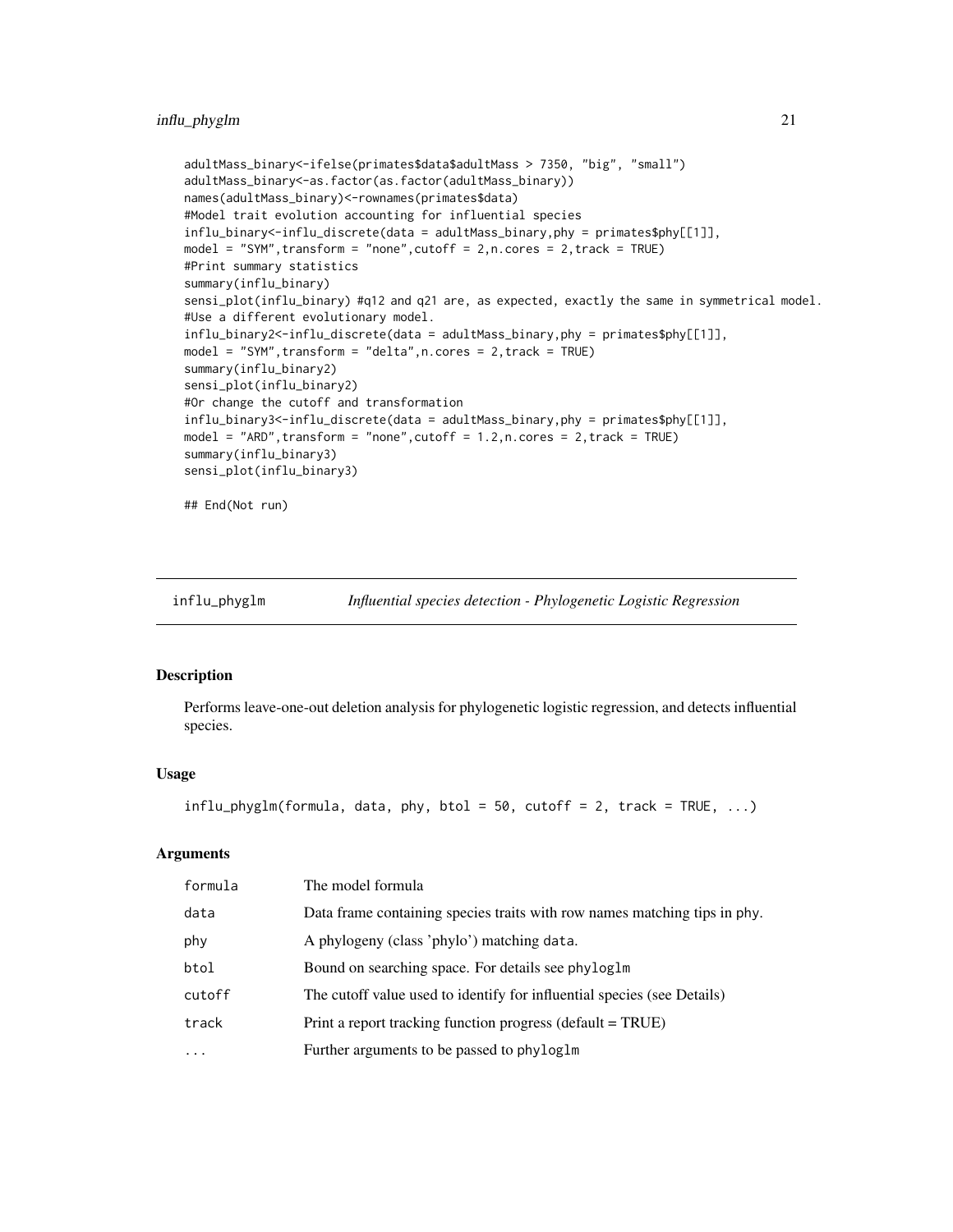# Details

This function sequentially removes one species at a time, fits a phylogenetic logistic regression model using [phyloglm](#page-0-0), stores the results and detects influential species.

Currently only logistic regression using the "logistic\_MPLE"-method from phyloglm is implemented.

influ\_phyglm detects influential species based on the standardised difference in intercept and/or slope when removing a given species compared to the full model including all species. Species with a standardised difference above the value of cutoff are identified as influential. The default value for the cutoff is 2 standardised differences change.

Currently, this function can only implement simple logistic models (i.e. trait predictor). In the future we will implement more complex models.

Output can be visualised using sensi\_plot.

# Value

The function influ\_phyglm returns a list with the following components:

cutoff: The value selected for cutoff

formula: The formula

full.model.estimates: Coefficients, aic and the optimised value of the phylogenetic parameter (i.e. alpha) for the full model without deleted species.

influential\_species: List of influential species, both based on standardised difference in intercept and in the slope of the regression. Species are ordered from most influential to less influential and only include species with a standardised difference > cutoff.

sensi.estimates: A data frame with all simulation estimates. Each row represents a deleted clade. Columns report the calculated regression intercept (intercept), difference between simulation intercept and full model intercept (DIFintercept), the standardised difference (sDIFintercept), the percentage of change in intercept compared to the full model (intercept.perc) and intercept p-value (pval.intercept). All these parameters are also reported for the regression slope (DIFestimate etc.). Additionally, model aic value (AIC) and the optimised value (optpar) of the phylogenetic parameter (i.e. alpha) are reported.

data: Original full dataset.

errors: Species where deletion resulted in errors.

#### Author(s)

Gustavo Paterno & Gijsbert D.A. Werner

#### References

Ho, L. S. T. and Ane, C. 2014. "A linear-time algorithm for Gaussian and non-Gaussian trait evolution models". Systematic Biology 63(3):397-408.

#### See Also

[phyloglm](#page-0-0), [samp\\_phyglm](#page-58-1), [influ\\_phylm](#page-22-1), [sensi\\_plot](#page-65-1)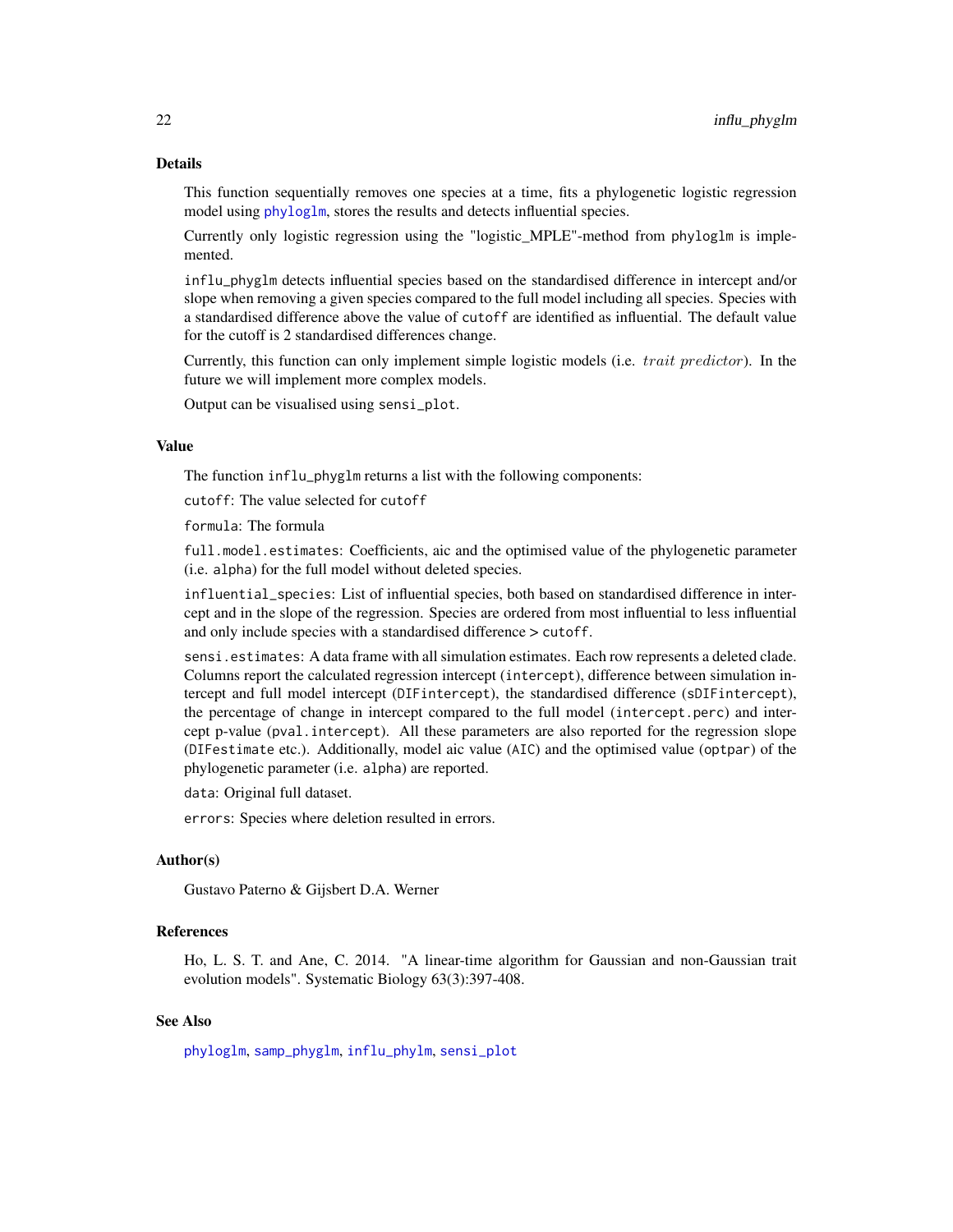# <span id="page-22-0"></span>influ\_phylm 23

# Examples

```
# Simulate Data:
set.seed(6987)
phy = rtree(100)x = rTrain(n=1, phy=phy)X = \text{cbind}(\text{rep}(1, 100), x)y = \text{rbinTrait(n=1, phy=phy, beta=c(-1, 0.5), alpha=.7 , X=X)}dat = data-frame(y, x)# Run sensitivity analysis:
influ \le influ_phyglm(y \sim x, data = dat, phy = phy)
# To check summary results and most influential species:
summary(influ)
# Visual diagnostics for clade removal:
sensi_plot(influ)
```
#### <span id="page-22-1"></span>influ\_phylm *Influential species detection - Phylogenetic Linear Regression*

#### Description

Performs leave-one-out deletion analysis for phylogenetic linear regression, and detects influential species.

# Usage

```
influ\_phylm(formula, data, phy, model = "lambda", cutoff = 2,track = TRUE, ...)
```
### Arguments

| formula   | The model formula                                                         |
|-----------|---------------------------------------------------------------------------|
| data      | Data frame containing species traits with row names matching tips in phy. |
| phy       | A phylogeny (class 'phylo') matching data.                                |
| model     | The phylogenetic model to use (see Details). Default is lambda.           |
| cutoff    | The cutoff value used to identify for influential species (see Details)   |
| track     | Print a report tracking function progress (default = TRUE)                |
| $\ddotsc$ | Further arguments to be passed to phylolm                                 |

#### Details

This function sequentially removes one species at a time, fits a phylogenetic linear regression model using [phylolm](#page-0-0), stores the results and detects influential species.

All phylogenetic models from phylolm can be used, i.e. BM, OUfixedRoot, OUrandomRoot, lambda, kappa, delta, EB and trend. See ?phylolm for details.

influ\_phylm detects influential species based on the standardised difference in intercept and/or slope when removing a given species compared to the full model including all species. Species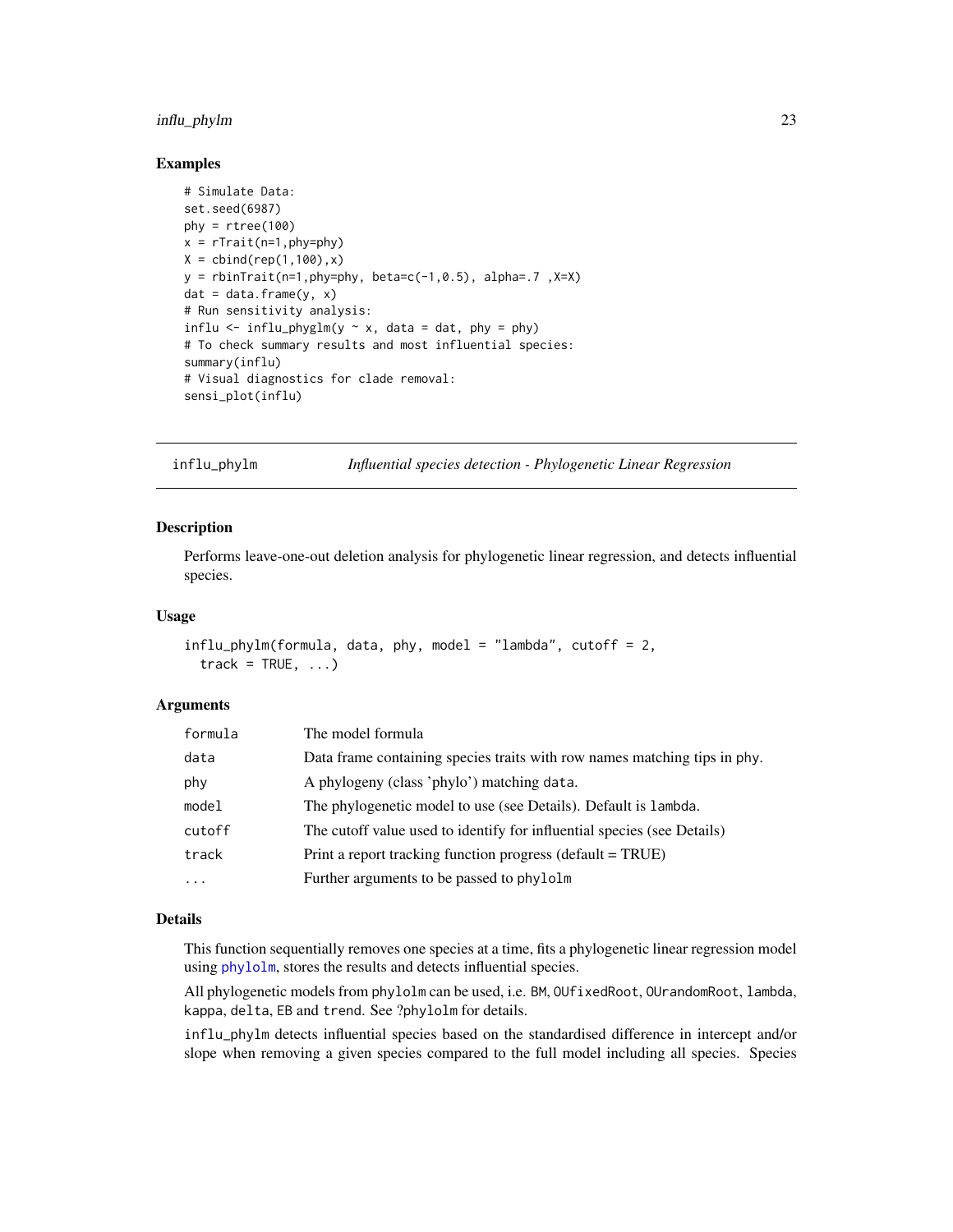with a standardised difference above the value of cutoff are identified as influential. The default value for the cutoff is 2 standardised differences change.

Currently, this function can only implement simple linear models (i.e. trait predictor). In the future we will implement more complex models.

Output can be visualised using sensi\_plot.

# Value

The function influ\_phylm returns a list with the following components:

cutoff: The value selected for cutoff

formula: The formula

full.model.estimates: Coefficients, aic and the optimised value of the phylogenetic parameter (e.g. lambda) for the full model without deleted species.

influential\_species: List of influential species, both based on standardised difference in intercept and in the slope of the regression. Species are ordered from most influential to less influential and only include species with a standardised difference > cutoff.

sensi.estimates: A data frame with all simulation estimates. Each row represents a deleted clade. Columns report the calculated regression intercept (intercept), difference between simulation intercept and full model intercept (DIFintercept), the standardised difference (sDIFintercept), the percentage of change in intercept compared to the full model (intercept.perc) and intercept p-value (pval.intercept). All these parameters are also reported for the regression slope (DIFestimate etc.). Additionally, model aic value (AIC) and the optimised value (optpar) of the phylogenetic parameter (e.g. kappa or lambda, depending on the phylogenetic model used) are reported.

data: Original full dataset.

errors: Species where deletion resulted in errors.

# Author(s)

Gustavo Paterno & Gijsbert D.A. Werner

#### References

Ho, L. S. T. and Ane, C. 2014. "A linear-time algorithm for Gaussian and non-Gaussian trait evolution models". Systematic Biology 63(3):397-408.

#### See Also

[phylolm](#page-0-0), [samp\\_phylm](#page-60-1), [influ\\_phyglm](#page-20-1), [sensi\\_plot](#page-65-1)

```
# Load data:
data(alien)
# run analysis:
influ <- influ_phylm(log(gestaLen) ~ log(adultMass), phy = alien$phy[[1]],
data = alien$data)
```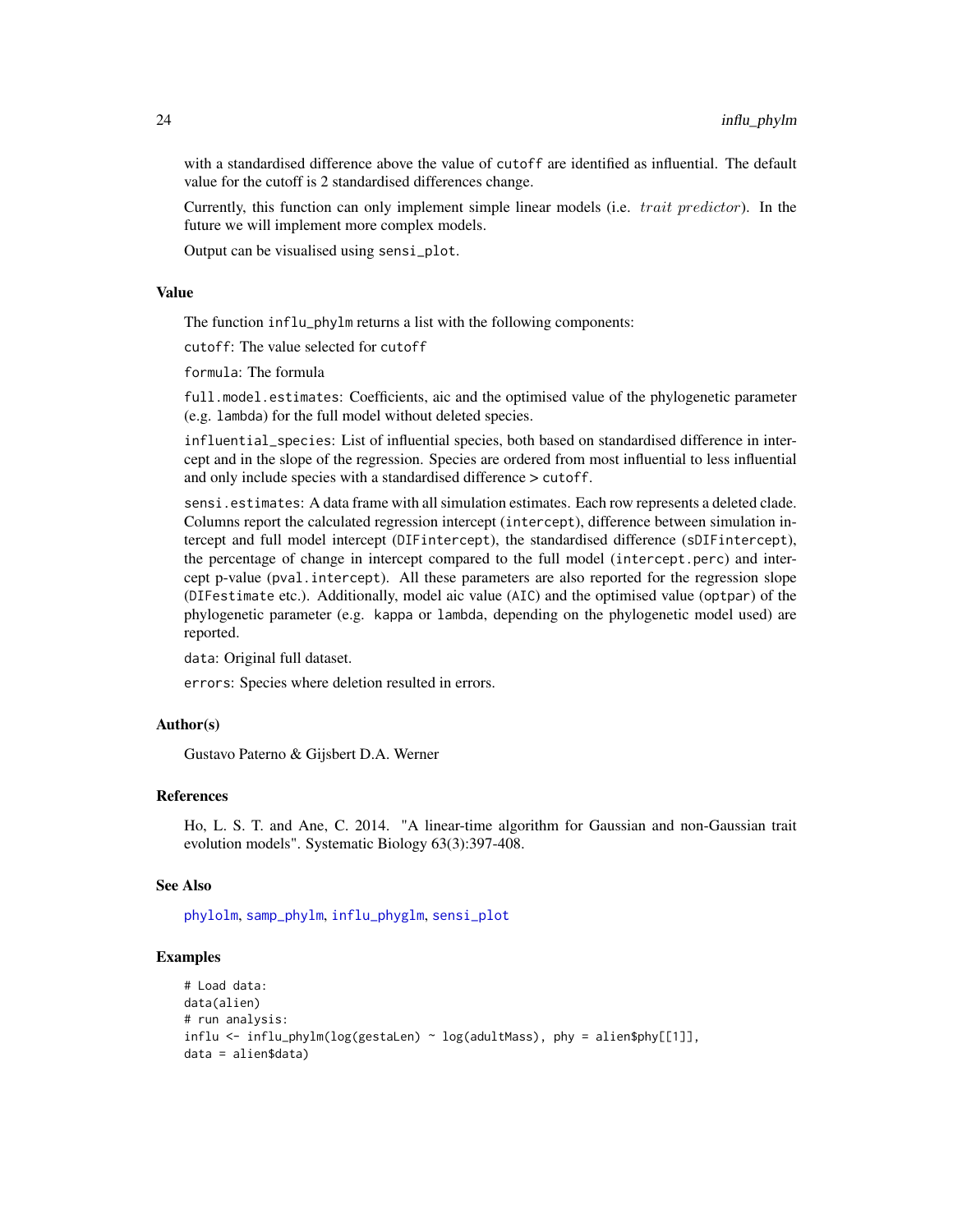# <span id="page-24-0"></span>influ\_physig 25

```
# To check summary results:
summary(influ)
# Most influential speciesL
influ$influential.species
# Visual diagnostics
sensi_plot(influ)
# You can specify which graph and parameter ("estimate" or "intercept") to print:
sensi_plot(influ, param = "estimate", graphs = 2)
```
influ\_physig *Influential species detection - Phylogenetic signal*

# Description

Performs leave-one-out deletion analysis for phylogenetic signal estimates, and detects influential species for K or lambda.

# Usage

```
influ_physig(trait.col, data, phy, method = "K", cutoff = 2, track = TRUE,
  ...)
```
# Arguments

| trait.col | The name of a column in the provided data frame with trait to be analyzed (e.g.<br>"Body_mass"). |
|-----------|--------------------------------------------------------------------------------------------------|
| data      | Data frame containing species traits with row names matching tips in phy.                        |
| phy       | A phylogeny (class 'phylo') matching data.                                                       |
| method    | Method to compute signal: can be "K" or "lambda".                                                |
| cutoff    | The cutoff value used to identify for influential species (see Details)                          |
| track     | Print a report tracking function progress (default = TRUE)                                       |
| .         | Further arguments to be passed to phylosig                                                       |
|           |                                                                                                  |

#### Details

This function sequentially removes one species at a time, ans estimates phylogenetic signal (K or lambda) using [phylosig](#page-0-0), stores the results and detects the most influential species.

influ\_physig detects influential species based on the standardised difference in signal estimate (K or lambda) when removing a given species compared to the full data estimate (with all species). Species with a standardised difference above the value of cutoff are identified as influential. The default value for the cutoff is 2 standardised differences in signal estimate.

Output can be visualised using sensi\_plot.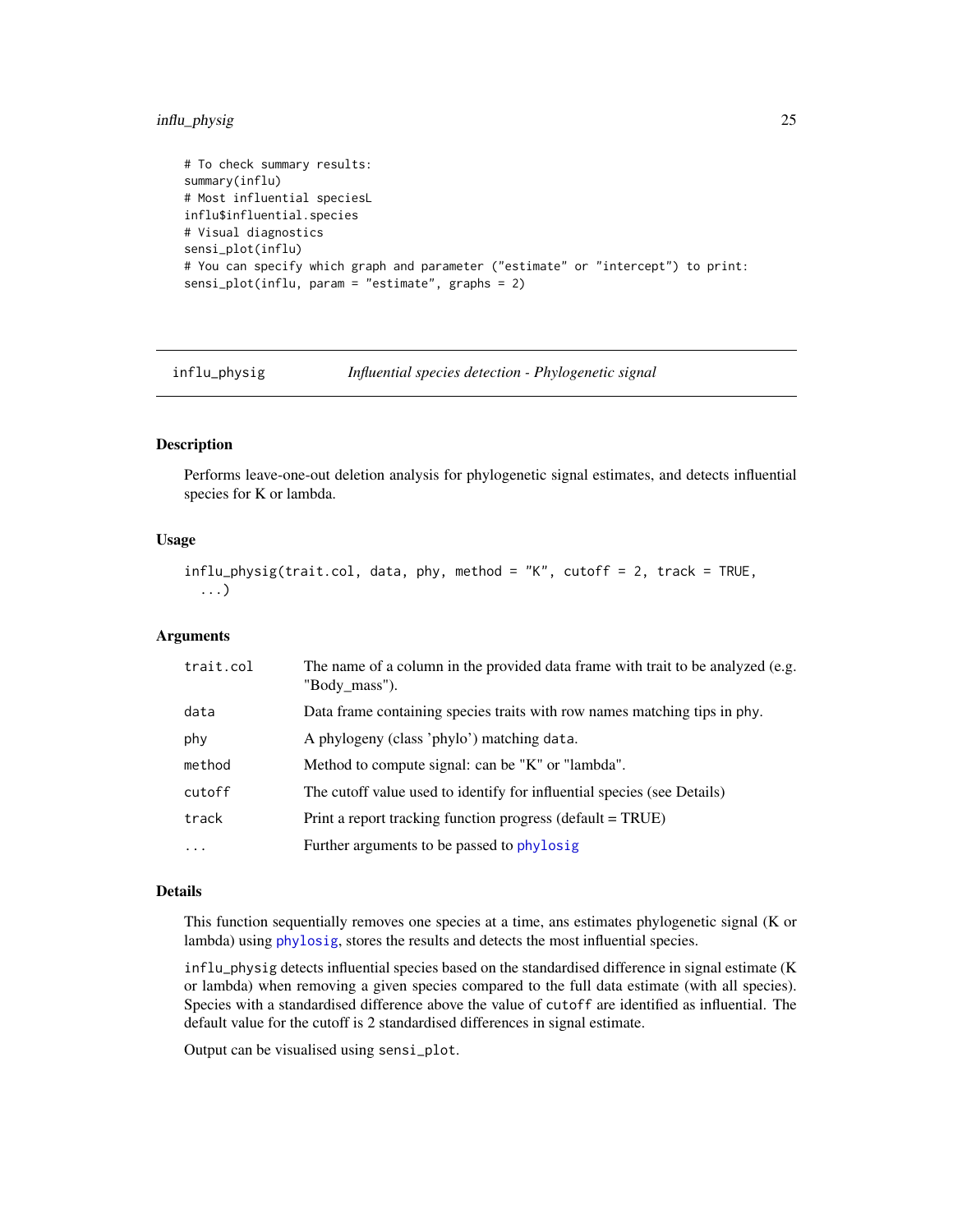#### Value

The function influ\_physig returns a list with the following components:

cutoff: The value selected for cutoff

trait.col: Column name of the trait analysed

full.data.estimates: Phylogenetic signal estimate (K or lambda) and the P value (for the full data).

influential\_species: List of influential species, based on standardised difference in K or lambda. Species are ordered from most influential to less influential and only include species with a standardised difference > cutoff.

influ.physig.estimates: A data frame with all simulation estimates. Each row represents a deleted species Columns report the calculated signal estimate (k) or (lambda), difference between signal estimation of the reduced and full data (DF), the percentage of change in signal compared to the full data signal (perc) and p-value for the phylogenetic signal test (pval)

data: Original full dataset.

#### Note

The argument "se" from [phylosig](#page-0-0) is not available in this function. Use the argument "V" instead with [intra\\_physig](#page-40-1) to indicate the name of the column containing the standard deviation or the standard error of the trait variable instead.

# Author(s)

Gustavo Paterno

# References

Blomberg, S. P., T. Garland Jr., A. R. Ives (2003) Testing for phylogenetic signal in comparative data: Behavioral traits are more labile. Evolution, 57, 717-745.

Pagel, M. (1999) Inferring the historical patterns of biological evolution. Nature, 401, 877-884.

Kamilar, J. M., & Cooper, N. (2013). Phylogenetic signal in primate behaviour, ecology and life history. Philosophical Transactions of the Royal Society B: Biological Sciences, 368: 20120341.

#### See Also

[phylosig](#page-0-0), [influ\\_phylm](#page-22-1),[sensi\\_plot](#page-65-1)

```
## Not run:
# Load data:
data(alien)
# Logtransform data
alien.data$logMass <- log(alien.data$adultMass)
# Run sensitivity analysis:
influ <- influ_physig("logMass", data = alien.data, phy = alien.phy[[1]])
```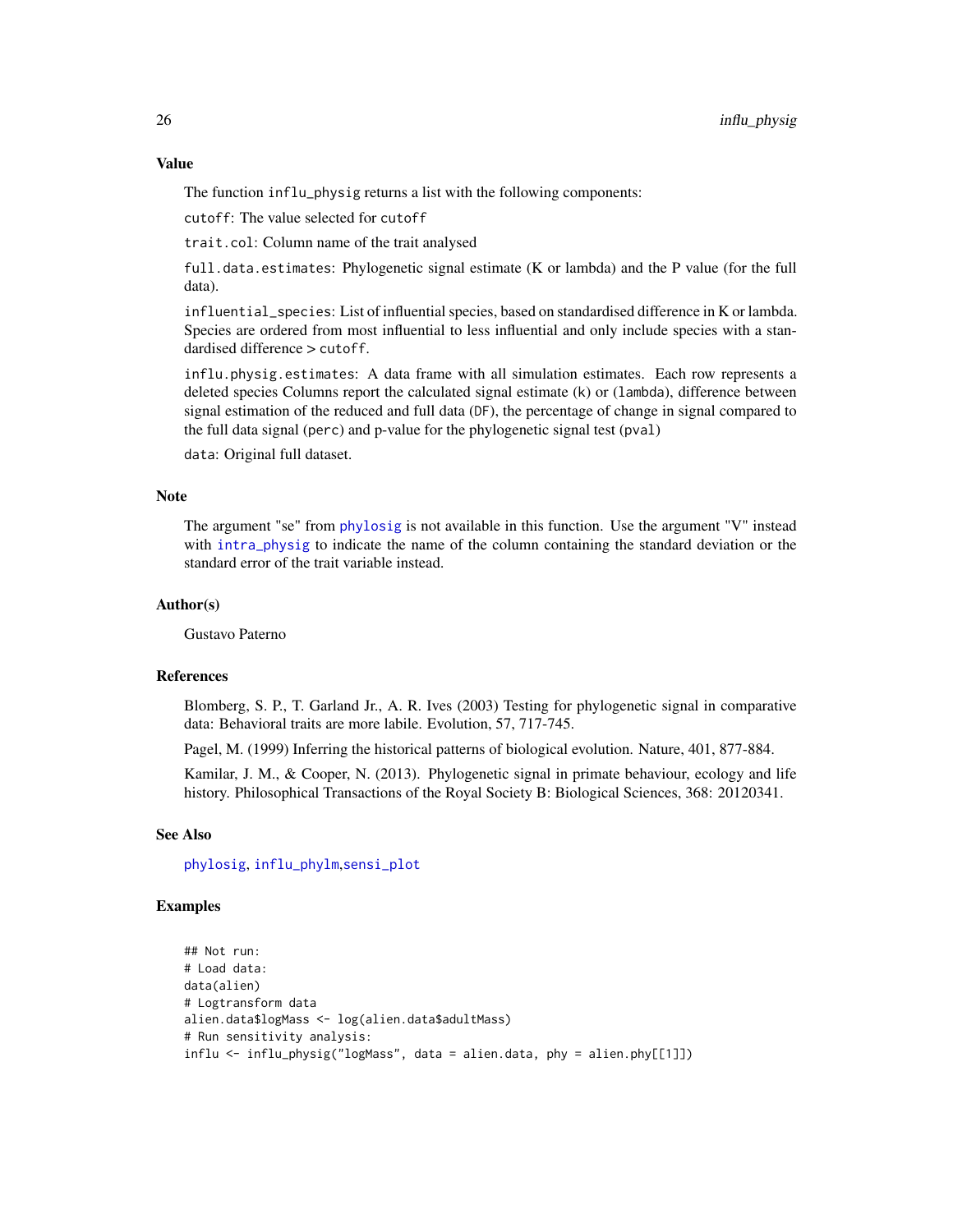# <span id="page-26-0"></span>intra\_clade\_phyglm 27

```
# To check summary results:
summary(influ)
# Most influential speciesL
influ$influential.species
# Visual diagnostics
sensi_plot(influ)
# You can specify which graph to print:
sensi_plot(influ, graphs = 1)
sensi_plot(influ, graphs = 2)
## End(Not run)
```
<span id="page-26-1"></span>intra\_clade\_phyglm *Interaction between intraspecific variability and influential clade detection - Phylogenetic Logistic Regression*

# Description

Estimate the impact on model estimates of phylogenetic logistic regression after removing clades from the analysis, while taking into account potential interactions with intraspecific variability.

# Usage

```
intra_clade_phyglm(formula, data, phy, clade.col, n.species = 5,
 n.sim = 100, n.intra = 2, Vx = NULL, distrib = "normal",
 x.transf = NULL, btol = 50, track = TRUE, ...)
```
# Arguments

| formula   | The model formula                                                                                                                                                                                                                                                                                                                                   |
|-----------|-----------------------------------------------------------------------------------------------------------------------------------------------------------------------------------------------------------------------------------------------------------------------------------------------------------------------------------------------------|
| data      | Data frame containing species traits with row names matching tips in phy.                                                                                                                                                                                                                                                                           |
| phy       | A phylogeny (class 'phylo') matching data.                                                                                                                                                                                                                                                                                                          |
| clade.col | The column in the provided data frame which specifies the clades (a character<br>vector with clade names).                                                                                                                                                                                                                                          |
| n.species | Minimum number of species in a clade for the clade to be included in the leave-<br>one-out deletion analysis. Default is 5.                                                                                                                                                                                                                         |
| n.sim     | Number of simulations for the randomization test.                                                                                                                                                                                                                                                                                                   |
| n.intra   | Number of datasets resimulated taking into account intraspecific variation (see:<br>"intra_phyglm")                                                                                                                                                                                                                                                 |
| <b>Vx</b> | Name of the column containing the standard deviation or the standard error of<br>the predictor variable. When information is not available for one taxon, the<br>value can be 0 or NA                                                                                                                                                               |
| distrib   | A character string indicating which distribution to use to generate a random<br>value for the response and/or predictor variables. Default is normal distribution:<br>"normal" (function rnorm). Uniform distribution: "uniform" (runif) Warning:<br>we recommend to use normal distribution with $Vx$ or $Vy =$ standard deviation<br>of the mean. |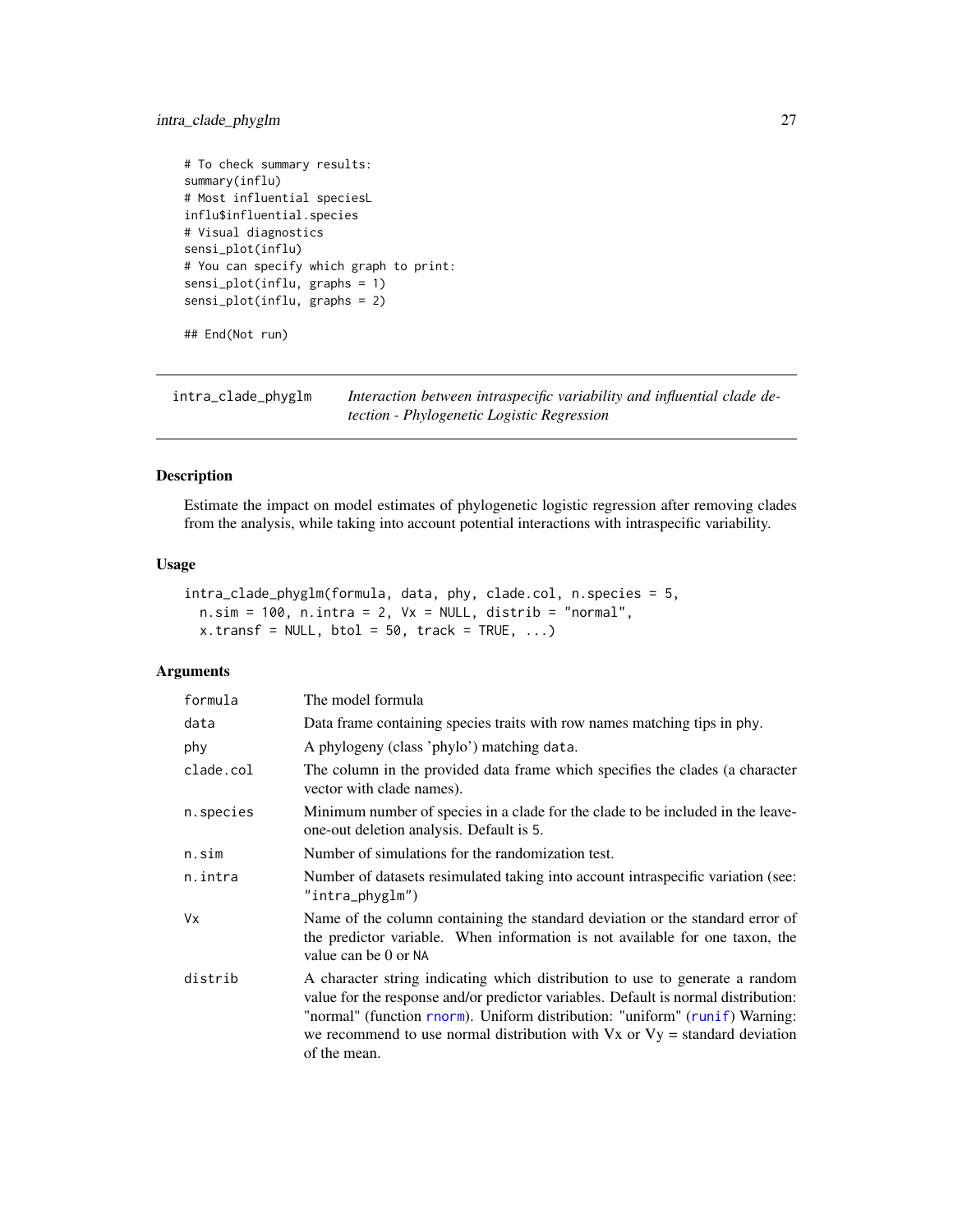| x.transf | Transformation for the predictor variable (e.g. "log" or "sqrt"). Please use this<br>argument instead of transforming data in the formula directly (see also details<br>below). |
|----------|---------------------------------------------------------------------------------------------------------------------------------------------------------------------------------|
| btol     | Bound on searching space. For details see phyloglm                                                                                                                              |
| track    | Print a report tracking function progress (default $= TRUE$ )                                                                                                                   |
| $\cdot$  | Further arguments to be passed to phyloglm                                                                                                                                      |

# Details

This function sequentially removes one clade at a time, fits a phylogenetic logistic regression model using [phyloglm](#page-0-0) and stores the results. The impact of of a specific clade on model estimates is calculated by the comparison between the full model (with all species) and the model without the species belonging to a clade. This operation is repeated n.intra times for simulated values of the dataset, taking into account intraspecific variation. At each iteration, the function generates a random value for each row in the dataset using the standard deviation or errors supplied, and detect the influential species within that iteration.

Additionally, to account for the influence of the number of species on each clade (clade sample size), this function also estimate a null distribution expected for the number of species in a given clade. This is done by fitting models without the same number of species in the given clade. The number of simulations to be performed is set by 'n.sim'. To test if the clade influence differs from the null expectation for a clade of that size, a randomization test can be performed using 'summary(x)'.

All phylogenetic models from phyloglm can be used, i.e. BM, OUfixedRoot, OUrandomRoot, lambda, kappa, delta, EB and trend. See ?phyloglm for details.

clade\_phyglm detects influential clades based on difference in intercept and/or slope when removing a given clade compared to the full model including all species.

Currently, this function can only implement simple logistic models (i.e.  $y = a + bx$ ). In the future we will implement more complex models.

Output can be visualised using sensi\_plot.

# Value

The function intra\_clade\_phyglm returns a list with the following components:

formula: The formula

full.model.estimates: Coefficients, aic and the optimised value of the phylogenetic parameter (e.g. lambda) for the full model without deleted species.

sensi.estimates: A data frame with all simulation estimates. Each row represents a deleted clade. Columns report the calculated regression intercept (intercept), difference between simulation intercept and full model intercept (DIFintercept), the percentage of change in intercept compared to the full model (intercept.perc) and intercept p-value (pval.intercept). All these parameters are also reported for the regression slope (DIFestimate etc.). Additionally, model aic value (AIC) and the optimised value (optpar) of the phylogenetic parameter (e.g. kappa or lambda, depending on the phylogenetic model used) are reported.

null.dist: A data frame with estimates for the null distributions for all clades analysed.

data: Original full dataset.

errors: Clades and/or iterations where deletion resulted in errors.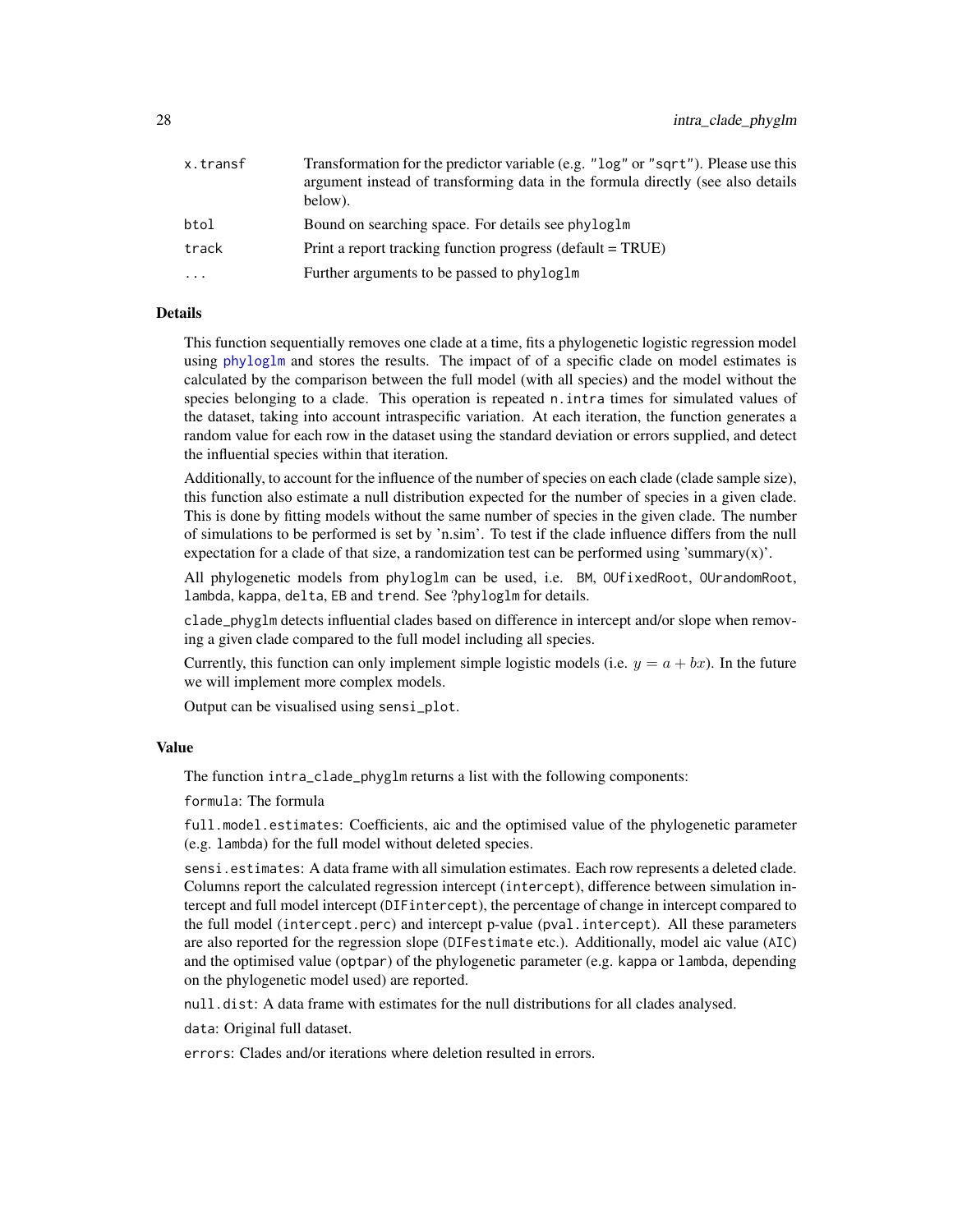# <span id="page-28-0"></span>Author(s)

Gustavo Paterno, Caterina Penone

# References

Ho, L. S. T. and Ane, C. 2014. "A linear-time algorithm for Gaussian and non-Gaussian trait evolution models". Systematic Biology 63(3):397-408.

# See Also

[phyloglm](#page-0-0), [intra\\_phyglm](#page-36-1), [clade\\_phyglm](#page-9-1), [intra\\_clade\\_phylm](#page-28-1), [sensi\\_plot](#page-65-1)

#### Examples

```
## Not run:
set.seed(6987)
phy = rtree(100)x = rTrait(n=1,phy=phy,parameters=list(ancestral.state=2,optimal.value=2,sigma2=1,alpha=1))
X = \text{cbind}(\text{rep}(1, 100), x)y = rbinTrait(n=1,phy=phy, beta=c(-1,0.5), alpha=.7, X=X)
z = \text{rnorm}(n = \text{length}(x), \text{mean} = \text{mean}(x), \text{sd} = \emptyset.1 \times \text{mean}(x))cla <- rep(c("A","B","C","D"), each = 25)
dat = data.frame(y, x, z, cla)
intra\_clade \leq intra\_clade\_phyglm(formula=y \sim x, data = dat, phy = phy,clade.col = "cla", n \sin = 30, n \sin \tan = 3,
                                       x.transf = \log, Vx = "z", distrib="normal")
sensi_plot(intra_clade)
sensi_plot(intra_clade, clade = "B", graphs = 2)
## End(Not run)
```
<span id="page-28-1"></span>

intra\_clade\_phylm *Interaction between intraspecific variability and influential clade detection - Phylogenetic Linear Regression*

# **Description**

Estimate the impact on model estimates of phylogenetic linear regression after removing clades from the analysis, while taking into account potential interactions with intraspecific variability.

#### Usage

```
intra_clade_phylm(formula, data, phy, clade.col, n.species = 5, n.sim = 100,
 n.intra = 2, Vy = NULL, Vx = NULL, distrib = "normal",y.transf = NULL, x.transf = NULL, model = "lambda", track = TRUE, ...)
```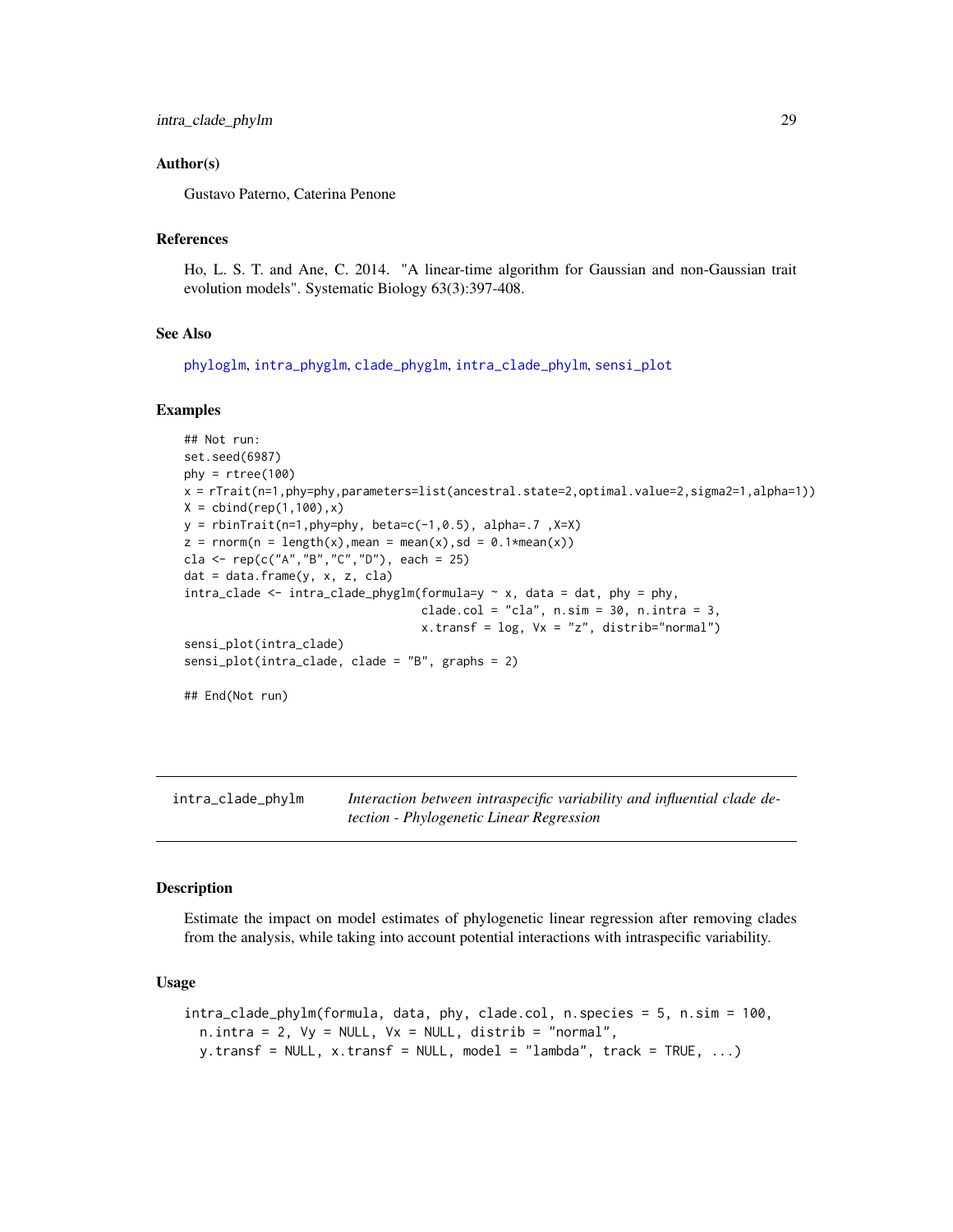# Arguments

| formula   | The model formula                                                                                                                                                                                                                                                                                                                                   |
|-----------|-----------------------------------------------------------------------------------------------------------------------------------------------------------------------------------------------------------------------------------------------------------------------------------------------------------------------------------------------------|
| data      | Data frame containing species traits with row names matching tips in phy.                                                                                                                                                                                                                                                                           |
| phy       | A phylogeny (class 'phylo') matching data.                                                                                                                                                                                                                                                                                                          |
| clade.col | The column in the provided data frame which specifies the clades (a character<br>vector with clade names).                                                                                                                                                                                                                                          |
| n.species | Minimum number of species in a clade for the clade to be included in the leave-<br>one-out deletion analysis. Default is 5.                                                                                                                                                                                                                         |
| n.sim     | Number of simulations for the randomization test.                                                                                                                                                                                                                                                                                                   |
| n.intra   | Number of datasets resimulated taking into account intraspecific variation (see:<br>"intra_phylm")                                                                                                                                                                                                                                                  |
| <b>Vy</b> | Name of the column containing the standard deviation or the standard error of<br>the response variable. When information is not available for one taxon, the value<br>can be 0 or NA.                                                                                                                                                               |
| Vx        | Name of the column containing the standard deviation or the standard error of<br>the predictor variable. When information is not available for one taxon, the<br>value can be 0 or NA                                                                                                                                                               |
| distrib   | A character string indicating which distribution to use to generate a random<br>value for the response and/or predictor variables. Default is normal distribution:<br>"normal" (function rnorm). Uniform distribution: "uniform" (runif) Warning:<br>we recommend to use normal distribution with $Vx$ or $Vy =$ standard deviation<br>of the mean. |
| y.transf  | Transformation for the response variable (e.g. "log" or "sqrt"). Please use this<br>argument instead of transforming data in the formula directly (see also details<br>below).                                                                                                                                                                      |
| x.transf  | Transformation for the predictor variable (e.g. "log" or "sqrt"). Please use this<br>argument instead of transforming data in the formula directly (see also details<br>below).                                                                                                                                                                     |
| model     | The phylogenetic model to use (see Details). Default is lambda.                                                                                                                                                                                                                                                                                     |
| track     | Print a report tracking function progress (default = TRUE)                                                                                                                                                                                                                                                                                          |
| $\cdots$  | Further arguments to be passed to phylolm                                                                                                                                                                                                                                                                                                           |

# Details

This function sequentially removes one clade at a time, fits a phylogenetic linear regression model using [phylolm](#page-0-0) and stores the results. The impact of of a specific clade on model estimates is calculated by the comparison between the full model (with all species) and the model without the species belonging to a clade. This operation is repeated n.intra times for simulated values of the dataset, taking into account intraspecific variation. At each iteration, the function generates a random value for each row in the dataset using the standard deviation or errors supplied, and detect the influential species within that iteration.

Additionally, to account for the influence of the number of species on each clade (clade sample size), this function also estimates a null distribution expected for the number of species in a given clade.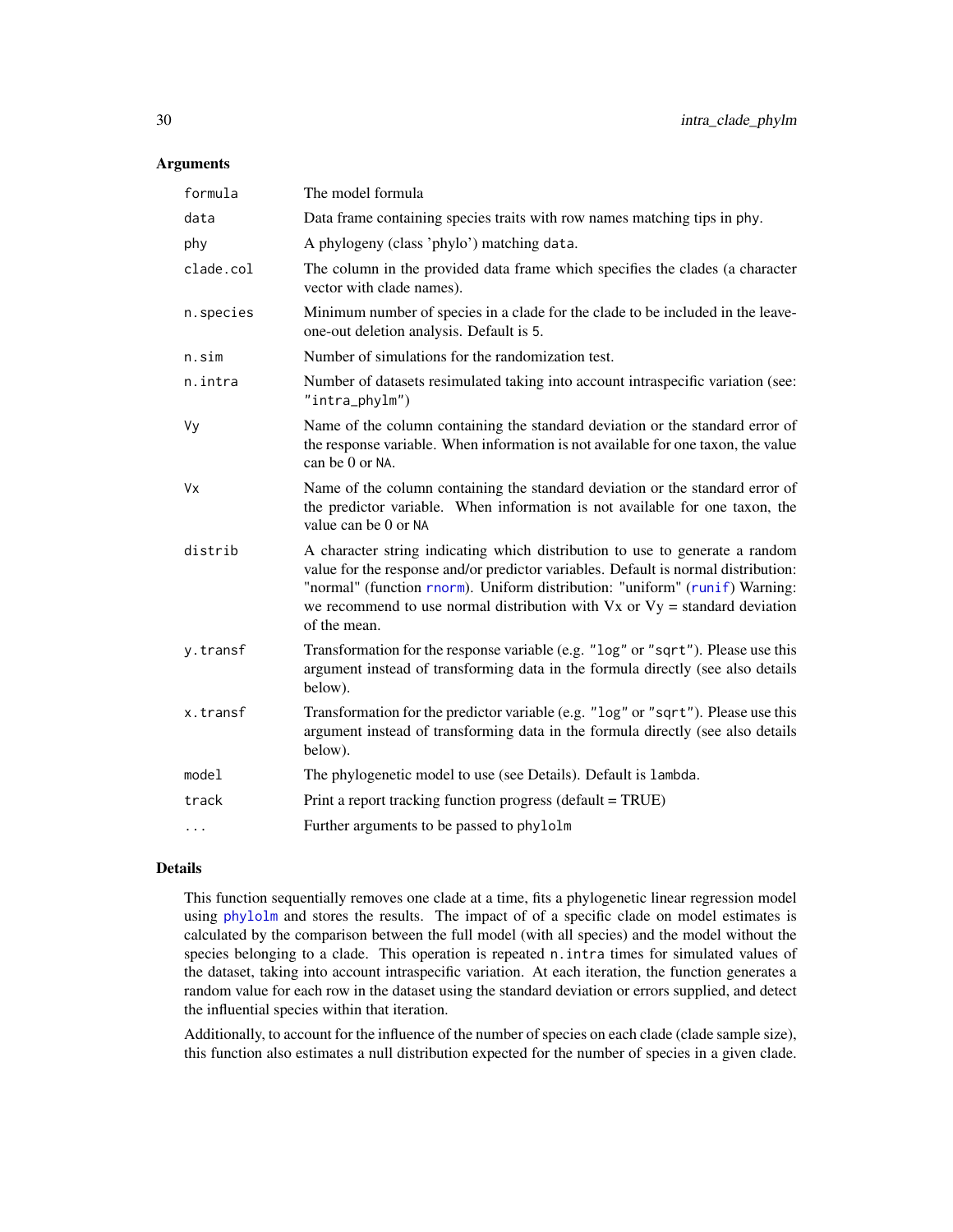This is done by fitting models without the same number of species in the given clade. The number of simulations to be performed is set by 'n.sim'. To test if the clade influence differs from the null expectation for a clade of that size, a randomization test can be performed using 'summary(x)'.

All phylogenetic models from phylolm can be used, i.e. BM, OUfixedRoot, OUrandomRoot, lambda, kappa, delta, EB and trend. See ?phylolm for details.

clade\_phylm detects influential clades based on difference in intercept and/or slope when removing a given clade compared to the full model including all species.

Currently, this function can only implement simple linear models (i.e.  $y = a + bx$ ). In the future we will implement more complex models.

Output can be visualised using sensi\_plot.

#### Value

The function intra\_clade\_phylm returns a list with the following components:

formula: The formula

full.model.estimates: Coefficients, aic and the optimised value of the phylogenetic parameter (e.g. lambda) for the full model without deleted species.

sensi.estimates: A data frame with all simulation estimates. Each row represents a deleted clade. Columns report the calculated regression intercept (intercept), difference between simulation intercept and full model intercept (DIFintercept), the percentage of change in intercept compared to the full model (intercept.perc) and intercept p-value (pval.intercept). All these parameters are also reported for the regression slope (DIFestimate etc.). Additionally, model aic value (AIC) and the optimised value (optpar) of the phylogenetic parameter (e.g. kappa or lambda, depending on the phylogenetic model used) are reported.

null.dist: A data frame with estimates for the null distributions for all clades analysed.

data: Original full dataset.

errors: Clades and/or iterations where deletion resulted in errors.

# Author(s)

Gustavo Paterno, Caterina Penone

# References

Ho, L. S. T. and Ane, C. 2014. "A linear-time algorithm for Gaussian and non-Gaussian trait evolution models". Systematic Biology 63(3):397-408.

#### See Also

[phylolm](#page-0-0), [intra\\_phylm](#page-38-1), [clade\\_phylm](#page-12-1), [intra\\_clade\\_phyglm](#page-26-1), [sensi\\_plot](#page-65-1)

```
## Not run:
#load data
data(alien)
intra_clade <- intra_clade_phylm(gestaLen ~ adultMass, phy = alien$phy[[1]],
```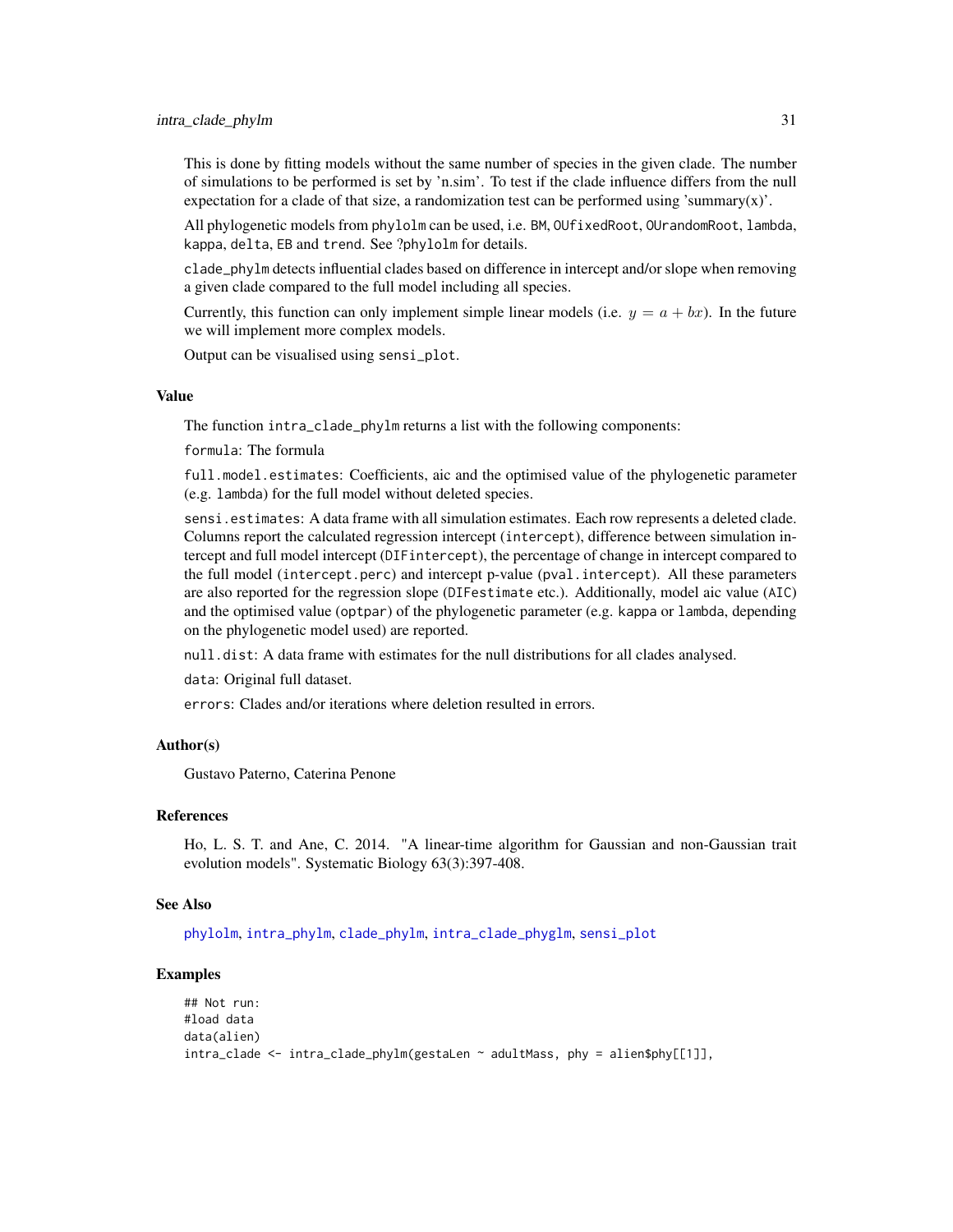```
data = alien$data, clade.col = "family", n \sin = 30, n \sin \tan = 5,
y.transf = log, x.transf = log, Vy="SD_gesta")
summary(intra_clade)
sensi_plot(intra_clade)
sensi_plot(intra_clade, clade = "Bovidae", graphs = 2)
sensi_plot(intra_clade, clade = "Mustelidae", graphs = 2)
## End(Not run)
```
<span id="page-31-1"></span>intra\_influ\_phyglm *Interaction between intraspecific variability and influential species - Phylogenetic Logistic Regression*

# Description

Performs leave-one-out deletion analysis for phylogenetic logistic regression, and detects influential species, while taking into account potential interactions with intraspecific variability.

# Usage

```
intra_influ_phyglm(formula, data, phy, Vx = NULL, n.intra = 30,
 x.transf = NULL, distrib = "normal", cutoff = 2, btol = 50,
  track = TRUE, ...)
```
# Arguments

| formula  | The model formula: response~predictor.                                                                                                                                                                                                                                                                                                      |
|----------|---------------------------------------------------------------------------------------------------------------------------------------------------------------------------------------------------------------------------------------------------------------------------------------------------------------------------------------------|
| data     | Data frame containing species traits with row names matching tips in phy.                                                                                                                                                                                                                                                                   |
| phy      | A phylogeny (class 'phylo') matching data.                                                                                                                                                                                                                                                                                                  |
| Vx       | Name of the column containing the standard deviation or the standard error of<br>the predictor variable. When information is not available for one taxon, the<br>value can be 0 or NA                                                                                                                                                       |
| n.intra  | Number of datasets resimulated taking into account intraspecific variation (see:<br>"intra_phylgm")                                                                                                                                                                                                                                         |
| x.transf | Transformation for the predictor variable (e.g. "log" or "sqrt"). Please use this<br>argument instead of transforming data in the formula directly (see also details<br>below).                                                                                                                                                             |
| distrib  | A character string indicating which distribution to use to generate a random<br>value for the response and/or predictor variables. Default is normal distribution:<br>"normal" (function rnorm). Uniform distribution: "uniform" (runif) Warning:<br>we recommend to use normal distribution with $Vx =$ standard deviation of the<br>mean. |
| cutoff   | The cutoff value used to identify for influential species (see Details)                                                                                                                                                                                                                                                                     |
| btol     | Bound on searching space. For details see phyloglm                                                                                                                                                                                                                                                                                          |
| track    | Print a report tracking function progress (default = TRUE)                                                                                                                                                                                                                                                                                  |
| $\cdots$ | Further arguments to be passed to phylolm                                                                                                                                                                                                                                                                                                   |

<span id="page-31-0"></span>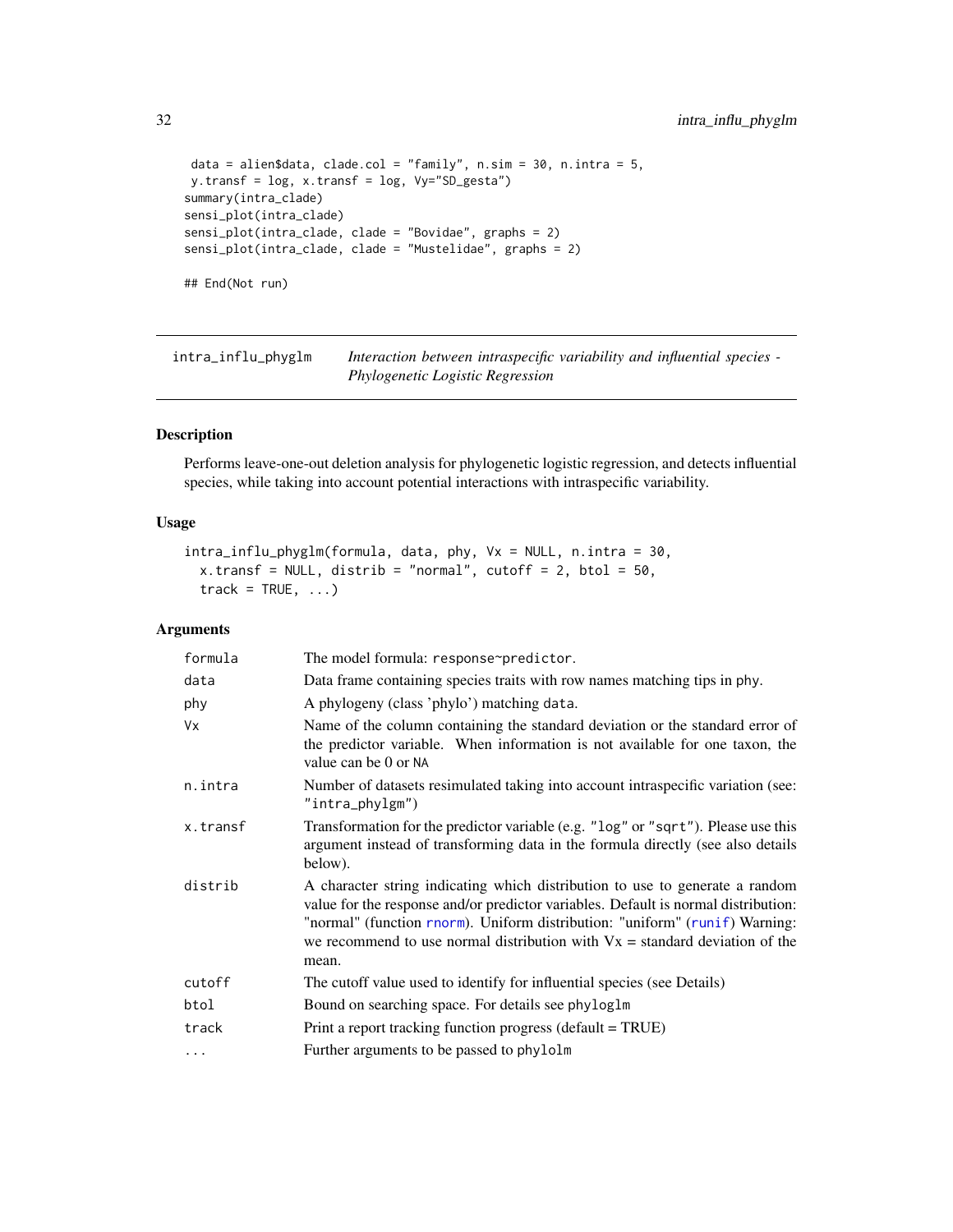#### Details

This function fits a phylogenetic linear regression model using [phylolm](#page-0-0), and detects influential species by sequentially deleting one at a time. The regression is repeated n.intra times for simulated values of the dataset, taking into account intraspecific variation. At each iteration, the function generates a random value for each row in the dataset using the standard deviation or errors supplied, and detect the influential species within that iteration.

influ\_phylm detects influential species based on the standardised difference in intercept and/or slope when removing a given species compared to the full model including all species. Species with a standardised difference above the value of cutoff are identified as influential. The default value for the cutoff is 2 standardised differences change.

Currently, this function can only implement simple models (i.e. *trait predictor*). In the future we will implement more complex models.

Output can be visualised using sensi\_plot.

#### Value

The function intra\_influ\_phylm returns a list with the following components:

cutoff: The value selected for cutoff

formula: The formula

full.model.estimates: Coefficients, aic and the optimised value of the phylogenetic parameter (e.g. lambda) for the full model without deleted species.

influential\_species: List of influential species, both based on standardised difference in intercept and in the slope of the regression. Species are ordered from most influential to less influential and only include species with a standardised difference > cutoff.

sensi.estimates: A data frame with all simulation estimates. Each row represents a deleted clade for an iteration of resimulated data. Columns report the calculated regression intercept (intercept), difference between simulation intercept and full model intercept (DIFintercept), the standardised difference (sDIFintercept), the percentage of change in intercept compared to the full model (intercept.perc) and intercept p-value (pval.intercept). All these parameters are also reported for the regression slope (DIFestimate etc.). Additionally, model aic value (AIC) and the optimised value (optpar) of the phylogenetic parameter (e.g. kappa or lambda, depending on the phylogenetic model used) are reported.

data: Original full dataset.

errors: Species where deletion resulted in errors.

#### Warning

When Vx exceeds X negative (or null) values can be generated, this might cause problems for data transformation (e.g. log-transformation). In these cases, the function will skip the simulation. This problem can be solved by increasing n.intra, changing the transformation type and/or checking the target species in output\$sp.pb.

Setting n.intra at high values can take a long time to execute, since the total number of iterations equals n.intra \* nrow(data).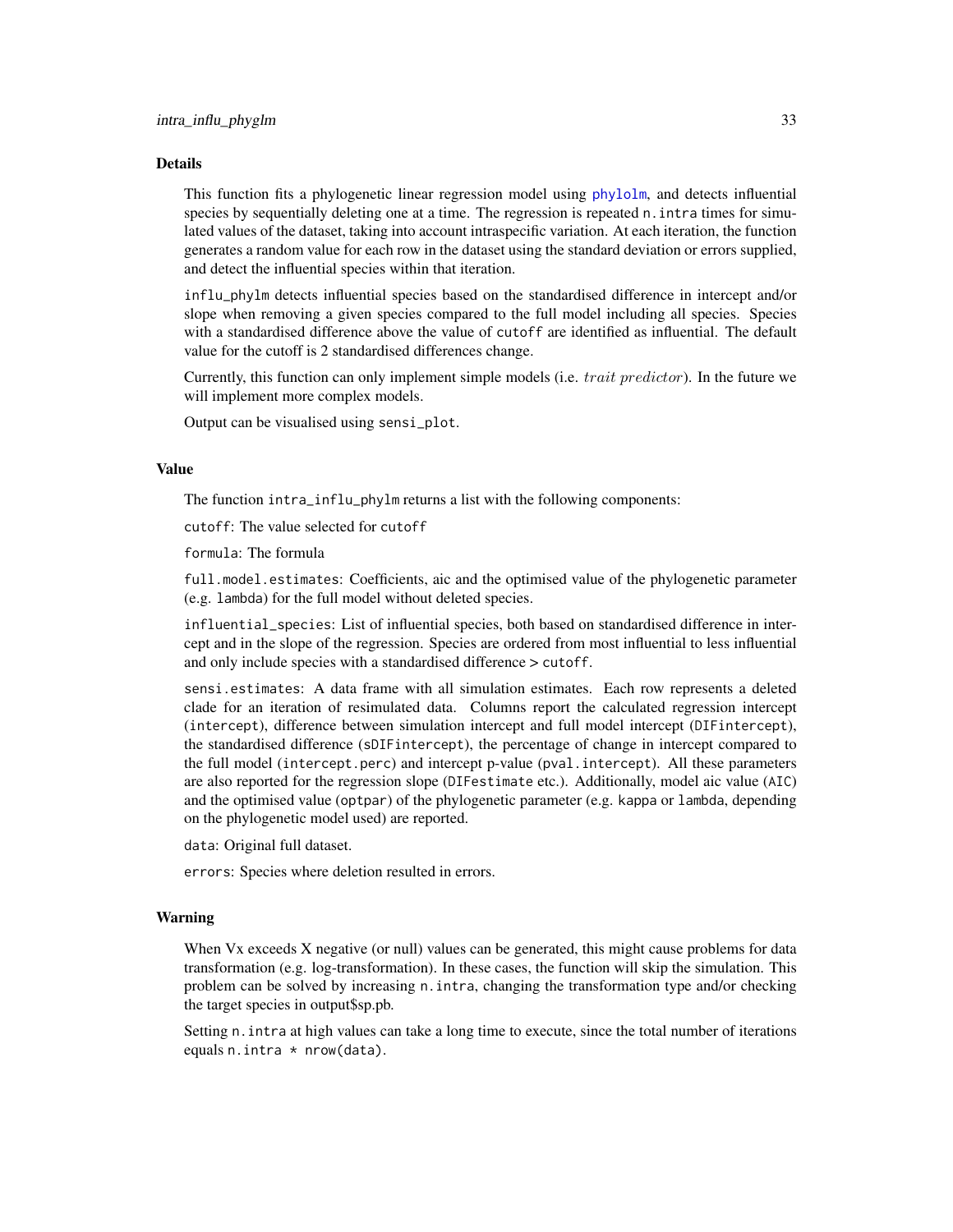#### <span id="page-33-0"></span>Author(s)

Gustavo Paterno, Caterina Penone & Gijsbert D.A. Werner

#### References

Ho, L. S. T. and Ane, C. 2014. "A linear-time algorithm for Gaussian and non-Gaussian trait evolution models". Systematic Biology 63(3):397-408.

#### See Also

[phylolm](#page-0-0), [intra\\_phyglm](#page-36-1), [influ\\_phyglm](#page-20-1),[intra\\_influ\\_phylm](#page-33-1),[sensi\\_plot](#page-65-1).

#### Examples

```
## Not run:
#Generate data
set.seed(6987)
phy = rtree(100)x = rTrait(n=1,phy=phy,parameters=list(ancestral.state=2,optimal.value=2,sigma2=1,alpha=1))
X = \text{cbind}(\text{rep}(1, 100), x)y =rbinTrait(n=1,phy=phy, beta=c(-1,0.5), alpha=.7,X=X)
z = \text{rnorm}(n = \text{length}(x), \text{mean} = \text{mean}(x), \text{sd} = 0.1* \text{mean}(x))dat = data.frame(y, x, z)# Run sensitivity analysis:
intra_influ <- intra_influ_phyglm(formula = y \sim x, data = dat, phy = phy,
                        Vx = "z", n.intra = 5, track = TRUE, distrib="normal", x.transf=NULL)# To check summary results and most influential species:
summary(intra_influ)
# Visual diagnostics for clade removal:
sensi_plot(intra_influ)
## End(Not run)
```
<span id="page-33-1"></span>intra\_influ\_phylm *Interaction between intraspecific variability and influential species - Phylogenetic Linear Regression*

#### Description

Performs leave-one-out deletion analysis for phylogenetic linear regression, and detects influential species, while taking into account potential interactions with intraspecific variability.

#### Usage

```
intra_influ_phylm(formula, data, phy, Vy = NULL, Vx = NULL,
  y.transf = NULL, x.transf = NULL, n.intra = 10, distrib = "normal",
 model = "lambda", cutoff = 2, track = TRUE, \ldots)
```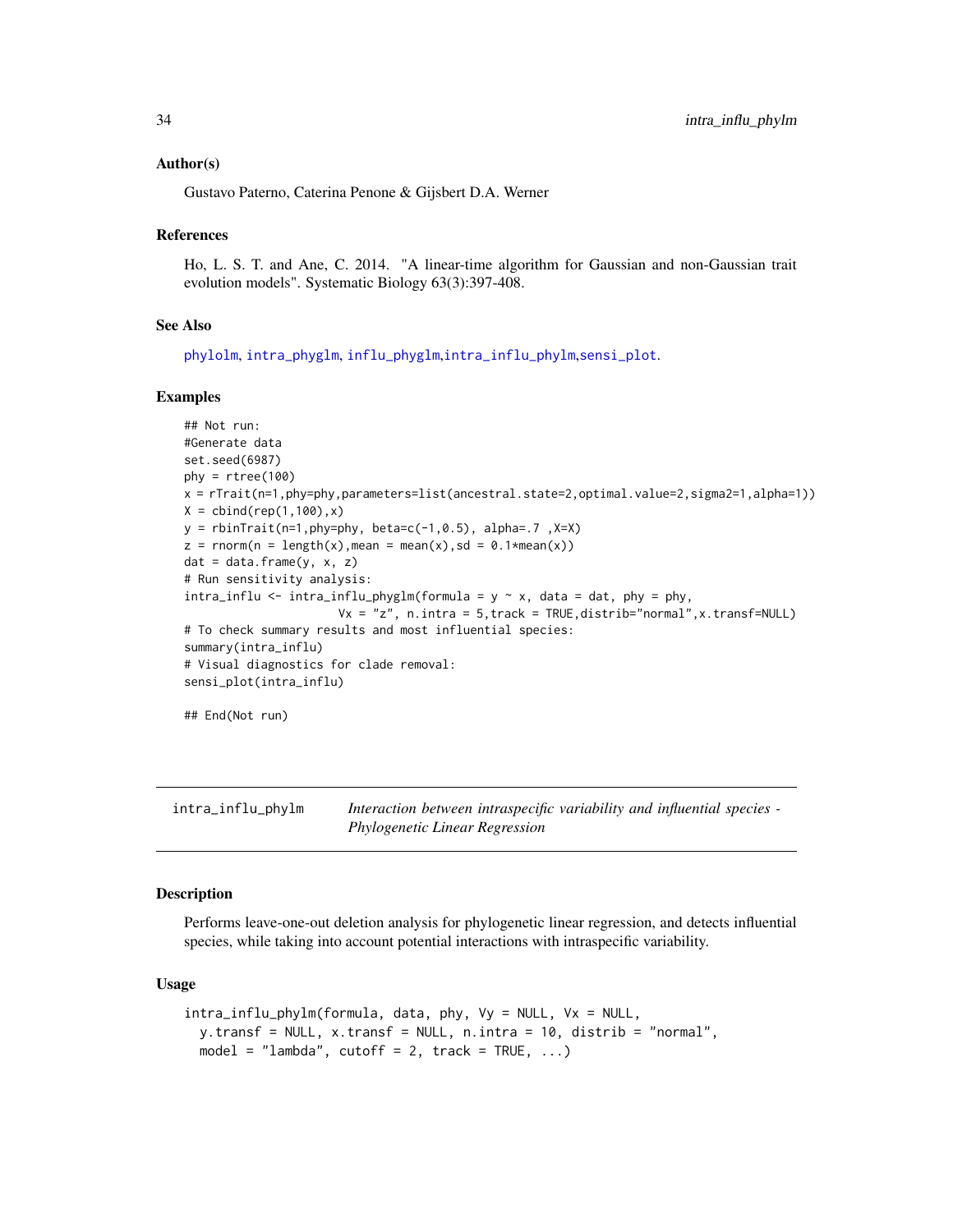#### **Arguments**

| formula   | The model formula: response~predictor.                                                                                                                                                                                                                                                                                                              |
|-----------|-----------------------------------------------------------------------------------------------------------------------------------------------------------------------------------------------------------------------------------------------------------------------------------------------------------------------------------------------------|
| data      | Data frame containing species traits with row names matching tips in phy.                                                                                                                                                                                                                                                                           |
| phy       | A phylogeny (class 'phylo') matching data.                                                                                                                                                                                                                                                                                                          |
| Vy        | Name of the column containing the standard deviation or the standard error of<br>the response variable. When information is not available for one taxon, the value<br>can be 0 or NA.                                                                                                                                                               |
| <b>Vx</b> | Name of the column containing the standard deviation or the standard error of<br>the predictor variable. When information is not available for one taxon, the<br>value can be 0 or NA                                                                                                                                                               |
| y.transf  | Transformation for the response variable (e.g. "log" or "sqrt"). Please use this<br>argument instead of transforming data in the formula directly (see also details<br>below).                                                                                                                                                                      |
| x.transf  | Transformation for the predictor variable (e.g. "log" or "sqrt"). Please use this<br>argument instead of transforming data in the formula directly (see also details<br>below).                                                                                                                                                                     |
| n.intra   | Number of datasets resimulated taking into account intraspecific variation (see:<br>"intra_phylm")                                                                                                                                                                                                                                                  |
| distrib   | A character string indicating which distribution to use to generate a random<br>value for the response and/or predictor variables. Default is normal distribution:<br>"normal" (function rnorm). Uniform distribution: "uniform" (runif) Warning:<br>we recommend to use normal distribution with $Vx$ or $Vy$ = standard deviation<br>of the mean. |
| model     | The phylogenetic model to use (see Details). Default is lambda.                                                                                                                                                                                                                                                                                     |
| cutoff    | The cutoff value used to identify for influential species (see Details)                                                                                                                                                                                                                                                                             |
| track     | Print a report tracking function progress (default = TRUE)                                                                                                                                                                                                                                                                                          |
| .         | Further arguments to be passed to phylolm                                                                                                                                                                                                                                                                                                           |

# **Details**

This function fits a phylogenetic linear regression model using [phylolm](#page-0-0), and detects influential species by sequentially deleting one at a time. The regression is repeated n. intra times for simulated values of the dataset, taking into account intraspecific variation. At each iteration, the function generates a random value for each row in the dataset using the standard deviation or errors supplied, and detect the influential species within that iteration.

All phylogenetic models from phylolm can be used, i.e. BM, OUfixedRoot, OUrandomRoot, lambda, kappa, delta, EB and trend. See ?phylolm for details.

influ\_phylm detects influential species based on the standardised difference in intercept and/or slope when removing a given species compared to the full model including all species. Species with a standardised difference above the value of cutoff are identified as influential. The default value for the cutoff is 2 standardised differences change.

Currently, this function can only implement simple linear models (i.e. *trait predictor*). In the future we will implement more complex models.

Output can be visualised using sensi\_plot.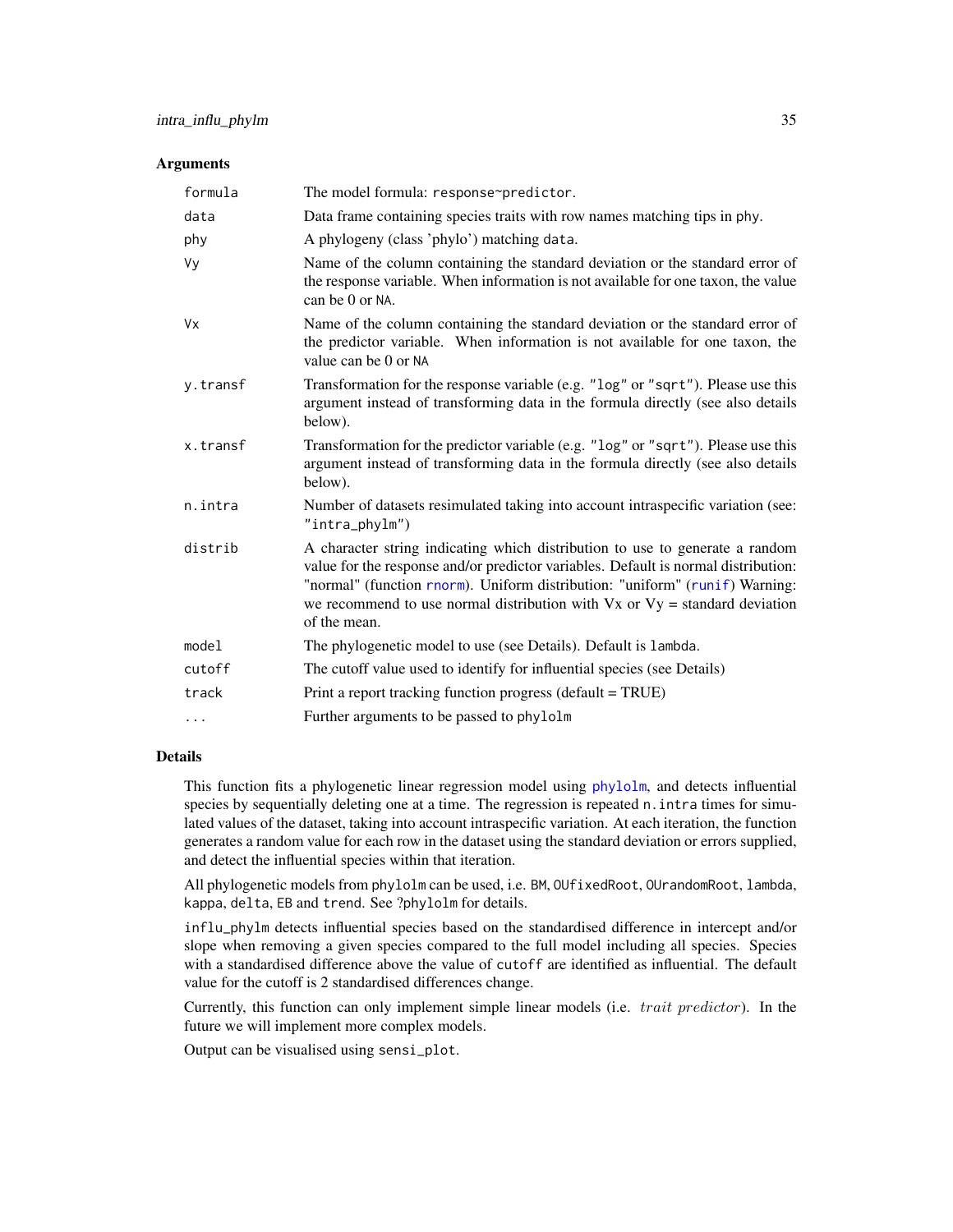#### Value

The function intra\_influ\_phylm returns a list with the following components:

cutoff: The value selected for cutoff

formula: The formula

full.model.estimates: Coefficients, aic and the optimised value of the phylogenetic parameter (e.g. lambda) for the full model without deleted species.

influential\_species: List of influential species, both based on standardised difference in intercept and in the slope of the regression. Species are ordered from most influential to less influential and only include species with a standardised difference > cutoff.

sensi.estimates: A data frame with all simulation estimates. Each row represents a deleted clade for an iteration of resimulated data. Columns report the calculated regression intercept (intercept), difference between simulation intercept and full model intercept (DIFintercept), the standardised difference (sDIFintercept), the percentage of change in intercept compared to the full model (intercept.perc) and intercept p-value (pval.intercept). All these parameters are also reported for the regression slope (DIFestimate etc.). Additionally, model aic value (AIC) and the optimised value (optpar) of the phylogenetic parameter (e.g. kappa or lambda, depending on the phylogenetic model used) are reported.

data: Original full dataset.

errors: Species where deletion resulted in errors.

#### Warning

When Vy or Vx exceed Y or X, respectively, negative (or null) values can be generated, this might cause problems for data transformation (e.g. log-transformation). In these cases, the function will skip the simulation.

Setting n.intra at high values can take a long time to execute, since the total number of iterations equals n.intra \* nrow(data).

# Author(s)

Gustavo Paterno, Caterina Penone & Gijsbert D.A. Werner

#### References

Ho, L. S. T. and Ane, C. 2014. "A linear-time algorithm for Gaussian and non-Gaussian trait evolution models". Systematic Biology 63(3):397-408.

#### See Also

[phylolm](#page-0-0), [intra\\_phylm](#page-38-1), [influ\\_phylm](#page-22-1),[intra\\_influ\\_phyglm](#page-31-1),[sensi\\_plot](#page-65-1).

```
## Not run:
# Load data:
data(alien)
# run analysis:
```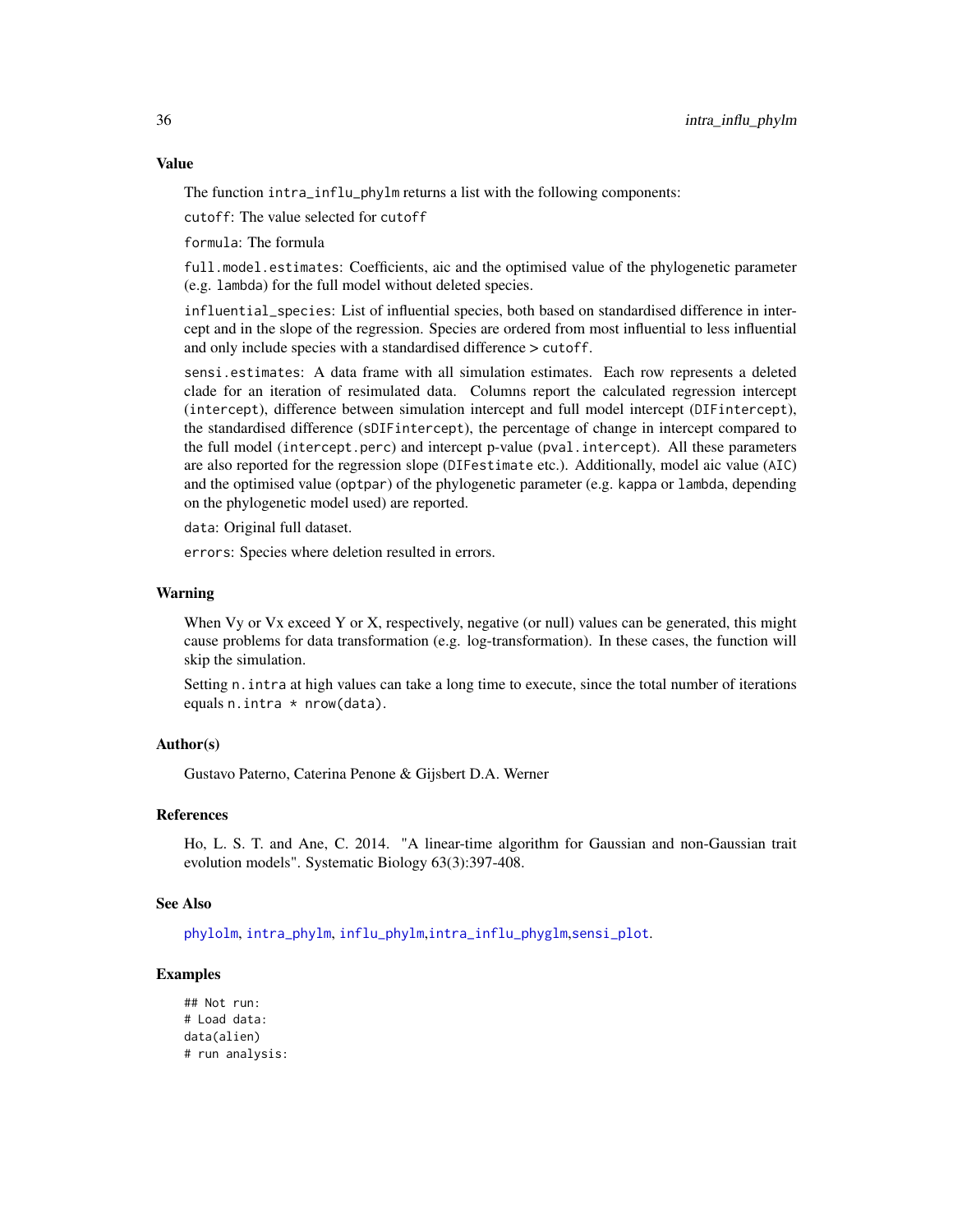# intra\_phyglm 37

```
intra\_influ < - intra\_influ\_phylm(formula = gestalen ~ adultMass, phy = alien$phy[[1]],data=alien$data,model="lambda",y.transf = log,x.transf = NULL,Vy="SD_gesta",Vx=NULL,
n.intra=30,distrib = "normal")
summary(intra_influ)
sensi_plot(intra_influ)
```
## End(Not run)

<span id="page-36-0"></span>intra\_phyglm *Intraspecific variability - Phylogenetic Logistic Regression*

# Description

Performs Phylogenetic logistic regression evaluating intraspecific variability in predictor variables.

## Usage

```
intra_phyglm(formula, data, phy, Vx = NULL, n.intra = 30, x.transf = NULL,
 distrib = "normal", btol = 50, track = TRUE, ...)
```
## Arguments

| formula  | The model formula: response~predictor.                                                                                                                                                                                                                                                                                    |  |
|----------|---------------------------------------------------------------------------------------------------------------------------------------------------------------------------------------------------------------------------------------------------------------------------------------------------------------------------|--|
| data     | Data frame containing species traits with species as row names.                                                                                                                                                                                                                                                           |  |
| phy      | A phylogeny (class 'phylo', see ?ape).                                                                                                                                                                                                                                                                                    |  |
| Vx       | Name of the column containing the standard deviation or the standard error of<br>the predictor variable. When information is not available for one taxon, the<br>value can be 0 or NA                                                                                                                                     |  |
| n.intra  | Number of times to repeat the analysis generating a random value for the pre-<br>dictor variable. If NULL, $n$ . intra = 2                                                                                                                                                                                                |  |
| x.transf | Transformation for the predictor variable (e.g. log or sqrt). Please use this<br>argument instead of transforming data in the formula directly (see also details<br>below).                                                                                                                                               |  |
| distrib  | A character string indicating which distribution to use to generate a random<br>value for the predictor variable. Default is normal distribution: "normal" (func-<br>tion rnorm). Uniform distribution: "uniform" (runif) Warning: we recommend<br>to use normal distribution with $Vx =$ standard deviation of the mean. |  |
| btol     | Bound on searching space. For details see phyloglm                                                                                                                                                                                                                                                                        |  |
| track    | Print a report tracking function progress (default = TRUE)                                                                                                                                                                                                                                                                |  |
| $\cdots$ | Further arguments to be passed to phyloglm                                                                                                                                                                                                                                                                                |  |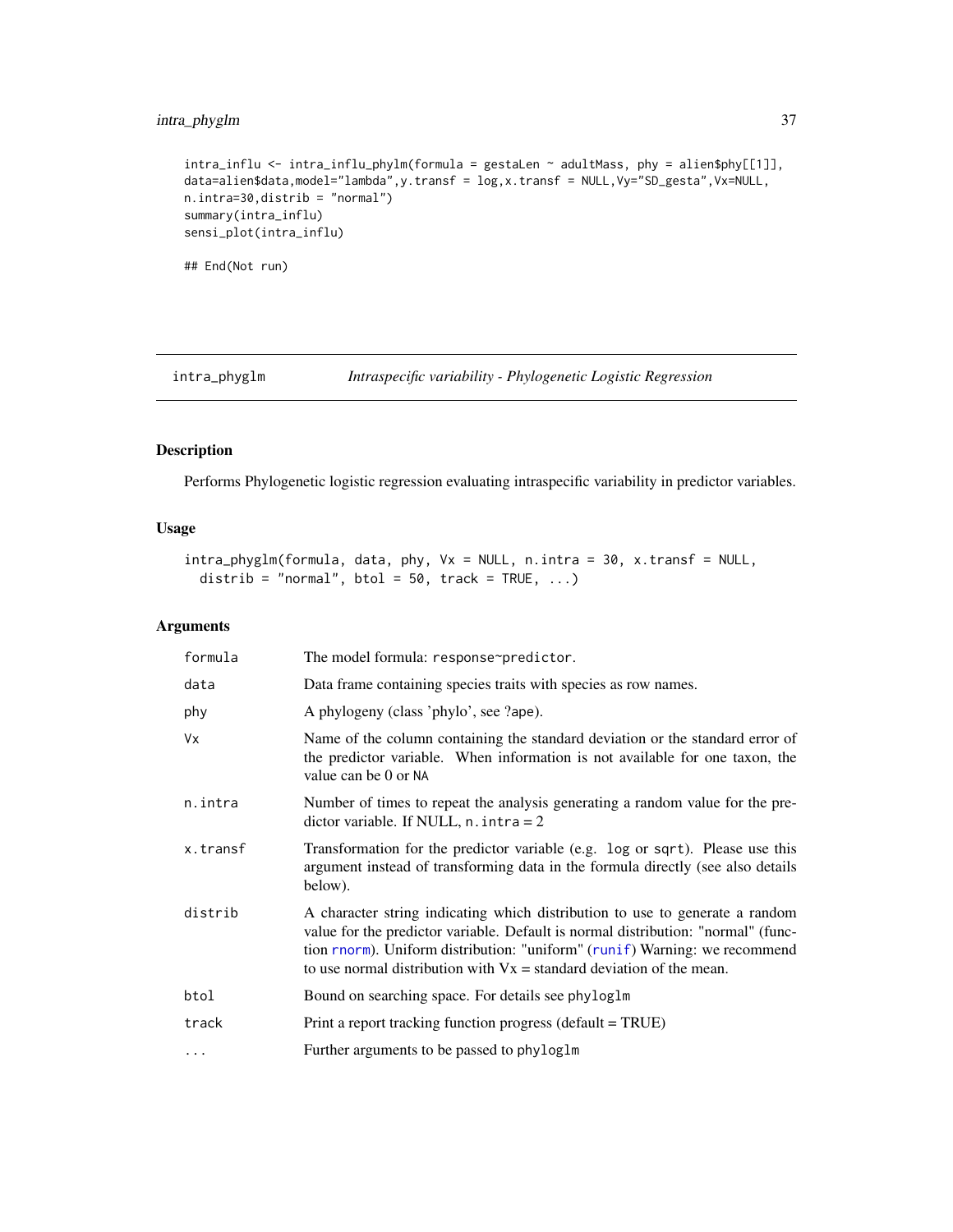## Details

This function fits a phylogenetic logistic regression model using [phyloglm](#page-0-0). The regression is repeated n.intra times. At each iteration the function generates a random value for each row in the dataset using the standard deviation or error supplied and assuming a normal or uniform distribution. To calculate means and se for your raw data, you can use the summarySE function from the package Rmisc.

All phylogenetic models from phyloglm can be used, i.e. BM, OUfixedRoot, OUrandomRoot, lambda, kappa, delta, EB and trend. See ?phyloglm for details.

Currently, this function can only implement simple logistic models (i.e. *trait predictor*). In the future we will implement more complex models.

Output can be visualised using sensi\_plot.

#### Value

The function intra\_phyglm returns a list with the following components:

formula: The formula

data: Original full dataset

sensi.estimates: Coefficients, aic and the optimised value of the phylogenetic parameter (e.g. lambda) for each regression.

N.obs: Size of the dataset after matching it with tree tips and removing NA's.

stats: Main statistics for model parameters.CI\_low and CI\_high are the lower and upper limits of the 95

all.stats: Complete statistics for model parameters. sd\_intra is the standard deviation due to intraspecific variation. CI\_low and CI\_high are the lower and upper limits of the 95

sp.pb: Species that caused problems with data transformation (see details above).

#### Warning

When Vx exceeds X negative (or null) values can be generated, this might cause problems for data transformation (e.g. log-transformation). In these cases, the function will skip the simulation. This problem can be solved by increasing n.intra, changing the transformation type and/or checking the target species in output\$sp.pb.

## Author(s)

Caterina Penone & Pablo Ariel Martinez

#### References

Martinez, P. a., Zurano, J.P., Amado, T.F., Penone, C., Betancur-R, R., Bidau, C.J. & Jacobina, U.P. (2015). Chromosomal diversity in tropical reef fishes is related to body size and depth range. Molecular Phylogenetics and Evolution, 93, 1-4

Ho, L. S. T. and Ane, C. 2014. "A linear-time algorithm for Gaussian and non-Gaussian trait evolution models". Systematic Biology 63(3):397-408.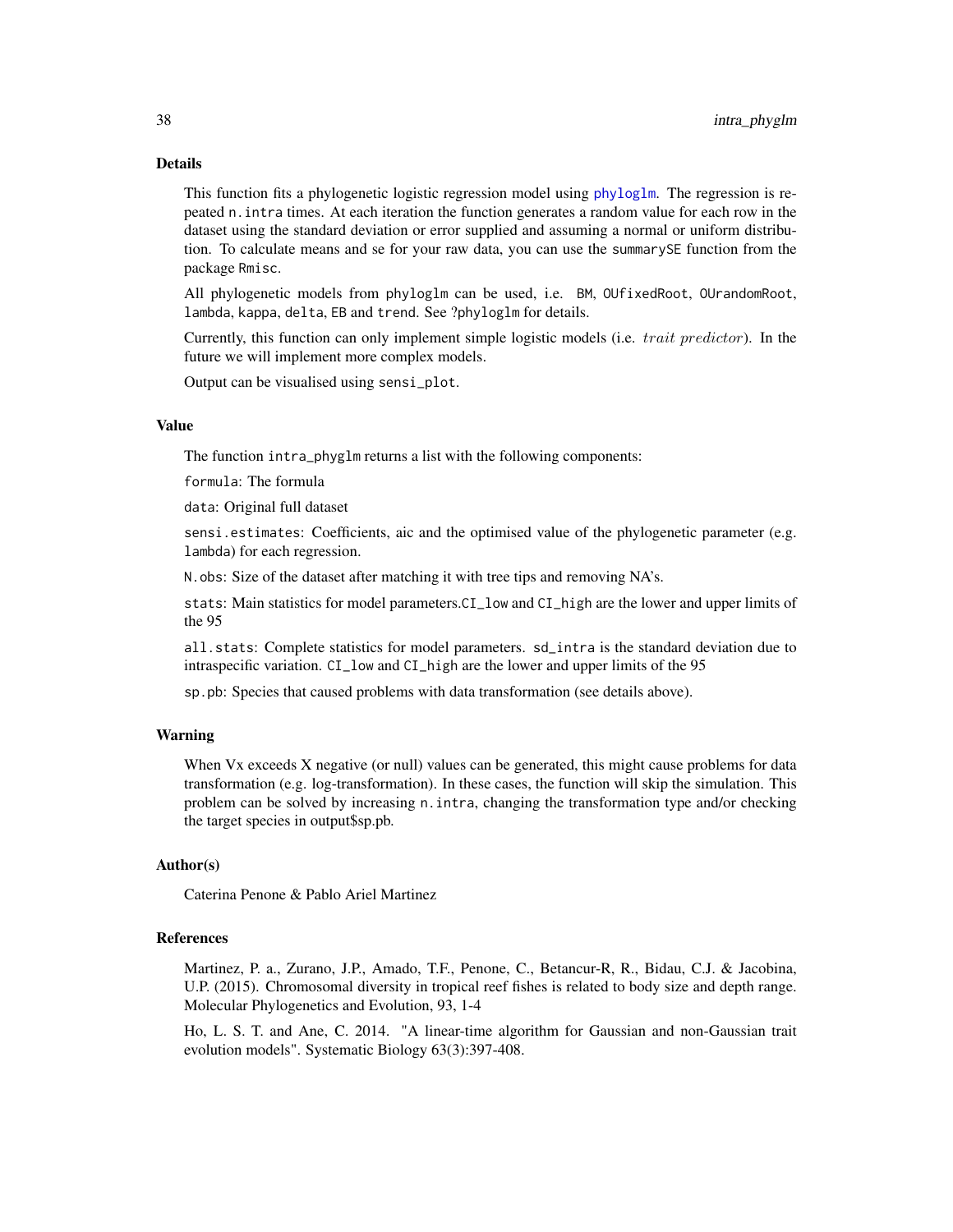intra\_phylm 39

# See Also

[phyloglm](#page-0-0), [sensi\\_plot](#page-65-0)

## Examples

```
# Simulate Data:
set.seed(6987)
phy = rtree(150)x = rTrain(n=1, phy=phy)x_s = rnorm(150, mean = 0.8, sd = 0.2)X = \text{cbind}(\text{rep}(1, 150), x)y =rbinTrait(n=1,phy=phy, beta=c(-1,0.5), alpha=.7,X=X)
dat = data-frame(y, x, x_s)d# Run phylogenetic logistic regression accounting for intraspecific variation:
intra\_glm \leftarrow intra\_phyglm(y \sim x, Vx = "x\_sd", data = dat, phy=phy, distrib = "normal")
```
#Print summary of sensitivity analysis summary(intra\_glm) head(intra\_glm\$sensi.estimates) #Visual output sensi\_plot(intra\_glm)

<span id="page-38-0"></span>intra\_phylm *Intraspecific variability - Phylogenetic Linear Regression*

## Description

Performs Phylogenetic linear regression evaluating intraspecific variability in response and/or predictor variables.

## Usage

```
intra_phylm(formula, data, phy, Vy = NULL, Vx = NULL, y.transf = NULL,
 x.transf = NULL, n.intra = 30, distrib = "normal", model = "lambda",
  track = TRUE, ...)
```
# Arguments

| formula | The model formula: response~predictor.                                                                                                                                                |
|---------|---------------------------------------------------------------------------------------------------------------------------------------------------------------------------------------|
| data    | Data frame containing species traits and species names as row names.                                                                                                                  |
| phy     | A phylogeny (class 'phylo', see ?ape).                                                                                                                                                |
| Vy      | Name of the column containing the standard deviation or the standard error of<br>the response variable. When information is not available for one taxon, the value<br>can be 0 or NA. |
| Vx      | Name of the column containing the standard deviation or the standard error of<br>the predictor variable. When information is not available for one taxon, the<br>value can be 0 or NA |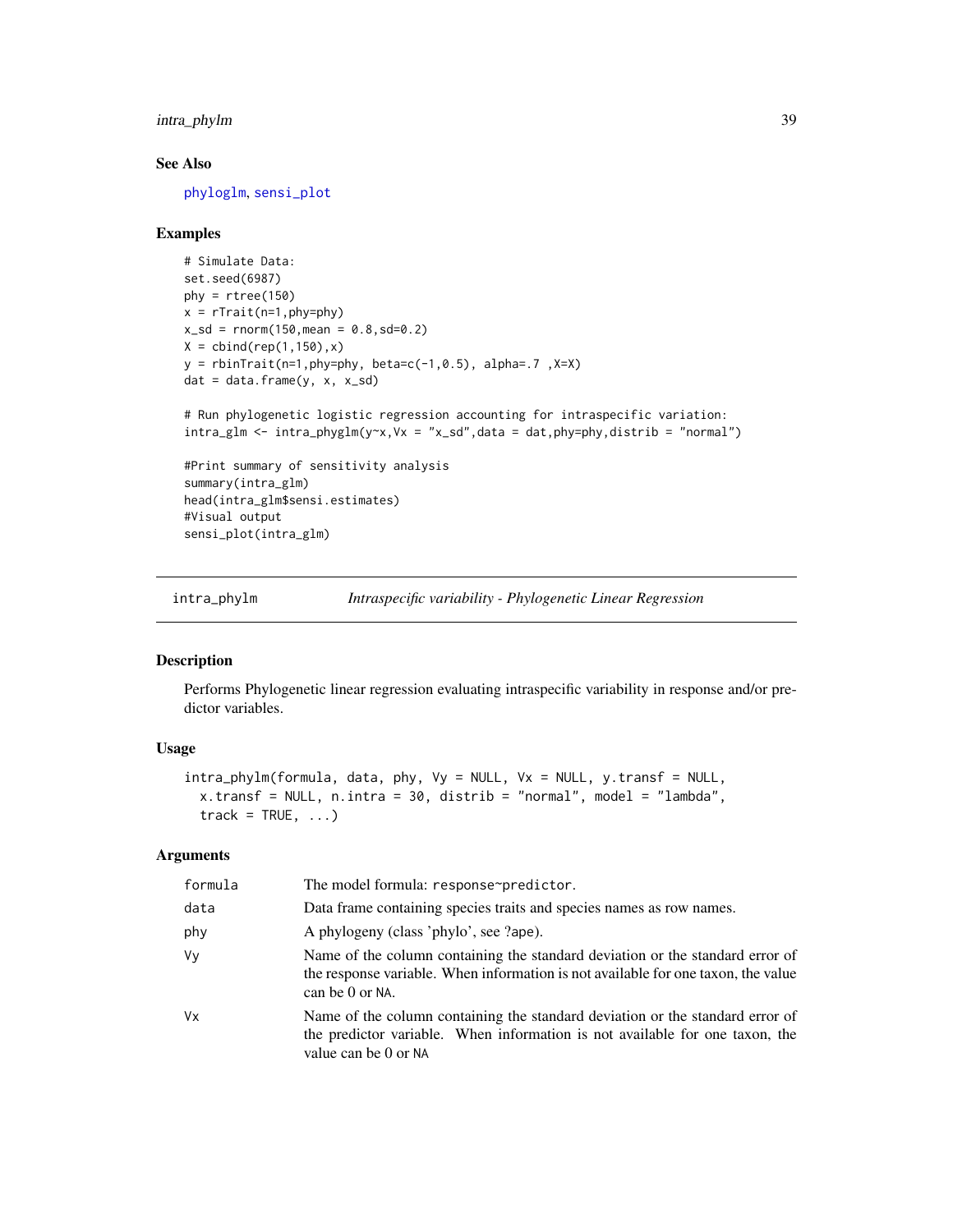| y.transf | Transformation for the response variable (e.g. log or sqrt). Please use this<br>argument instead of transforming data in the formula directly (see also details<br>below).                                                                                                                                                                          |  |
|----------|-----------------------------------------------------------------------------------------------------------------------------------------------------------------------------------------------------------------------------------------------------------------------------------------------------------------------------------------------------|--|
| x.transf | Transformation for the predictor variable (e.g. log or sqrt). Please use this<br>argument instead of transforming data in the formula directly (see also details<br>below).                                                                                                                                                                         |  |
| n.intra  | Number of times to repeat the analysis generating a random value for response<br>and/or predictor variables. If NULL, $n$ . intra = 30                                                                                                                                                                                                              |  |
| distrib  | A character string indicating which distribution to use to generate a random<br>value for the response and/or predictor variables. Default is normal distribution:<br>"normal" (function rnorm). Uniform distribution: "uniform" (runif) Warning:<br>we recommend to use normal distribution with $Vx$ or $Vy =$ standard deviation<br>of the mean. |  |
| model    | The phylogenetic model to use (see Details). Default is lambda.                                                                                                                                                                                                                                                                                     |  |
| track    | Print a report tracking function progress (default = TRUE)                                                                                                                                                                                                                                                                                          |  |
| $\ddots$ | Further arguments to be passed to phylolm                                                                                                                                                                                                                                                                                                           |  |
|          |                                                                                                                                                                                                                                                                                                                                                     |  |

#### Details

This function fits a phylogenetic linear regression model using [phylolm](#page-0-0). The regression is repeated n.intra times. At each iteration the function generates a random value for each row in the dataset using the standard deviation or errors supplied and assuming a normal or uniform distribution. To calculate means and se for your raw data, you can use the summarySE function from the package Rmisc.

#' All phylogenetic models from phylolm can be used, i.e. BM, OUfixedRoot, OUrandomRoot, lambda, kappa, delta, EB and trend. See ?phylolm for details.

Currently, this function can only implement simple linear models (i.e. trait predictor). In the future we will implement more complex models.

Output can be visualised using sensi\_plot.

## Value

The function intra\_phylm returns a list with the following components:

formula: The formula

data: Original full dataset

sensi.estimates: Coefficients, aic and the optimised value of the phylogenetic parameter (e.g. lambda) for each regression.

N.obs: Size of the dataset after matching it with tree tips and removing NA's.

stats: Main statistics for model parameters.CI\_low and CI\_high are the lower and upper limits of the 95

all.stats: Complete statistics for model parameters. sd\_intra is the standard deviation due to intraspecific variation. CI\_low and CI\_high are the lower and upper limits of the 95

sp.pb: Species that caused problems with data transformation (see details above).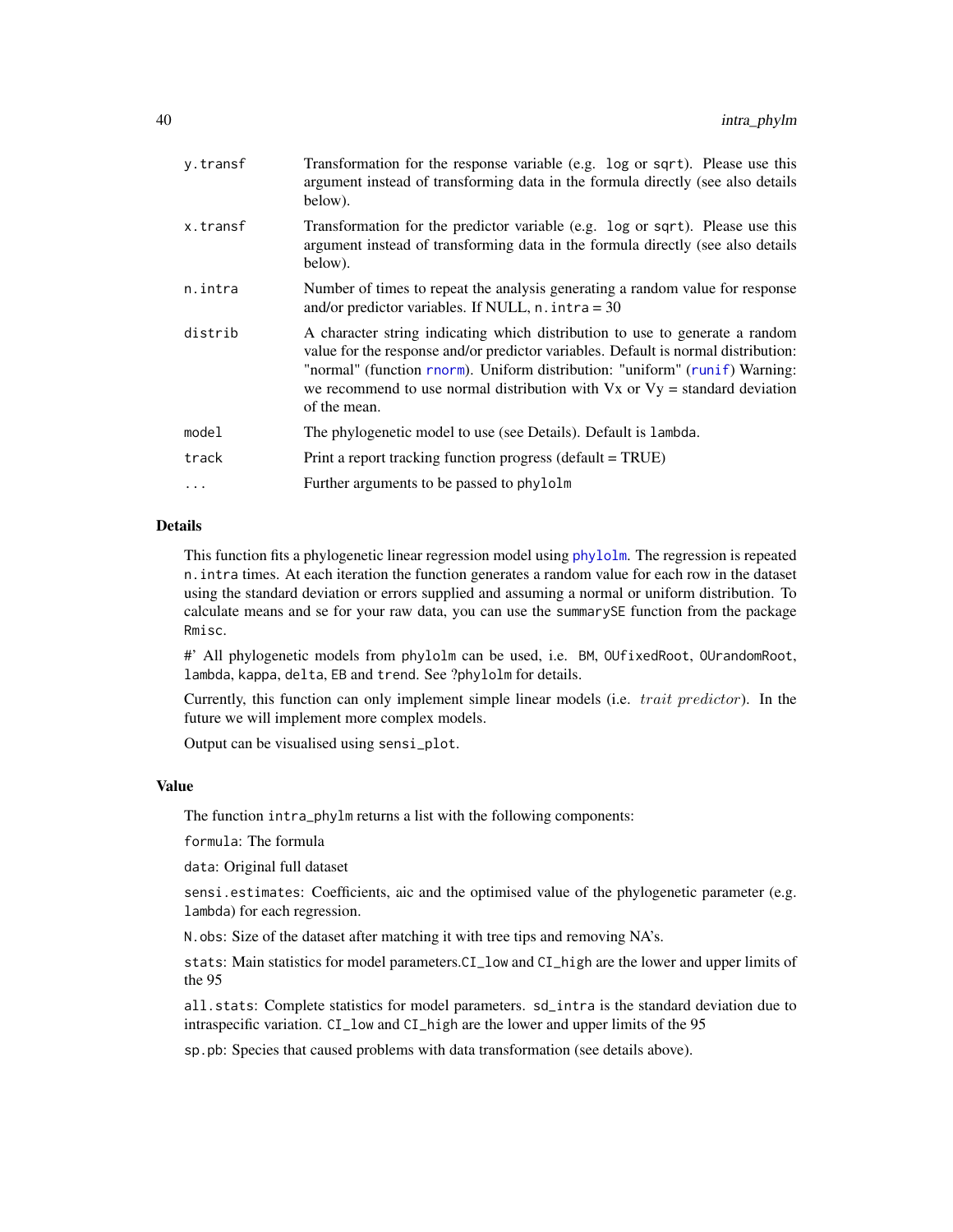## intra\_physig 41

#### Warning

When Vy or Vx exceed Y or X, respectively, negative (or null) values can be generated, this might cause problems for data transformation (e.g. log-transformation). In these cases, the function will skip the simulation. This problem can be solved by increasing n.intra, changing the transformation type and/or checking the target species in output\$sp.pb.

## Author(s)

Caterina Penone & Pablo Ariel Martinez

# References

Martinez, P. a., Zurano, J.P., Amado, T.F., Penone, C., Betancur-R, R., Bidau, C.J. & Jacobina, U.P. (2015). Chromosomal diversity in tropical reef fishes is related to body size and depth range. Molecular Phylogenetics and Evolution, 93, 1-4

Ho, L. S. T. and Ane, C. 2014. "A linear-time algorithm for Gaussian and non-Gaussian trait evolution models". Systematic Biology 63(3):397-408.

# See Also

[phylolm](#page-0-0), [sensi\\_plot](#page-65-0)

#### Examples

```
# Load data:
data(alien)
# run PGLS accounting for intraspecific variation:
intra <- intra_phylm(gestaLen ~ adultMass, y.transf = log, x.transf = log,
phy = alien$phy[[1]], data = alien$data, Vy = "SD_gesta", n.intra = 30)
# To check summary results:
summary(intra)
# Visual diagnostics
sensi_plot(intra)
```
<span id="page-40-0"></span>intra\_physig *Intraspecific variability - Phylogenetic signal*

## Description

Performs Phylogenetic signal estimates evaluating trait intraspecific variability

## Usage

```
intra_physig(trait.col, data, phy, V = NULL, n.intra = 100,
 distrib = "normal", method = "K", track = TRUE)
```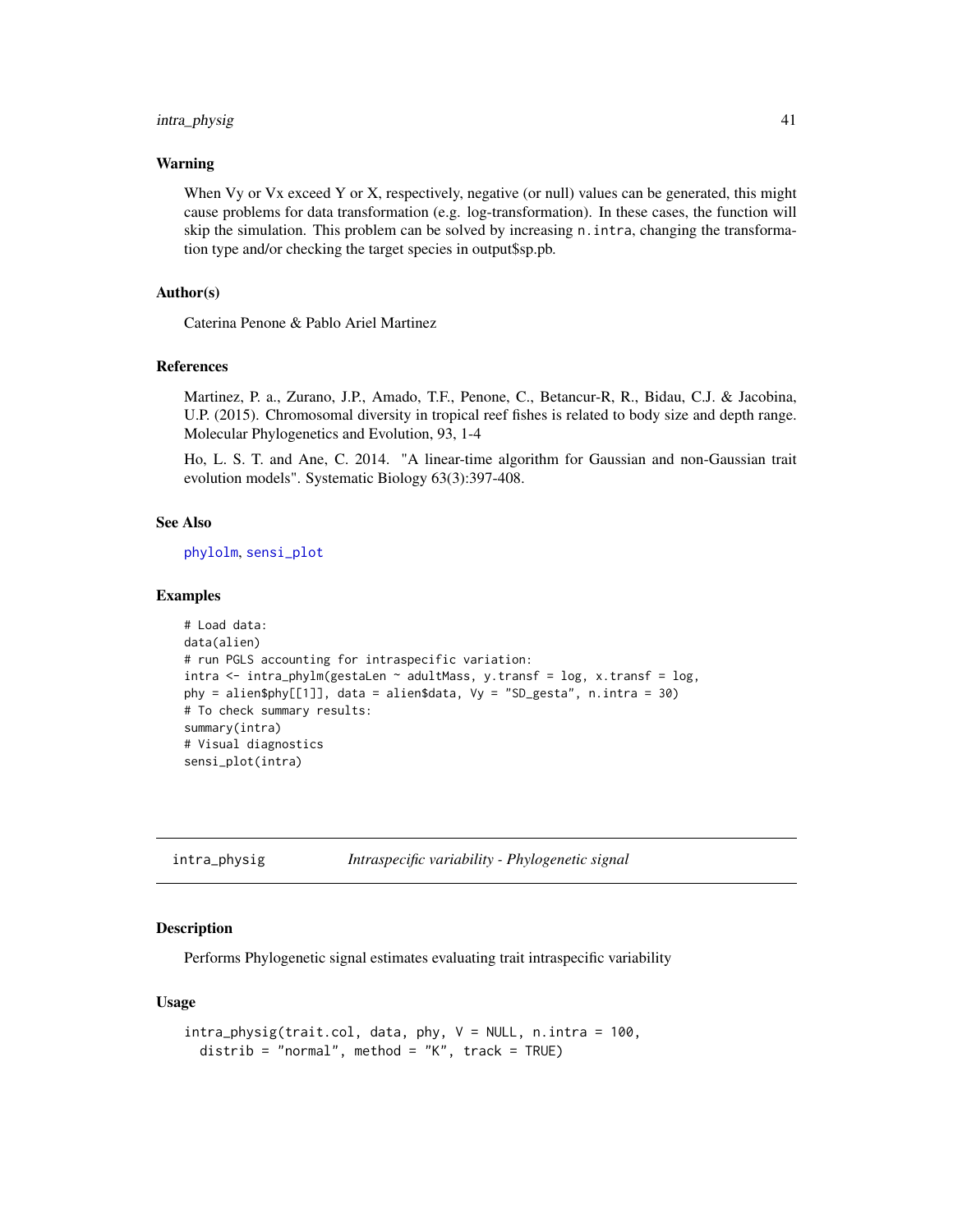## Arguments

| trait.col | The name of a column in the provided data frame with trait to be analyzed (e.g.<br>"Body_mass").                                                                                                                                                                                                                                                    |  |
|-----------|-----------------------------------------------------------------------------------------------------------------------------------------------------------------------------------------------------------------------------------------------------------------------------------------------------------------------------------------------------|--|
| data      | Data frame containing species traits with row names matching tips in phy.                                                                                                                                                                                                                                                                           |  |
| phy       | A phylogeny (class 'phylo', see ?ape).                                                                                                                                                                                                                                                                                                              |  |
| V         | Name of the column containing the standard deviation or the standard error of<br>the trait variable. When information is not available for one taxon, the value can<br>be 0 or NA.                                                                                                                                                                  |  |
| n.intra   | Number of times to repeat the analysis generating a random trait value. If<br>NULL, $n$ . intra = 30                                                                                                                                                                                                                                                |  |
| distrib   | A character string indicating which distribution to use to generate a random<br>value for the response and/or predictor variables. Default is normal distribution:<br>"normal" (function rnorm). Uniform distribution: "uniform" (runif) Warning:<br>we recommend to use normal distribution with $Vx$ or $Vy =$ standard deviation<br>of the mean. |  |
| method    | Method to compute signal: can be "K" or "lambda".                                                                                                                                                                                                                                                                                                   |  |
| track     | Print a report tracking function progress (default = TRUE)                                                                                                                                                                                                                                                                                          |  |
|           |                                                                                                                                                                                                                                                                                                                                                     |  |

## Details

This function estimates phylogenetic signal using [phylosig](#page-0-0). The analysis is repeated n.intra times. At each iteration the function generates a random value for each row in the dataset using the standard deviation or errors supplied and assuming a normal or uniform distribution. To calculate means and se for your raw data, you can use the summarySE function from the package Rmisc.

Output can be visualised using sensi\_plot.

# Value

The function intra\_physig returns a list with the following components:

Trait: Column name of the trait analysed

data: Original full dataset

intra.physig.estimates: Run number, phylogenetic signal estimate (lambda or K) and the pvalue for each run with a different simulated datset.

N.obs: Size of the dataset after matching it with tree tips and removing NA's.

stats: Main statistics for signal estimateCI\_low and CI\_high are the lower and upper limits of the 95

# Note

The argument "se" from [phylosig](#page-0-0) is not available in this function. Use the argument "V" instead with [intra\\_physig](#page-40-0) to indicate the name of the column containing the standard deviation or the standard error of the trait variable instead.

# Author(s)

Caterina Penone & Pablo Ariel Martinez & Gustavo Paterno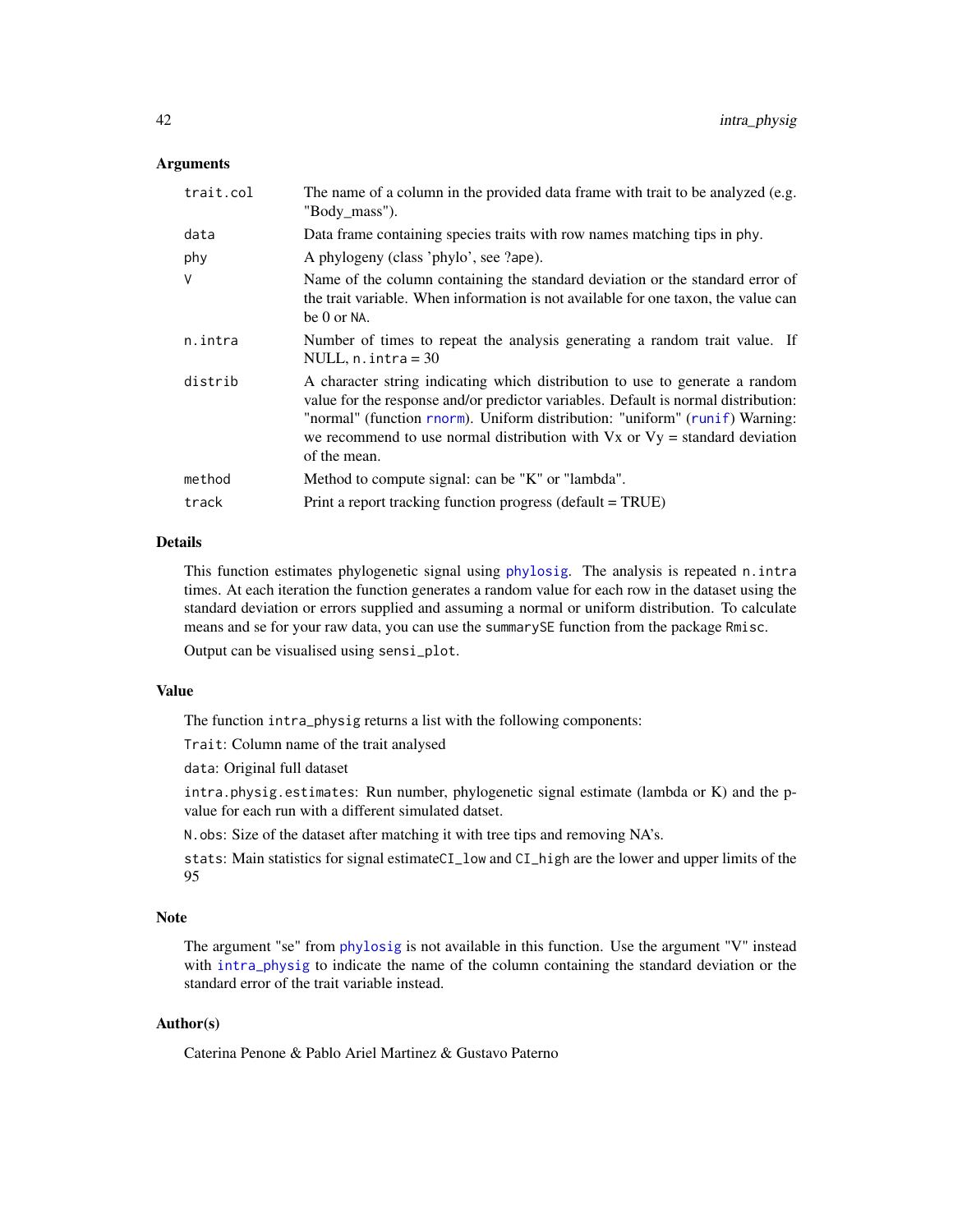## References

Martinez, P. a., Zurano, J.P., Amado, T.F., Penone, C., Betancur-R, R., Bidau, C.J. & Jacobina, U.P. (2015). Chromosomal diversity in tropical reef fishes is related to body size and depth range. Molecular Phylogenetics and Evolution, 93, 1-4

Blomberg, S. P., T. Garland Jr., A. R. Ives (2003) Testing for phylogenetic signal in comparative data: Behavioral traits are more labile. Evolution, 57, 717-745.

Pagel, M. (1999) Inferring the historical patterns of biological evolution. Nature, 401, 877-884.

Kamilar, J. M., & Cooper, N. (2013). Phylogenetic signal in primate behaviour, ecology and life history. Philosophical Transactions of the Royal Society B: Biological Sciences, 368: 20120341.

## See Also

[phylosig](#page-0-0), [sensi\\_plot](#page-65-0)

## Examples

```
## Not run:
data(alien)
alien.data<-alien$data
alien.phy<-alien$phy
# Run sensitivity analysis:
intra <- intra_physig(trait.col = "gestaLen", V = "SD\_gesta"data = alien.data, phy = alien.phy[[1]])
summary(intra)
sensi_plot(intra)
sensi_plot(intra, graphs = 1)
sensi_plot(intra, graphs = 2)
## End(Not run)
```
<span id="page-42-0"></span>intra\_samp\_phyglm *Interaction between intraspecific variability and species sampling - Phylogenetic Logistic Regression*

#### Description

Performs analyses of sensitivity to species sampling by randomly removing species and detecting the effects on parameter estimates in a phylogenetic logistic regression, while taking into account potential interactions with intraspecific variability.

## Usage

```
intra_samp_phyglm(formula, data, phy, n.sim = 10, n.intra = 3,
 breaks = seq(0.1, 0.5, 0.1), btol = 50, Vx = NULL, distrib = "normal",
  x.transf = NULL, track = TRUE, \ldots)
```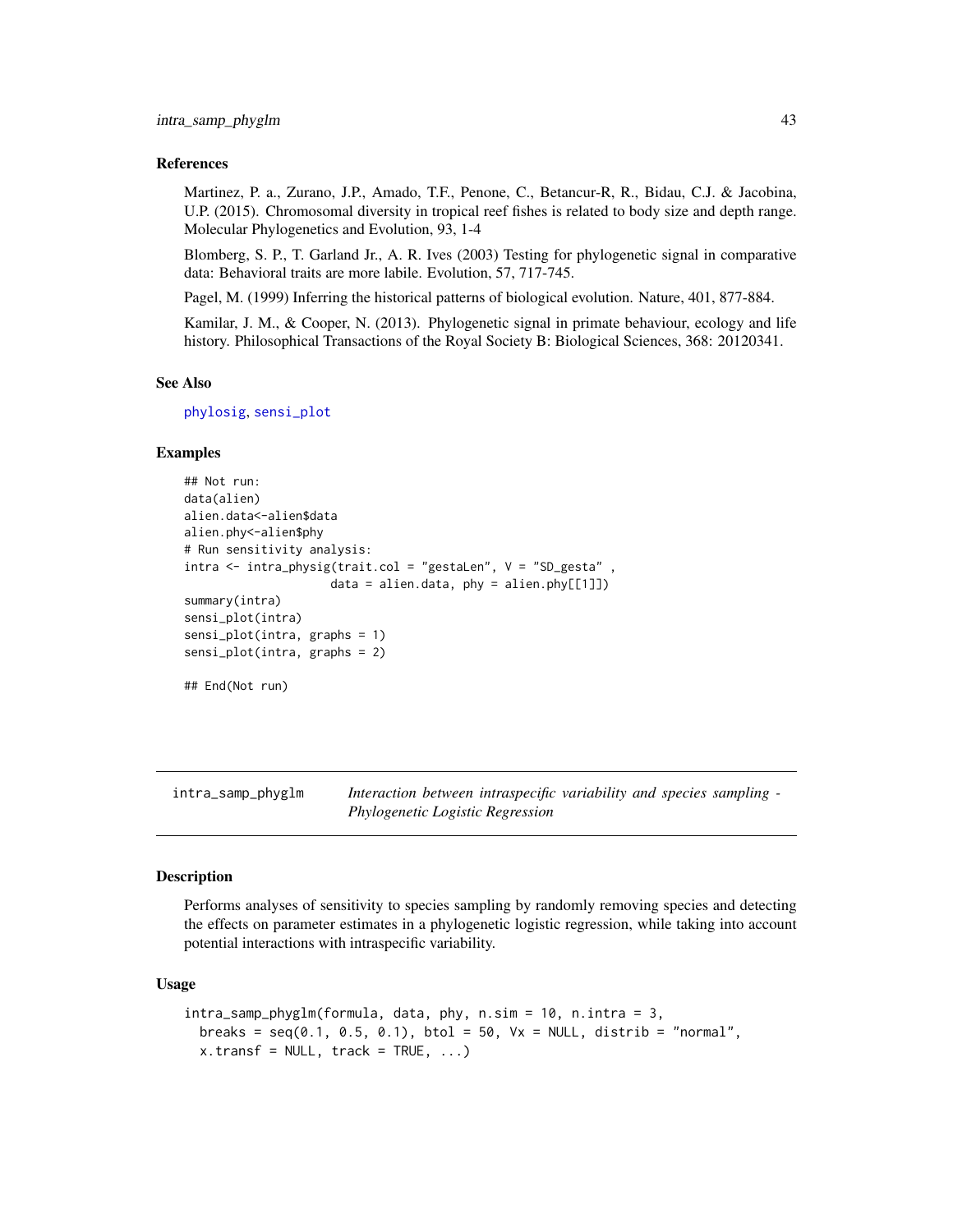## Arguments

| formula  | The model formula                                                                                                                                                                                                                                                                                                                           |  |
|----------|---------------------------------------------------------------------------------------------------------------------------------------------------------------------------------------------------------------------------------------------------------------------------------------------------------------------------------------------|--|
| data     | Data frame containing species traits with row names matching tips in phy.                                                                                                                                                                                                                                                                   |  |
| phy      | A phylogeny (class 'phylo') matching data.                                                                                                                                                                                                                                                                                                  |  |
| n.sim    | The number of times species are randomly deleted for each break.                                                                                                                                                                                                                                                                            |  |
| n.intra  | Number of datasets resimulated taking into account intraspecific variation (see:<br>" $intra$ _phyg $lm"$ )                                                                                                                                                                                                                                 |  |
| breaks   | A vector containing the percentages of species to remove.                                                                                                                                                                                                                                                                                   |  |
| btol     | Bound on searching space. For details see phyloglm                                                                                                                                                                                                                                                                                          |  |
| Vx       | Name of the column containing the standard deviation or the standard error of<br>the predictor variable. When information is not available for one taxon, the<br>value can be 0 or NA                                                                                                                                                       |  |
| distrib  | A character string indicating which distribution to use to generate a random<br>value for the response and/or predictor variables. Default is normal distribution:<br>"normal" (function rnorm). Uniform distribution: "uniform" (runif) Warning:<br>we recommend to use normal distribution with $Vx =$ standard deviation of the<br>mean. |  |
| x.transf | Transformation for the predictor variable (e.g. "log" or "sqrt"). Please use this<br>argument instead of transforming data in the formula directly (see also details<br>below).                                                                                                                                                             |  |
| track    | Print a report tracking function progress (default = TRUE)                                                                                                                                                                                                                                                                                  |  |
| $\cdots$ | Further arguments to be passed to phylolm                                                                                                                                                                                                                                                                                                   |  |

#### Details

This function randomly removes a given percentage of species (controlled by breaks) from the full phylogenetic logistic regression, fits a phylogenetic logistic regression model without these species using [phylolm](#page-0-0), repeats this many times (controlled by n.sim), stores the results and calculates the effects on model parameters. This operation is repeated n.intra times for simulated values of the dataset, taking into account intraspecific variation. At each iteration, the function generates a random value for each row in the dataset using the standard deviation or errors supplied, and evaluates the effects of sampling within that iteration.

All phylogenetic models from phylolm can be used, i.e. BM, OUfixedRoot, OUrandomRoot, lambda, kappa, delta, EB and trend. See ?phylolm for details.

Currently, this function can only implement simple logistic models (i.e. *trait predictor*). In the future we will implement more complex models.

Output can be visualised using sensi\_plot.

## Value

The function samp\_phyglm returns a list with the following components:

formula: The formula

full.model.estimates: Coefficients, aic and the optimised value of the phylogenetic parameter (e.g. lambda or kappa) for the full model without deleted species.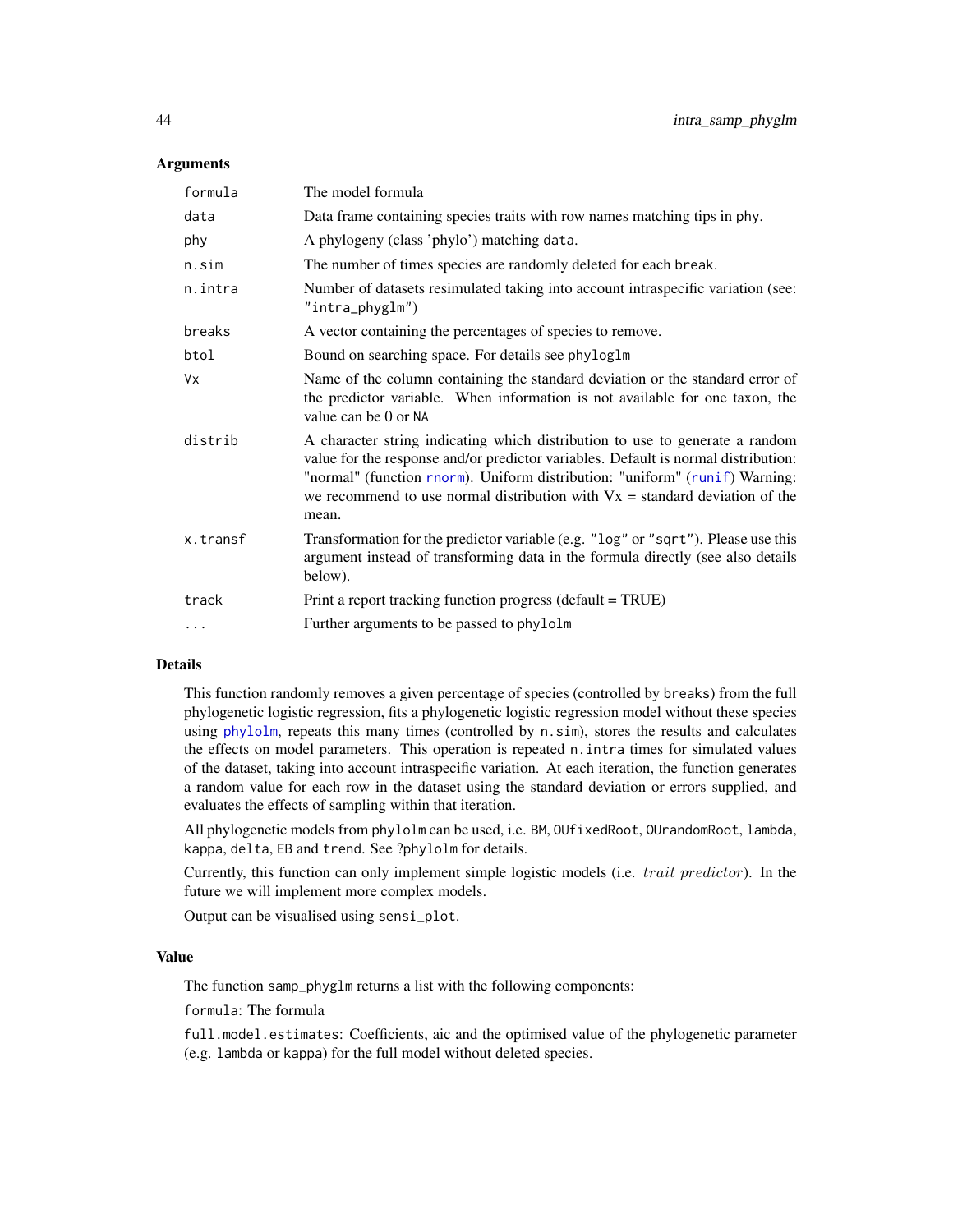sensi.estimates: A data frame with all simulation estimates. Each row represents a model rerun with a given number of species n. remov removed, representing n. percent of the full dataset. Columns report the calculated regression intercept (intercept), difference between simulation intercept and full model intercept (DIFintercept), the percentage of change in intercept compared to the full model (intercept.perc) and intercept p-value (pval.intercept). All these parameters are also reported for the regression slope (DIFestimate etc.). Additionally, model aic value (AIC) and the optimised value (optpar) of the phylogenetic parameter (e.g. kappa or lambda, depending on the phylogenetic model used) are reported. Lastly we reported the standardised difference in intercept (sDIFintercept) and slope (sDIFestimate).

sign.analysis For each break (i.e. each percentage of species removed) this reports the percentage of statistically significant (at p<0.05) intercepts (perc.sign.intercept) over all repetitions as well as the percentage of statisticaly significant (at  $p<0.05$ ) slopes (perc.sign.estimate).

data: Original full dataset.

#### **Note**

Please be aware that dropping species may reduce power to detect significant slopes/intercepts and may partially be responsible for a potential effect of species removal on p-values. Please also consult standardised differences in the (summary) output.

## Author(s)

Gustavo Paterno, Gijsbert D.A. Werner & Caterina Penone

#### References

Werner, G.D.A., Cornwell, W.K., Sprent, J.I., Kattge, J. & Kiers, E.T. (2014). A single evolutionary innovation drives the deep evolution of symbiotic N2-fixation in angiosperms. Nature Communications, 5, 4087.

Ho, L. S. T. and Ane, C. 2014. "A linear-time algorithm for Gaussian and non-Gaussian trait evolution models". Systematic Biology 63(3):397-408.

# See Also

[phylolm](#page-0-0), [samp\\_phyglm](#page-58-0), [intra\\_phyglm](#page-36-0),[intra\\_samp\\_phylm](#page-45-0), [sensi\\_plot](#page-65-0)

## Examples

```
set.seed(6987)
phy = rtree(100)x = rTrait(n=1,phy=phy,parameters=list(ancestral.state=2,optimal.value=2,sigma2=1,alpha=1))
X = \text{cbind}(\text{rep}(1, 100), x)y =rbinTrait(n=1,phy=phy, beta=c(-1,0.5), alpha=.7, X=X)
z = \text{rnorm}(n = \text{length}(x), \text{mean} = \text{mean}(x), \text{sd} = 0.1 \times \text{mean}(x))dat = data-frame(y, x, z)#Run sensitivity analysis:
intra_samp <- intra_samp_phyglm(formula = y \sim x, data = dat, phy = phy,
                                   n.sim=10, n.intra = 3,
                                   breaks=seq(.1,.5,.1),
                                   Vx = "z", distrib="normal", x.transf=NULL)
```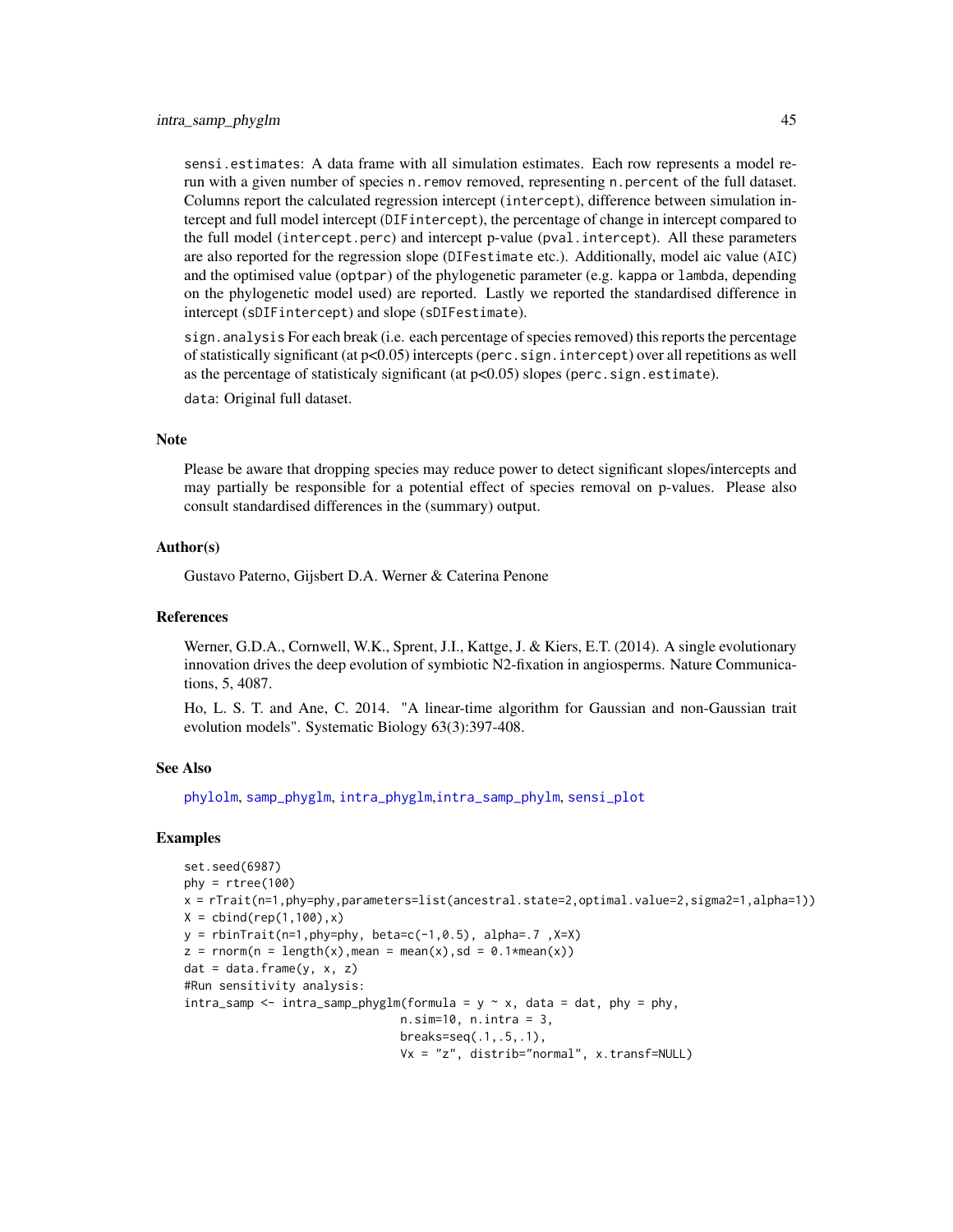```
summary(intra_samp)
sensi_plot(intra_samp)
```
<span id="page-45-0"></span>intra\_samp\_phylm *Interaction between intraspecific variability and species sampling - Phylogenetic Linear Regression*

# Description

Performs analyses of sensitivity to species sampling by randomly removing species and detecting the effects on parameter estimates in a phylogenetic linear regression, while taking into account potential interactions with intraspecific variability.

# Usage

```
intra_samp_phylm(formula, data, phy, n.sim = 10, n.intra = 3,
 breaks = seq(0.1, 0.5, 0.1), model = "lambda", Vy = NULL, Vx = NULL,
 distrib = "normal", y.transf = NULL, x.transf = NULL, track = TRUE,
  ...)
```
## Arguments

| formula | The model formula                                                                                                                                                                                                                                                                                                                                   |  |
|---------|-----------------------------------------------------------------------------------------------------------------------------------------------------------------------------------------------------------------------------------------------------------------------------------------------------------------------------------------------------|--|
| data    | Data frame containing species traits with row names matching tips in phy.                                                                                                                                                                                                                                                                           |  |
| phy     | A phylogeny (class 'phylo') matching data.                                                                                                                                                                                                                                                                                                          |  |
| n.sim   | The number of times species are randomly deleted for each break.                                                                                                                                                                                                                                                                                    |  |
| n.intra | Number of datasets resimulated taking into account intraspecific variation (see:<br>"intra_phylm")                                                                                                                                                                                                                                                  |  |
| breaks  | A vector containing the percentages of species to remove.                                                                                                                                                                                                                                                                                           |  |
| model   | The phylogenetic model to use (see Details). Default is lambda. #' @param<br>Vy Name of the column containing the standard deviation or the standard error<br>of the response variable. When information is not available for one taxon, the<br>value can be 0 or NA.                                                                               |  |
| Vy      | Name of the column containing the standard deviation or the standard error of<br>the response variable. When information is not available for one taxon, the value<br>can be 0 or NA.                                                                                                                                                               |  |
| Vx      | Name of the column containing the standard deviation or the standard error of<br>the predictor variable. When information is not available for one taxon, the<br>value can be 0 or NA                                                                                                                                                               |  |
| distrib | A character string indicating which distribution to use to generate a random<br>value for the response and/or predictor variables. Default is normal distribution:<br>"normal" (function rnorm). Uniform distribution: "uniform" (runif) Warning:<br>we recommend to use normal distribution with $Vx$ or $Vy =$ standard deviation<br>of the mean. |  |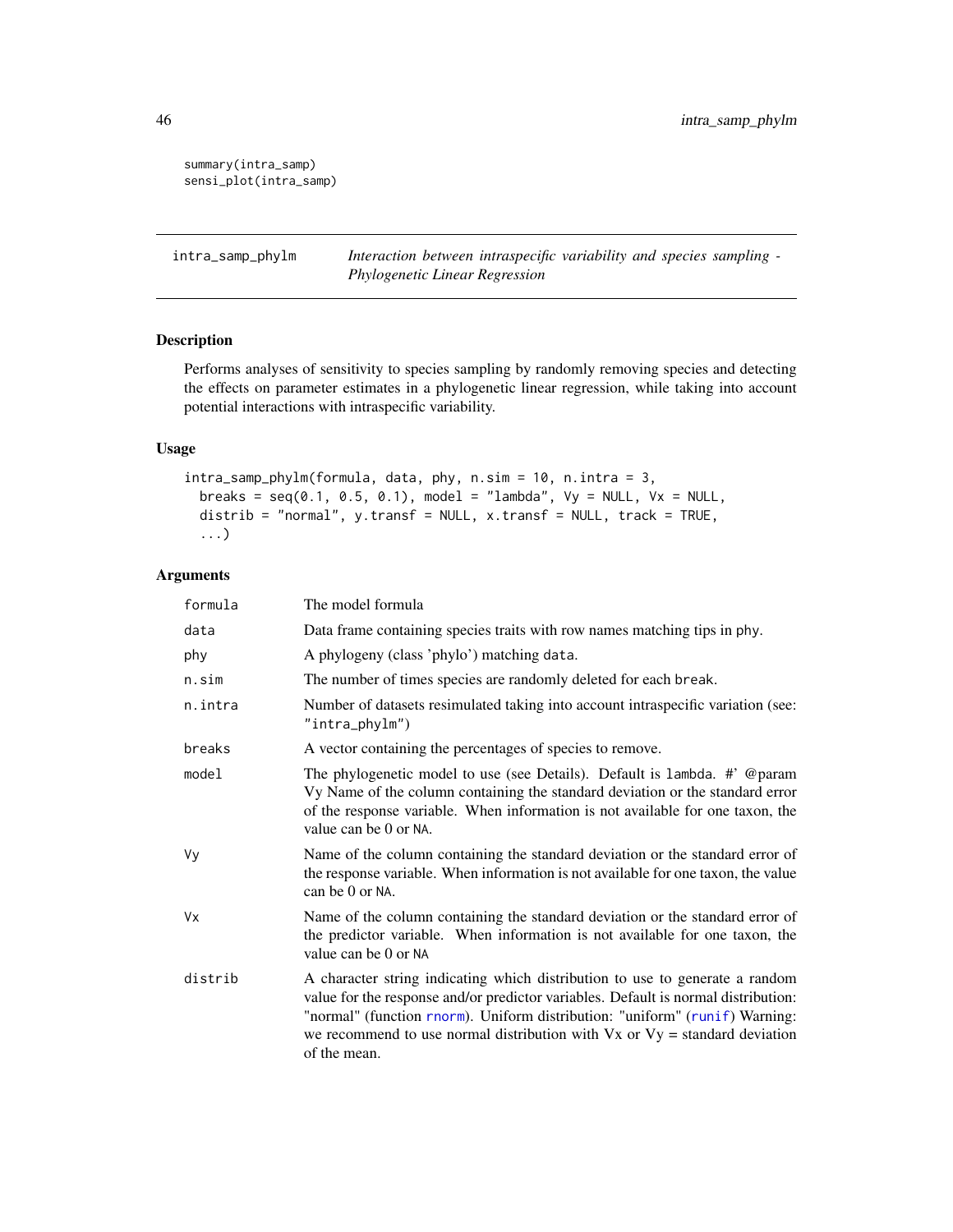| y.transf | Transformation for the response variable (e.g. "log" or "sqrt"). Please use this<br>argument instead of transforming data in the formula directly (see also details<br>below).  |
|----------|---------------------------------------------------------------------------------------------------------------------------------------------------------------------------------|
| x.transf | Transformation for the predictor variable (e.g. "log" or "sqrt"). Please use this<br>argument instead of transforming data in the formula directly (see also details<br>below). |
| track    | Print a report tracking function progress (default $= TRUE$ )                                                                                                                   |
| .        | Further arguments to be passed to phylolm                                                                                                                                       |

# **Details**

This function randomly removes a given percentage of species (controlled by breaks) from the full phylogenetic linear regression, fits a phylogenetic linear regression model without these species using [phylolm](#page-0-0), repeats this many times (controlled by n.sim), stores the results and calculates the effects on model parameters. This operation is repeated n.intra times for simulated values of the dataset, taking into account intraspecific variation. At each iteration, the function generates a random value for each row in the dataset using the standard deviation or errors supplied, and evaluates the effects of sampling within that iteration.

All phylogenetic models from phylolm can be used, i.e. BM, OUfixedRoot, OUrandomRoot, lambda, kappa, delta, EB and trend. See ?phylolm for details.

Currently, this function can only implement simple linear models (i.e. *trait predictor*). In the future we will implement more complex models.

Output can be visualised using sensi\_plot.

#### Value

The function samp\_phylm returns a list with the following components:

formula: The formula

full.model.estimates: Coefficients, aic and the optimised value of the phylogenetic parameter (e.g. lambda or kappa) for the full model without deleted species.

sensi.estimates: A data frame with all simulation estimates. Each row represents a model rerun with a given number of species n. remov removed, representing n. percent of the full dataset. Columns report the calculated regression intercept (intercept), difference between simulation intercept and full model intercept (DIFintercept), the percentage of change in intercept compared to the full model (intercept.perc) and intercept p-value (pval.intercept). All these parameters are also reported for the regression slope (DIFestimate etc.). Additionally, model aic value (AIC) and the optimised value (optpar) of the phylogenetic parameter (e.g. kappa or lambda, depending on the phylogenetic model used) are reported. Lastly we reported the standardised difference in intercept (sDIFintercept) and slope (sDIFestimate).

sign.analysis For each break (i.e. each percentage of species removed) this reports the percentage of statistically significant (at p<0.05) intercepts (perc.sign.intercept) over all repetitions as well as the percentage of statisticaly significant (at  $p<0.05$ ) slopes (perc.sign.estimate).

data: Original full dataset.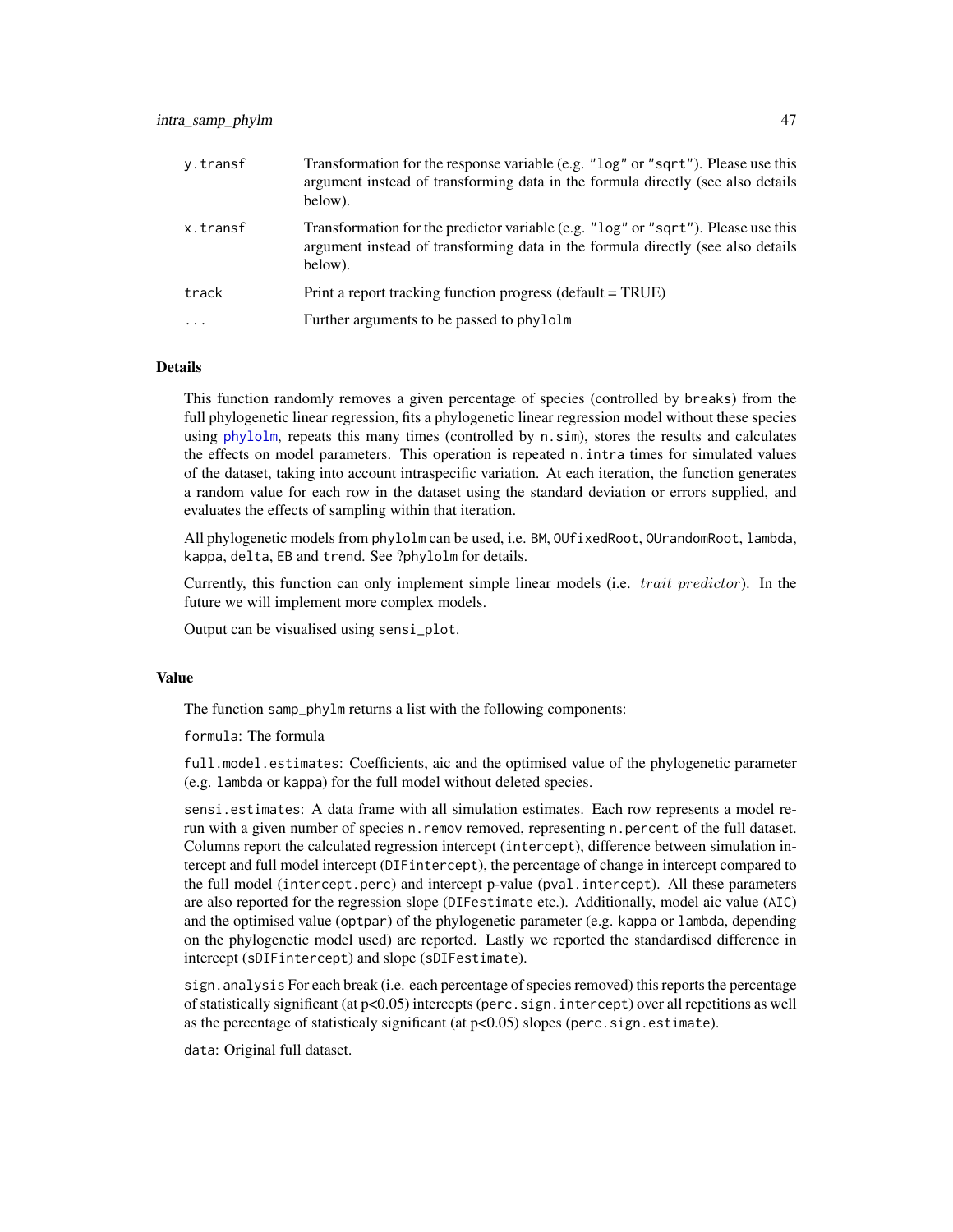Please be aware that dropping species may reduce power to detect significant slopes/intercepts and may partially be responsible for a potential effect of species removal on p-values. Please also consult standardised differences in the (summary) output.

#### Author(s)

Gustavo Paterno, Gijsbert D.A. Werner & Caterina Penone

## References

Werner, G.D.A., Cornwell, W.K., Sprent, J.I., Kattge, J. & Kiers, E.T. (2014). A single evolutionary innovation drives the deep evolution of symbiotic N2-fixation in angiosperms. Nature Communications, 5, 4087.

Ho, L. S. T. and Ane, C. 2014. "A linear-time algorithm for Gaussian and non-Gaussian trait evolution models". Systematic Biology 63(3):397-408.

# See Also

[phylolm](#page-0-0),[samp\\_phylm](#page-60-0), [intra\\_phylm](#page-38-0), [intra\\_samp\\_phyglm](#page-42-0), [sensi\\_plot](#page-65-0)

## Examples

```
## Not run:
# Load data:
data(alien)
# Run analysis:
samp <- intra_samp_phylm(gestaLen ~ adultMass, phy = alien$phy[[1]],
                         y.transf = log,x.transf = NULL,Vy="SD_gesta",Vx=NULL,
                         data = alien$data, n.intra = 5, n.sim=10)
summary(samp)
head(samp$sensi.estimates)
# Visual diagnostics
sensi_plot(samp)
# You can specify which graph and parameter ("estimate" or "intercept") to print:
sensi_plot(samp, graphs = 1)
sensi_plot(samp, graphs = 2)
## End(Not run)
```
match\_dataphy *Match data and phylogeny based on model formula*

# Note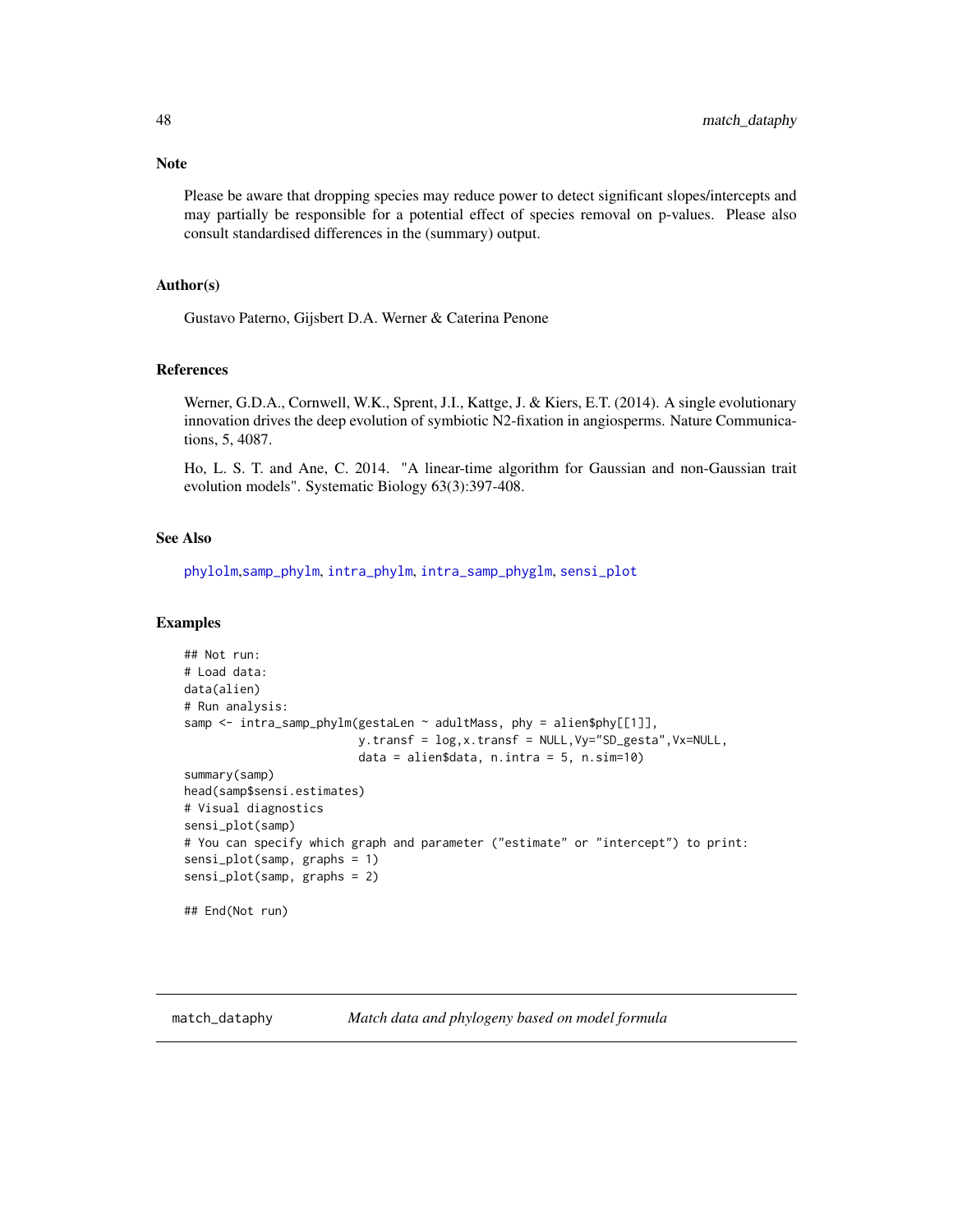## match\_dataphy 49

#### Description

Combines phylogeny and data to ensure that tips in phylogeny match data and that observations with missing values are removed. This function uses variables provided in the 'formula' argument to:

- Remove NA's: Check if there is any row with NA in the variables included in the formula. All rows containing NA will be removed from the data
- Match data and phy: Check if tips from phylogeny match rownames in data. Tips not present in data and phy will be removed from the phylogeny and data
- Return matched data and phy: The returned data has no NA in the variables included in 'formula' and only rows that match phylogeny tips. Returned phy has only tips that match data

Used internally in [samp\\_phylm](#page-60-0), [samp\\_phyglm](#page-58-0), [clade\\_phylm](#page-12-0), [clade\\_phyglm](#page-9-0), [intra\\_phylm](#page-38-0), [intra\\_phyglm](#page-36-0), [tree\\_phylm](#page-107-0), [tree\\_phyglm](#page-106-0) and all function analysing interactions. Users can also directly use this function to combine a phylogeny and a dataset.

## Usage

 $match\_dataphy(formula, data, phy, verbose = TRUE, ...)$ 

#### Arguments

| formula   | The model formula                                                                                                                                                                                   |  |
|-----------|-----------------------------------------------------------------------------------------------------------------------------------------------------------------------------------------------------|--|
| data      | Data frame containing species traits with row names matching tips in phy.                                                                                                                           |  |
| phy       | A phylogeny (class 'phylo' or 'multiphylo')                                                                                                                                                         |  |
| verbose   | Print the number of species that match data and phylogeny and warnings. We<br>highly recommend to use the default (verbose $=$ T), but warning and information<br>can be silenced for advanced use. |  |
| $\ddotsc$ | Further arguments to be passed to match_dataphy                                                                                                                                                     |  |

# Details

This function uses all variables provided in the 'formula' to match data and phylogeny. To avoid cropping the full dataset, 'match\_dataphy' searches for NA values only on variables provided by formula. Missing values on other variables, not included in 'formula', will not be removed from data. If no species names are provided as row names in the dataset but the number of rows in the dataset is the same as the number of tips in the phylogeny, the function assumes that the dataset and the phylogeny are in the same order.

This ensures consistency between data and phylogeny only for the variables that are being used in the model (set by 'formula').

If phy is a 'multiphylo' object, all phylogenies will be cropped to match data. But the dataset order will only match the first tree provided. The returned phylogeny will be a 'multiphylo' object.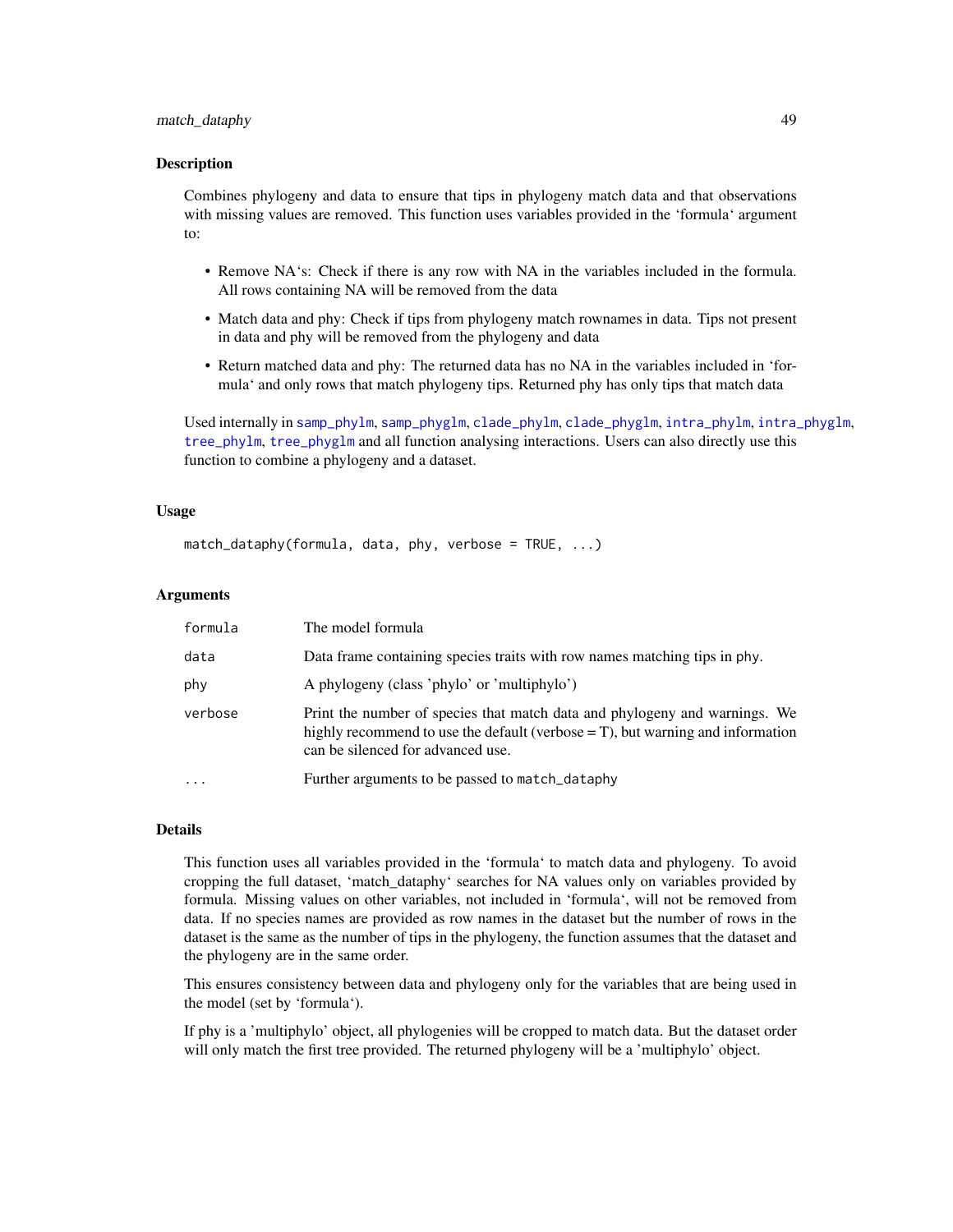#### Value

The function match\_dataphy returns a list with the following components:

data: Cropped dataset matching phylogeny

phy: Cropped phylogeny matching data

dropped: Species dropped from phylogeny and removed from data.

# Note

If tips are removed from the phylogeny and data or if rows containing missing values are removed from data, a message will be printed with the details. Further, the final number of species that match data and phy will always be reported by a message.

## Author(s)

Caterina Penone & Gustavo Paterno

# References

This function is largely inspired by the function comparative.data in caper package David Orme, Rob Freckleton, Gavin Thomas, Thomas Petzoldt, Susanne Fritz, Nick Isaac and Will Pearse (2013). caper: Comparative Analyses of Phylogenetics and Evolution in R. R package version 0.5.2. http://CRAN.R-project.org/package=caper

## Examples

```
# Load data:
data(alien)
head(alien$data)
# Match data and phy based on model formula:
comp.data <- match_dataphy(gestaLen ~ homeRange, data = alien$data, alien$phy[[1]])
# Check data:
head(comp.data$data)
# Check phy:
comp.data$phy
# See species dropped from phy or data:
comp.data$dropped
# Example2:
# Match data and phy based on model formula:
comp.data2 <- match_dataphy(gestaLen ~ adultMass, data = alien$data, alien$phy)
# Check data (missing data on variables not included in the formula are preserved)
head(comp.data2$data)
# Check phy:
comp.data2$phy
# See species dropped from phy or data:
comp.data2$dropped
```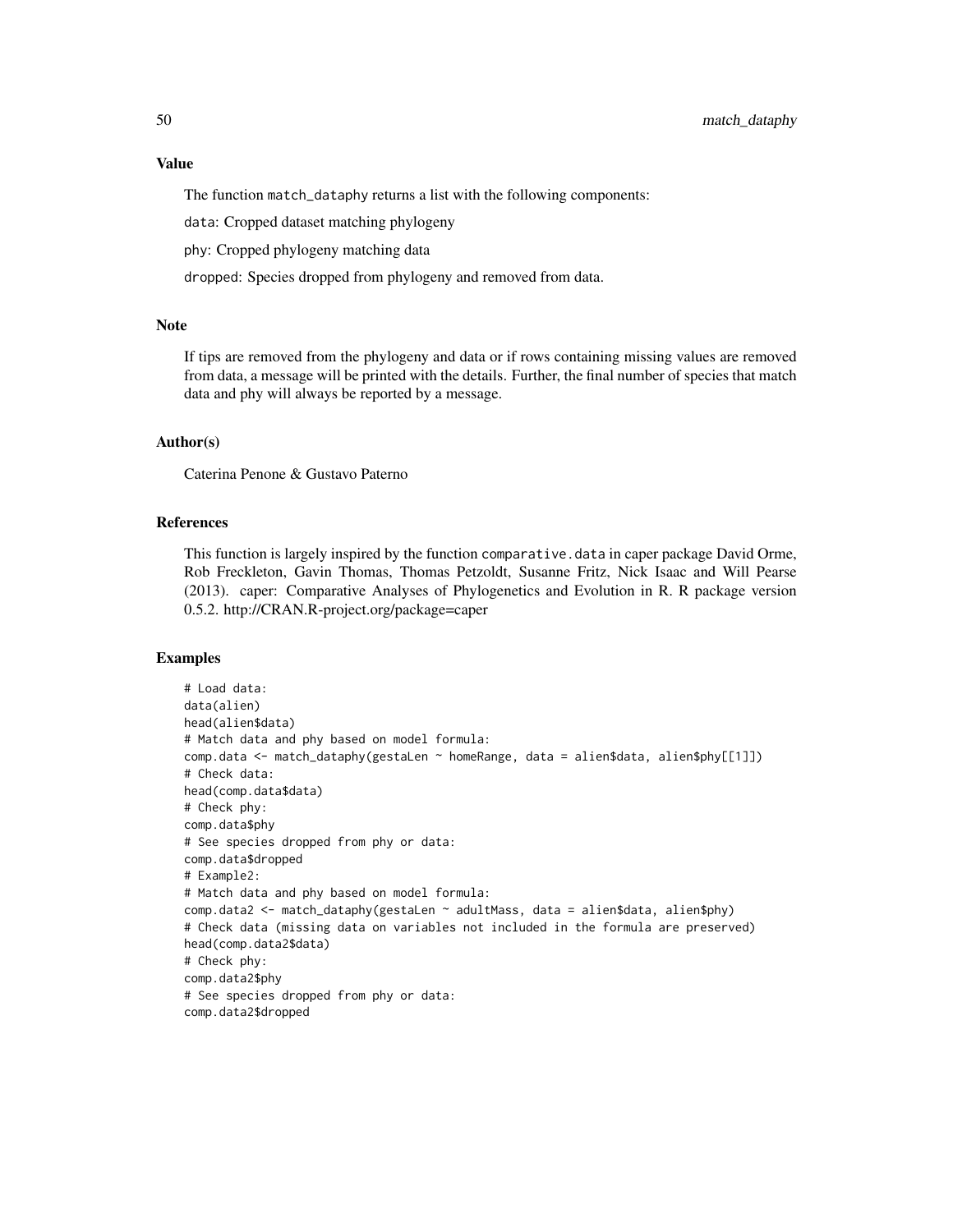## Description

Calculates D statistic (Fritz & Purvis 2010), a measure of phylogenetic signal, for missing data. Missingness is recoded into a binary variable  $(1)$ =missing, 0=non missing). This function is an adaptation of [phylo.d](#page-0-0) for missing data.

## Usage

miss.phylo.d(data, phy, ...)

## Arguments

| data                 | Data frame containing species traits with species as row names. |
|----------------------|-----------------------------------------------------------------|
| phy                  | A phylogeny (class 'phylo', see ?ape).                          |
| $\ddot{\phantom{0}}$ | Further arguments to be passed to phylo.d.                      |

# Details

This function builds on [phylo.d](#page-0-0) to calculate a phylogenetic signal in missing data. The variable of interest, usually a trait, is recoded into a binary variable (1=missing data, 0=non missing data). Then the [phylo.d](#page-0-0) function tests the estimated D value for significant departure from both random association and the clumping expected under a Brownian evolution threshold model (Fritz & Purvis, 2010).

Output can be visualised using print() and plot()

#### Value

The function miss.phylo.d returns an object of class "phylo.d" with the following components, for complete list of arguments see [phylo.d](#page-0-0) :

DEstimate: The estimated D value

Pval1: A p value, giving the result of testing whether D is significantly different from one

Pval0: A p value, giving the result of testing whether D is significantly different from zero The function also prints the percentage of missing data per variable in the dataset.

#### Author(s)

Caterina Penone &..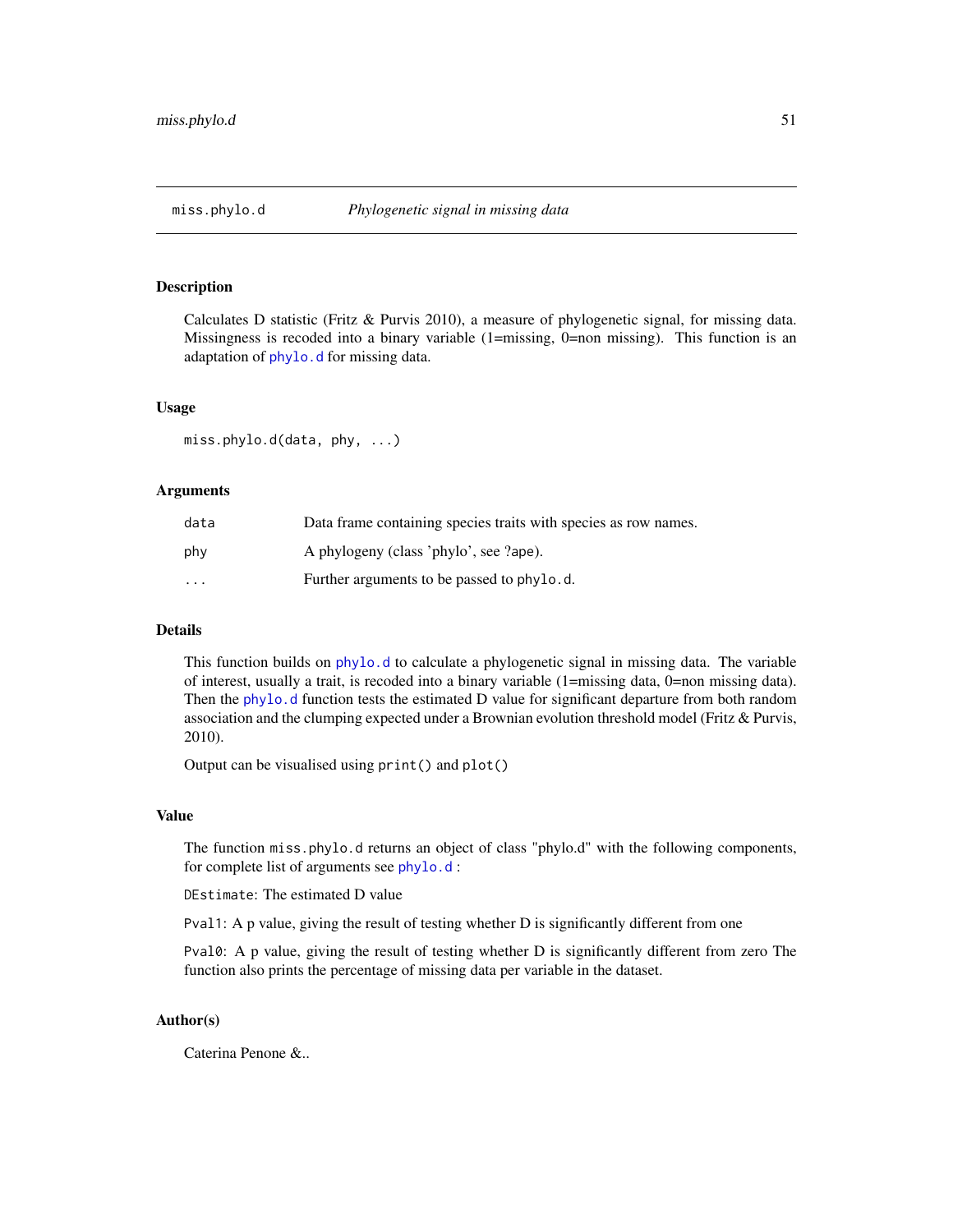## References

Fritz, S. A. and Purvis, A. (2010). Selectivity in mammalian extinction risk and threat types: a new measure of phylogenetic signal strength in binary traits. Conservation Biology, 24(4):1042-1051.

David Orme, Rob Freckleton, Gavin Thomas, Thomas Petzoldt, Susanne Fritz, Nick Isaac and Will Pearse (2013). caper: Comparative Analyses of Phylogenetics and Evolution in R. R package version 0.5.2. https://CRAN.R-project.org/package=caper

## Examples

```
# Load caper:
library(caper)
# Load data
data(primates)
data<-alien$data
phy=alien$phy[[1]]
# Test phylogenetic signal for missing data:
sexNAsig <- miss.phylo.d(data,phy,binvar=homeRange)
print(sexNAsig)
plot(sexNAsig)
massNAsig <- miss.phylo.d(data,phy,binvar=adultMass)
print(massNAsig)
plot(massNAsig)
```
primates *Primates dataset: Example dataset for the package sensiPhy*

## Description

A comparative dataset containing traits for 95 Primates species (primates.data) and a multiphylo object with 101 phylogenies matching the data (primates.phy). Tip labels are the binomial species names and match with data rownames. Data was taken from (Jones et al. 2009) and phylogenies from (Fritz et al 2009) and (Kuhn et al 2011).

#### Usage

```
data(primates)
```
## Format

A data frame with 95 rows and 3 variables:

- family: Taxonomic family
- adultMass: Mean adult body mass (g)
- sexMaturity: Age when individuals are first physically capable of reproducing (days)
- homeRange: Mean home range (km)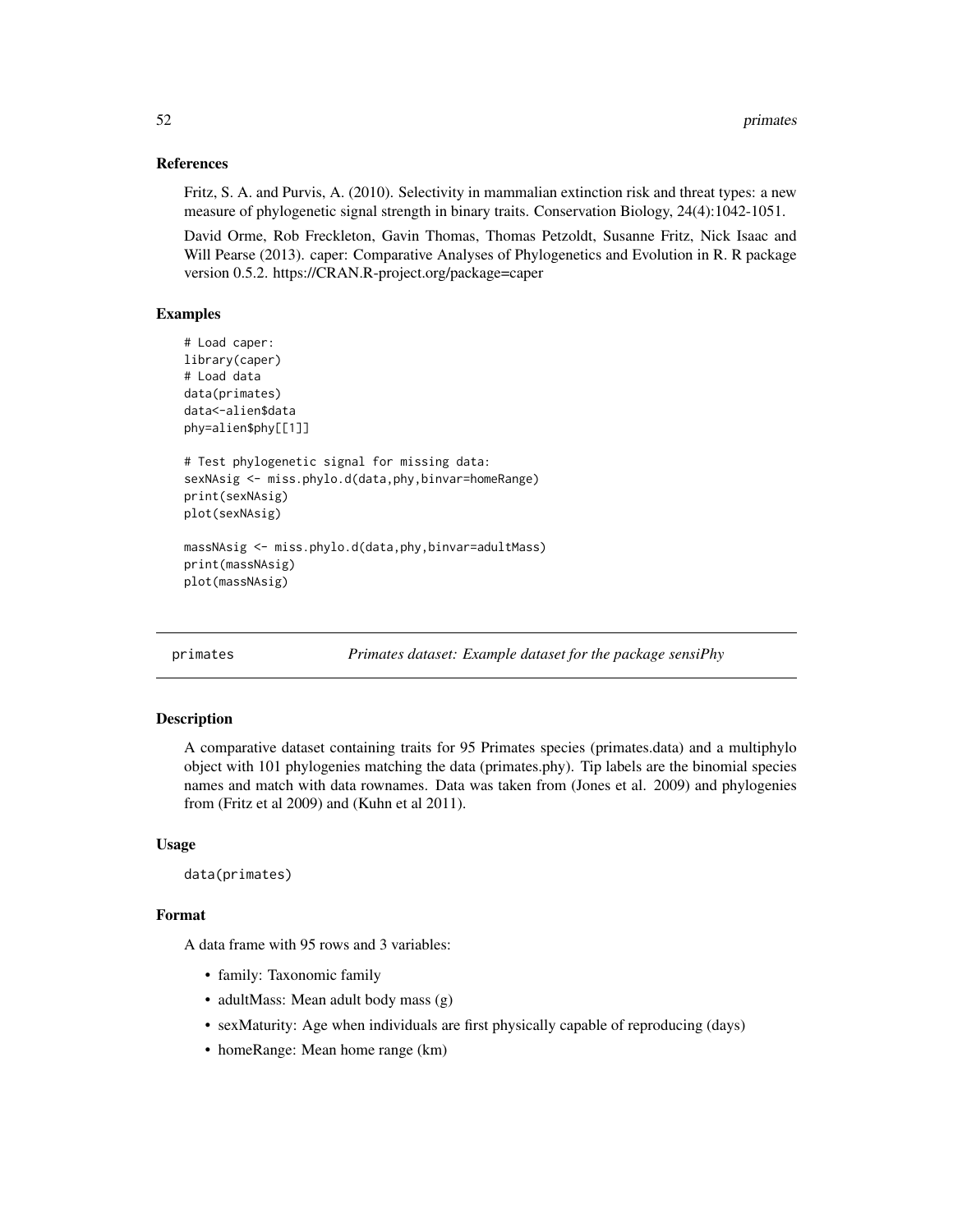#### primates.data 53

#### References

Data downloaded from: http://esapubs.org/archive/ecol/E090/184/

Jones, K. E., Bielby, J., Cardillo, M., Fritz, S. A., O'Dell, J., Orme, C. D. L., Safi, K., Sechrest, W., Boakes, E. H., Carbone, C., Connolly, C., Cutts, M. J., Foster, J. K., Grenyer, R., Habib, M., Plaster, C. A., Price, S. A., Rigby, E. A., Rist, J., Teacher, A., Bininda-Emonds, O. R. P., Gittleman, J. L., Mace, G. M., Purvis, A. (2009), PanTHERIA: a species-level database of life history, ecology, and geography of extant and recently extinct mammals. Ecology, 90: 2648. doi: 10.1890/08-1494.1

Phylogeny: Kuhn, Tyler S., Arne O. Mooers, and Gavin H. Thomas. "A simple polytomy resolver for dated phylogenies." Methods in Ecology and Evolution 2.5 (2011): 427-436.

Fritz, Susanne A., Olaf RP Bininda-Emonds, and Andy Purvis. "Geographical variation in predictors of mammalian extinction risk: big is bad, but only in the tropics." Ecology letters 12.6 (2009): 538-549.

primates.data *Primates dataset: Example dataset for the package sensiPhy*

## **Description**

A comparative dataset containing traits for 95 Primates species (primates.data) and a multiphylo object with 101 phylogenies matching the data (primates.phy). Tip labels are the binomial species names and match with data rownames. Data was taken from (Jones et al. 2009) and phylogenies from (Fritz et al 2009) and (Kuhn et al 2011).

#### Usage

data(primates)

## Format

A data frame with 95 rows and 3 variables:

- family: Taxonomic family
- adultMass: Mean adult body mass (g)
- sexMaturity: Age when individuals are first physically capable of reproducing (days)
- homeRange: Mean home range (km)

#### References

Data downloaded from: http://esapubs.org/archive/ecol/E090/184/

Jones, K. E., Bielby, J., Cardillo, M., Fritz, S. A., O'Dell, J., Orme, C. D. L., Safi, K., Sechrest, W., Boakes, E. H., Carbone, C., Connolly, C., Cutts, M. J., Foster, J. K., Grenyer, R., Habib, M., Plaster, C. A., Price, S. A., Rigby, E. A., Rist, J., Teacher, A., Bininda-Emonds, O. R. P., Gittleman, J. L., Mace, G. M., Purvis, A. (2009), PanTHERIA: a species-level database of life history, ecology, and geography of extant and recently extinct mammals. Ecology, 90: 2648. doi: 10.1890/08-1494.1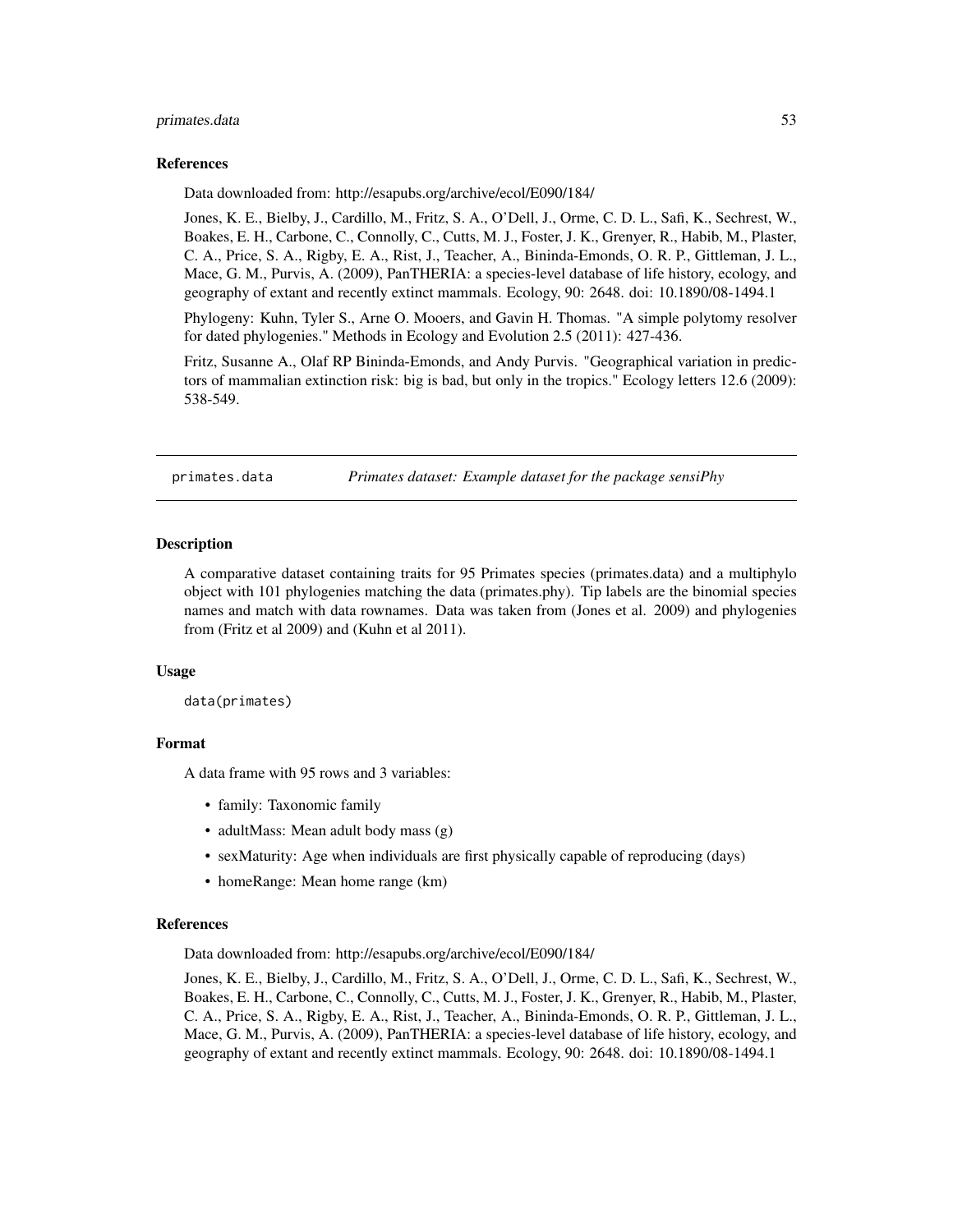Phylogeny: Kuhn, Tyler S., Arne O. Mooers, and Gavin H. Thomas. "A simple polytomy resolver for dated phylogenies." Methods in Ecology and Evolution 2.5 (2011): 427-436.

Fritz, Susanne A., Olaf RP Bininda-Emonds, and Andy Purvis. "Geographical variation in predictors of mammalian extinction risk: big is bad, but only in the tropics." Ecology letters 12.6 (2009): 538-549.

primates.phy *Primates dataset: Example dataset for the package sensiPhy*

#### Description

A comparative dataset containing traits for 95 Primates species (primates.data) and a multiphylo object with 101 phylogenies matching the data (primates.phy). Tip labels are the binomial species names and match with data rownames. Data was taken from (Jones et al. 2009) and phylogenies from (Fritz et al 2009) and (Kuhn et al 2011).

#### Usage

```
data(primates)
```
# Format

A data frame with 95 rows and 3 variables:

- family: Taxonomic family
- adultMass: Mean adult body mass (g)
- sexMaturity: Age when individuals are first physically capable of reproducing (days)
- homeRange: Mean home range (km)

#### References

Data downloaded from: http://esapubs.org/archive/ecol/E090/184/

Jones, K. E., Bielby, J., Cardillo, M., Fritz, S. A., O'Dell, J., Orme, C. D. L., Safi, K., Sechrest, W., Boakes, E. H., Carbone, C., Connolly, C., Cutts, M. J., Foster, J. K., Grenyer, R., Habib, M., Plaster, C. A., Price, S. A., Rigby, E. A., Rist, J., Teacher, A., Bininda-Emonds, O. R. P., Gittleman, J. L., Mace, G. M., Purvis, A. (2009), PanTHERIA: a species-level database of life history, ecology, and geography of extant and recently extinct mammals. Ecology, 90: 2648. doi: 10.1890/08-1494.1

Phylogeny: Kuhn, Tyler S., Arne O. Mooers, and Gavin H. Thomas. "A simple polytomy resolver for dated phylogenies." Methods in Ecology and Evolution 2.5 (2011): 427-436.

Fritz, Susanne A., Olaf RP Bininda-Emonds, and Andy Purvis. "Geographical variation in predictors of mammalian extinction risk: big is bad, but only in the tropics." Ecology letters 12.6 (2009): 538-549.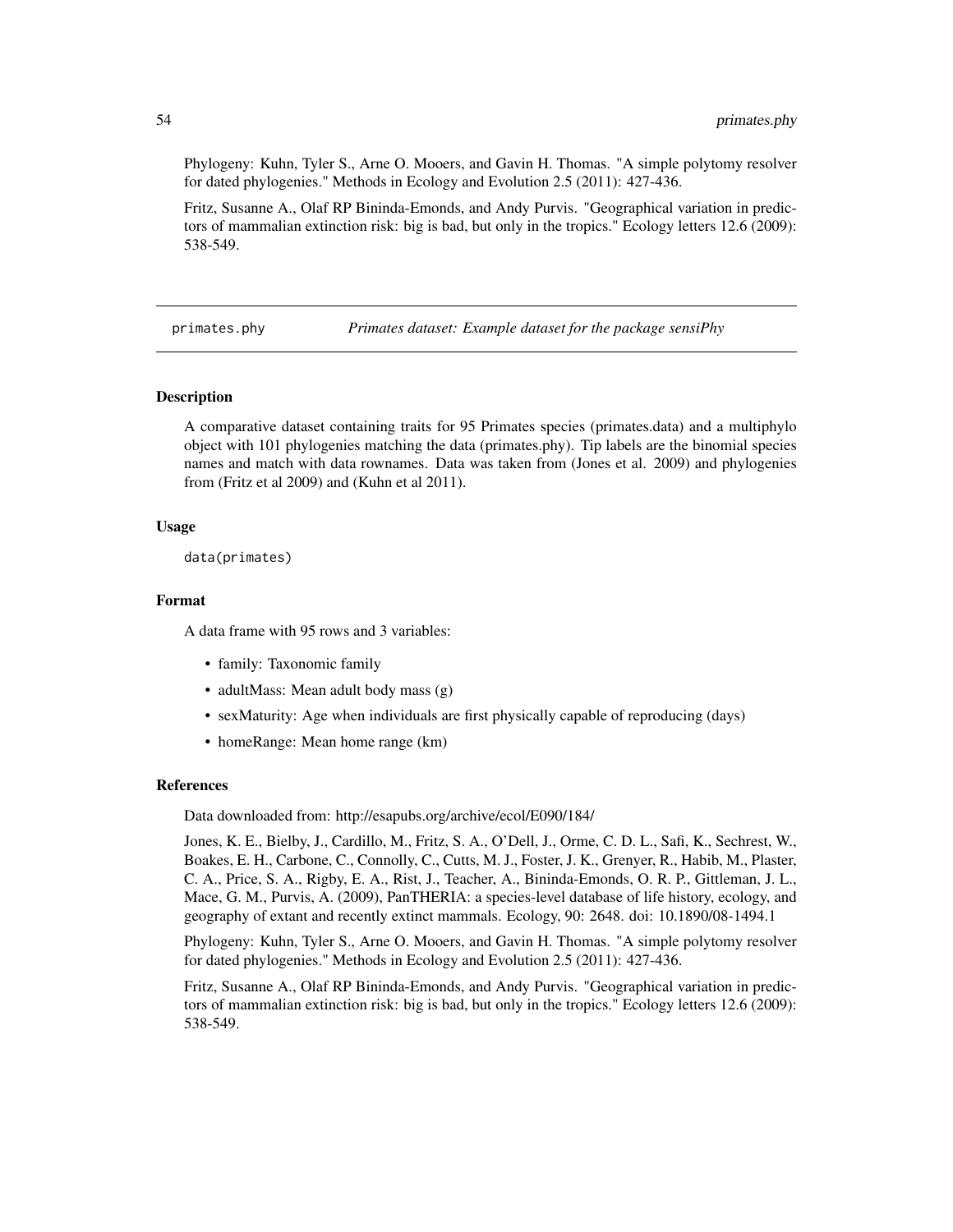#### Description

Fits models for trait evolution of continuous characters, evaluating sampling uncertainty.

## Usage

```
samp_continuous(data, phy, n.\sin = 30, breaks = seq(0.1, 0.5, 0.1), model,
 n.core = NULL, bounds = list(), track = TRUE, ...)
```
#### Arguments

| data    | Data vector for a single binary trait, with names matching tips in phy. |
|---------|-------------------------------------------------------------------------|
| phy     | A phylogeny (class 'phylo') matching data.                              |
| n.sim   | The number of times species are randomly deleted for each break.        |
| breaks  | A vector containing the percentages of species to remove.               |
| model   | The evolutionary model (see Details).                                   |
| n.cores | number of cores to use. If 'NULL', number of cores is detected.         |
| bounds  | settings to contstrain parameter estimates. See fitContinuous           |
| track   | Print a report tracking function progress (default = TRUE)              |
| .       | Further arguments to be passed to fitContinuous                         |

# Details

This function randomly removes a given percentage of species (controlled by breaks), fits different models of continuous character evolution using [fitContinuous](#page-0-0), repeats this this many times (controlled by n.sim), stores the results and calculates the effects on model parameters.

Different evolutionary models from fitContinuous can be used, i.e. BM,OU, EB, trend, lambda, kappa, delta and drift.

See [fitContinuous](#page-0-0) for more details on character models and tree transformations.

Output can be visualised using sensi\_plot.

#### Value

The function tree\_continuous returns a list with the following components:

call: The function call

data: The original full data vector

optpar: Transformation parameter used (e.g. lambda, kappa etc.)

full.model.estimates: Parameter estimates (rate of evolution sigsq and where applicable optpar), root state z0, AICc for the full model without deleted species.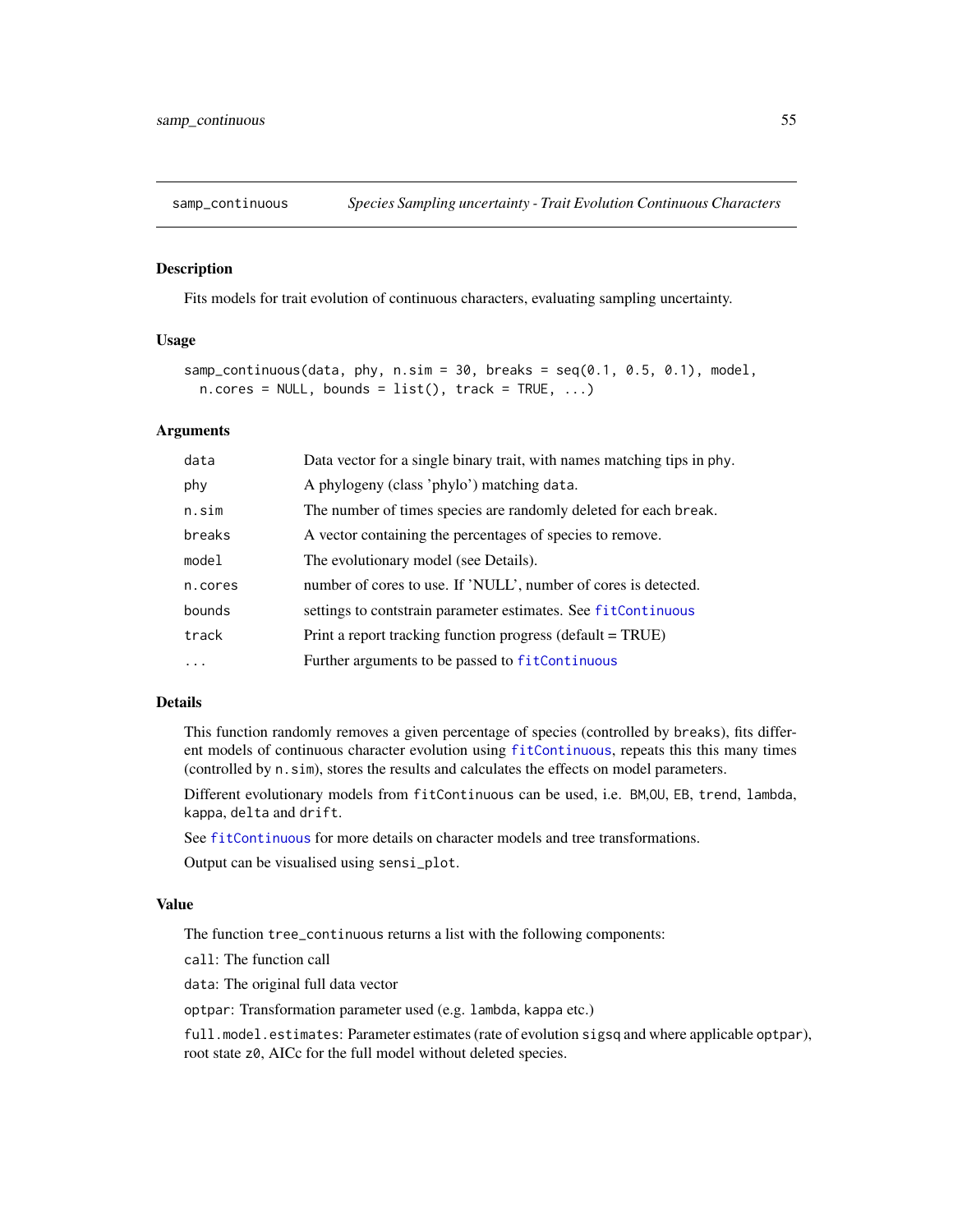break.summary.tab: Summary per break of the mean and median effects of species removal on percentage and absolute change parameter estimates.

sensi.estimates: Parameter estimates (sigsq and optpar),(percentual) difference in parameter estimate compared to the full model (DIFsigsq, sigsq.perc,sDIFsigsq, DIFoptpar, optpar.perc,sDIFoptpar), AICc and z0 for each repeat with random species removed.

optpar: Transformation parameter used (e.g. lambda, kappa etc.)

## Author(s)

Gijsbert Werner & Gustavo Paterno

#### References

Yang Z. 2006. Computational Molecular Evolution. Oxford University Press: Oxford.

Harmon Luke J, Jason T Weir, Chad D Brock, Richard E Glor, and Wendell Challenger. 2008. GEIGER: investigating evolutionary radiations. Bioinformatics 24:129-131.

Werner, G.D.A., Cornwell, W.K., Sprent, J.I., Kattge, J. & Kiers, E.T. (2014). A single evolutionary innovation drives the deep evolution of symbiotic N2-fixation in angiosperms. Nature Communications, 5, 4087.

#### See Also

[fitContinuous](#page-0-0)

#### Examples

```
## Not run:
#Load data:
data("primates")
#Model trait evolution accounting for sampling size
adultMass<-primates$data$adultMass
names(adultMass)<-rownames(primates$data)
samp_cont<-samp_continuous(data = adultMass,phy = primates$phy[[1]],
model = "OU",n.sim=25,breaks=seq(.05,.2,.05),n.cores = 2, track = TRUE)
#Print summary statistics
summary(samp_cont)
sensi_plot(samp_cont)
sensi_plot(samp_cont, graphs = 1)
#Use a different evolutionary model
samp_cont2<-samp_continuous(data = adultMass,phy = primates$phy[[1]],
model = "kappa",n.sim=25,breaks=seq(.05,.2,.05),n.cores = 2,track = TRUE)
summary(samp_cont2)
sensi_plot(samp_cont2)
sensi_plot(samp_cont2, graphs = 2)
samp_cont3<-samp_continuous(data = adultMass,phy = primates$phy[[1]],
model = "BM",n.\sin=25,breaks=seq(.05, .2, .05),n.\cores = 2, track = TRUE)summary(samp_cont3)
```
## End(Not run)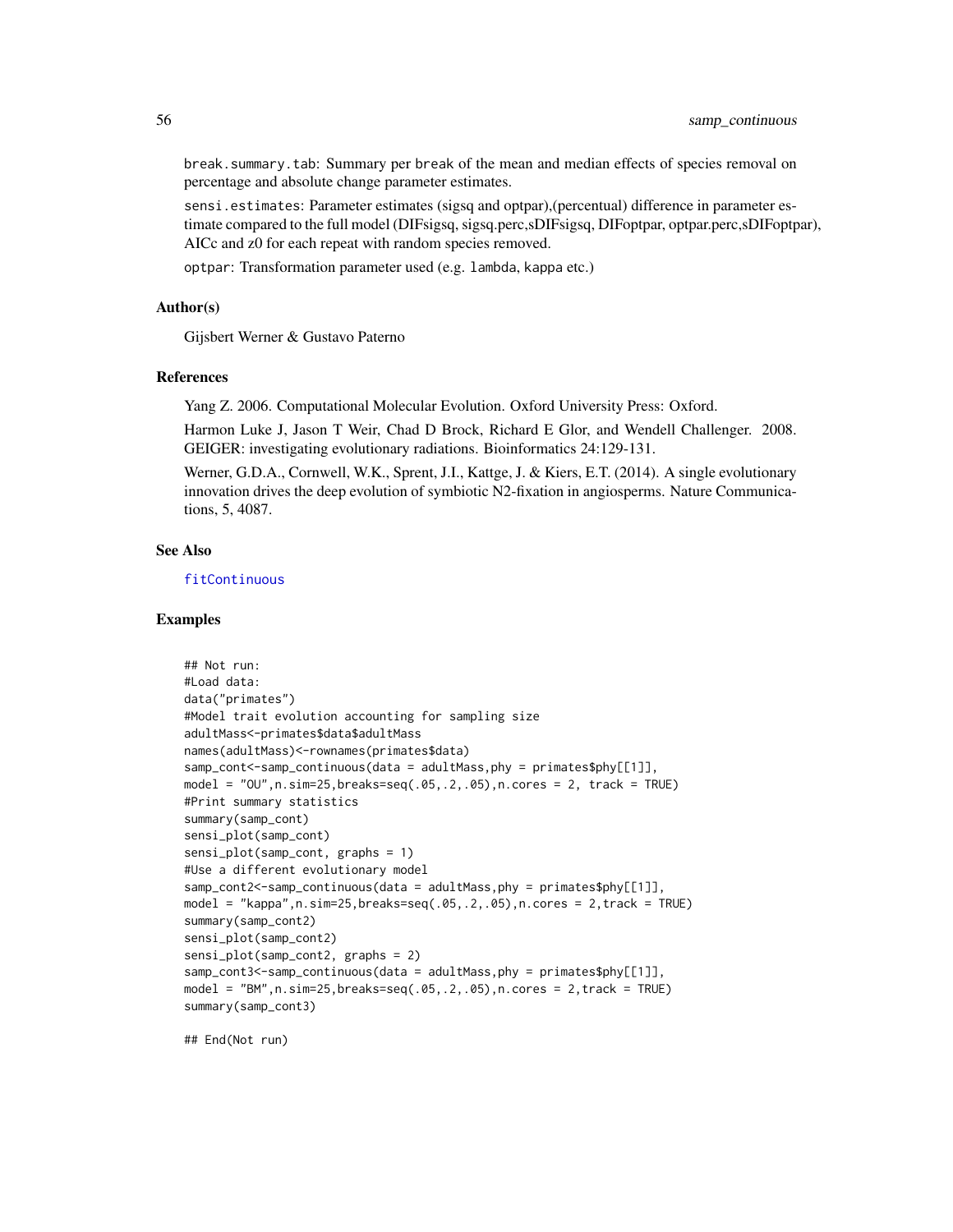# Description

Fits models for trait evolution of discrete (binary) characters, evaluating sampling uncertainty.

## Usage

```
samp_discrete(data, phy, n.sim = 30, breaks = seq(0.1, 0.5, 0.1), model,
  transform = "none", bounds = list(), n.cores = NULL, track = TRUE,
  ...)
```
## Arguments

| data       | Data vector for a single binary trait, with names matching tips in phy.      |  |
|------------|------------------------------------------------------------------------------|--|
| phy        | A phylogeny (class 'phylo') matching data.                                   |  |
| n.sim      | The number of times species are randomly deleted for each break.             |  |
| breaks     | A vector containing the percentages of species to remove.                    |  |
| model      | The Mkn model to use (see Details).                                          |  |
| transform  | The evolutionary model to transform the tree (see Details). Default is none. |  |
| bounds     | settings to constrain parameter estimates. See fitDiscrete                   |  |
| n.cores    | number of cores to use. If 'NULL', number of cores is detected.              |  |
| track      | Print a report tracking function progress (default = TRUE)                   |  |
| $\ddots$ . | Further arguments to be passed to fitDiscrete                                |  |

## Details

This function randomly removes a given percentage of species (controlled by breaks), fits different models of discrete character evolution using [fitDiscrete](#page-0-0), repeats this this many times (controlled by n.sim), stores the results and calculates the effects on model parameters Currently, only binary discrete traits are supported.

Different character model from fitDiscrete can be used, including ER (equal-rates), SYM (symmetric), ARD (all-rates-different) and meristic (stepwise fashion).

Transformations to the phylogenetic tree from fitDiscrete can be used, i.e. none, EB, lambda, kappa anddelta.

See [fitDiscrete](#page-0-0) for more details on character models and tree transformations.

Output can be visualised using sensi\_plot.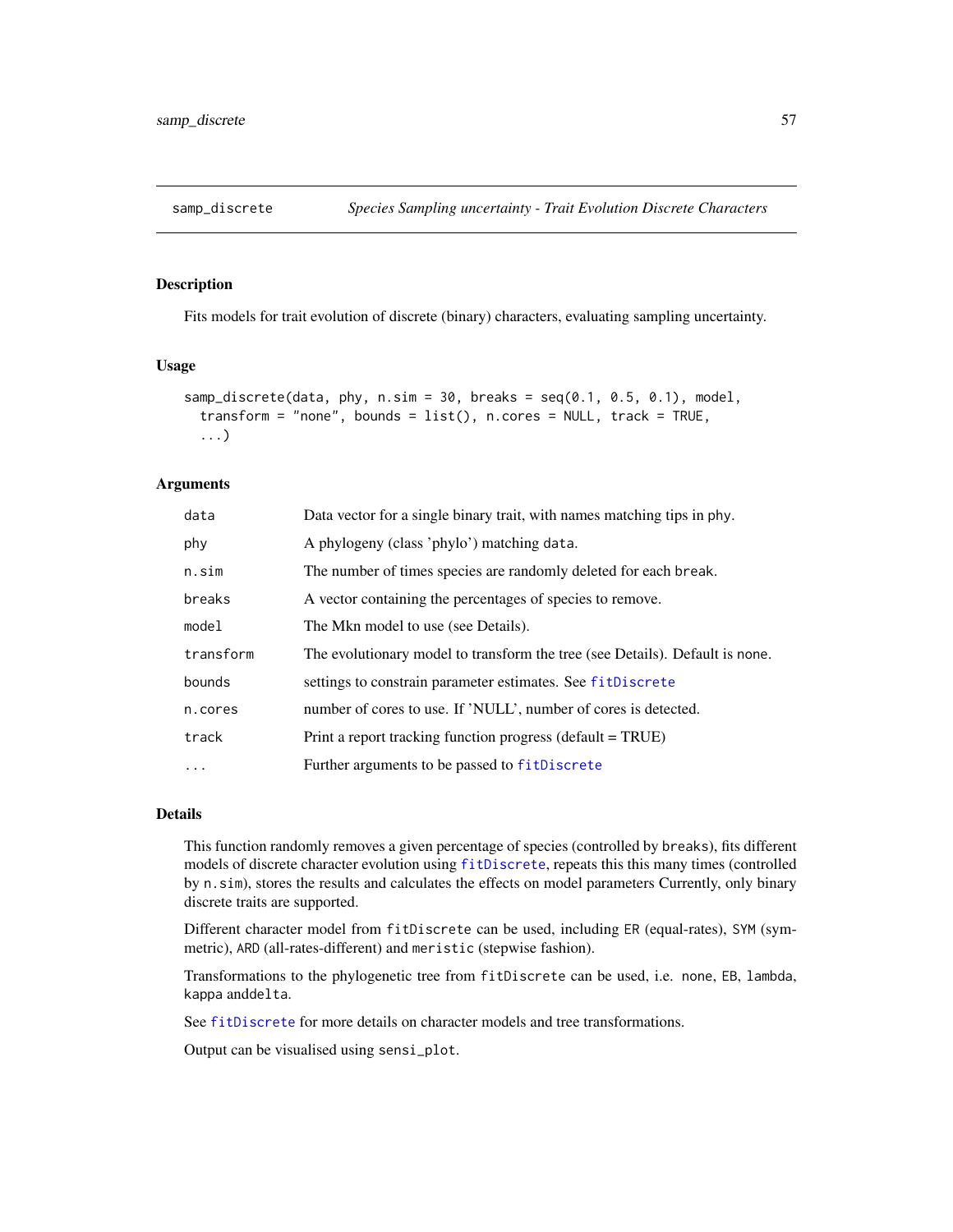#### Value

The function tree\_discrete returns a list with the following components:

call: The function call

data: The original full data vector

optpar: Transformation parameter used (e.g. lambda, kappa etc.)

full.model.estimates: Parameter estimates (transition rates q12 and q21), AICc and the optimised value of the phylogenetic transformation parameter (e.g. lambda) for the full model without deleted species.

break.summary.tab: Summary per break of the mean and median effects of species removal on percentage and absolute change in parameters q12 and q21.

sensi.estimates: Parameter estimates (transition rates q12 and q21),(percentual) difference in parameter estimate compared to the full model (DIFq12, sigsq.q12,sDIFq12, DIFq21, optpar.q21,sDIFq21), AICc and the optimised value of the phylogenetic transformation parameter (e.g. lambda) for each analysis with a species deleted.

optpar: Transformation parameter used (e.g. lambda, kappa etc.)

# Author(s)

Gijsbert Werner & Gustavo Paterno

#### References

Yang Z. 2006. Computational Molecular Evolution. Oxford University Press: Oxford.

Harmon Luke J, Jason T Weir, Chad D Brock, Richard E Glor, and Wendell Challenger. 2008. GEIGER: investigating evolutionary radiations. Bioinformatics 24:129-131.

Werner, G.D.A., Cornwell, W.K., Sprent, J.I., Kattge, J. & Kiers, E.T. (2014). A single evolutionary innovation drives the deep evolution of symbiotic N2-fixation in angiosperms. Nature Communications, 5, 4087.

#### See Also

[fitDiscrete](#page-0-0)

## Examples

```
## Not run:
#Load data:
data("primates")
#Create a binary trait factor
adultMass_binary<-ifelse(primates$data$adultMass > 7350, "big", "small")
adultMass_binary<-as.factor(as.factor(adultMass_binary))
names(adultMass_binary)<-rownames(primates$data)
#Model trait evolution accounting for sampling size
samp_binary<-samp_discrete(data = adultMass_binary,phy = primates$phy[[1]],
n.sim=25,breaks=seq(.1,.3,.1),model = "SYM",transform = "none",n.cores = 2,track = TRUE)
#Print summary statistics
```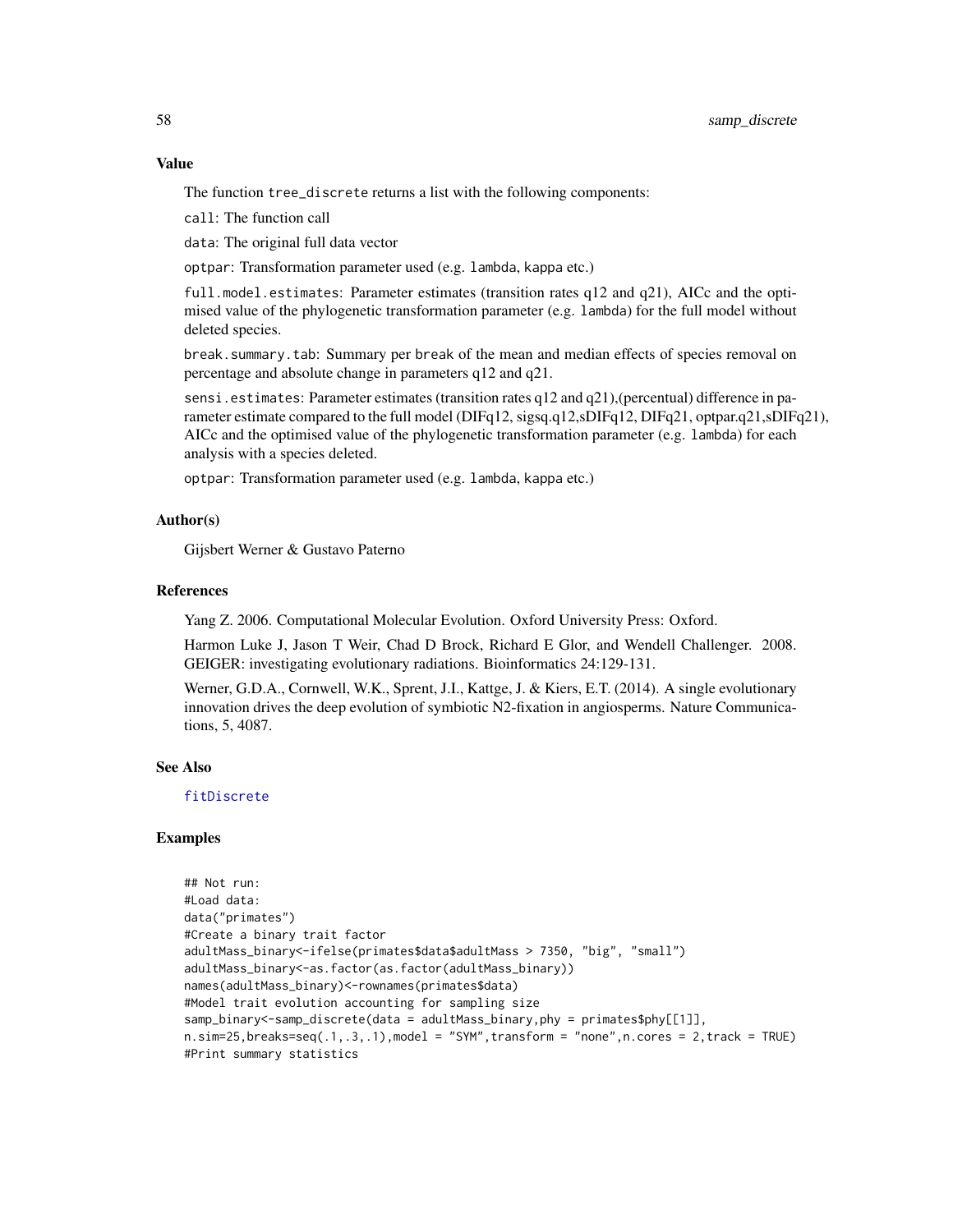# samp\_phyglm 59

```
summary(samp_binary)
sensi_plot(samp_binary)
sensi_plot(samp_binary,graphs=1)
sensi_plot(samp_binary,graphs=2)
#Use a different evolutionary model or transformation
samp_binary2<-samp_discrete(data = adultMass_binary,phy = primates$phy[[1]],
n.sim=25,breaks=seq(.1,.3,.1),model = "ARD",transform = "lambda",n.cores = 2,track = TRUE)
summary(samp_binary2)
sensi_plot(samp_binary2)
sensi_plot(samp_binary2,graphs=1)
sensi_plot(samp_binary2,graphs=3)
## End(Not run)
```
<span id="page-58-0"></span>

| samp_phyglm | Sensitivity Analysis Species Sampling - Phylogenetic Logistic Regres- |
|-------------|-----------------------------------------------------------------------|
|             | sıon                                                                  |

# Description

Performs analyses of sensitivity to species sampling by randomly removing species and detecting the effects on parameter estimates in phylogenetic logistic regression.

#### Usage

```
samp_phyglm(formula, data, phy, n.sim = 30, breaks = seq(0.1, 0.5, 0.1),
 btol = 50, track = TRUE, ...
```
#### Arguments

| formula  | The model formula                                                         |
|----------|---------------------------------------------------------------------------|
| data     | Data frame containing species traits with row names matching tips in phy. |
| phy      | A phylogeny (class 'phylo') matching data.                                |
| n.sim    | The number of times species are randomly deleted for each break.          |
| breaks   | A vector containing the percentages of species to remove.                 |
| btol     | Bound on searching space. For details see phyloglm                        |
| track    | Print a report tracking function progress (default = TRUE)                |
| $\cdots$ | Further arguments to be passed to phyloglm                                |

#### Details

This function randomly removes a given percentage of species (controlled by breaks) from the full phylogenetic logistic regression, fits a phylogenetic logistic regression model without these species using [phyloglm](#page-0-0), repeats this many times (controlled by n.sim), stores the results and calculates the effects on model parameters.

Only logistic regression using the "logistic\_MPLE"-method from phyloglm is implemented.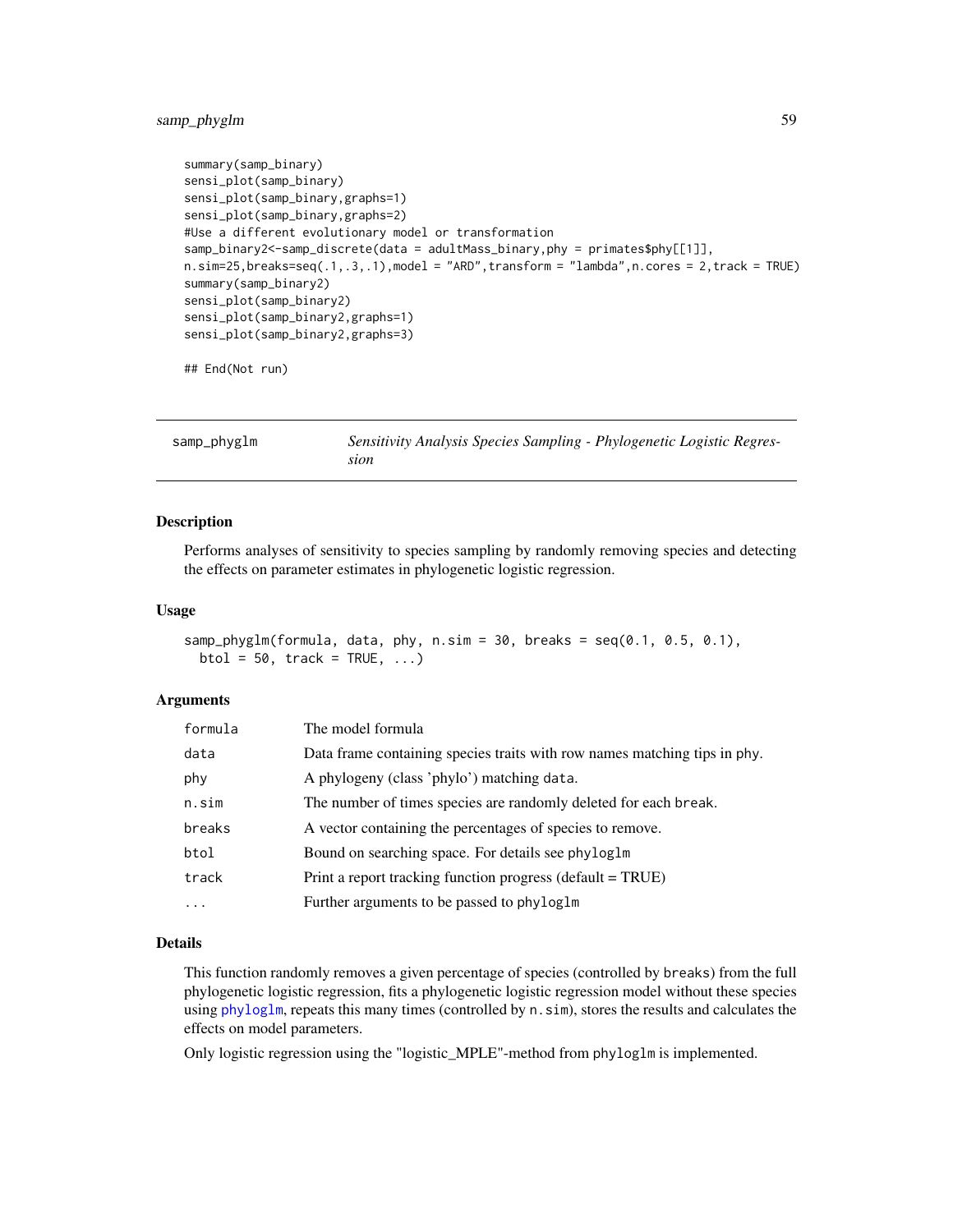Currently, this function can only implement simple logistic models (i.e. *trait predictor*). In the future we will implement more complex models.

Output can be visualised using sensi\_plot.

# Value

The function samp\_phylm returns a list with the following components:

formula: The formula

full.model.estimates: Coefficients, aic and the optimised value of the phylogenetic parameter (e.g. lambda or kappa) for the full model without deleted species.

sensi.estimates: A data frame with all simulation estimates. Each row represents a model rerun with a given number of species n.remov removed, representing n.percent of the full dataset. Columns report the calculated regression intercept (intercept), difference between simulation intercept and full model intercept (DIFintercept), the percentage of change in intercept compared to the full model (intercept.perc) and intercept p-value (pval.intercept). All these parameters are also reported for the regression slope (DIFestimate etc.). Additionally, model aic value (AIC) and the optimised value (optpar) of the phylogenetic parameter (e.g. kappa or lambda, depending on the phylogenetic model used) are reported. Lastly we reported the standardised difference in intercept (sDIFintercept) and slope (sDIFestimate).

sign.analysis For each break (i.e. each percentage of species removed) this reports the percentage of statistically significant (at  $p<0.05$ ) intercepts (perc. sign. intercept) over all repetitions as well as the percentage of statisticaly significant (at  $p<0.05$ ) slopes (perc.sign.estimate).

data: Original full dataset.

#### **Note**

Please be aware that dropping species may reduce power to detect significant slopes/intercepts and may partially be responsible for a potential effect of species removal on p-values. Please also consult standardised differences in the (summary) output.

#### Author(s)

Gustavo Paterno & Gijsbert D.A. Werner

## References

Werner, G.D.A., Cornwell, W.K., Sprent, J.I., Kattge, J. & Kiers, E.T. (2014). A single evolutionary innovation drives the deep evolution of symbiotic N2-fixation in angiosperms. Nature Communications, 5, 4087.

#' Ho, L. S. T. and Ane, C. 2014. "A linear-time algorithm for Gaussian and non-Gaussian trait evolution models". Systematic Biology 63(3):397-408.

## See Also

[phyloglm](#page-0-0), [samp\\_phylm](#page-60-0), [influ\\_phyglm](#page-20-0), [sensi\\_plot](#page-65-0)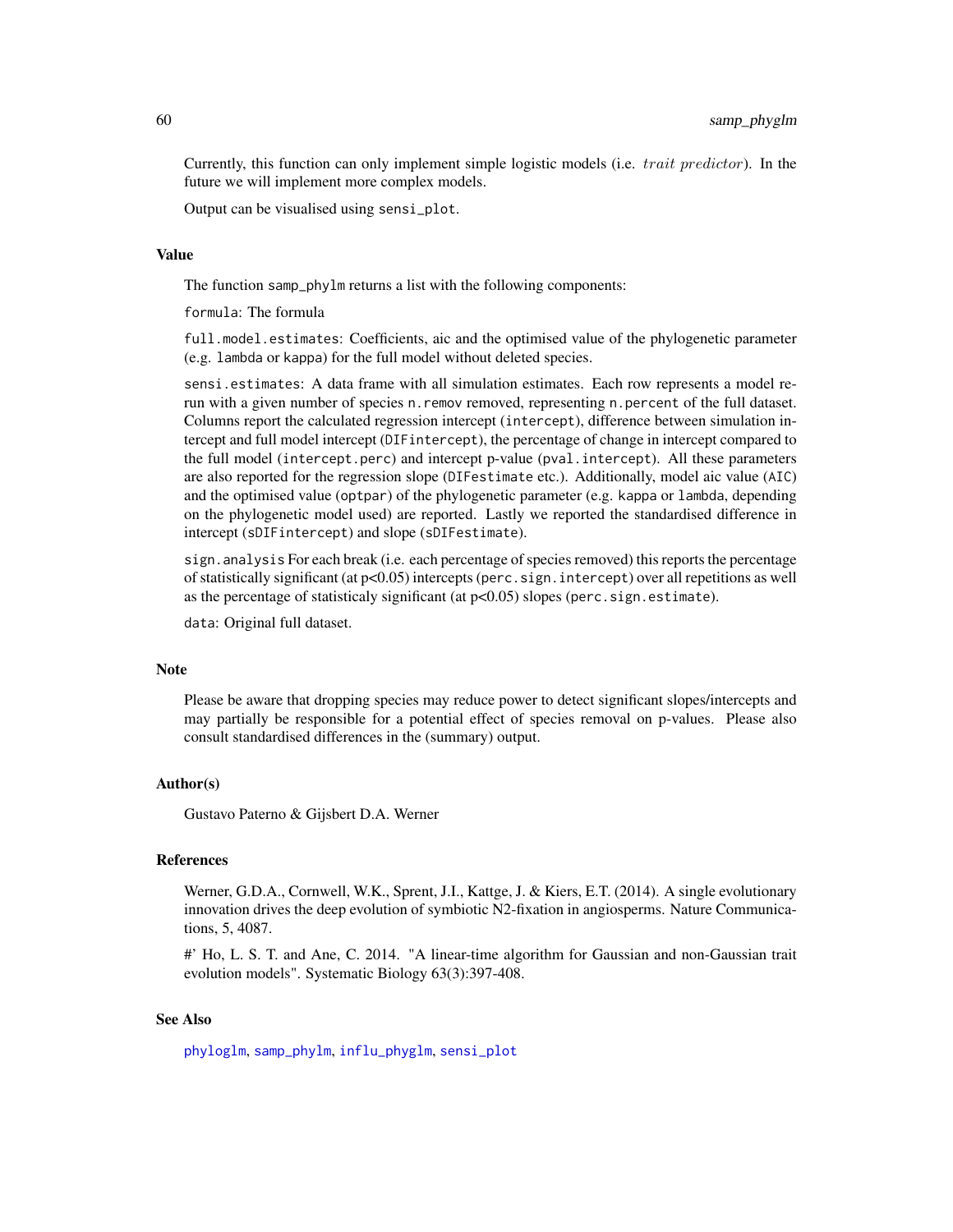# samp\_phylm 61

# Examples

```
# Simulate Data:
set.seed(6987)
phy = rtree(100)x = rTrain(n=1, phy=phy)X = \text{cbind}(\text{rep}(1, 100), x)y = \text{rbinTrain}(n=1, phy=phy, beta=c(-1, 0.5), alpha=.7, X=X)dat = data.frame(y, x)# Run sensitivity analysis:
samp \le samp_phyglm(y \sim x, data = dat, phy = phy, n.sim = 10)
# To check summary results and most influential species:
summary(samp)
## Not run:
# Visual diagnostics for clade removal:
sensi_plot(samp)
## End(Not run)
```
<span id="page-60-0"></span>

| samp_phylm | Sensitivity Analysis Species Sampling - Phylogenetic Linear Regres- |
|------------|---------------------------------------------------------------------|
|            | sıon                                                                |

# Description

Performs analyses of sensitivity to species sampling by randomly removing species and detecting the effects on parameter estimates in a phylogenetic linear regression.

#### Usage

```
samp_phylm(formula, data, phy, n.\sin = 30, breaks = seq(0.1, 0.5, 0.1),
 model = "lambda", track = TRUE, ...
```
#### Arguments

| formula | The model formula                                                         |
|---------|---------------------------------------------------------------------------|
| data    | Data frame containing species traits with row names matching tips in phy. |
| phy     | A phylogeny (class 'phylo') matching data.                                |
| n.sim   | The number of times species are randomly deleted for each break.          |
| breaks  | A vector containing the percentages of species to remove.                 |
| model   | The phylogenetic model to use (see Details). Default is lambda.           |
| track   | Print a report tracking function progress (default = TRUE)                |
| .       | Further arguments to be passed to phylolm                                 |
|         |                                                                           |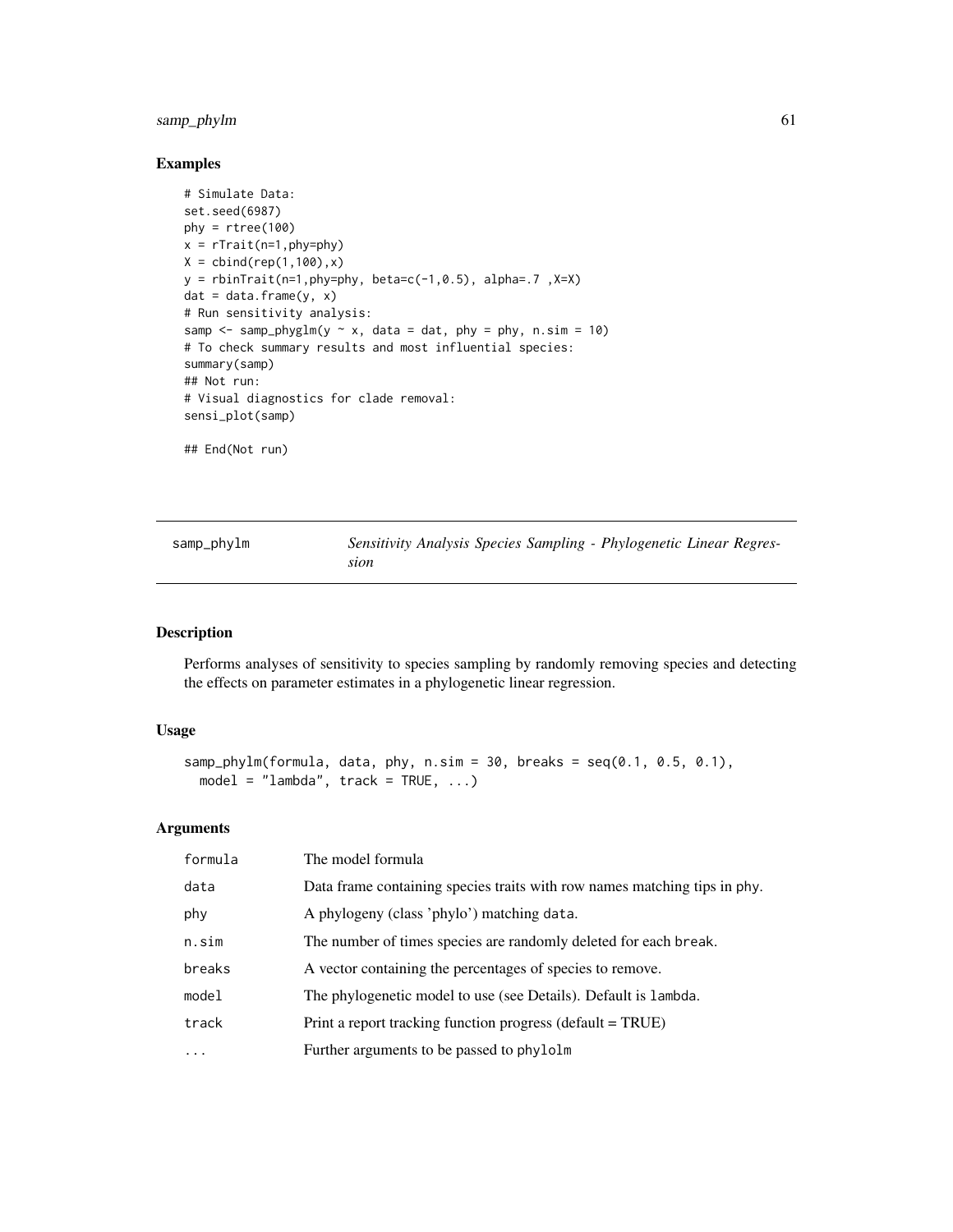# Details

This function randomly removes a given percentage of species (controlled by breaks) from the full phylogenetic linear regression, fits a phylogenetic linear regression model without these species using [phylolm](#page-0-0), repeats this many times (controlled by n. sim), stores the results and calculates the effects on model parameters.

All phylogenetic models from phylolm can be used, i.e. BM, OUfixedRoot, OUrandomRoot, lambda, kappa, delta, EB and trend. See ?phylolm for details.

Currently, this function can only implement simple linear models (i.e. *trait predictor*). In the future we will implement more complex models.

Output can be visualised using sensi\_plot.

# Value

The function samp\_phylm returns a list with the following components:

formula: The formula

full.model.estimates: Coefficients, aic and the optimised value of the phylogenetic parameter (e.g. lambda or kappa) for the full model without deleted species.

sensi.estimates: A data frame with all simulation estimates. Each row represents a model rerun with a given number of species n. remov removed, representing n. percent of the full dataset. Columns report the calculated regression intercept (intercept), difference between simulation intercept and full model intercept (DIFintercept), the percentage of change in intercept compared to the full model (intercept.perc) and intercept p-value (pval.intercept). All these parameters are also reported for the regression slope (DIFestimate etc.). Additionally, model aic value (AIC) and the optimised value (optpar) of the phylogenetic parameter (e.g. kappa or lambda, depending on the phylogenetic model used) are reported. Lastly we reported the standardised difference in intercept (sDIFintercept) and slope (sDIFestimate).

sign.analysis For each break (i.e. each percentage of species removed) this reports the percentage of statistically significant (at  $p<0.05$ ) intercepts (perc.sign.intercept) over all repetitions as well as the percentage of statisticaly significant (at  $p<0.05$ ) slopes (perc.sign.estimate).

data: Original full dataset. #' @note Please be aware that dropping species may reduce power to detect significant slopes/intercepts and may partially be responsible for a potential effect of species removal on p-values. Please also consult standardised differences in the (summary) output.

## Author(s)

Gustavo Paterno & Gijsbert D.A. Werner

## **References**

Werner, G.D.A., Cornwell, W.K., Sprent, J.I., Kattge, J. & Kiers, E.T. (2014). A single evolutionary innovation drives the deep evolution of symbiotic N2-fixation in angiosperms. Nature Communications, 5, 4087.

Ho, L. S. T. and Ane, C. 2014. "A linear-time algorithm for Gaussian and non-Gaussian trait evolution models". Systematic Biology 63(3):397-408.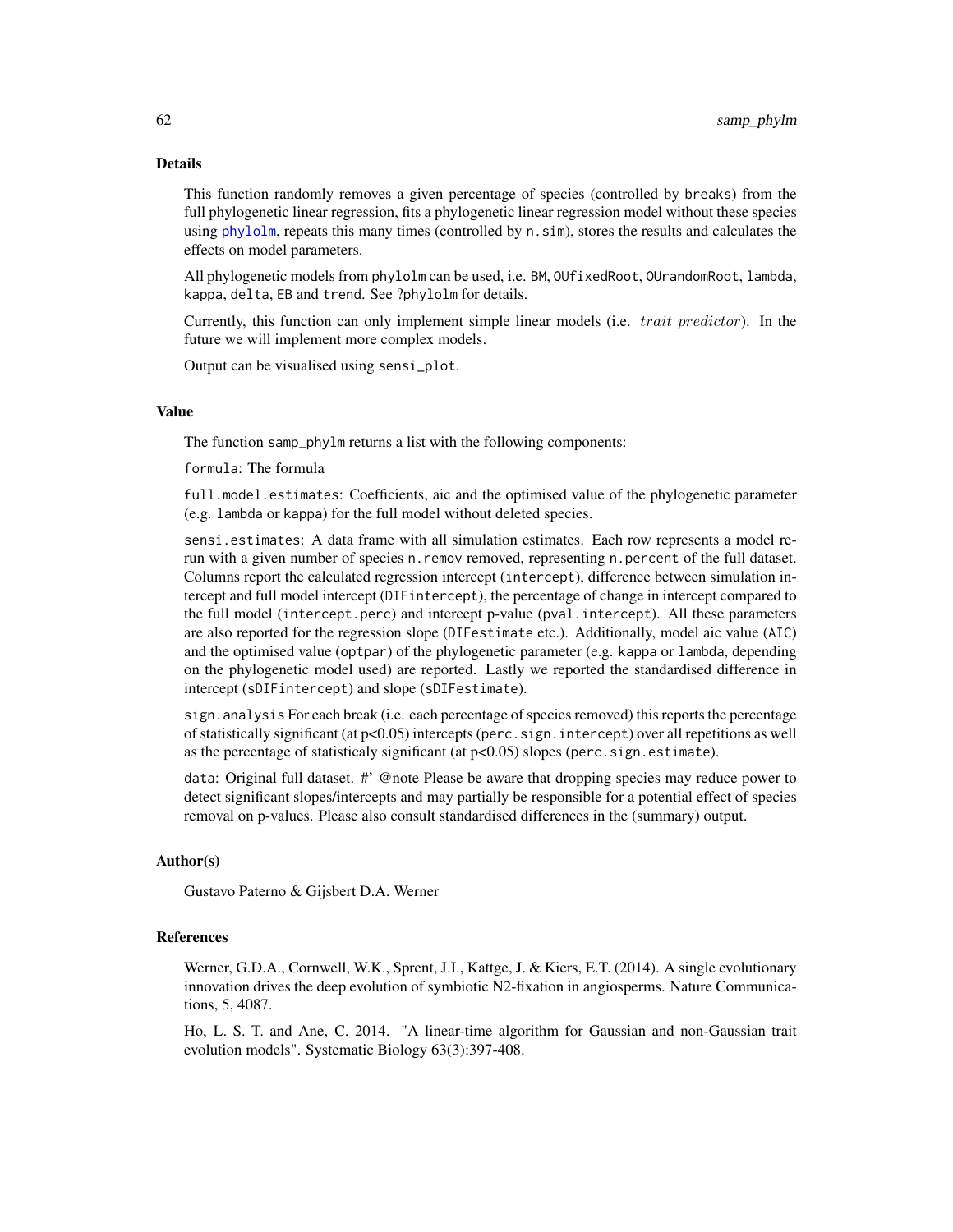# samp\_physig 63

# See Also

[phylolm](#page-0-0), [samp\\_phyglm](#page-58-0), [influ\\_phylm](#page-22-0),[sensi\\_plot](#page-65-0)

# Examples

```
# Load data:
data(alien)
# Run analysis:
samp <- samp_phylm(log(gestaLen) ~ log(adultMass), phy = alien$phy[[1]],
data = alien$data, n.sim = 10)
summary(samp)
head(samp$sensi.estimates)
# Visual diagnostics
## Not run:
sensi_plot(samp)
# You can specify which graph and parameter ("estimate" or "intercept") to print:
sensi_plot(samp, graphs = 1, param = "estimate")
sensi_plot(samp, graphs = 2, param = "intercept")
## End(Not run)
```
<span id="page-62-0"></span>samp\_physig *Sensitivity Analysis Species Sampling - Phylogenetic signal*

#### Description

Performs analyses of sensitivity to species sampling by randomly removing species and detecting the effects on phylogenetic signal estimates

# Usage

```
samp_physig(trait.col, data, phy, n.sim = 30, breaks = seq(0.1, 0.5, 0.1),
 method = "K", track = TRUE, ...)
```
#### Arguments

| trait.col | The name of a column in the provided data frame with trait to be analyzed (e.g.<br>"Body_mass"). |
|-----------|--------------------------------------------------------------------------------------------------|
| data      | Data frame containing species traits with row names matching tips in phy.                        |
| phy       | A phylogeny (class 'phylo') matching data.                                                       |
| n.sim     | The number of times to repeat species random removal for each break interval.                    |
| breaks    | A vector containing the percentages of species to remove.                                        |
| method    | Method to compute signal: can be "K" or "lambda".                                                |
| track     | Print a report tracking function progress (default = TRUE)                                       |
| .         | Further arguments to be passed to phylosig                                                       |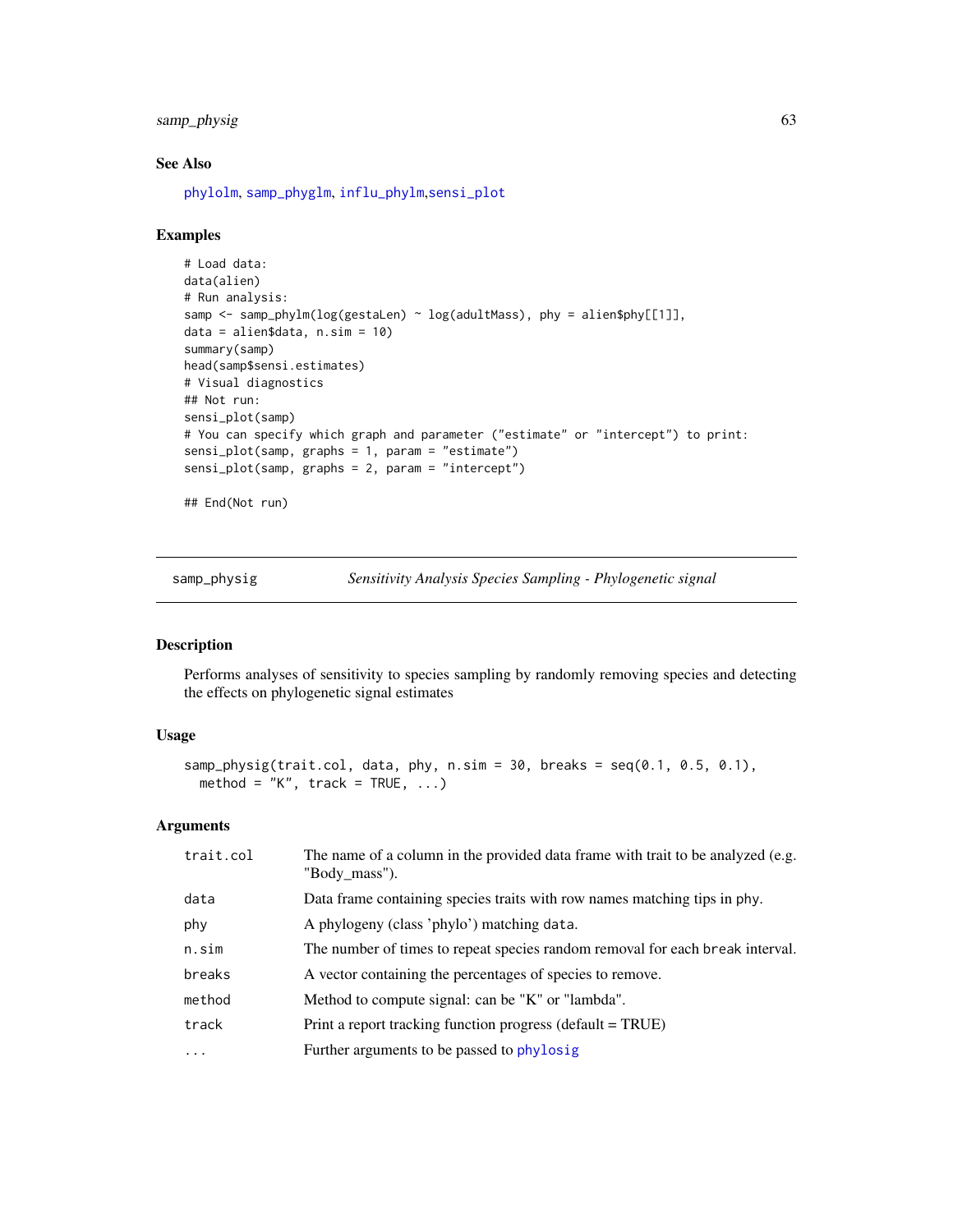#### Details

This function randomly removes a given percentage of species (controlled by breaks) from the full data, estimates phylogenetic signal for a given trait (K or lambda) without these species using [phylosig](#page-0-0), then repeats the analysis many times (controlled by n.sim), stores the results and calculates the effect of random species removal on phylogenetic signal estimates.

Output can be visualised using sensi\_plot.

#### Value

The function samp\_phylosig returns a list with the following components:

Trait: Column name of the trait analysed

full.model.estimates: Phylogenetic signal (K or lambda) and p-value using the full dataset (without deleted species). See [phylosig](#page-0-0) for details.

sensi.estimates: A data frame with all simulation estimates. Each row represents a rerun with a given number of species n. remov removed, representing n. percent of the full dataset. Columns report the calculated signal estimate (estimate), difference between reduced data signal estimate and full data signal (DF), the percentage of change in signal compared to the full data estimate (perc) and signal p-value for the reduced data estimate(pval).

sign.analysis For each break (i.e. each percentage of species removed) this reports the percentage of statistically significant (at p<0.05) phylogenetic signal over all repetitions with reduced data sets.

data: Original full dataset used in the analysis. #' @note Please be aware that dropping species may reduce power to detect significant signal and may partially be responsible for a potential effect of species removal on p-values. Please also consult standardised differences in the (summary) output.

## Note

The argument "se" from [phylosig](#page-0-0) is not available in this function. Use the argument "V" instead with [intra\\_physig](#page-40-0) to indicate the name of the column containing the standard deviation or the standard error of the trait variable instead.

### Author(s)

Gustavo Paterno & Gijsbert D.A. Werner

#### References

Werner, G.D.A., Cornwell, W.K., Sprent, J.I., Kattge, J. & Kiers, E.T. (2014). A single evolutionary innovation drives the deep evolution of symbiotic N2-fixation in angiosperms. Nature Communications, 5, 4087.

Blomberg, S. P., T. Garland Jr., A. R. Ives (2003) Testing for phylogenetic signal in comparative data: Behavioral traits are more labile. Evolution, 57, 717-745.

Pagel, M. (1999) Inferring the historical patterns of biological evolution. Nature, 401, 877-884.

Kamilar, J. M., & Cooper, N. (2013). Phylogenetic signal in primate behaviour, ecology and life history. Philosophical Transactions of the Royal Society B: Biological Sciences, 368: 20120341.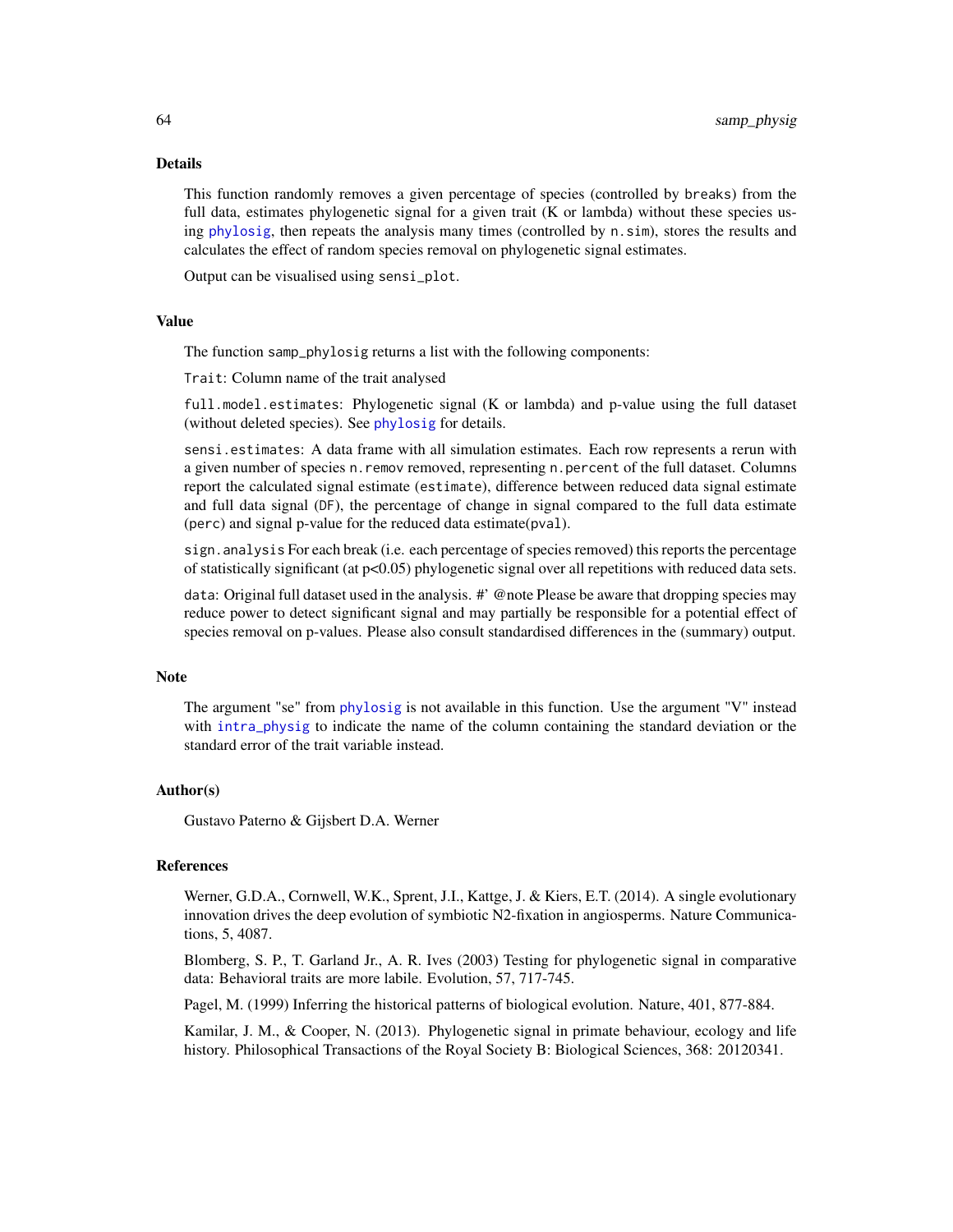#### sensiPhy 65

# See Also

[phylosig](#page-0-0), [samp\\_phylm](#page-60-0),[sensi\\_plot](#page-65-0)

#### Examples

```
## Not run:
data(alien)
alien.data<-alien$data
alien.phy<-alien$phy
# Logtransform data
alien.data$logMass <- log(alien.data$adultMass)
# Run sensitivity analysis:
samp <- samp_physig(trait.col = "logMass", data = alien.data, n.sim = 30,
phy = alien.phy[[1]])
summary(samp)
sensi_plot(samp)
sensi_plot(samp, graphs = 1)
sensi_plot(samp, graphs = 2)
## End(Not run)
```
sensiPhy *Sensitivity Analysis for Comparative Methods*

#### Description

An implementation of sensitivity analysis for phylogenetic comparative methods. The package is an umbrella of statistical and graphical methods that estimate and report different types of uncertainty in PCM: (i) Species Sampling uncertainty (sample size; influential species and clades). (ii) Phylogenetic uncertainty (different topologies and/or branch lengths). (iii) Data uncertainty (intraspecific variation and measurement error).

#### Bug reports

<https://github.com/paternogbc/sensiPhy/issues>.

# How to contribute?

You can find instructions on how to contribute to sensiPhy at this link: [https://github.com/](https://github.com/paternogbc/sensiPhy/wiki/How-to-support-sensiPhy) [paternogbc/sensiPhy/wiki/How-to-support-sensiPhy](https://github.com/paternogbc/sensiPhy/wiki/How-to-support-sensiPhy)

A quick tutorial is available at this link: <https://github.com/paternogbc/sensiPhy/wiki>

#### Author(s)

Gustavo Paterno; Caterina Penone & Gijsbert D.A. Werner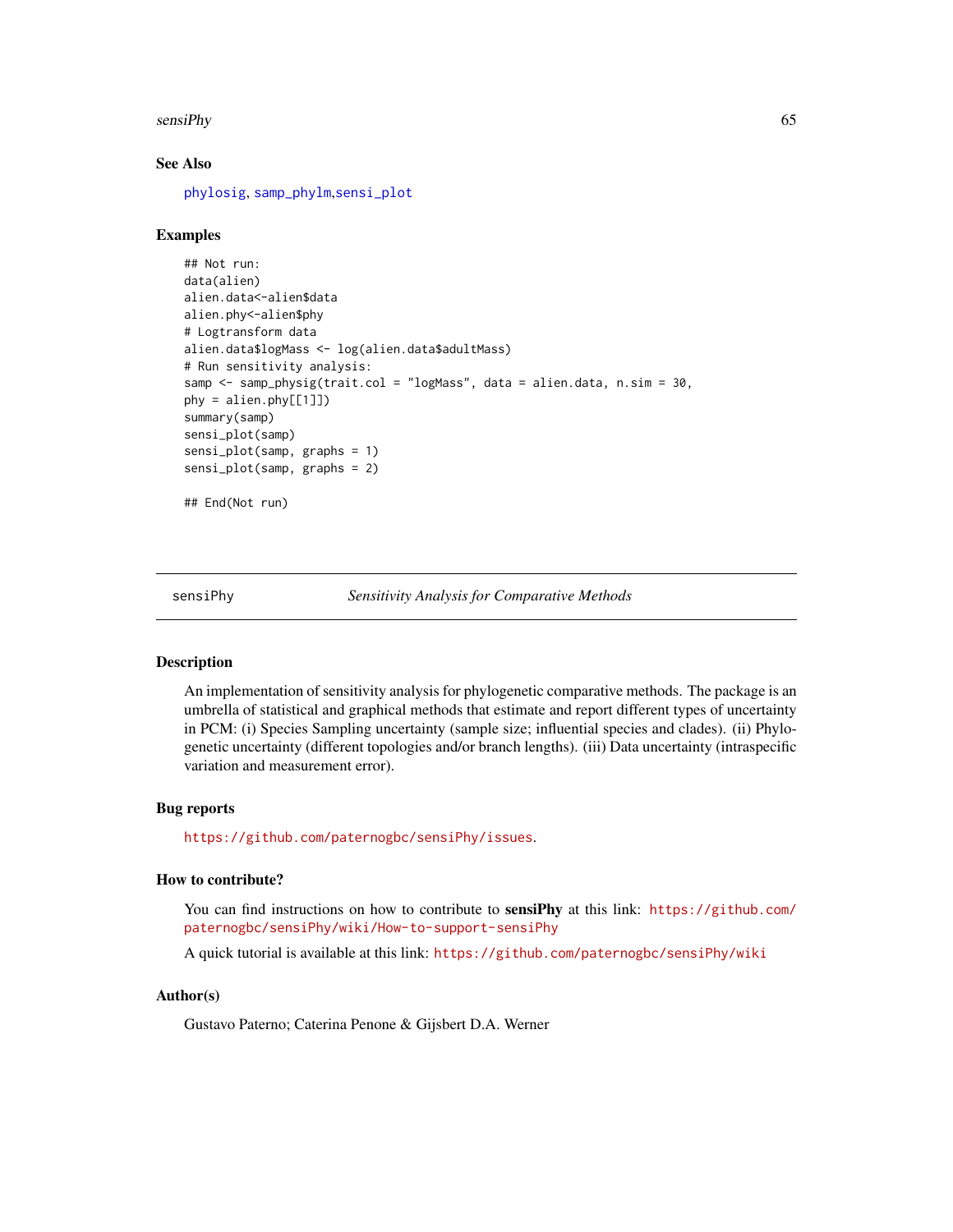<span id="page-65-0"></span>

## Description

Generic function for plotting results from any sensitivity analysis performed with 'sensiPhy'

## Usage

sensi\_plot(x, ...)

## Arguments

|          | any output from the sensiPhy package. |
|----------|---------------------------------------|
| $\cdots$ | further arguments to methods          |

### Details

sensi\_plot recognize and print different sets of graphs depending on the function that generated 'x'. See the links below for details about the graphs generated for each sensiPhy function:

# PGLS regressions (single uncertainty):

- clade\_phylm: [sensi\\_plot.sensiClade](#page-70-0)
- influ\_phylm: [sensi\\_plot.sensiInflu](#page-72-0)
- samp\_phylm: [sensi\\_plot.sensiSamp](#page-78-0)
- intra\_phylm: [sensi\\_plot.sensiIntra](#page-74-0)
- tree\_phylm: [sensi\\_plot.sensiTree](#page-80-0) PGLS regressions (interacting uncertainties):
- tree\_intra\_phylm: [sensi\\_plot.sensiTree\\_Intra](#page-84-0)
- intra\_clade\_phylm: [sensi\\_plot.sensiIntra\\_Clade](#page-75-0)
- intra\_influ\_phylm: [sensi\\_plot.sensiIntra\\_Influ](#page-76-0)
- intra\_samp\_phylm: [sensi\\_plot.sensiIntra\\_Samp](#page-77-0)
- tree\_clade\_phylm: [sensi\\_plot.sensiTree\\_Clade](#page-82-0)
- tree\_influ\_phylm: [sensi\\_plot.sensiTree\\_Influ](#page-83-0)
- tree\_samp\_phylm: [sensi\\_plot.sensiTree\\_Samp](#page-85-0) Phylogenetic signal:
- clade\_physig: [sensi\\_plot.clade.physig](#page-66-0)
- influ\_physig: [sensi\\_plot.influ.physig](#page-67-0)
- samp\_physig: [sensi\\_plot.samp.physig](#page-69-0)
- tree\_physig: [sensi\\_plot.tree.physig](#page-86-0)
- intra\_physig: [sensi\\_plot.intra.physig](#page-68-0) trait evolution (continous & discrete characters):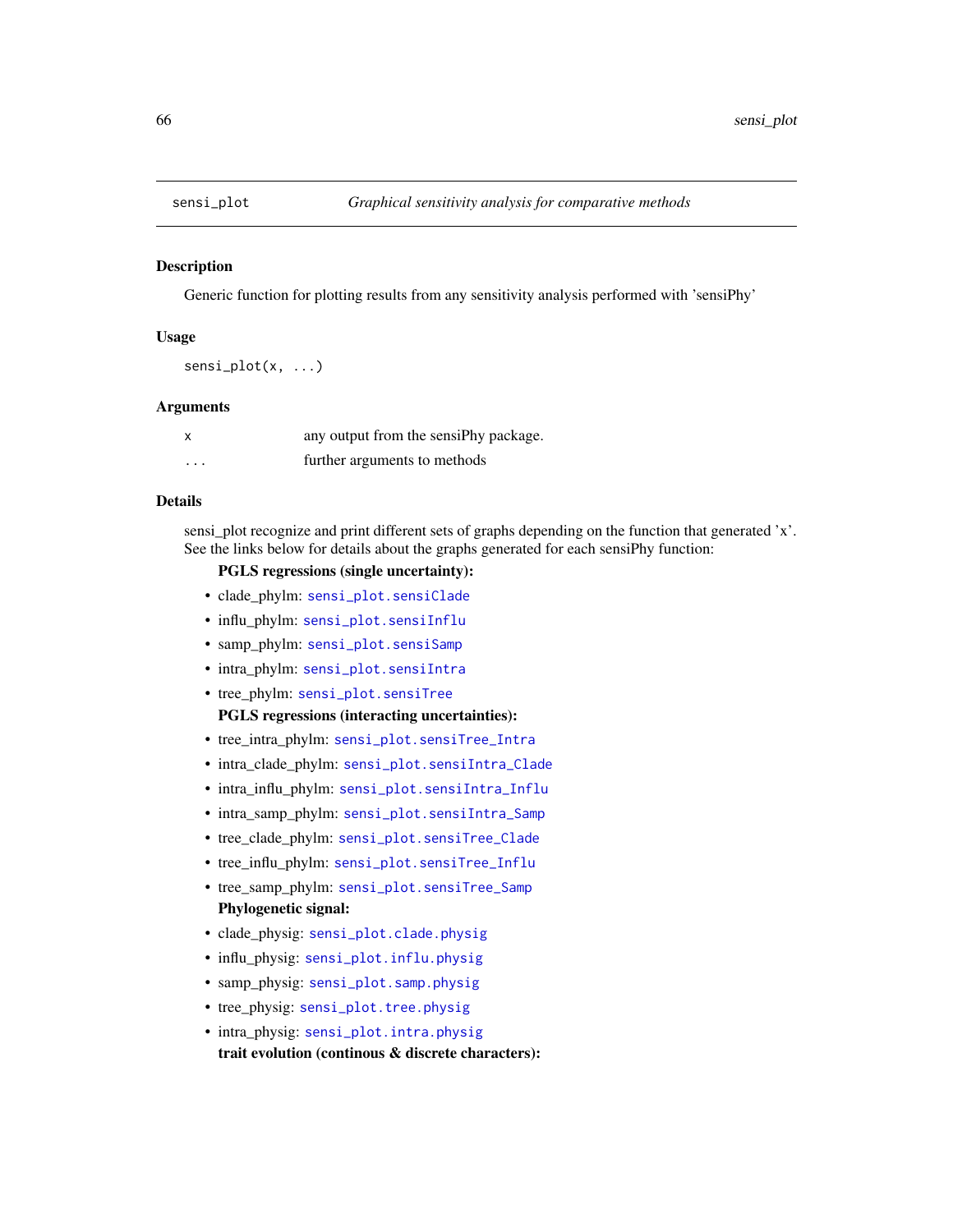- clade\_continuous & \_discrete [sensi\\_plot.sensiClade.TraitEvol](#page-71-0)
- influ\_continuous & \_discrete [sensi\\_plot.sensiInflu.TraitEvol](#page-73-0)
- tree\_continuous & \_discrete [sensi\\_plot.sensiTree.TraitEvol](#page-81-0)
- samp\_continuous & \_discrete [sensi\\_plot.sensiSamp.TraitEvol](#page-79-0)

#### Author(s)

Gustavo Paterno

## References

The function 'multiplot', developed by Winston Chang, is used inside sensi\_plot to print multiple graphs in one frame. The source code is available here: [http://www.cookbook-r.com/Graphs/](http://www.cookbook-r.com/Graphs/Multiple_graphs_on_one_page_(ggplot2)/) [Multiple\\_graphs\\_on\\_one\\_page\\_\(ggplot2\)/](http://www.cookbook-r.com/Graphs/Multiple_graphs_on_one_page_(ggplot2)/)

<span id="page-66-0"></span>sensi\_plot.clade.physig

*Graphical diagnostics for class 'clade.physig'*

## Description

plot\_clade\_physig Plot results from clade\_physig

#### Usage

## S3 method for class 'clade.physig'  $sensi_plot(x, clade = NULL, ...)$ 

## Arguments

| $\mathsf{x}$      | output from influ_physig                            |
|-------------------|-----------------------------------------------------|
| clade             | The name of the clade to be evaluated (see details) |
| $\cdot\cdot\cdot$ | further arguments to methods.                       |

#### Details

For 'x' from clade\_physig:

Graph 1: Distribution of the simulated signal estimates (Null distribution for a given clade sample size). The red dashed line represents the estimated signal for the reduced data (without the focal clade) and the black line represents the signal estimate for the full data.

#### Author(s)

Gustavo Paterno

## See Also

[ggplot](#page-0-0), [phylosig](#page-0-0)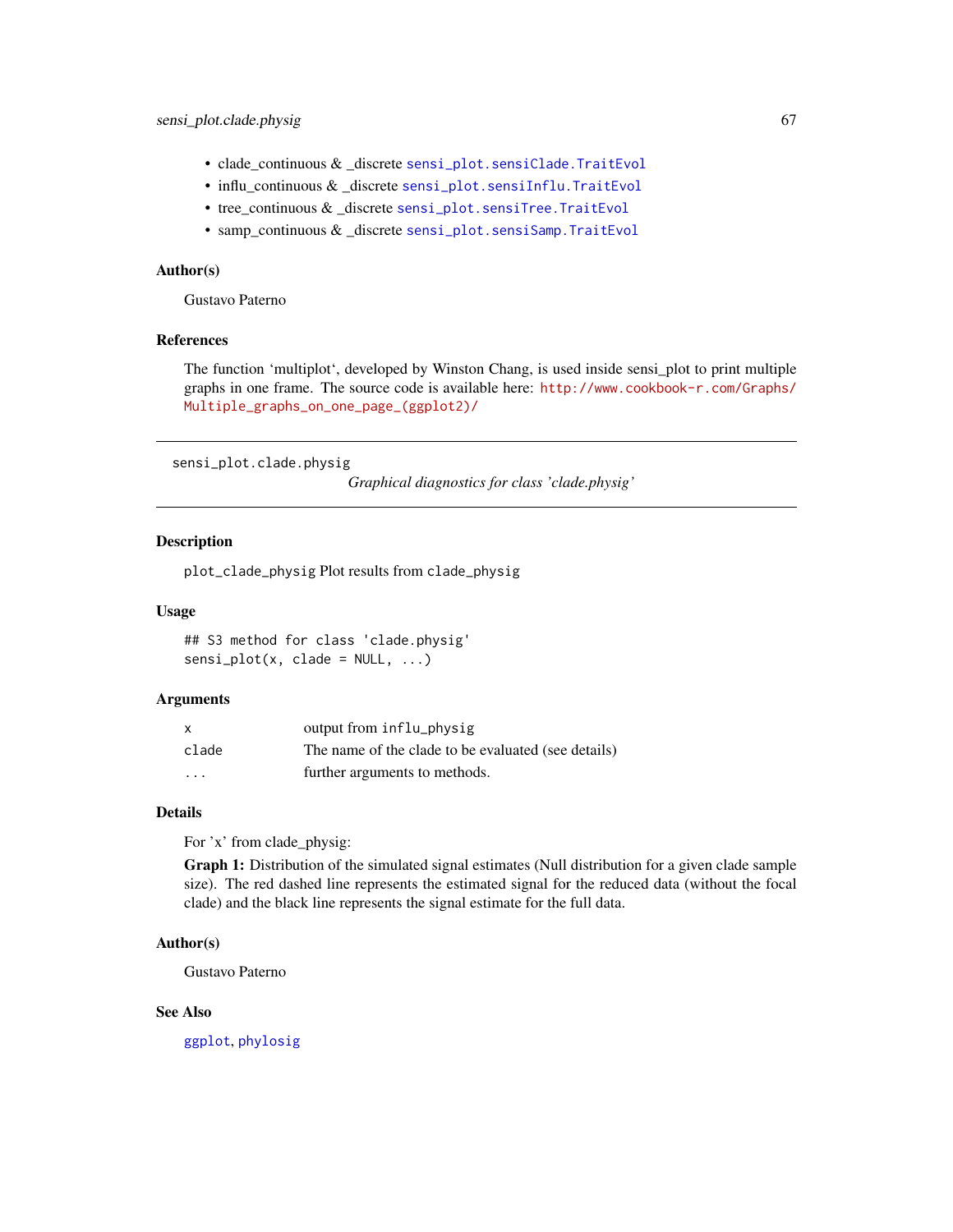<span id="page-67-0"></span>sensi\_plot.influ.physig

*Graphical diagnostics for class 'influ.physig'*

## Description

sensi\_plot.influ\_physig Plot results from influ\_physig

#### Usage

```
## S3 method for class 'influ.physig'
sensi.plot(x, graphs = "all", ...)
```
# Arguments

|         | output from influ_physig                                           |
|---------|--------------------------------------------------------------------|
| graphs  | choose which graph should be printed on the output $("all", 1, 2)$ |
| $\cdot$ | further arguments to methods.                                      |

#### Details

For 'x' from influ\_physig:

Graph 1: Distribution of estimated phylogenetic signal (K or lambda) for each simulation (leaveone-out deletion). Dashed red vertical line represents the original estimate of phylogenetic signal with the full data (with all species).

Graph 2: Distribution of P values for the phylogenetic signal (K or lambda) for each simulation (leave-one-out deletion). Red vertical line represents the alpha significance level  $= 0.05$ .

## Author(s)

Gustavo Paterno

# See Also

[ggplot](#page-0-0), [phylosig](#page-0-0)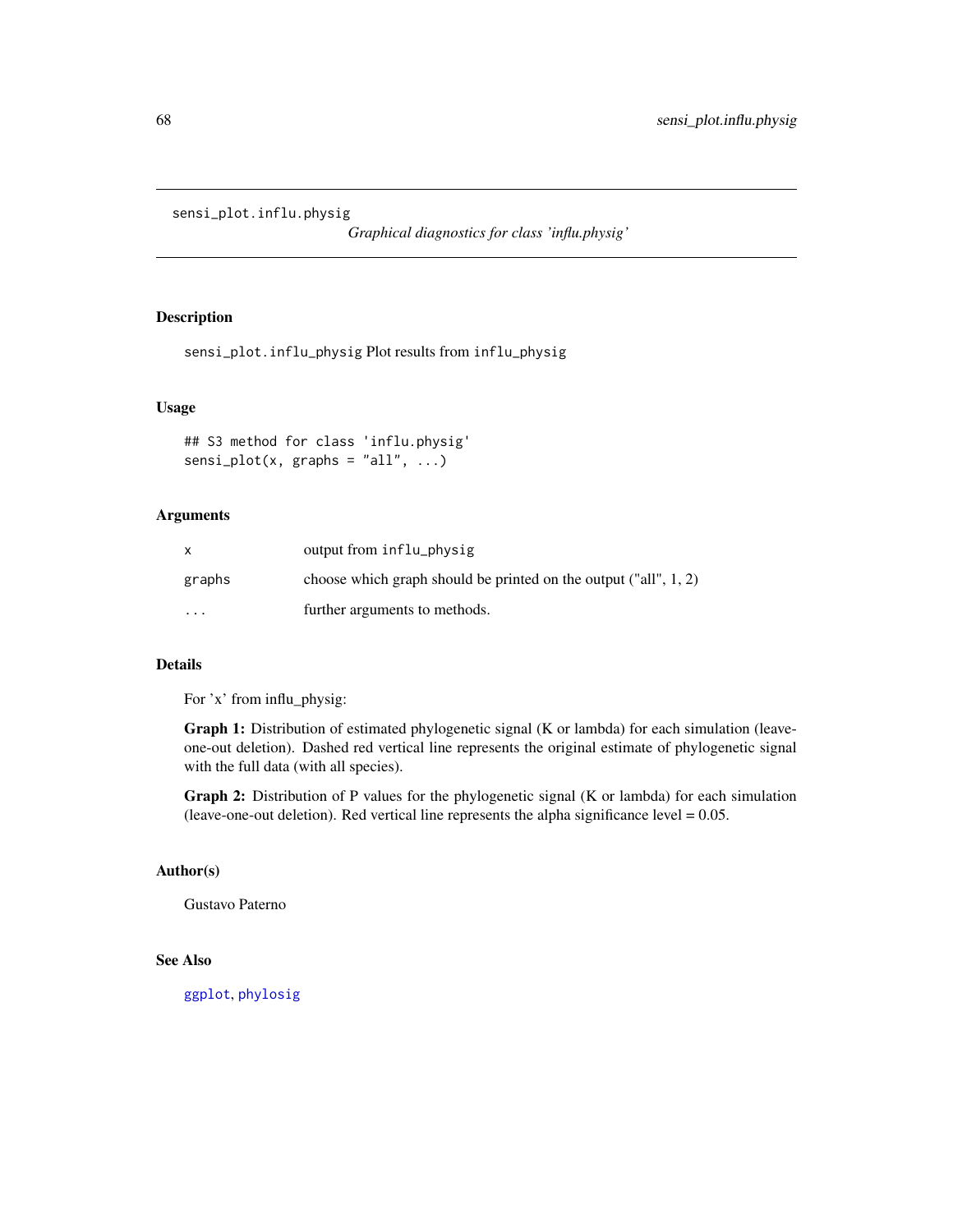<span id="page-68-0"></span>sensi\_plot.intra.physig

*Graphical diagnostics for class 'intra.physig'*

# Description

sensi\_plot\_intra.physig Plot results from intra\_physig.

## Usage

```
## S3 method for class 'intra.physig'
sensi.plot(x, graphs = "all", ...)
```
# Arguments

|         | output from intra_physig                                           |
|---------|--------------------------------------------------------------------|
| graphs  | choose which graph should be printed in the output ("all", 1 or 2) |
| $\cdot$ | further arguments to methods                                       |

## Details

For 'x' from intra\_physig

Graphs 1: Distribution of estimated phylogenetic signal (lambda or K) for each simulation Red vertical line represents the average signal among all estimates.

Graph 2: Distribution of p-values for the phylogenetic signal (K or lambda) for each simulation. Red vertical line represents the alpha significance level  $= 0.05$ .

# Author(s)

Caterina Penone and Gustavo Paterno

#### See Also

[ggplot](#page-0-0), [intra\\_phylm](#page-38-0) [intra\\_phylm](#page-38-0)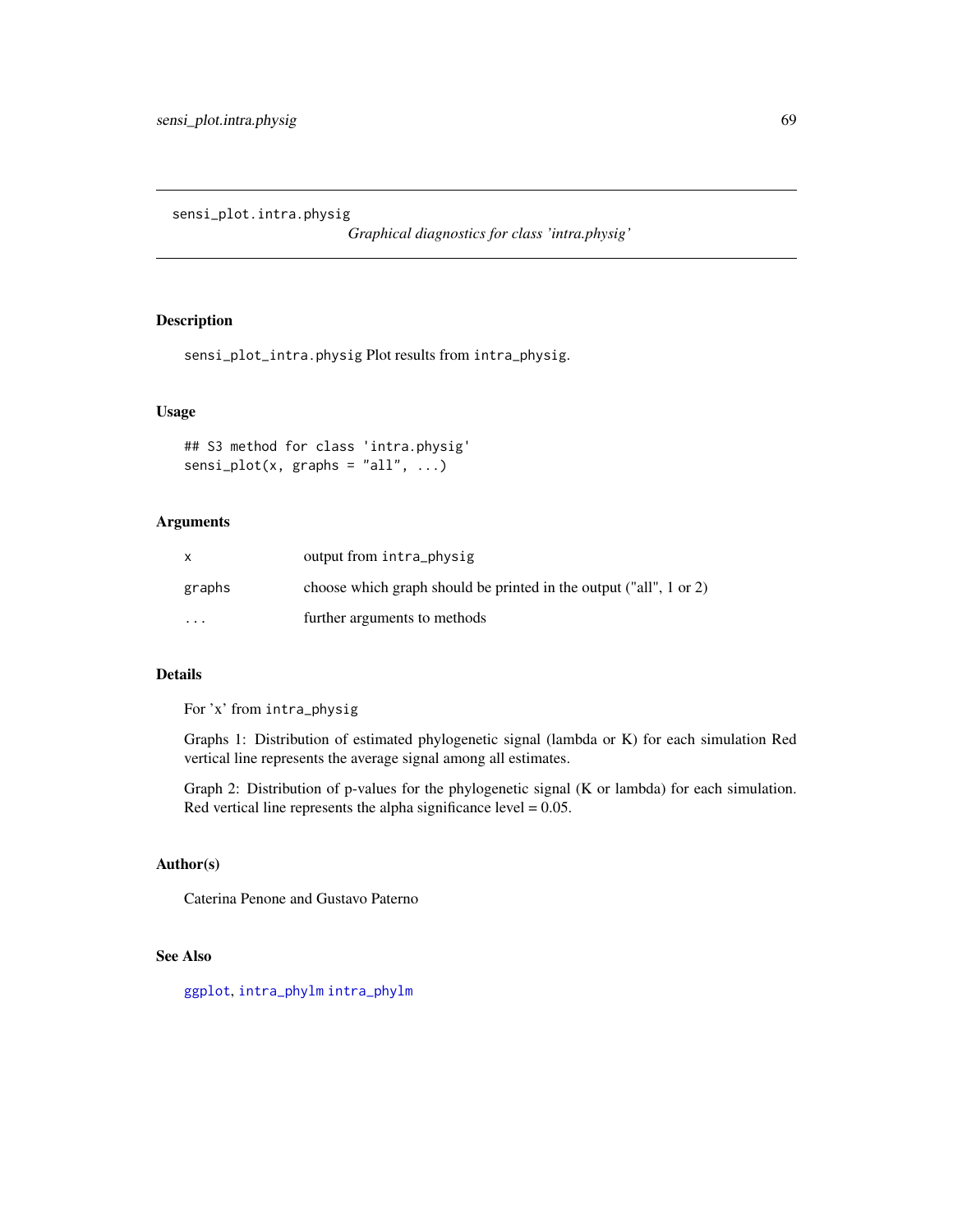<span id="page-69-0"></span>sensi\_plot.samp.physig

*Graphical diagnostics for class 'samp.physig'*

# Description

plot\_samp\_phylm Plot results from samp\_physig

## Usage

```
## S3 method for class 'samp.physig'
sensi_plot(x, graphs = "all", ...)
```
## Arguments

|                         | output from samp_physig                                                           |
|-------------------------|-----------------------------------------------------------------------------------|
| graphs                  | choose which graph should be printed on the output $("all", 1, 2 \text{ and } 3)$ |
| $\cdot$ $\cdot$ $\cdot$ | further arguments to methods                                                      |

## Details

For 'x' from samp\_physig:

Graph 1: Estimated phylogenetic signal for each simulation across percentages of species removed. Colours represent percentage of change in comparison with the full data estimate (blue = lower than 5, orange  $=$  between 5 and 10 and red  $=$  higher than 10). The red horizontal line represents the original phylogenetic signal estimated from the full model (with all species).

Graph 2: The proportion of estimated signal in each category across the percentage of species removed.

Graph 3: The percentage of significant signal estimates across the percentage of species removed.

## Author(s)

Gustavo Paterno

# See Also

[ggplot](#page-0-0), [samp\\_phylm](#page-60-0) [samp\\_physig](#page-62-0)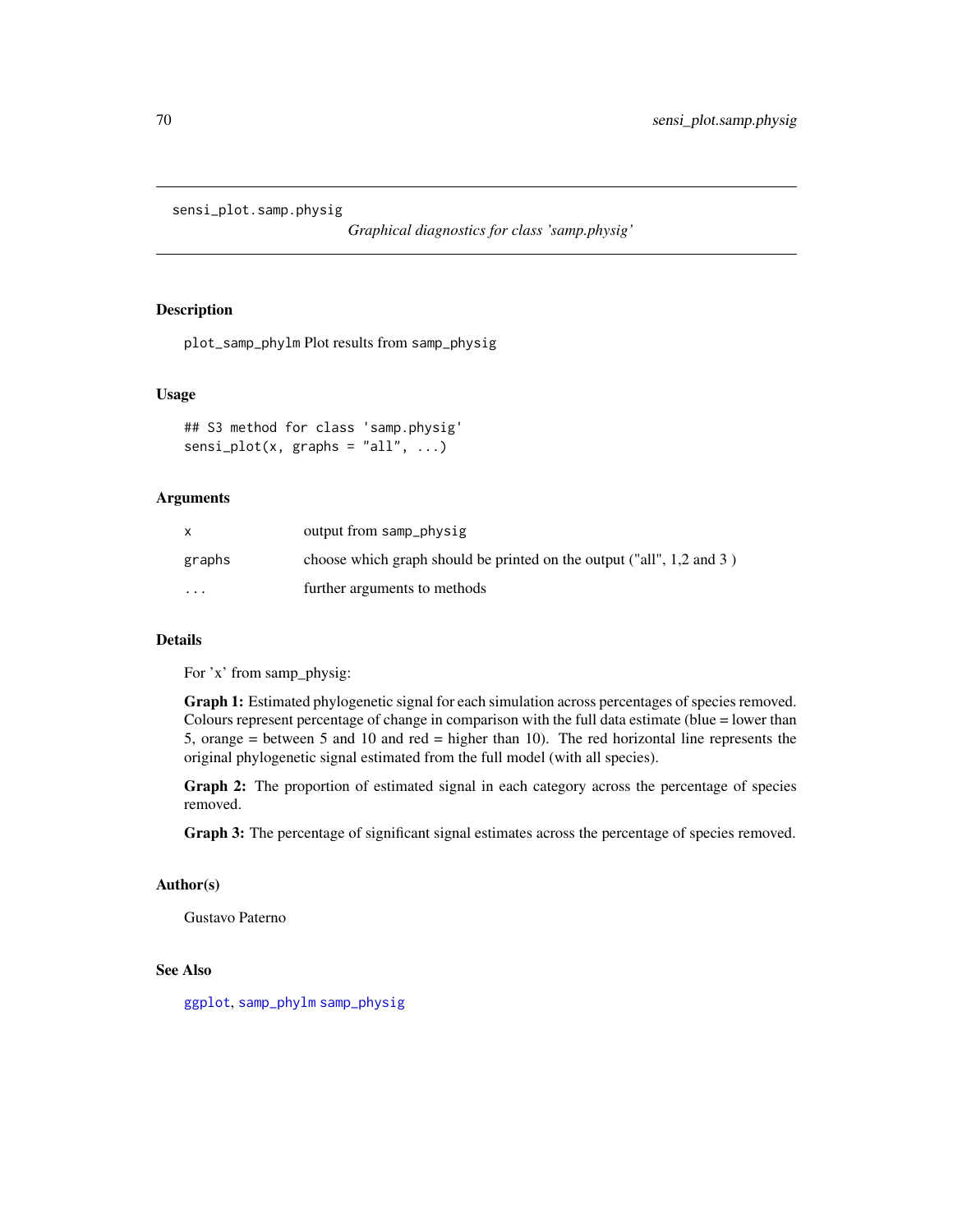<span id="page-70-0"></span>sensi\_plot.sensiClade *Graphical diagnostics for class 'sensiClade'*

# Description

Plot results from clade\_phylm and clade\_phyglm

#### Usage

```
## S3 method for class 'sensiClade'
sensi.plot(x, clade = NULL, ...)
```
## Arguments

| x                       | output from clade_phylm or clade_phyglm             |
|-------------------------|-----------------------------------------------------|
| clade                   | The name of the clade to be evaluated (see details) |
| $\cdot$ $\cdot$ $\cdot$ | further arguments to methods.                       |

## Details

For 'x' from clade\_phylm or clade\_phyglm:

**Graph 1:** The original scatterplot  $y = a + bx$  (with the full dataset) and a comparison between the regression lines of the full dataset and the rerun without the selected clade (set by clade). For further details about this method, see [clade\\_phylm](#page-12-0).

Species from the selected clade are represented in red (removed species), black solid line represents the regression with the full model and red dashed line represents the regression of the model without the species from the selected clade. To check the available clades to plot, see x\$sensi.estimates\$clade in the object returned from clade\_phylm or clade\_phyglm.

Graph 2: Distribution of the simulated slopes (Null distribution for a given clade sample size). The red dashed line represents the estimated slope for the reduced model (without the focal clade) and the black line represents the slope for the full model.

#### Author(s)

Gustavo Paterno

#### See Also

[clade\\_phylm](#page-12-0)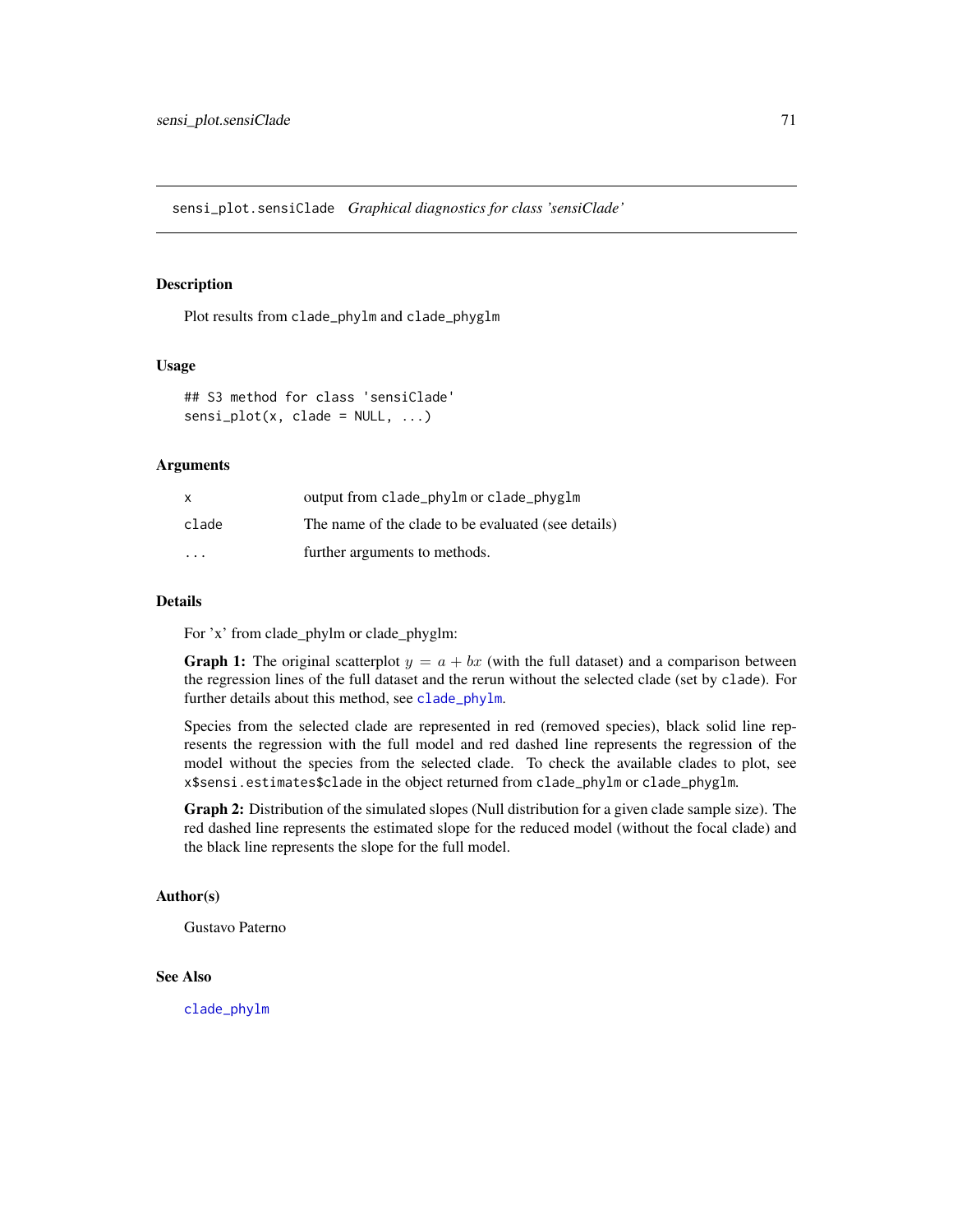<span id="page-71-0"></span>sensi\_plot.sensiClade.TraitEvol

*Graphical diagnostics for class 'sensiClade.TraitEvol'*

# Description

Plot results from clade\_discrete and clade\_continuous

# Usage

```
## S3 method for class 'sensiClade.TraitEvol'
sensi_plot(x, clade = NULL, graph = "all",...)
```
## Arguments

| x         | output from clade_discrete or clade_continuous                                                                              |
|-----------|-----------------------------------------------------------------------------------------------------------------------------|
| clade     | The name of the clade to be evaluated (see details)                                                                         |
| graph     | The graph to be printed. Default all, or for clade_continuous set sigsq or<br>optpar and for clade_discrete set q12 or q21. |
| $\ddotsc$ | further arguments to methods.                                                                                               |

## Details

For 'x' from clade\_discrete or clade\_continuous:

Graph 1: Distribution of the simulated parameter estimates (Null distribution for a given clade sample size). The red dashed line represents the estimated signal for the reduced data (without the focal clade) and the black line represents the signal estimate for the full data.

# Author(s)

Gustavo Paterno & Gijsbert Werner

# See Also

[clade\\_continuous](#page-5-0) or [clade\\_discrete](#page-7-0)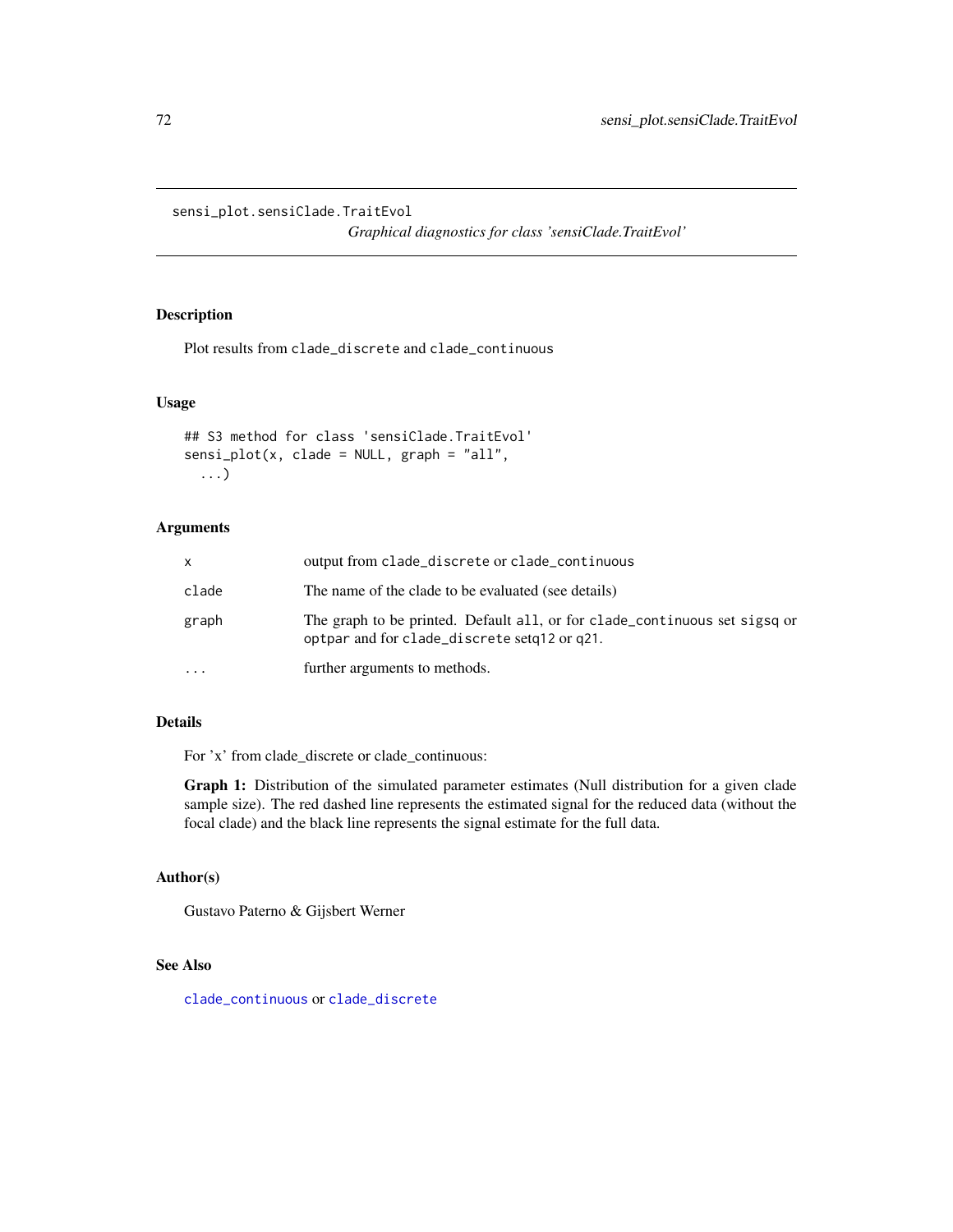sensi\_plot.sensiInflu *Graphical diagnostics for class 'sensiInflu'*

# Description

plot\_influ\_phylm Plot results from influ\_phylm and influ\_phyglm

### Usage

```
## S3 method for class 'sensiInflu'
sensi_plot(x, graphs = "all", param = "estimate", \dots)
```
### Arguments

| x.       | output from influ_phylm                                                  |
|----------|--------------------------------------------------------------------------|
| graphs   | choose which graph should be printed on the output ("all", $1,2,3$ or 4) |
| param    | choose which parameter ("intercept" or "estimate" should be printed)     |
| $\cdots$ | further arguments to methods                                             |

#### Details

For 'x' from influ\_phylm or influ\_phyglm:

Graph 1: Distribution of estimated slopes (estimates) or intercepts for each simulation (leave-oneout deletion). Red vertical line represents the original slope or intercept from the full model (with all species).

Graph 2: Original regression plot (trait predictor). Standardized difference in slope or intercept is represented by a continuous size scale. The names of the most influential species (sDF > cutoff) are ploted in the graph.

Graph 3: Distribution of standardized difference in slope or intercept. Red colour indicates inbfluential species (with a standardised difference above the value of cutoff).

Graph 4: Distribution of the percentage of change in slope or intercept.

#### Author(s)

Gustavo Paterno

#### See Also

[ggplot](#page-0-0)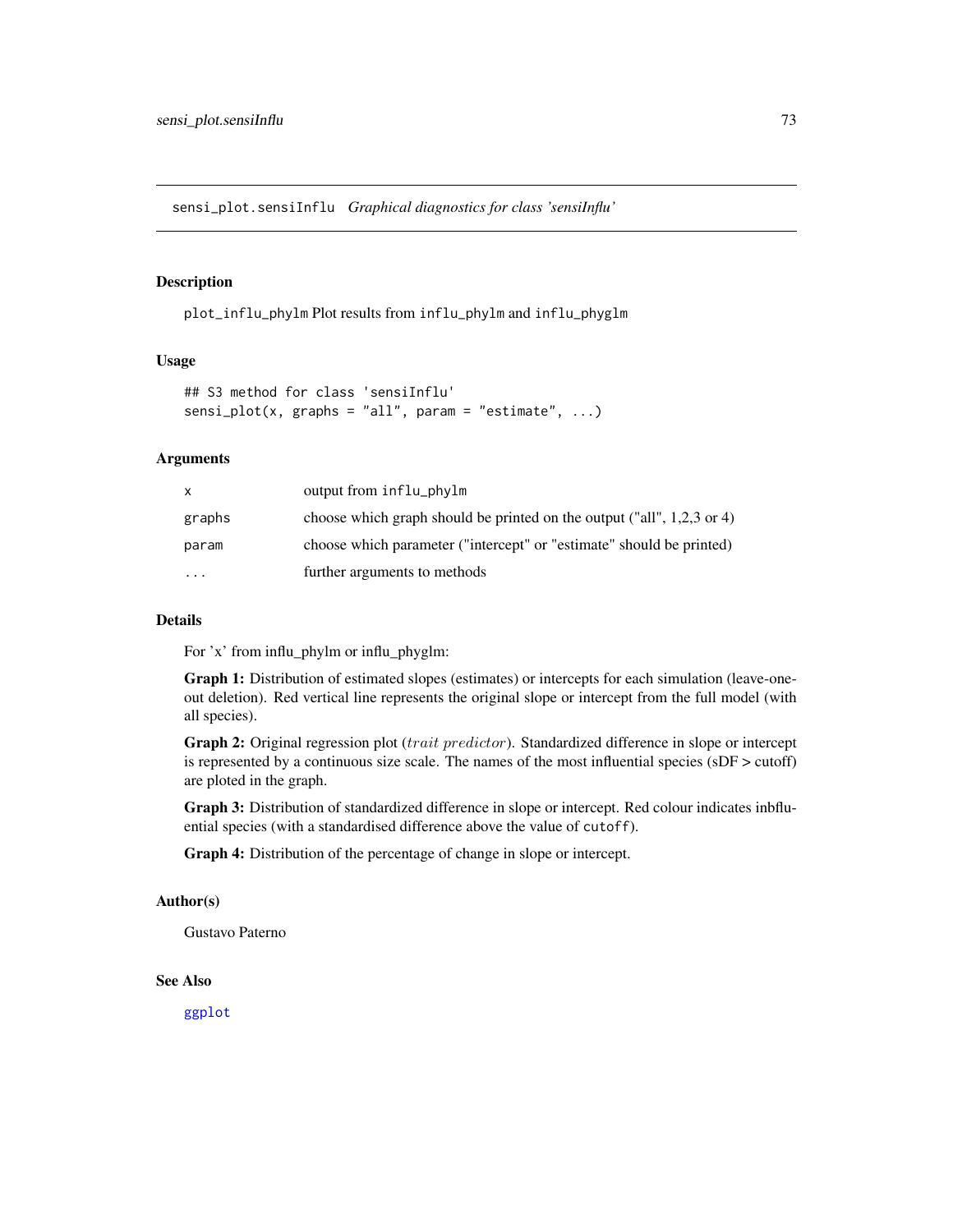sensi\_plot.sensiInflu.TraitEvol

*Graphical diagnostics for class 'sensiInflu.TraitEvol'*

#### Description

sensi\_plot.sensiTree.TraitEvol Plot results from influ\_discrete and influ\_continuous.

### Usage

```
## S3 method for class 'sensiInflu.TraitEvol'
sensi.plot(x, graphs = "all", ...)
```
#### Arguments

|           | output from influ_discrete or influ_continuous                                                  |
|-----------|-------------------------------------------------------------------------------------------------|
| graphs    | choose which graph should be printed in the output ("all", "q12", "q21", "aic"<br>or" "optpar") |
| $\ddotsc$ | further arguments to methods                                                                    |

## Author(s)

Gijsbert Werner

#### See Also

#### [ggplot](#page-0-0), [influ\\_discrete](#page-18-0) [influ\\_continuous](#page-16-0)

The following graphs are printed.

Graph aicc: Distribution of estimated AICc-values across all single-species deletions. Red vertical line represents the mean signal among all estimates. Blue vertical line represents the median signal among all estimates.

Graph optpar: Distribution of estimated values for optimisation parameter specified using 'transform' (if applicable) Red vertical line represents the mean signal among all estimates. Blue vertical line represents the median signal among all estimates.

Additionally, only for tree\_discrete the function creates the following graphs.

Graph q12: Distribution of estimated parameter values for transition rates q12 across all singlespecies deletions. Red vertical line represents the mean signal among all estimates. Blue vertical line represents the median signal among all estimates.

Graph q21: Distribution of estimated parameter values for transition rates q21. Red vertical line represents the mean signal among all estimates. Blue vertical line represents the median signal among all estimates.

While only for tree\_continuous the function creates the following graphs.

Graph sigsq: Distribution of estimated parameter values for rate of evolution sigsq across all single-species deletions. . Red vertical line represents the mean signal among all estimates. Blue vertical line represents the median signal among all estimates.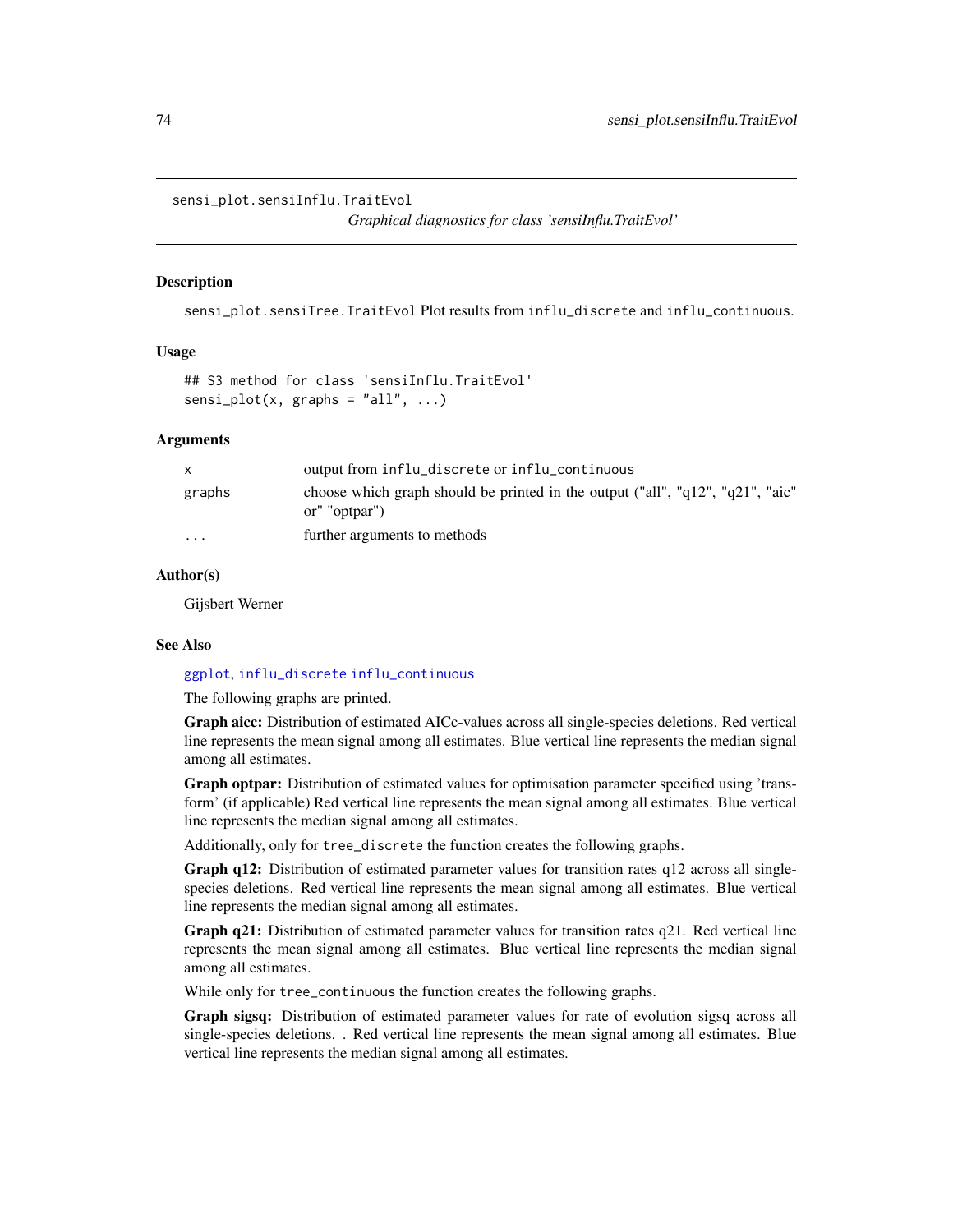Graph  $z0$ : Distribution of estimated parameter values for z0. Red vertical line represents the mean signal among all estimates. Blue vertical line represents the median signal among all estimates.

sensi\_plot.sensiIntra *Graphical diagnostics for class 'sensiIntra'*

#### Description

plot\_tree.intra\_phylm Plot results from tree\_phylm, intra\_phylm and intra\_phyglm

#### Usage

```
## S3 method for class 'sensiIntra'
sensi.plot(x, graphs = "all", ...)
```
# Arguments

| X       | output from tree_phylm, tree_phyglm, intra_phylm or intra_phyglm           |
|---------|----------------------------------------------------------------------------|
| graphs  | choose which graph should be printed in the output ("all", $1, 2$ or $3$ ) |
| $\cdot$ | further arguments to methods                                               |

## Details

For 'x' from tree\_phylm, tree\_phyglm, intra\_phylm or intra\_phyglm:

Graphs 1 and 2: Distribution of estimated slopes (estimates) and intercepts for each tree (for tree\_phylm) or value generated within a given interval (intra\_phylm) Red vertical line represents the mean estimate or intercept for all models.

Graph 3: Scatterplot with mean regression (black line) and standard deviation of the regression (red dotted lines).

# Author(s)

Caterina Penone and Gustavo Paterno

## See Also

[ggplot](#page-0-0), [tree\\_phylm](#page-107-0) [intra\\_phylm](#page-38-0)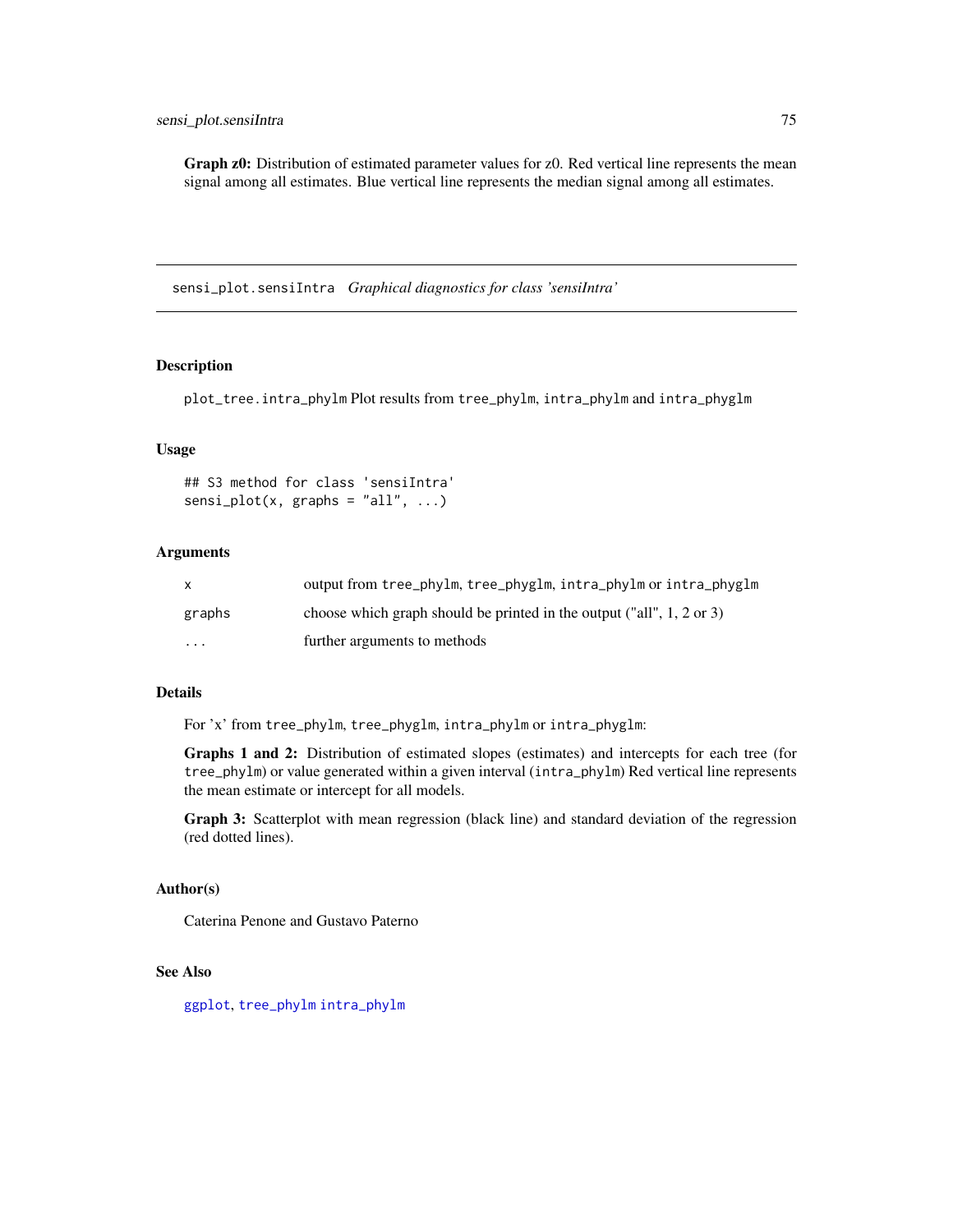```
sensi_plot.sensiIntra_Clade
```
*Graphical diagnostics for class 'sensiIntra\_Clade'*

## **Description**

Plot results from intra\_clade\_phylm and intra\_clade\_phyglm

## Usage

```
## S3 method for class 'sensiIntra_Clade'
sensi.plot(x, clade = NULL, graphs = "all", ...)
```
## Arguments

| x        | output from intra_clade_phylm or intra_clade_phyglm                                       |
|----------|-------------------------------------------------------------------------------------------|
| clade    | The name of the clade to be evaluated (see details)                                       |
| graphs   | Choose which graph should be printed on the output ("all", 1 or 2). Defaults to<br>"all". |
| $\cdots$ | further arguments to methods.                                                             |

## Details

For 'x' from intra\_clade\_phylm or intra\_clade\_phyglm:

Graph 1: Estimated slopes after clade removal (reduced data) across multiple simulations. Small dots represent estimates reruns between simulations while larger dots represents the average estimate between all simulations for each clade. The solid black line represents the average slope estimate among trees using the full dataset.

Graph 2: The effect of clade removal on slope estimate across all individual simulations for each clade analyzed. The black line indicates estimates with the full dataset while the red line represent estimates without the focal clade (reduced data) across different simulation The blue dots represent null expectation estimates after removing the same number of species of the focal clade, with dots falling outside the red line area indicating a larger than expected absolute effect.

#### Author(s)

Gustavo Paterno, Caterina Penone

### See Also

[intra\\_clade\\_phylm](#page-28-0)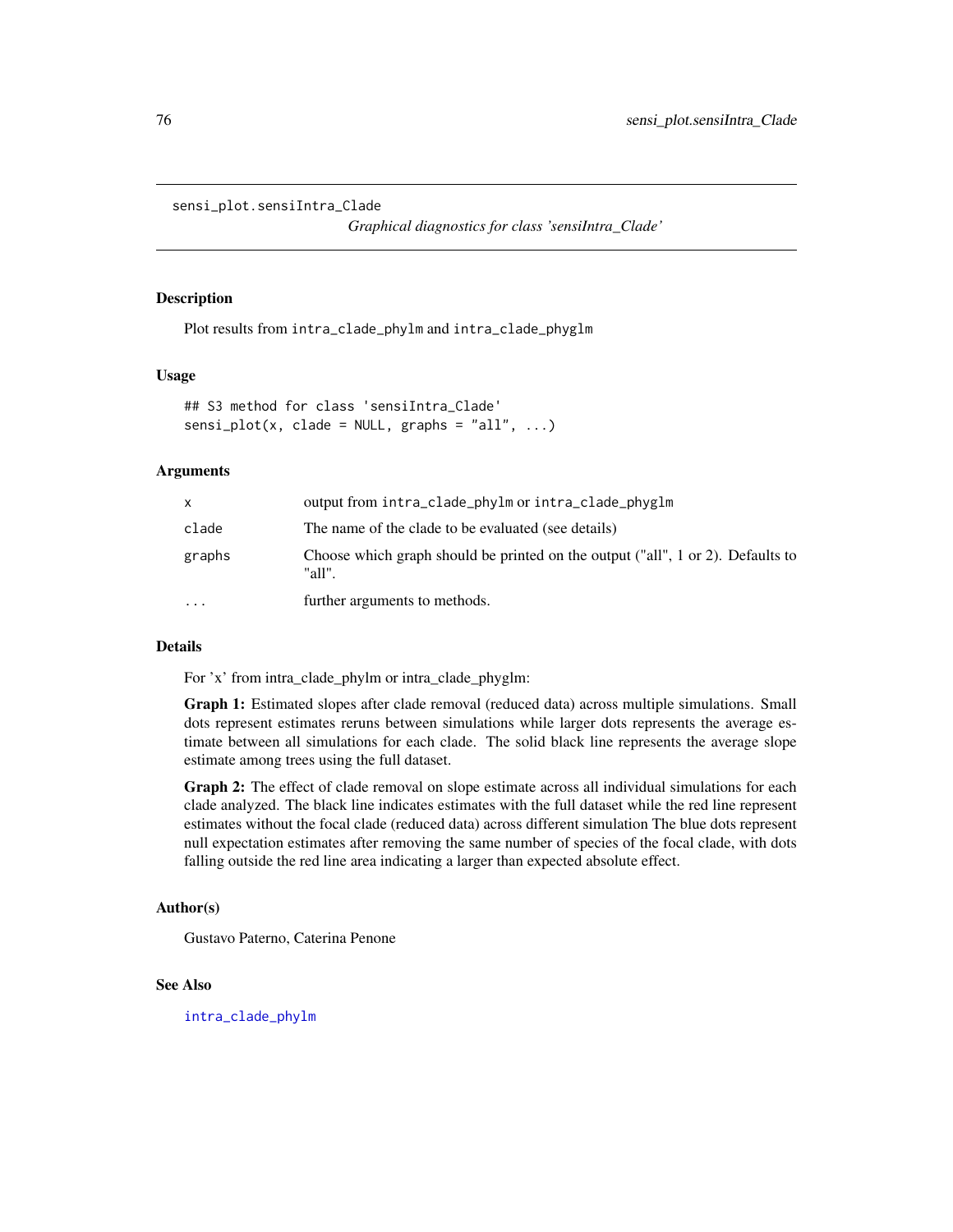sensi\_plot.sensiIntra\_Influ

*Graphical diagnostics for class 'sensiIntra\_Influ'*

# Description

sensi\_plot.intra\_influ Plot results from intra\_influ\_phylm and intra\_influ\_phyglm

#### Usage

```
## S3 method for class 'sensiIntra_Influ'
sensi.plot(x, graphs = "all", ...)
```
## **Arguments**

|         | output from influ_phylm or intra_influ_phyglm                            |
|---------|--------------------------------------------------------------------------|
| graphs  | choose which graph should be printed on the output ("all", $1,2,3$ or 4) |
| $\cdot$ | further arguments to methods                                             |

# Details

For 'x' from intra\_influ\_phylm or intra\_influ\_phyglm:

Graph 1: Most common influential species on model estimates. Percentage of iterations (n.tree or n.intra) where the removal of individual species caused significant change in model estimate (sDIFestimate > cutoff).

Graph 2: Shift on model estimate after species removal for most influential species. Small red dots represent individual reruns between different trees or simulations while large red dots represent the average DIFestimate among all iterations.

## Author(s)

Gustavo Paterno, Caterina Penone

#### See Also

[intra\\_influ\\_phylm](#page-33-0); [intra\\_influ\\_phyglm](#page-31-0)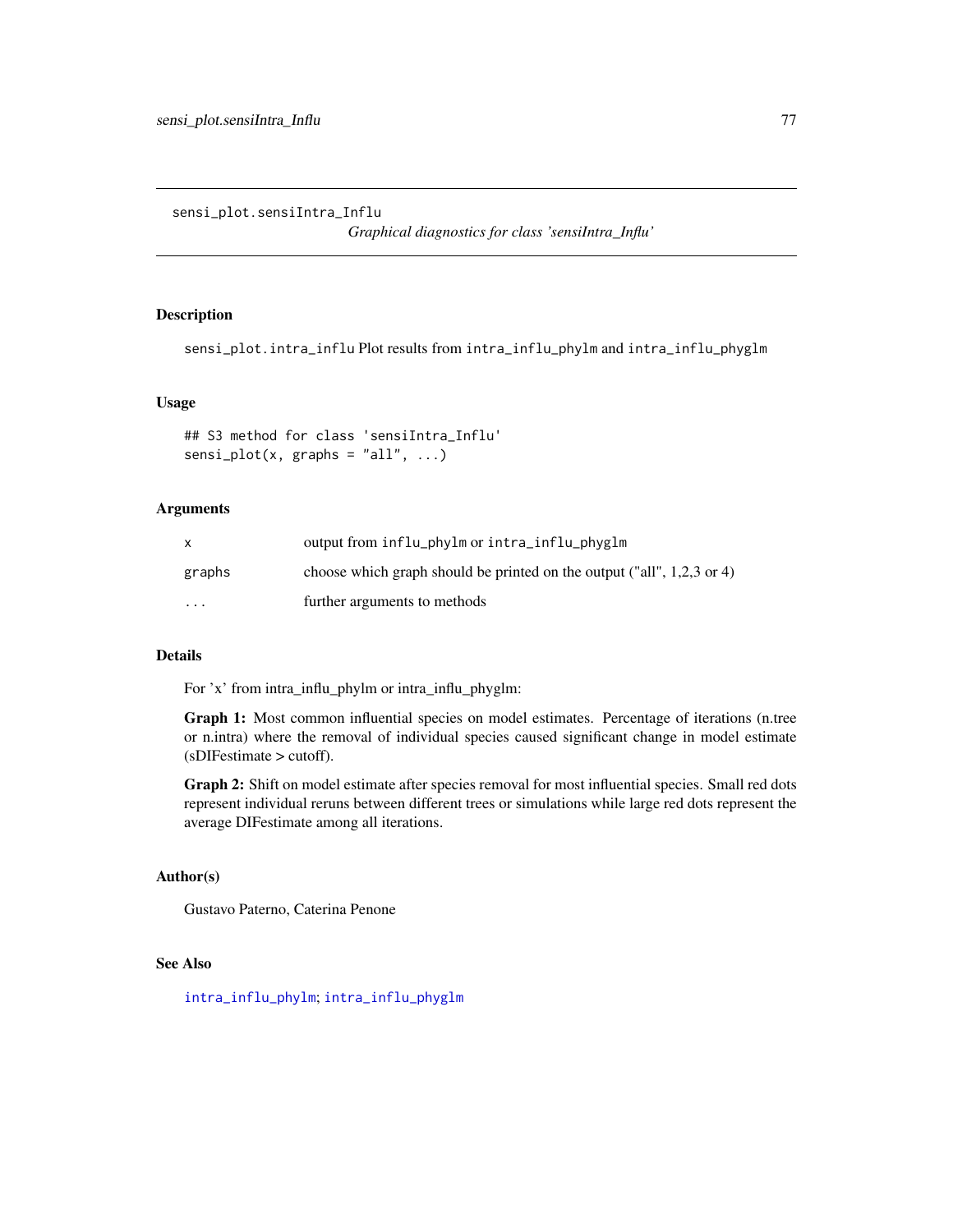sensi\_plot.sensiIntra\_Samp

*Graphical diagnostics for class 'sensiIntra\_Samp' and 'sensiTree\_samp'*

# **Description**

sensi\_plot.sensiIntra\_Samp Plot results from sensiIntra\_Samp\_phylm and sensiIntra\_Samp\_phyglm

#### Usage

```
## S3 method for class 'sensiIntra_Samp'
sensi.plot(x, graphs = "all", ...)
```
### **Arguments**

|         | output from sensiIntra_Samp_phylm or sensiIntra_Samp_phyglm              |
|---------|--------------------------------------------------------------------------|
| graphs  | choose which graph should be printed on the output ("all", $1,2,3$ or 4) |
| $\cdot$ | further arguments to methods                                             |

#### Details

For 'x' from sensiIntra\_Samp\_phylm or sensiIntra\_Samp\_phyglm:

Graph 1: : Estimated estimates for each simulation across percentages of species removed. Small red dots represent individual estimates for each iteration (tree or intra) across percentages of removed species. Large dots represent the average among these estimates within each iteration and percentage of species removal. Different estimates within the same percentage interval represent different iterations (tree or intra).

**Graph 2:** : The percentage of significant estimates ( $p < 0.05$ ) across the percentage of species removed. Small red dots represent individual iterations (tree or intra) while large dots represent the average among these iterations.

### Author(s)

Gustavo Paterno

# See Also

[ggplot](#page-0-0), [samp\\_phylm](#page-60-0) [samp\\_phyglm](#page-58-0)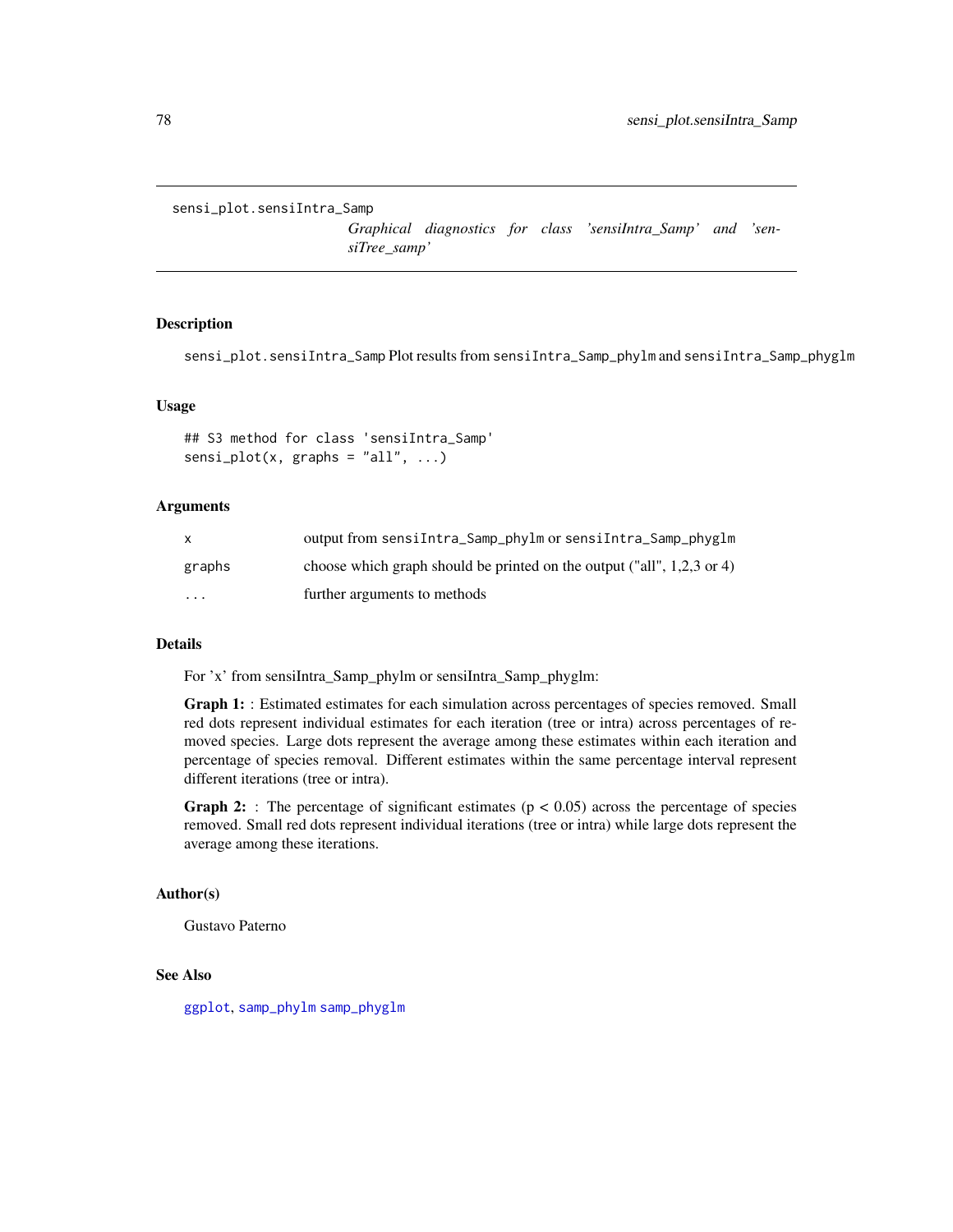sensi\_plot.sensiSamp *Graphical diagnostics for class 'sensiSamp'*

#### Description

plot\_samp\_phylm Plot results from samp\_phylm and influ\_phyloglm

### Usage

```
## S3 method for class 'sensiSamp'
sensi_plot(x, graphs = "all", param = "estimate", \dots)
```
## **Arguments**

| X        | output from samp_phylm                                                    |
|----------|---------------------------------------------------------------------------|
| graphs   | choose which graph should be printed on the output ("all", $1,2,3$ or 4)  |
| param    | choose which model parameter should be ploted ("intercept" or "estimate") |
| $\cdots$ | further arguments to methods                                              |

## Details

For 'x' from samp\_phylm or samp\_phyglm:

Graph 1: Estimated slopes or intercepts for each simulation across percentages of species removed. Colours represent percentage of change in comparison with the full model (blue = lower than 5, orange = between 5 and 10 and red = higher than 10). The red horizontal line represents the original slope or intercept from the full model (with all species).

Graph 2: The proportion of estimated slopes and intercepts in each category across the percentage of species removed.

Graph 3: Estimated phylogenetic model parameter for each simulation across the percentage of species removed.

Graph 4: The percentage of significant slopes or intercepts across the percentage of species removed.

## Note

If model = "BM", only plots 1, 2 and 4 are printed. Plot 3, phylogenetic model parameter is not available for model = "BM"

#### Author(s)

Gustavo Paterno

### See Also

[ggplot](#page-0-0), [samp\\_phylm](#page-60-0) [samp\\_phyglm](#page-58-0)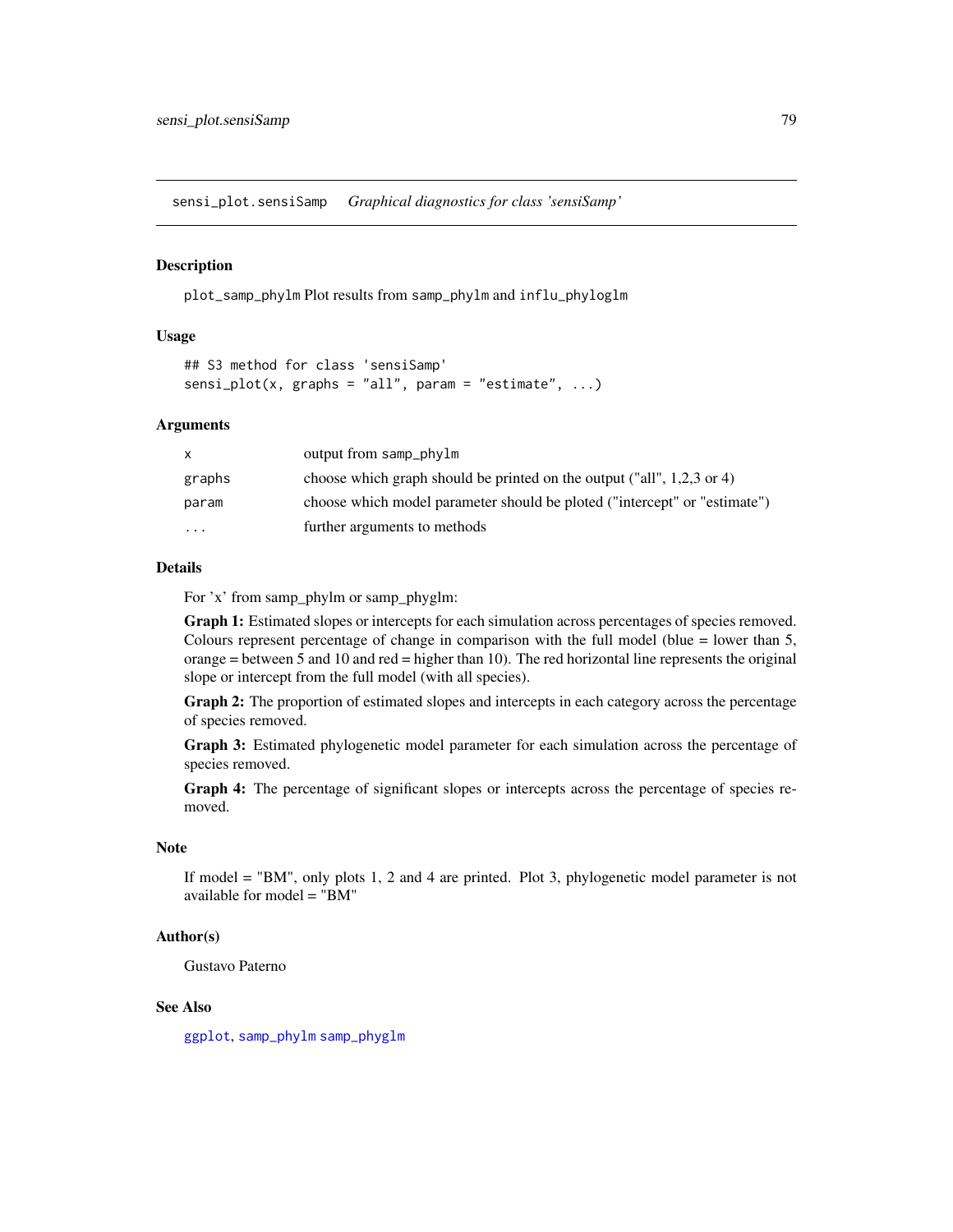sensi\_plot.sensiSamp.TraitEvol

*Graphical diagnostics for class 'sensiSamp.TraitEvol'*

#### Description

sensi\_plot.sensiSamp.TraitEvol Plot results from samp\_continuous and samp\_discrete

#### Usage

```
## S3 method for class 'sensiSamp.TraitEvol'
sensi.plot(x, graphs = "all", ...)
```
## **Arguments**

| X       | output from samp_continuous or samp_continuous                           |
|---------|--------------------------------------------------------------------------|
| graphs  | choose which graph should be printed on the output ("all", $1,2,3$ or 4) |
| $\cdot$ | further arguments to methods                                             |

# Details

For 'x' from samp\_continuous or samp\_discrete:

Graph 1: Estimated q12 (discrete) or sigsq (discrete) for each simulation across percentages of species removed. Colours represent percentage of change in comparison with the full model (blue  $=$  lower than 5, orange  $=$  between 5 and 10 and red  $=$  higher than 10). The red horizontal line represents the original value from the full model (with all species).

Graph 2: The proportion of estimated q12 (discrete) or sigsq (discrete) in each category across the percentage of species removed.

Graph 3: Estimated q21 for each simulation across the percentage of species removed (only for samp\_discrete).

Graph 4: The percentage of significant q21 across the percentage of species removed (only for samp\_discrete).

#### Author(s)

Gustavo Paterno & Gijsbert Werner

# See Also

[ggplot](#page-0-0), [samp\\_continuous](#page-54-0) [samp\\_discrete](#page-56-0)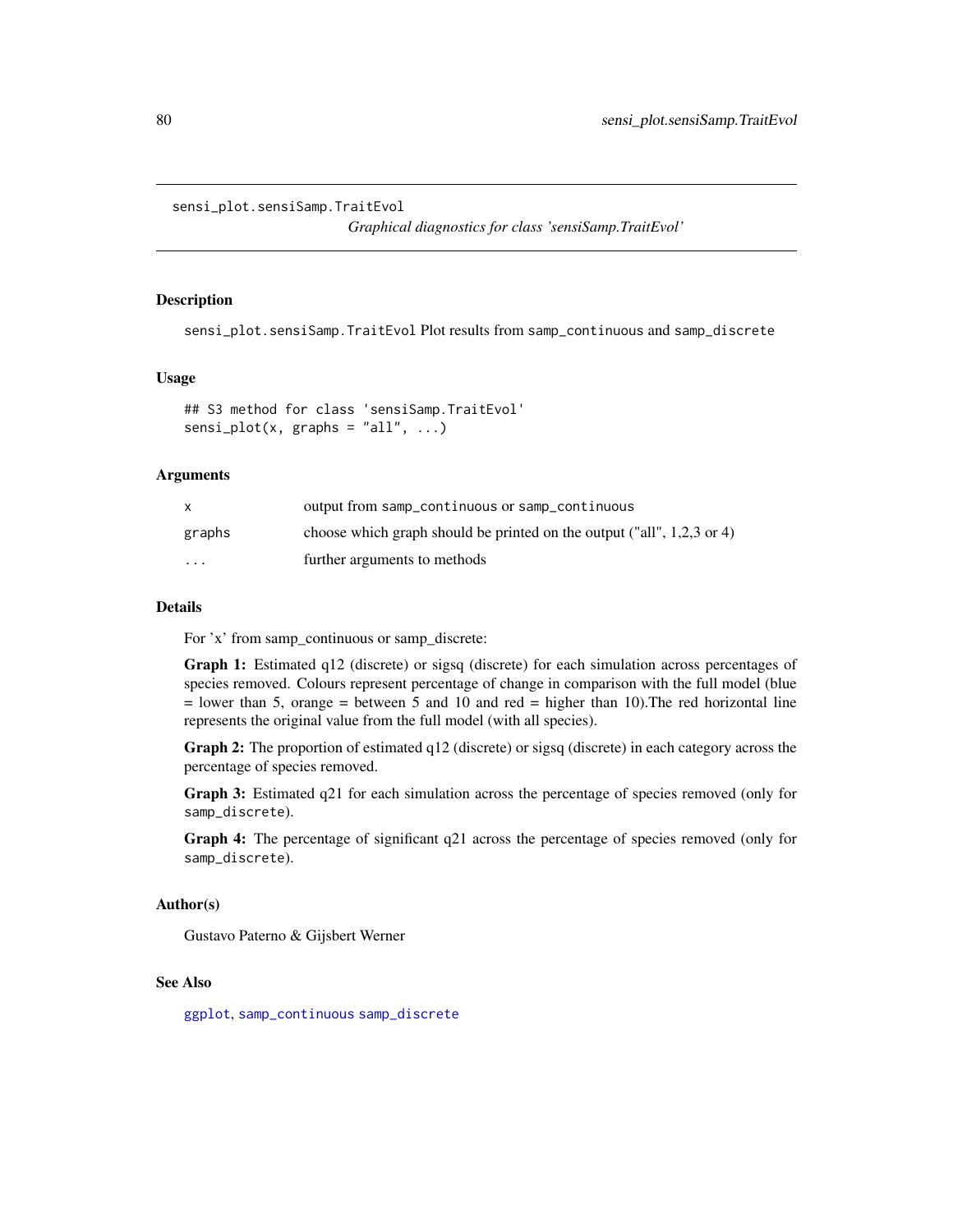sensi\_plot.sensiTree *Graphical diagnostics for class 'sensiTree'*

# Description

plot\_tree.intra\_phylm Plot results from tree\_phylm, intra\_phylm and intra\_phyglm

# Usage

```
## S3 method for class 'sensiTree'
sensi_plot(x, graphs = "all", ...)
```
## Arguments

| $\mathsf{x}$ | output from tree_phylm, tree_phyglm, intra_phylm or intra_phyglm        |
|--------------|-------------------------------------------------------------------------|
| graphs       | choose which graph should be printed in the output ("all", $1, 2$ or 3) |
| $\cdot$      | further arguments to methods                                            |

# Details

For 'x' from tree\_phylm, tree\_phyglm, intra\_phylm or intra\_phyglm:

Graphs 1 and 2: Distribution of estimated estimates and intercepts for each tree (for tree\_phylm) or value generated within a given interval (intra\_phylm) Red vertical line represents the mean estimate or intercept for all models.

Graph 3: Scatterplot with mean regression (black line) and standard deviation of the regression (blue dotted lines).

# Author(s)

Caterina Penone and Gustavo Paterno

#### See Also

[ggplot](#page-0-0), [tree\\_phylm](#page-107-0) [intra\\_phylm](#page-38-0)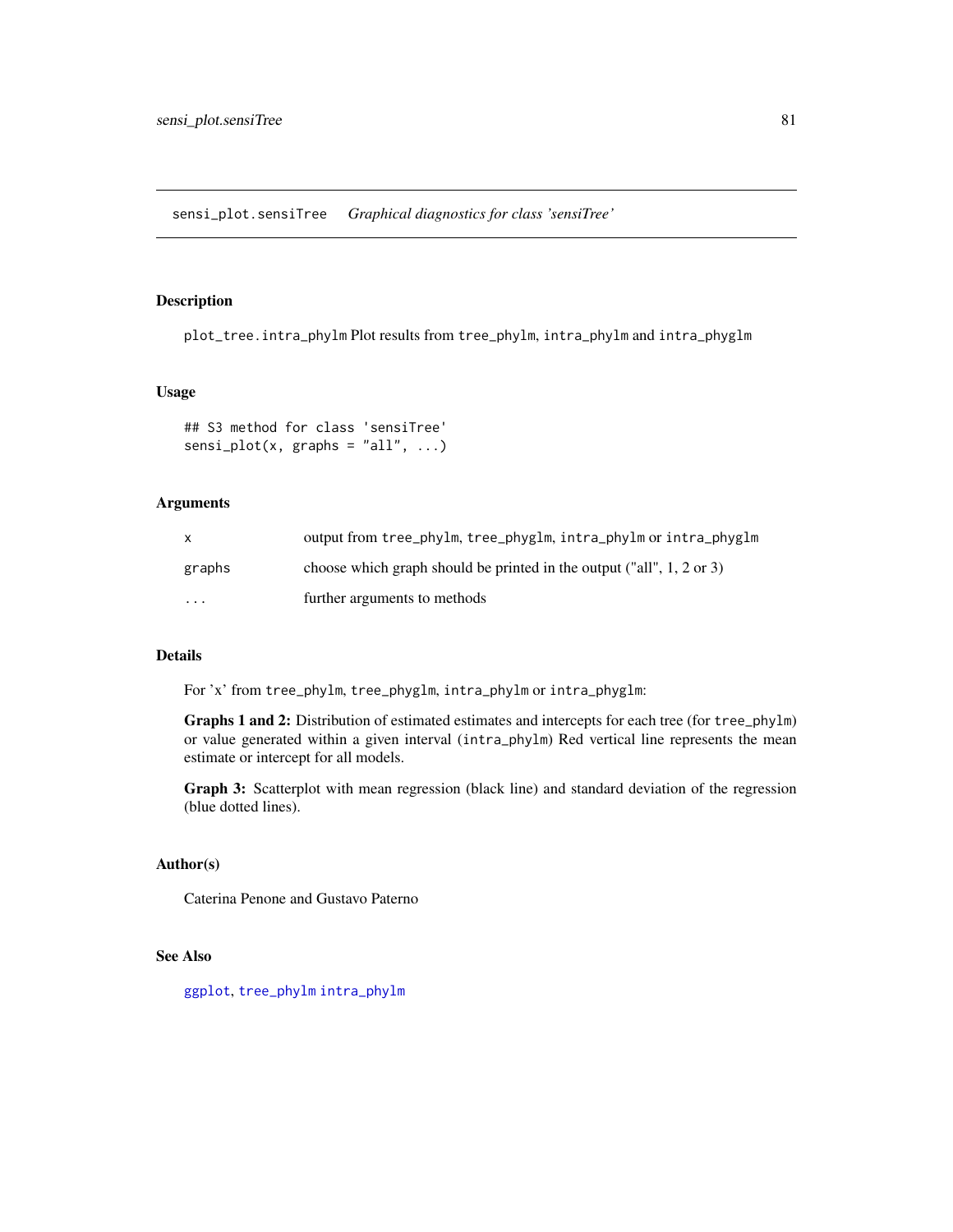sensi\_plot.sensiTree.TraitEvol

*Graphical diagnostics for class 'sensiTree.TraitEvol'*

## **Description**

sensi\_plot.sensiTree.TraitEvol Plot results from tree\_discrete and tree\_continuous.

#### Usage

```
## S3 method for class 'sensiTree.TraitEvol'
sensi.plot(x, graphs = "all", ...)
```
## Arguments

| X        | output from tree_fitDiscrete or tree_fitContinuous                                              |
|----------|-------------------------------------------------------------------------------------------------|
| graphs   | choose which graph should be printed in the output ("all", "q12", "q21", "aic"<br>or" "optpar") |
| $\cdots$ | further arguments to methods                                                                    |

#### Author(s)

Gijsbert Werner

#### See Also

#### [ggplot](#page-0-0), [tree\\_discrete](#page-95-0) [tree\\_continuous](#page-93-0)

The following graphs are printed.

Graph aicc: Distribution of estimated AICc-values across each tree. Red vertical line represents the mean value among all estimates. Blue vertical line represents the median value among all estimates.

Graph optpar: Distribution of estimated values for optimisation parameter specified using 'transform' (if applicable) Red vertical line represents the mean value among all estimates. Blue vertical line represents the median value among all estimates.

Additionally, only for tree\_discrete the function creates the following graphs.

Graph q12: Distribution of estimated parameter values for transition rates q12 for each tree. Red vertical line represents the mean value among all estimates. Blue vertical line represents the median value among all estimates.

Graph q21: Distribution of estimated parameter values for transition rates q21 for each tree. Red vertical line represents the mean value among all estimates. Blue vertical line represents the median value among all estimates.

While only for tree\_continuous the function creates the following graphs.

Graph sigsq: Distribution of estimated parameter values for rate of evolution sigsq for each tree. Red vertical line represents the mean value among all estimates. Blue vertical line represents the median value among all estimates.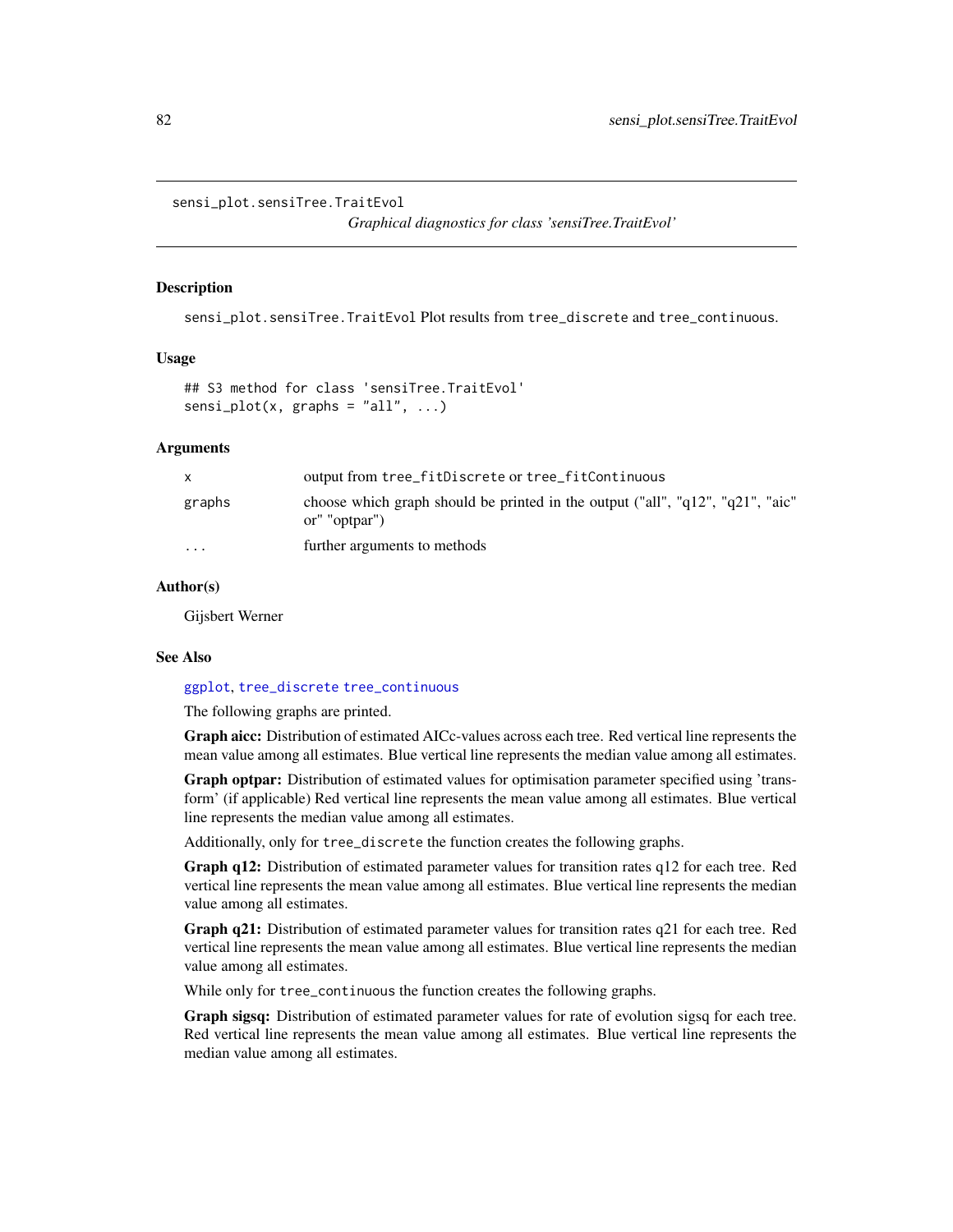Graph  $z0$ : Distribution of estimated parameter values for z0 for each tree. Red vertical line represents the mean value among all estimates. Blue vertical line represents the median value among all estimates.

sensi\_plot.sensiTree\_Clade

*Graphical diagnostics for class 'sensiTree\_Clade'*

# Description

Plot results from tree\_clade\_phylm and tree\_clade\_phyglm

## Usage

## S3 method for class 'sensiTree\_Clade'  $sensi.plot(x, clade = NULL, graphs = "all", ...)$ 

### **Arguments**

| X        | output from tree_clade_phylm or tree_clade_phyglm                                         |
|----------|-------------------------------------------------------------------------------------------|
| clade    | The name of the clade to be evaluated (see details)                                       |
| graphs   | Choose which graph should be printed on the output ("all", 1 or 2). Defaults to<br>"all". |
| $\cdots$ | further arguments to methods.                                                             |

### Details

For 'x' from tree\_clade\_phylm or tree\_clade\_phyglm:

Graph 1: Estimated slopes after clade removal (reduced data) across multiple trees. Small dots represent estimates reruns between phylogenetic trees while larger dots represents the average estimate between all trees for each clade. The solid black line represents the average slope estimate among trees using the full dataset.

Graph 2: The effect of clade removal on slope estimate across all individual phylogenetic trees for each clade analyzed. The black line indicates estimates with the full dataset while the red line represent estimates without the focal clade (reduced data) across different trees. The blue dots represent null expectation estimates after removing the same number of species of the focal clade, with dots falling outside the red line area indicating a larger than expected absolute effect.

# Author(s)

Gustavo Paterno, Caterina Penone

# See Also

[tree\\_clade\\_phylm](#page-91-0)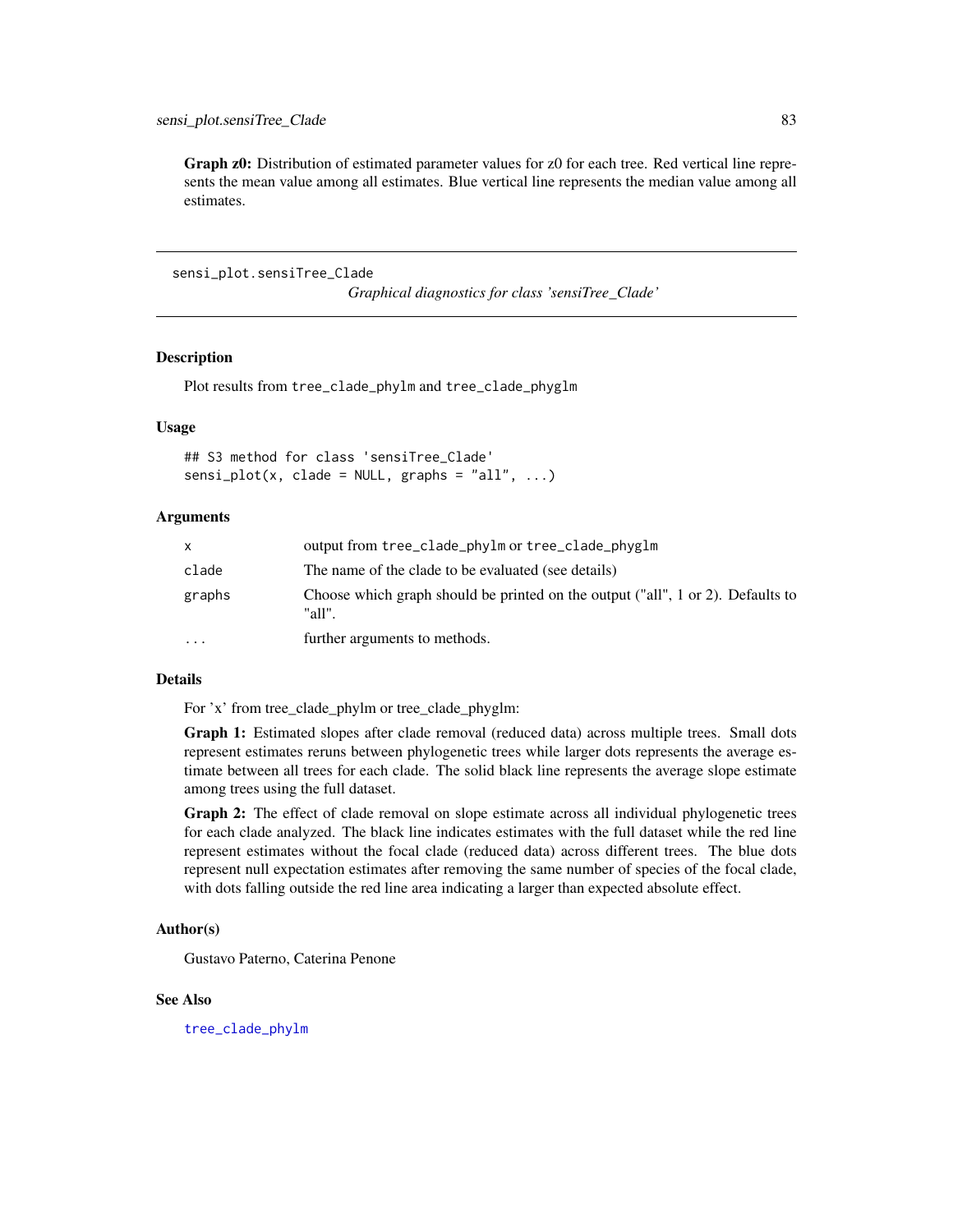```
sensi_plot.sensiTree_Influ
```
*Graphical diagnostics for class 'sensiTree\_Influ'*

## Description

sensi\_plot.sensiTree\_Influ Plot results from tree\_influ\_phylm and tree\_influ\_phyglm

#### Usage

```
## S3 method for class 'sensiTree_Influ'
sensi.plot(x, graphs = "all", ...)
```
## **Arguments**

| X        | output from tree_influ_phylm or tree_influ_phyglm                        |
|----------|--------------------------------------------------------------------------|
| graphs   | choose which graph should be printed on the output ("all", $1,2,3$ or 4) |
| $\cdots$ | further arguments to methods                                             |

# Details

For 'x' from sensiTree\_Influ\_phylm or sensiTree\_Influ\_phyglm:

Graph 1: Most common influential species on model estimates. Percentage of iterations (n.tree or n.intra) where the removal of individual species caused significant change in model estimate (sDIFestimate > cutoff).

Graph 2: Shift on model estimate after species removal for most influential species. Small red dots represent individual reruns between different trees or simulations while large red dots represent the average DIFestimate among all iterations.

# Author(s)

Gustavo Paterno, Caterina Penone

#### See Also

[ggplot](#page-0-0)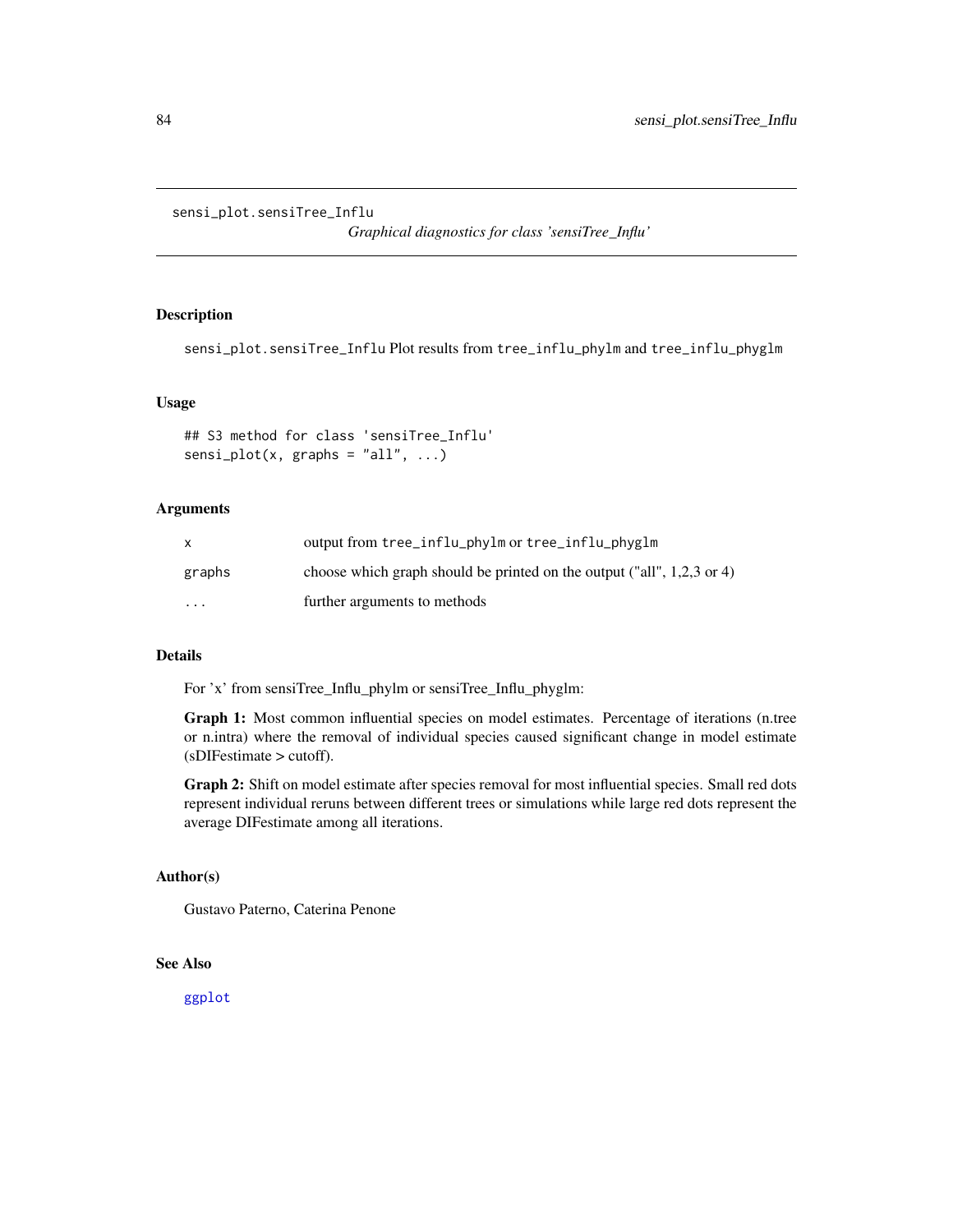sensi\_plot.sensiTree\_Intra

*Graphical diagnostics for class 'sensiIntra\_Tree'*

# Description

plot\_tree.intra\_phylm Plot results from tree\_intra\_phylm, tree\_intra\_phylm and tree\_intra\_phyglm

## Usage

```
## S3 method for class 'sensiTree_Intra'
sensi_plot(x, graphs = "all", uncer_type = "all",...)
```
#### Arguments

| x.         | output from tree_intra_phylm, tree_intra_phyglm                            |
|------------|----------------------------------------------------------------------------|
| graphs     | choose which graph should be printed in the output ("all", $1, 2$ or $3$ ) |
| uncer.type | chosse which uncertainty type should be printed ("all", "intra", "tree")   |
| $\ddotsc$  | further arguments to methods                                               |

# Details

For 'x' from tree\_intra\_phylm or tree\_intra\_phyglm:

Graphs 1 and 2: Distribution of estimated estimates and intercepts for each tree (for tree\_phylm) or value generated within a given interval (interaction\_intra\_tree\_phylm) Red vertical line represents the mean estimate or intercept for all models.

Graph 3: Scatterplot with mean regression (black line) and standard deviation of the regression (blue dotted lines).

# Author(s)

Caterina Penone and Gustavo Paterno

# See Also

[ggplot](#page-0-0), [tree\\_phylm](#page-107-0) [intra\\_phylm](#page-38-0)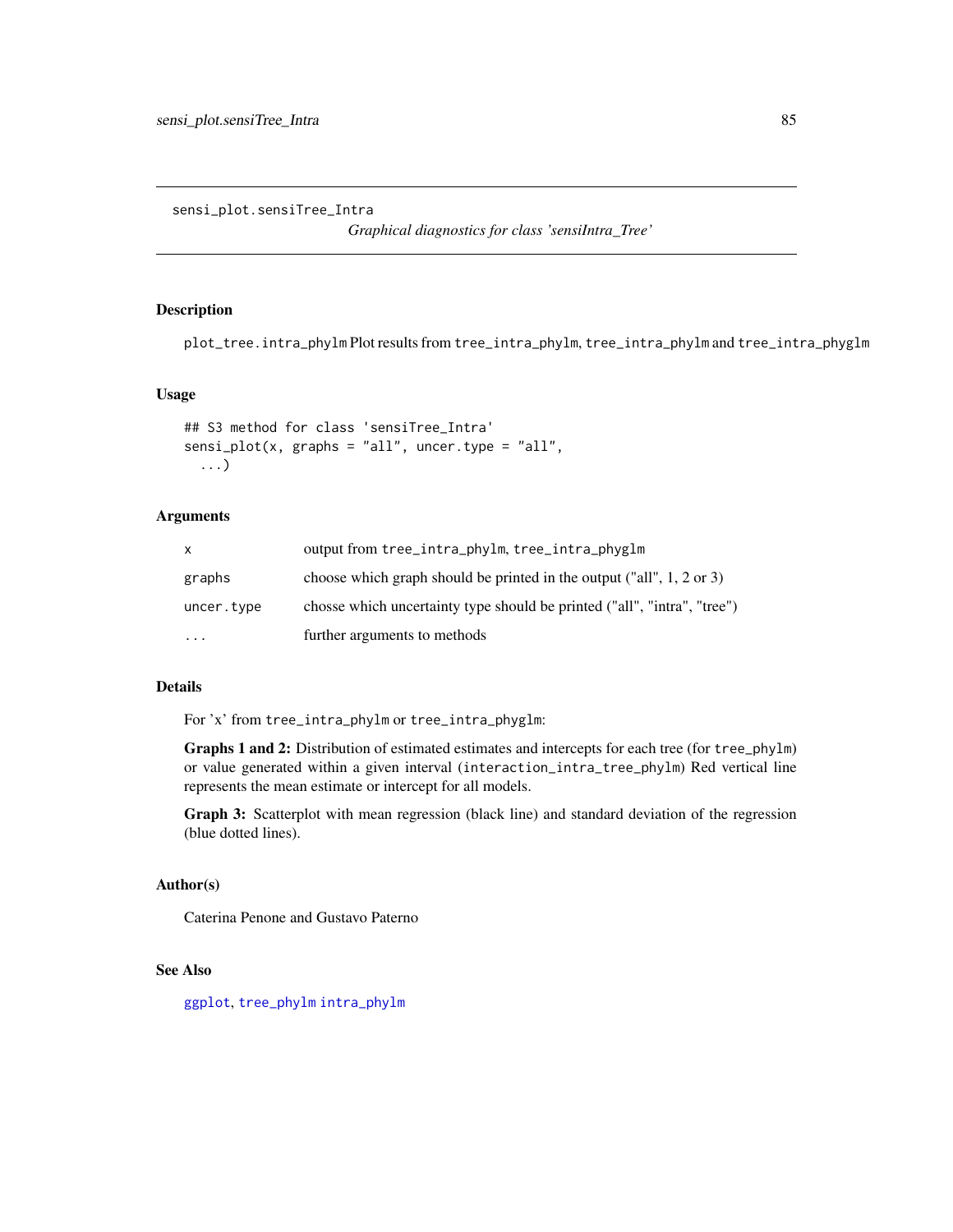```
sensi_plot.sensiTree_Samp
```
*Graphical diagnostics for class 'sensiTree\_samp'*

#### Description

sensi\_plot.sensiTree\_Samp Plot results from sensiTree\_Samp\_phylm and sensiTree\_Samp\_phyglm

# Usage

## S3 method for class 'sensiTree\_Samp'  $sensi.plot(x, graphs = "all", ...)$ 

# Arguments

| X        | output from sensiTree_Samp_phylm or sensiTree_Samp_phyglm                |
|----------|--------------------------------------------------------------------------|
| graphs   | choose which graph should be printed on the output ("all", $1,2,3$ or 4) |
| $\cdots$ | further arguments to methods                                             |

#### Details

For 'x' from sensiTree\_Samp\_phylm or sensiTree\_Samp\_phyglm:

Graph 1: : Estimated estimates for each simulation across percentages of species removed. Small red dots represent individual estimates for each iteration (tree or intra) across percentages of removed species. Large dots represent the average among these estimates within each iteration and percentage of species removal. Different estimates within the same percentage interval represent different iterations (tree or intra).

**Graph 2:** : The percentage of significant estimates ( $p < 0.05$ ) across the percentage of species removed. Small red dots represent individual iterations (tree or intra) while large dots represent the average among these iterations.

#### Note

If model = "BM", only plots 1, 2 and 4 are printed. Plot 3, phylogenetic model parameter is not available for model = "BM"

# Author(s)

Gustavo Paterno

# See Also

[ggplot](#page-0-0), [samp\\_phylm](#page-60-0) [samp\\_phyglm](#page-58-0)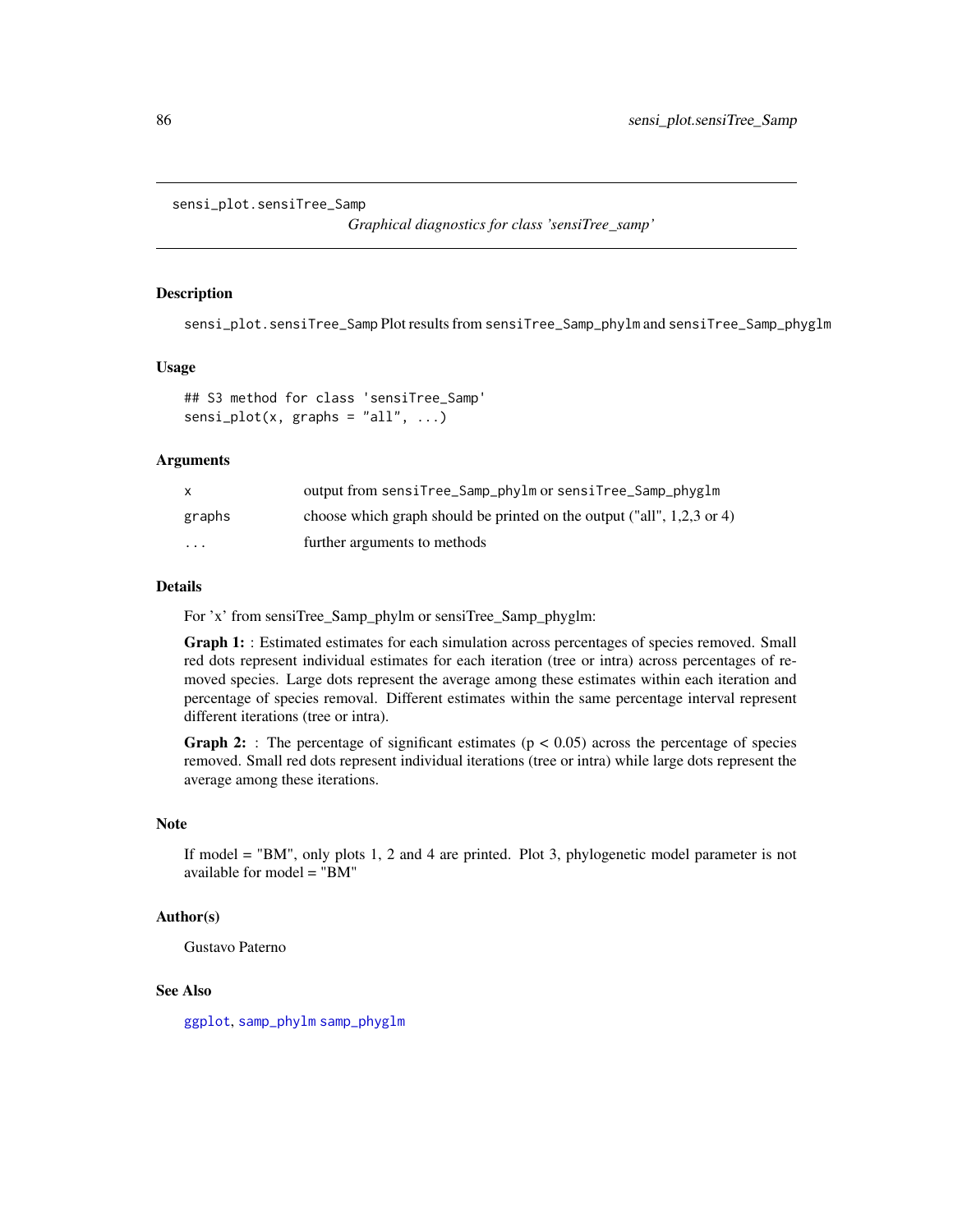sensi\_plot.tree.bd *Graphical diagnostics for class 'tree.physig'*

# Description

sensi\_plot\_tree.bd Plot results from tree\_bd.

### Usage

```
## S3 method for class 'tree.bd'
sensi\_plot(x, graphs = "all", ...)
```
## Arguments

| $\mathsf{x}$            | output from tree_bd                                                |
|-------------------------|--------------------------------------------------------------------|
| graphs                  | choose which graph should be printed in the output ("all", 1 or 2) |
| $\cdot$ $\cdot$ $\cdot$ | further arguments to methods                                       |

# Details

For 'x' from tree\_bd

Graphs 1: Distribution of estimated diversification or speciation rate for each tree. Red vertical line represents the average signal among all estimates.

Graphs 2: Estimates across each phylogenetic tree.

#### Author(s)

Caterina Penone and Gustavo Paterno

#### See Also

[ggplot](#page-0-0), [tree\\_phylm](#page-107-0) [intra\\_phylm](#page-38-0)

sensi\_plot.tree.physig

*Graphical diagnostics for class 'tree.physig'*

# Description

sensi\_plot\_tree.physig Plot results from tree\_physig.

#### Usage

```
## S3 method for class 'tree.physig'
sensi_plot(x, graphs = "all", ...)
```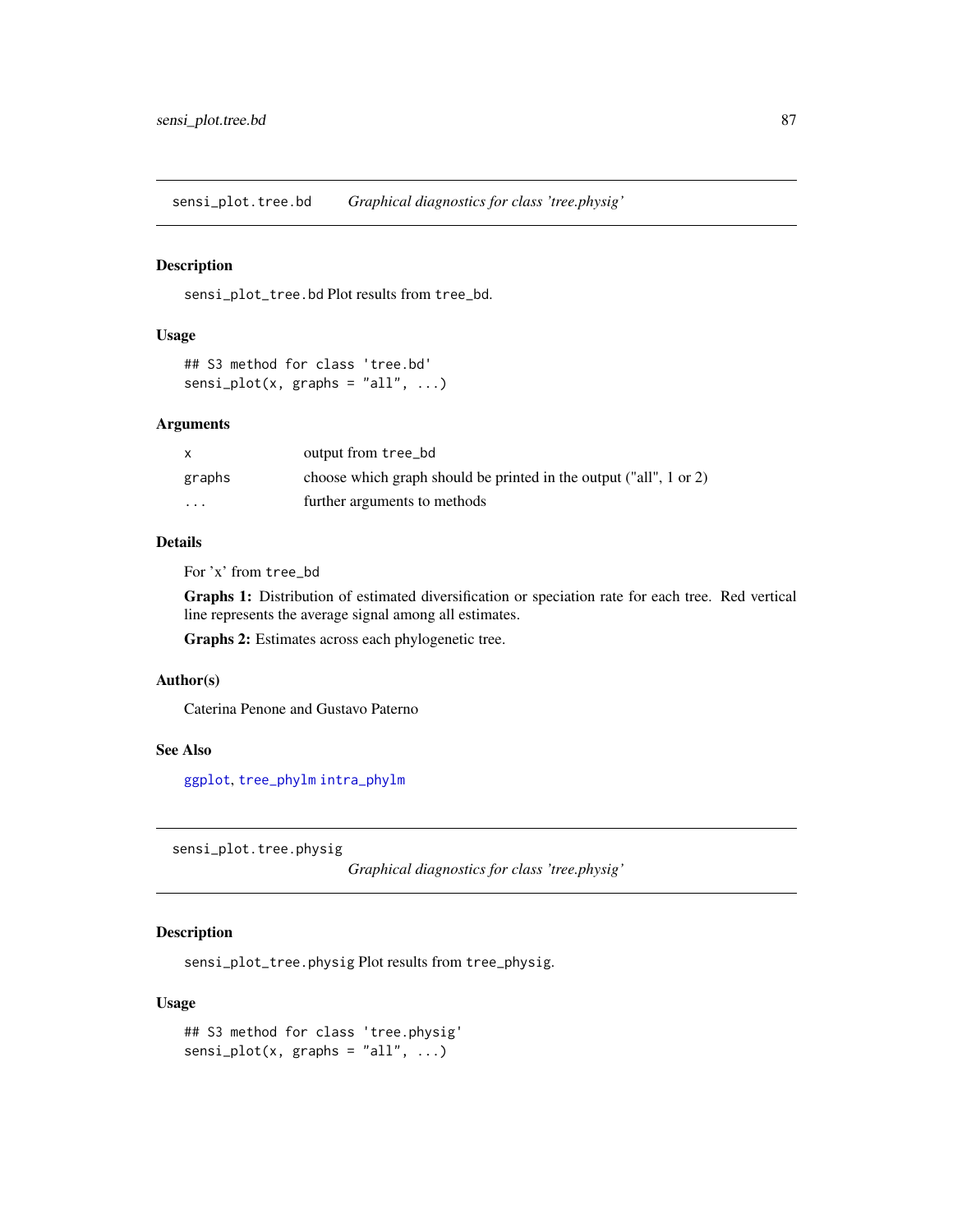88 tree\_bd

## Arguments

|          | output from tree_physig                                            |
|----------|--------------------------------------------------------------------|
| graphs   | choose which graph should be printed in the output ("all", 1 or 2) |
| $\cdots$ | further arguments to methods                                       |

# Details

For 'x' from tree\_physig

Graphs 1: Distribution of estimated phylogenetic signal (lambda or K) for each tree Red vertical line represents the average signal among all estimates.

Graph 2: Distribution of p-values for the phylogenetic signal (K or lambda) for each tree. Red vertical line represents the alpha significance level  $= 0.05$ .

## Author(s)

Caterina Penone and Gustavo Paterno

# See Also

[ggplot](#page-0-0), [tree\\_phylm](#page-107-0) [intra\\_phylm](#page-38-0)

tree\_bd *Phylogenetic uncertainty - net diversification rate*

# Description

Performs estimates of diversification rate evaluating uncertainty in trees topology.

# Usage

```
tree_bd(phy, n.tree = "all", method = "ms", track = F, ...)
```
## Arguments

| phy      | A phylogeny (class 'multiPhylo', see ?ape).                                                                                                                                                                   |
|----------|---------------------------------------------------------------------------------------------------------------------------------------------------------------------------------------------------------------|
| n.tree   | Number of times to repeat the analysis with n different trees picked randomly in<br>the multiPhylo file. (If $n$ . tree = "all", diversification will be estimated among<br>the set of trees provided in phy) |
| method   | the method for estimating diversification rate ("ms" or "km") (see Details).                                                                                                                                  |
| track    | Print a report tracking function progress (default = TRUE)                                                                                                                                                    |
| $\cdots$ | Further arguments to be passed to phylosig                                                                                                                                                                    |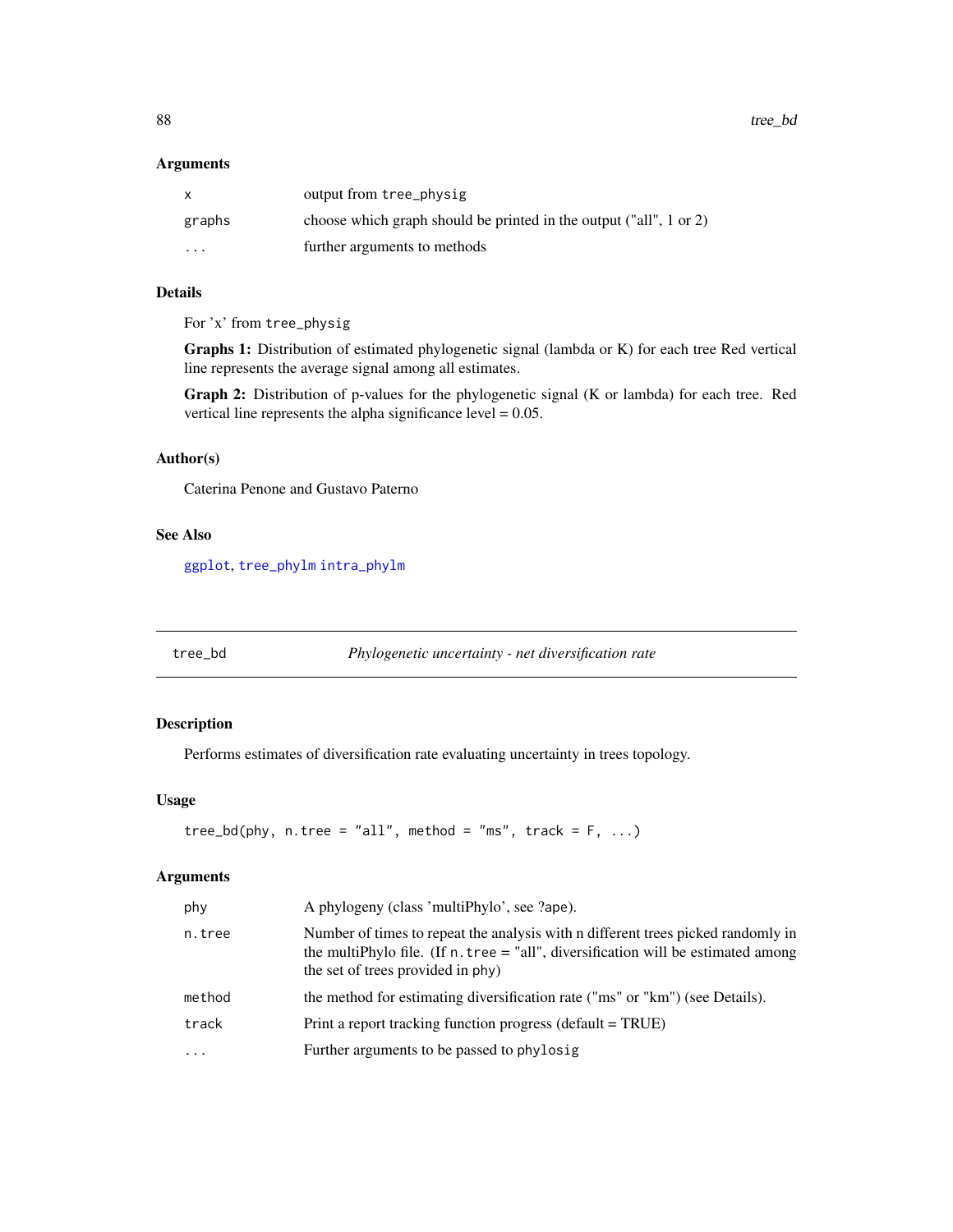# Details

This function estimates net diversification rate using [bd.ms](#page-0-0) (Magallon and Sanderson (2000) method) or speciation rate using [bd.km](#page-0-0) (Kendall-Moran method) for n trees, randomly picked from a multi-Phylo file.

Output can be visualised using sensi\_plot.

#### Value

The function tree\_bd returns a list with the following components:

tree.bd.estimates: Three number, diversification/speciation rate estimate ("Magallon and Sanderson" or "Kendall-Moran") for each run with a different phylogenetic tree.

stats: Main statistics for estimates across trees.CI\_low and CI\_high are the lower and upper limits of the 95

# Author(s)

Gustavo Paterno

# References

Magallon S and MJ Sanderson. 2000. Absolute diversification rates in angiosperm clades. Evolution 55:1762-1780.

## See Also

[bd.ms](#page-0-0), [tree\\_phylm](#page-107-0),[sensi\\_plot](#page-65-0)

#### Examples

```
data("primates")
# To estimate diversification rate with Magallon and Sanderson method:
fit \le tree_bd(phy = primates.phy, n.tree = 30, method = "ms")
summary(fit)
sensi_plot(fit)
# To estimate speciation rate Kendall-Moran method
fit \le tree_bd(phy = primates.phy, n.tree = 30, method = "km")
summary(fit)
sensi_plot(fit)
```
<span id="page-88-0"></span>

| tree_clade_phyglm | Interaction between phylogenetic uncertainty and influential clade de- |
|-------------------|------------------------------------------------------------------------|
|                   | <i>tection - Phylogenetic Logistic Regression</i>                      |

## **Description**

Estimate the impact on model estimates of phylogenetic logistic regression after removing clades from the analysis and evaluating uncertainty in trees topology.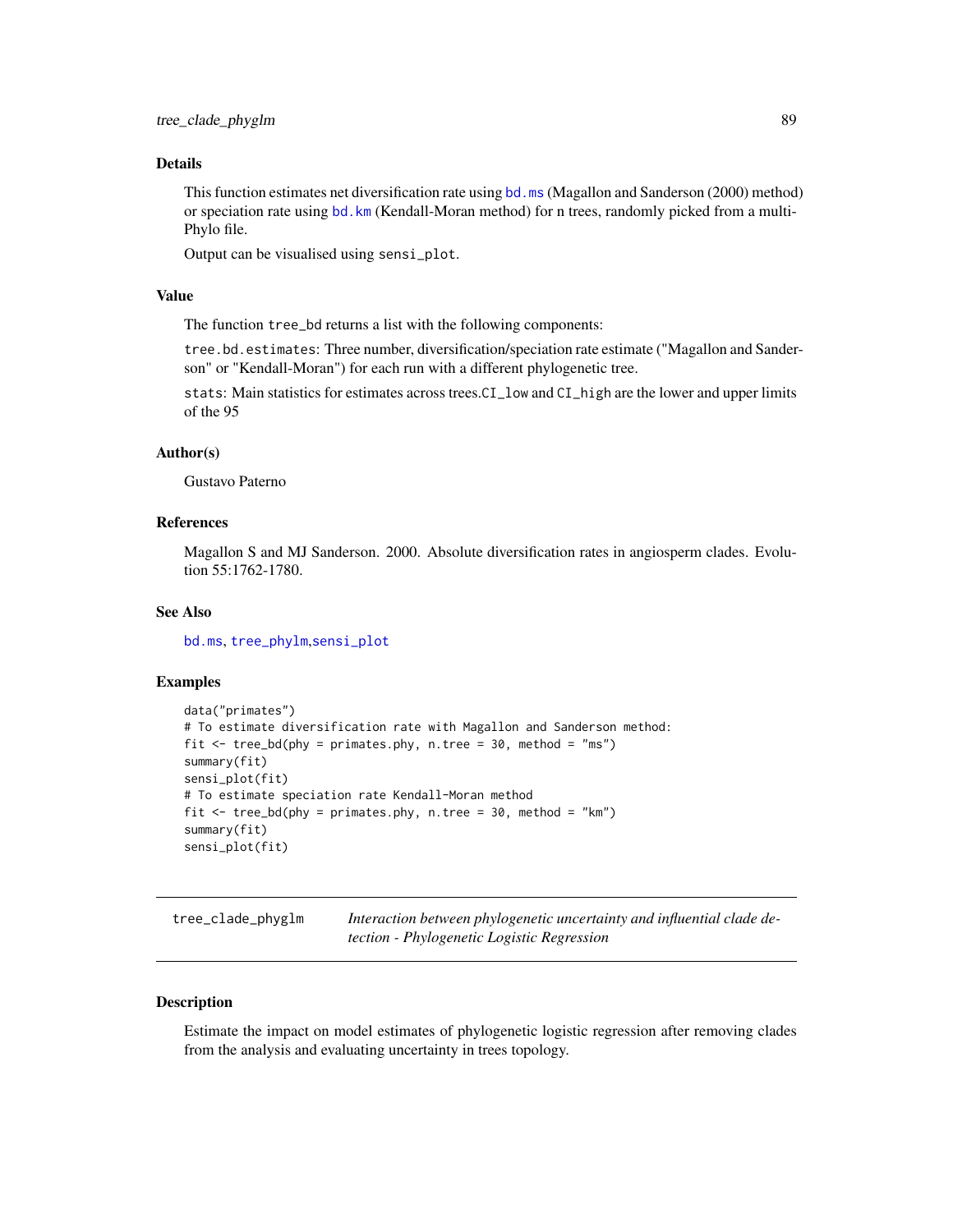#### Usage

```
tree_clade_phyglm(formula, data, phy, clade.col, n.species = 5, n.sim = 100,
  n. tree = 2, btol = 50, track = TRUE, \dots)
```
## **Arguments**

| formula   | The model formula                                                                                                                |  |
|-----------|----------------------------------------------------------------------------------------------------------------------------------|--|
| data      | Data frame containing species traits with row names matching tips in phy.                                                        |  |
| phy       | A phylogeny (class 'multiPhylo', see ?ape).                                                                                      |  |
| clade.col | The column in the provided data frame which specifies the clades (a character<br>vector with clade names).                       |  |
| n.species | Minimum number of species in a clade for the clade to be included in the leave-<br>one-out deletion analysis. Default is 5.      |  |
| n.sim     | Number of simulations for the randomization test.                                                                                |  |
| n.tree    | Number of times to repeat the analysis with n different trees picked randomly in<br>the multiPhylo file. If NULL, $n$ . tree = 2 |  |
| btol      | Bound on searching space. For details see phyloglm                                                                               |  |
| track     | Print a report tracking function progress (default = TRUE)                                                                       |  |
| $\cdots$  | Further arguments to be passed to phyloglm                                                                                       |  |
|           |                                                                                                                                  |  |

# Details

Currently only logistic regression using the "logistic\_MPLE"-method from phyloglm is implemented.

This function sequentially removes one clade at a time, fits a phylogenetic logistic regression model using [phyloglm](#page-0-0) and stores the results. The impact of of a specific clade on model estimates is calculated by the comparison between the full model (with all species) and the model without the species belonging to a clade. It repeats this operation using n trees, randomly picked in a multiPhylo file.

Additionally, to account for the influence of the number of species on each clade (clade sample size), this function also estimates a null distribution of slopes expected for the number of species in a given clade. This is done by fitting models without the same number of species in the given clade. The number of simulations to be performed is set by 'n.sim'. To test if the clade influence differs from the null expectation for a clade of that size, a randomization test can be performed using 'summary $(x)$ '.

clade\_phyglm detects influential clades based on difference in intercept and/or slope when removing a given clade compared to the full model including all species. This is done for n trees in the multiphylo file.

Currently, this function can only implements simple logistic models (i.e. *trait predictor*). In the future we will implement more complex models.

Output can be visualised using sensi\_plot.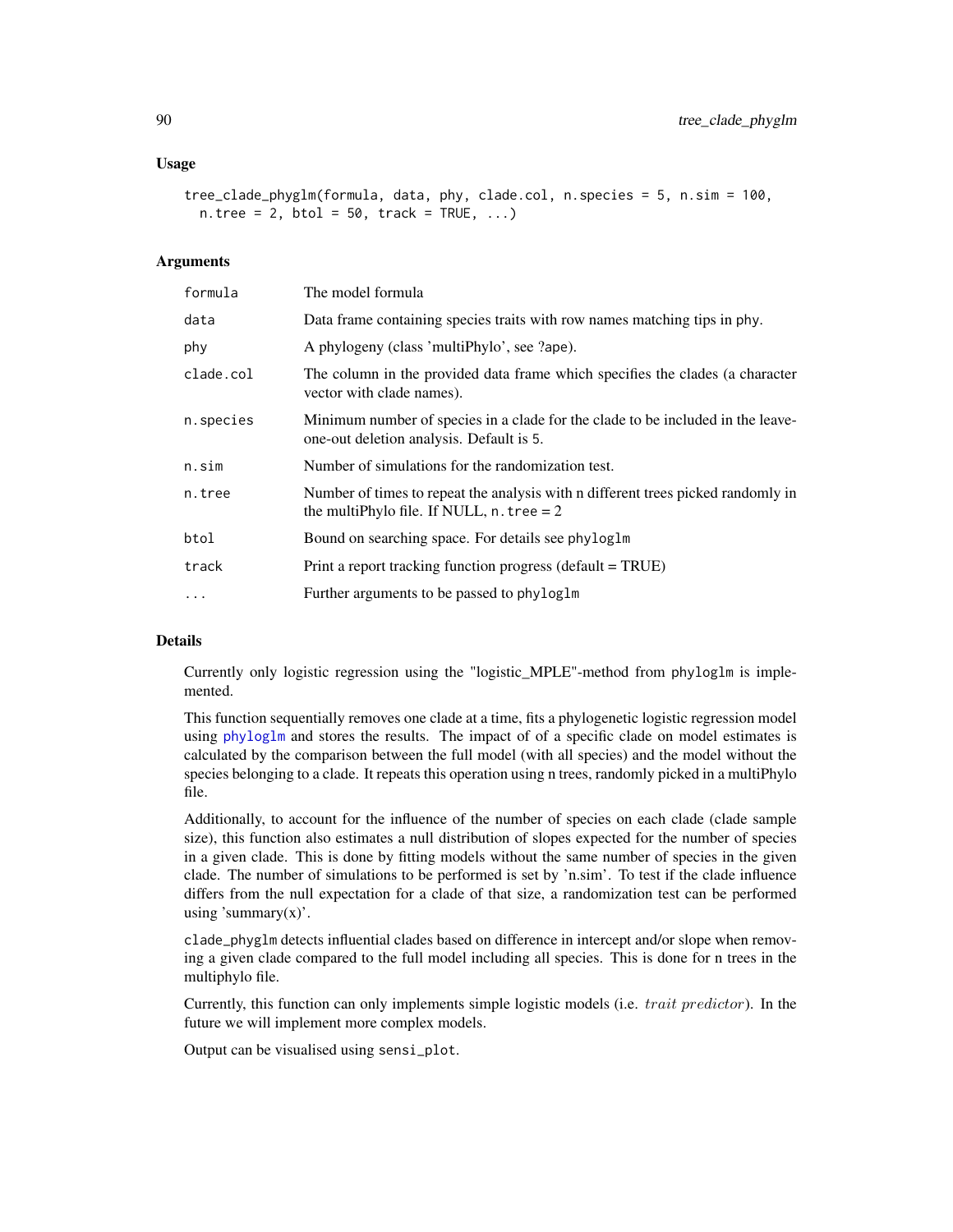#### Value

The function clade\_phyglm returns a list with the following components:

formula: The formula

full.model.estimates: Coefficients, aic and the optimised value of the phylogenetic parameter (e.g. lambda) for the full model without deleted species.

sensi.estimates: A data frame with all simulation estimates. Each row represents a deleted clade for a tree iteration. Columns report the calculated regression intercept (intercept), difference between simulation intercept and full model intercept (DIFintercept), the percentage of change in intercept compared to the full model (intercept.perc) and intercept p-value (pval.intercept). All these parameters are also reported for the regression slope (DIFestimate etc.). Additionally, model aic value (AIC) and the optimised value (optpar) of the phylogenetic parameter (e.g. kappa or lambda, depending on the phylogenetic model used) are reported.

null.dist: A data frame with estimates for the null distributions for all clades analysed.

data: Original full dataset.

errors: Clades and/or trees where deletion resulted in errors.

# Author(s)

Gustavo Paterno, Caterina Penone & Gijsbert D.A. Werner

## References

Ho, L. S. T. and Ane, C. 2014. "A linear-time algorithm for Gaussian and non-Gaussian trait evolution models". Systematic Biology 63(3):397-408.

#### See Also

[phyloglm](#page-0-0), [tree\\_phyglm](#page-106-0), [clade\\_phyglm](#page-9-0), [tree\\_clade\\_phylm](#page-91-0), [sensi\\_plot](#page-65-0)

## Examples

```
## Not run:
# Simulate Data:
set.seed(6987)
mphy = rmree(150, N = 30)x = rTrain(n=1, phy=mphy[[1]])X = \text{cbind}(\text{rep}(1, 150), x)y = \text{rbinTrait(n=1, phy=mphy[[1]], beta=c(-1,0.5), alpha=.7 , X=X)cla <- rep(c("A","B","C","D","E"), each = 30)
dat = data-frame(y, x, cla)# Run sensitivity analysis:
tree_clade <- tree_clade_phyglm(y \sim x, phy = mphy, data = dat,
n. tree = 10, n. sim = 10, clade.col = "cla")# To check summary results and most influential clades:
summary(tree_clade)
# Visual diagnostics for clade removal:
sensi_plot(tree_clade)
# Specify which clade removal to plot:
```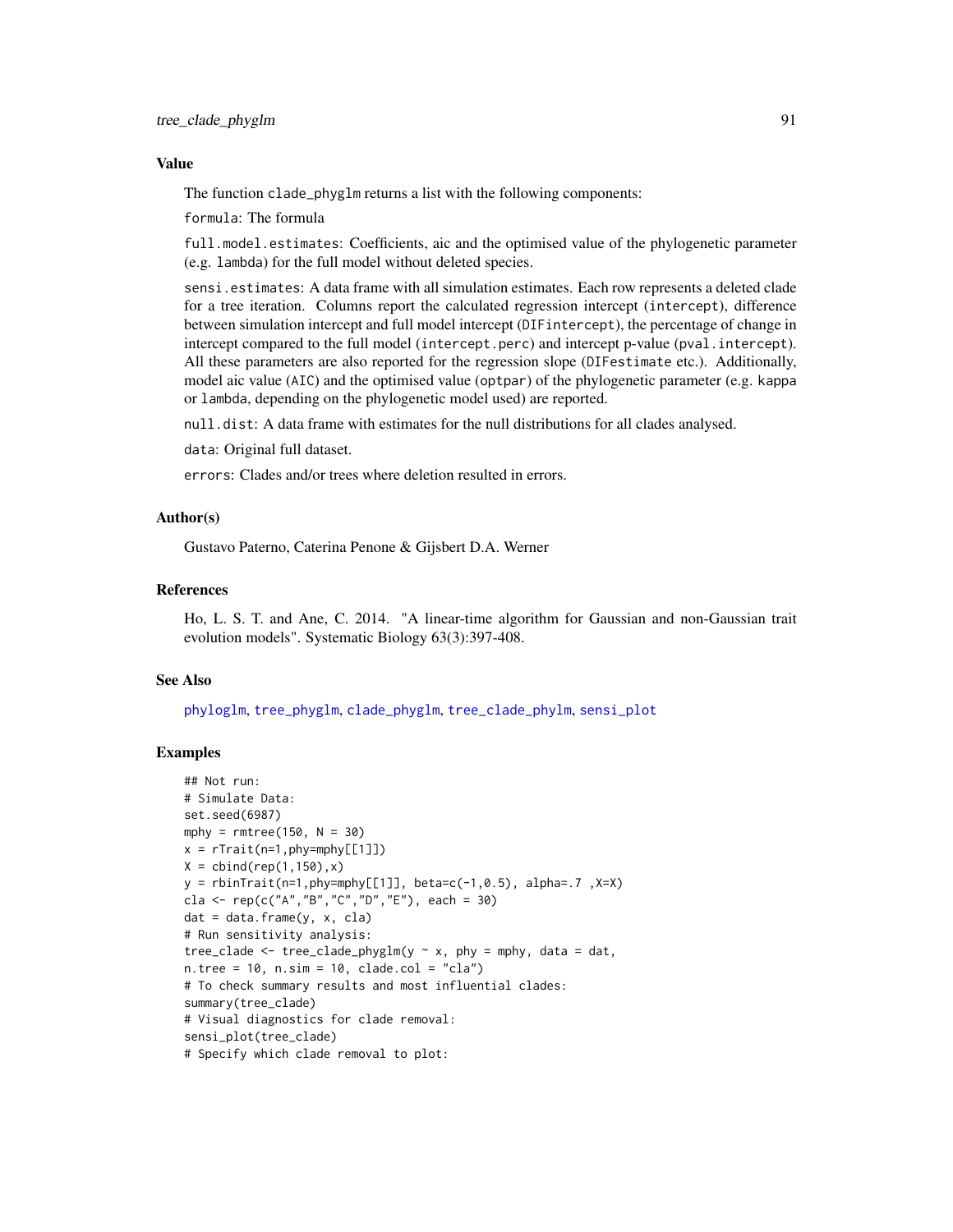```
sensi_plot(tree_clade, "B")
sensi_plot(tree_clade, "C", graphs = 2)
sensi_plot(tree_clade, "D", graphs = 2)
## End(Not run)
```
<span id="page-91-0"></span>tree\_clade\_phylm *Interaction between phylogenetic uncertainty and influential clade detection - Phylogenetic Linear Regression*

# Description

Estimate the impact on model estimates of phylogenetic linear regression after removing clades from the analysis and evaluating uncertainty in trees topology.

#### Usage

```
tree_clade_phylm(formula, data, phy, clade.col, n.species = 5, n.sim = 100,
  n. tree = 2, model = "lambda", track = TRUE, ...)
```
### Arguments

| formula   | The model formula                                                                                                                |
|-----------|----------------------------------------------------------------------------------------------------------------------------------|
| data      | Data frame containing species traits with row names matching tips in phy.                                                        |
| phy       | A phylogeny (class 'multiPhylo', see ?ape).                                                                                      |
| clade.col | The column in the provided data frame which specifies the clades (a character<br>vector with clade names).                       |
| n.species | Minimum number of species in a clade for the clade to be included in the leave-<br>one-out deletion analysis. Default is 5.      |
| n.sim     | Number of simulations for the randomization test.                                                                                |
| n.tree    | Number of times to repeat the analysis with n different trees picked randomly in<br>the multiPhylo file. If NULL, $n$ . tree = 2 |
| model     | The phylogenetic model to use (see Details). Default is lambda.                                                                  |
| track     | Print a report tracking function progress (default = TRUE)                                                                       |
| $\cdots$  | Further arguments to be passed to phylolm                                                                                        |

## Details

This function sequentially removes one clade at a time, fits a phylogenetic linear regression model using [phylolm](#page-0-0) and stores the results. The impact of of a specific clade on model estimates is calculated by the comparison between the full model (with all species) and the model without the species belonging to a clade. It repeats this operation using n trees, randomly picked in a multiPhylo file.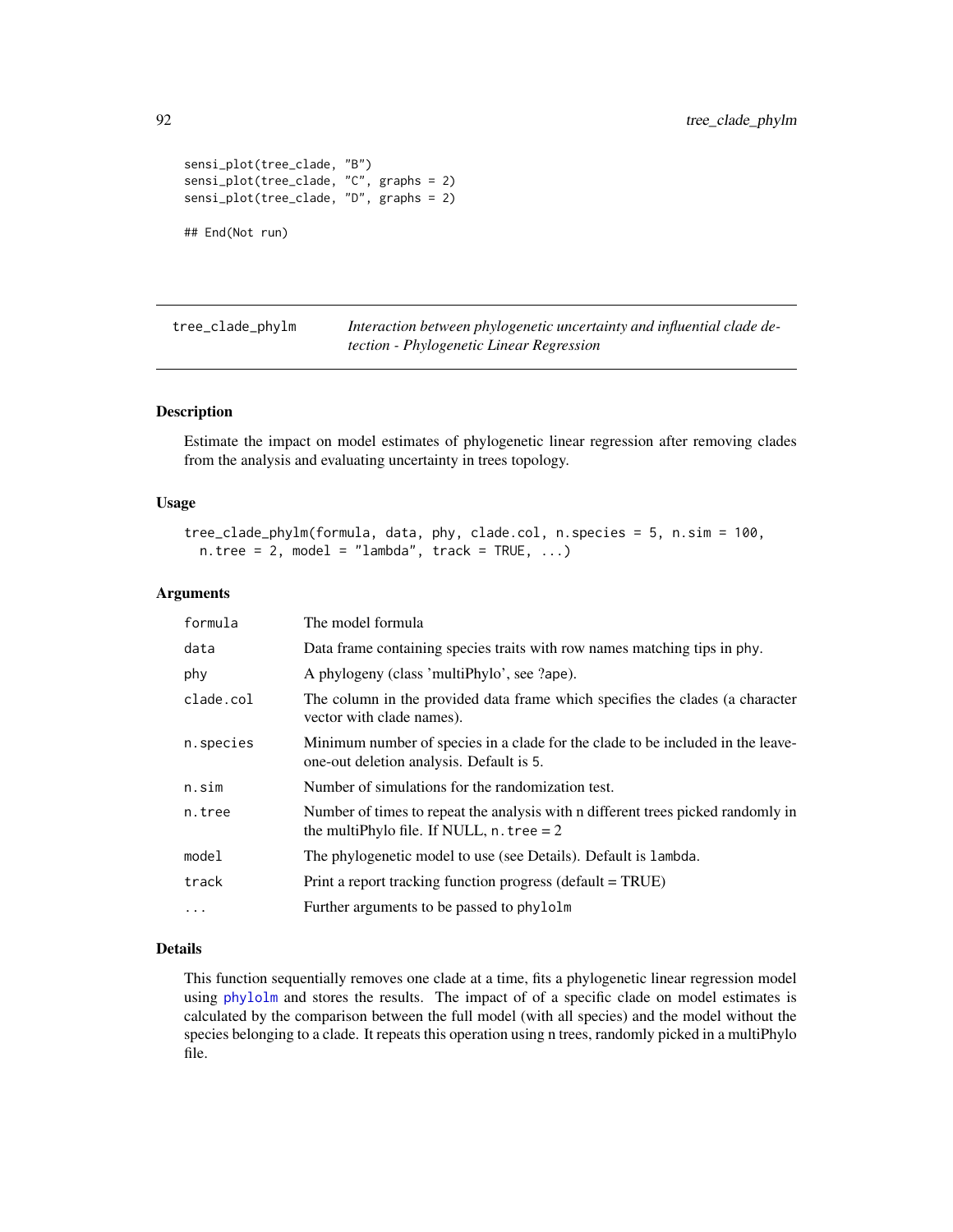Additionally, to account for the influence of the number of species on each clade (clade sample size), this function also estimate a null distribution of slopes expected for the number of species in a given clade. This is done by fitting models without the same number of species in the given clade. The number of simulations to be performed is set by 'n.sim'. To test if the clade influence differs from the null expectation for a clade of that size, a randomization test can be performed using 'summary $(x)$ '.

All phylogenetic models from phylolm can be used, i.e. BM, OUfixedRoot, OUrandomRoot, lambda, kappa, delta, EB and trend. See ?phylolm for details.

clade\_phylm detects influential clades based on difference in intercept and/or slope when removing a given clade compared to the full model including all species. This is done for n trees in the multiphylo file.

Currently, this function can only implement simple linear models (i.e.  $y = a + bx$ ). In the future we will implement more complex models.

Output can be visualised using sensi\_plot.

#### Value

The function clade\_phylm returns a list with the following components:

formula: The formula

full.model.estimates: Coefficients, aic and the optimised value of the phylogenetic parameter (e.g. lambda) for the full model without deleted species.

sensi.estimates: A data frame with all simulation estimates. Each row represents a deleted clade for a tree iteration. Columns report the calculated regression intercept (intercept), difference between simulation intercept and full model intercept (DIFintercept), the percentage of change in intercept compared to the full model (intercept.perc) and intercept p-value (pval.intercept). All these parameters are also reported for the regression slope (DIFestimate etc.). Additionally, model aic value (AIC) and the optimised value (optpar) of the phylogenetic parameter (e.g. kappa or lambda, depending on the phylogenetic model used) are reported.

null.dist: A data frame with estimates for the null distributions for all clades analysed.

data: Original full dataset.

errors: Clades and/or trees where deletion resulted in errors.

## Author(s)

Gustavo Paterno, Caterina Penone & Gijsbert D.A. Werner

# References

Ho, L. S. T. and Ane, C. 2014. "A linear-time algorithm for Gaussian and non-Gaussian trait evolution models". Systematic Biology 63(3):397-408.

# See Also

[phylolm](#page-0-0), [tree\\_phylm](#page-107-0), [clade\\_phylm](#page-12-0), [tree\\_clade\\_phyglm](#page-88-0), [sensi\\_plot](#page-65-0)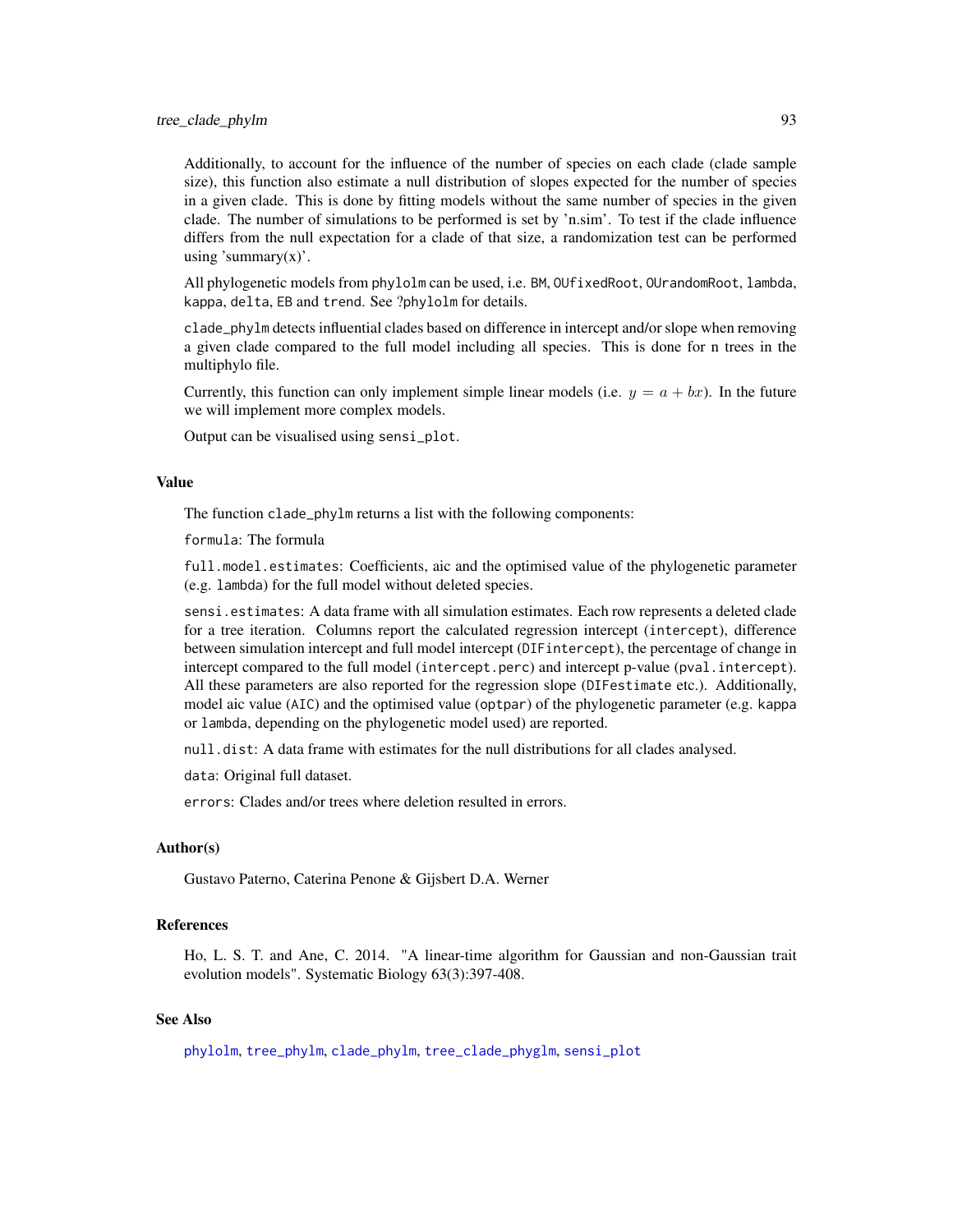## Examples

```
## Not run:
# Load data:
data(primates)
# run analysis:
clade_tree <- tree_clade_phylm(log(sexMaturity) ~ log(adultMass),
phy = primates$phy, data = primates$data, clade.col = "family", n.sim = 50, n.tree = 5)# To check summary results and most influential clades:
summary(clade_tree)
# Visual diagnostics for clade removal:
sensi_plot(clade_tree)
# Specify which clade removal to plot:
sensi_plot(clade_tree)
sensi_plot(clade_tree, "Cercopithecidae")
sensi_plot(clade_tree, clade = "Cebidae", graphs = 2)
## End(Not run)
```
<span id="page-93-0"></span>tree\_continuous *Phylogenetic uncertainty - Trait Evolution Continuous Characters*

# Description

Fits models for trait evolution of continuous characters, evaluating phylogenetic uncertainty.

#### Usage

```
tree_continuous(data, phy, n.tree = 10, model, bounds = list(),
 n.core = NULL, track = TRUE, \dots)
```
#### Arguments

| data    | Data vector for a single continuous trait, with names matching tips in phy.                                                      |  |
|---------|----------------------------------------------------------------------------------------------------------------------------------|--|
| phy     | Phylogenies (class 'multiPhylo', see ?ape).                                                                                      |  |
| n.tree  | Number of times to repeat the analysis with n different trees picked randomly in<br>the multiPhylo file. If NULL, $n.$ tree = 10 |  |
| model   | The evolutionary model (see Details).                                                                                            |  |
| bounds  | settings to constrain parameter estimates. See fitContinuous                                                                     |  |
| n.cores | number of cores to use. If 'NULL', number of cores is detected.                                                                  |  |
| track   | Print a report tracking function progress (default = TRUE)                                                                       |  |
| .       | Further arguments to be passed to fitContinuous                                                                                  |  |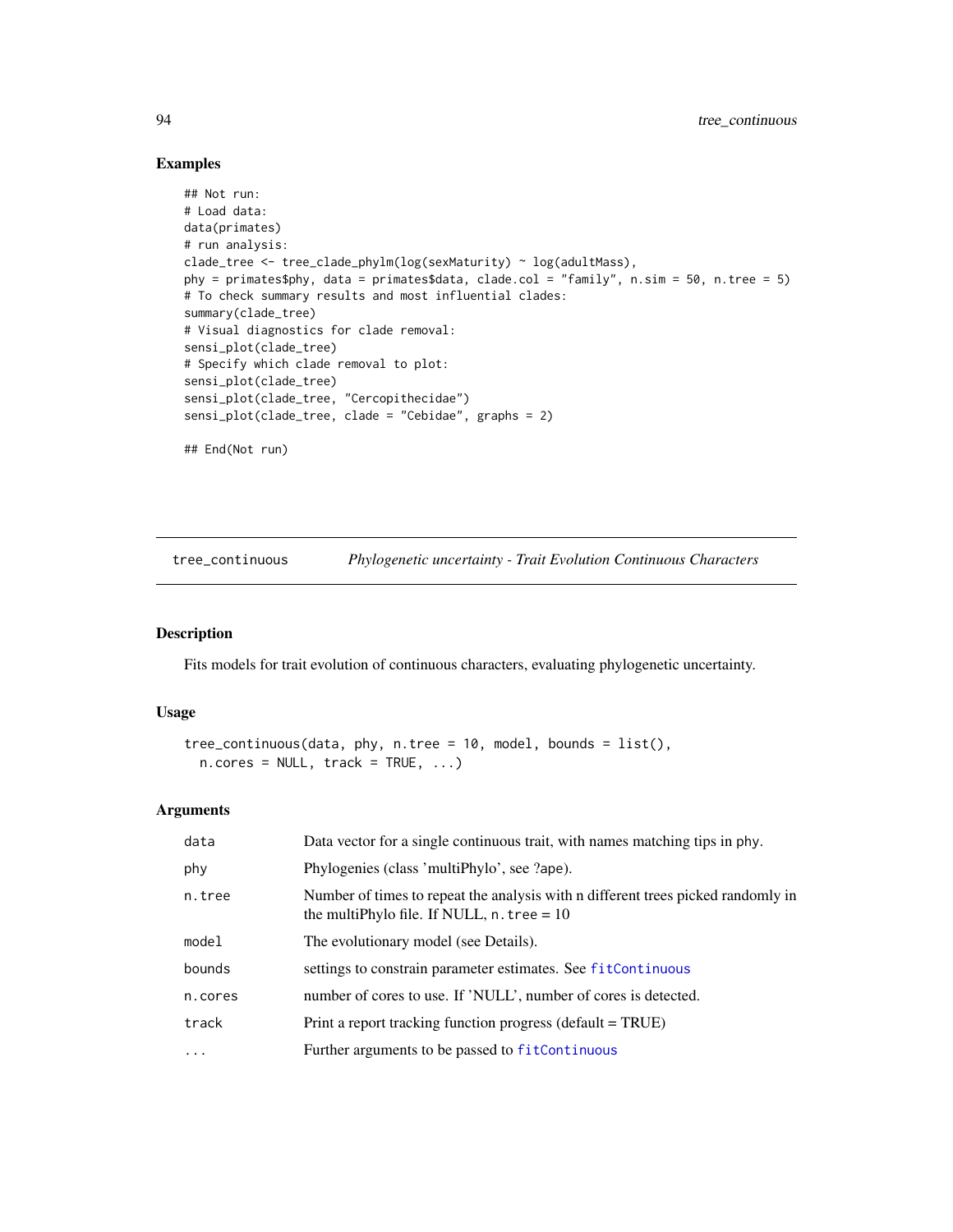## tree\_continuous 95

## Details

This function fits different models of continuous character evolution using [fitContinuous](#page-0-0) to n trees, randomly picked in a multiPhylo file.

Different evolutionary models from fitContinuous can be used, i.e. BM,OU, EB, trend, lambda, kappa, delta and drift.

See [fitContinuous](#page-0-0) for more details on character models and tree transformations.

Output can be visualised using sensi\_plot.

### Value

The function tree\_continuous returns a list with the following components:

call: The function call

data: The original full data vector

sensi.estimates: (rate of evolution sigsq, root state z0 and where applicable optpar), AICc and the optimised value of the phylogenetic transformation parameter (e.g. lambda) for each analysis with a different phylogenetic tree.

N.tree: Number of trees n.tree analysed

stats: Main statistics for model parameters, i.e. minimum, maximum, mean, median and sd-values optpar: Evolutionary model used (e.g. lambda, kappa etc.)

## Author(s)

Gijsbert Werner & Caterina Penone

# References

Yang Z. 2006. Computational Molecular Evolution. Oxford University Press: Oxford.

Harmon Luke J, Jason T Weir, Chad D Brock, Richard E Glor, and Wendell Challenger. 2008. GEIGER: investigating evolutionary radiations. Bioinformatics 24:129-131.

## See Also

[fitContinuous](#page-0-0)

# Examples

```
## Not run:
#Load data:
data("primates")
#Model trait evolution accounting for phylogenetic uncertainty
adultMass<-primates$data$adultMass
names(adultMass)<-rownames(primates$data)
tree_cont<-tree_continuous(data = adultMass,phy = primates$phy,
model = "0U", n.tree=30, n.cores = 2, track = TRUE)#Print summary statistics
summary(tree_cont)
```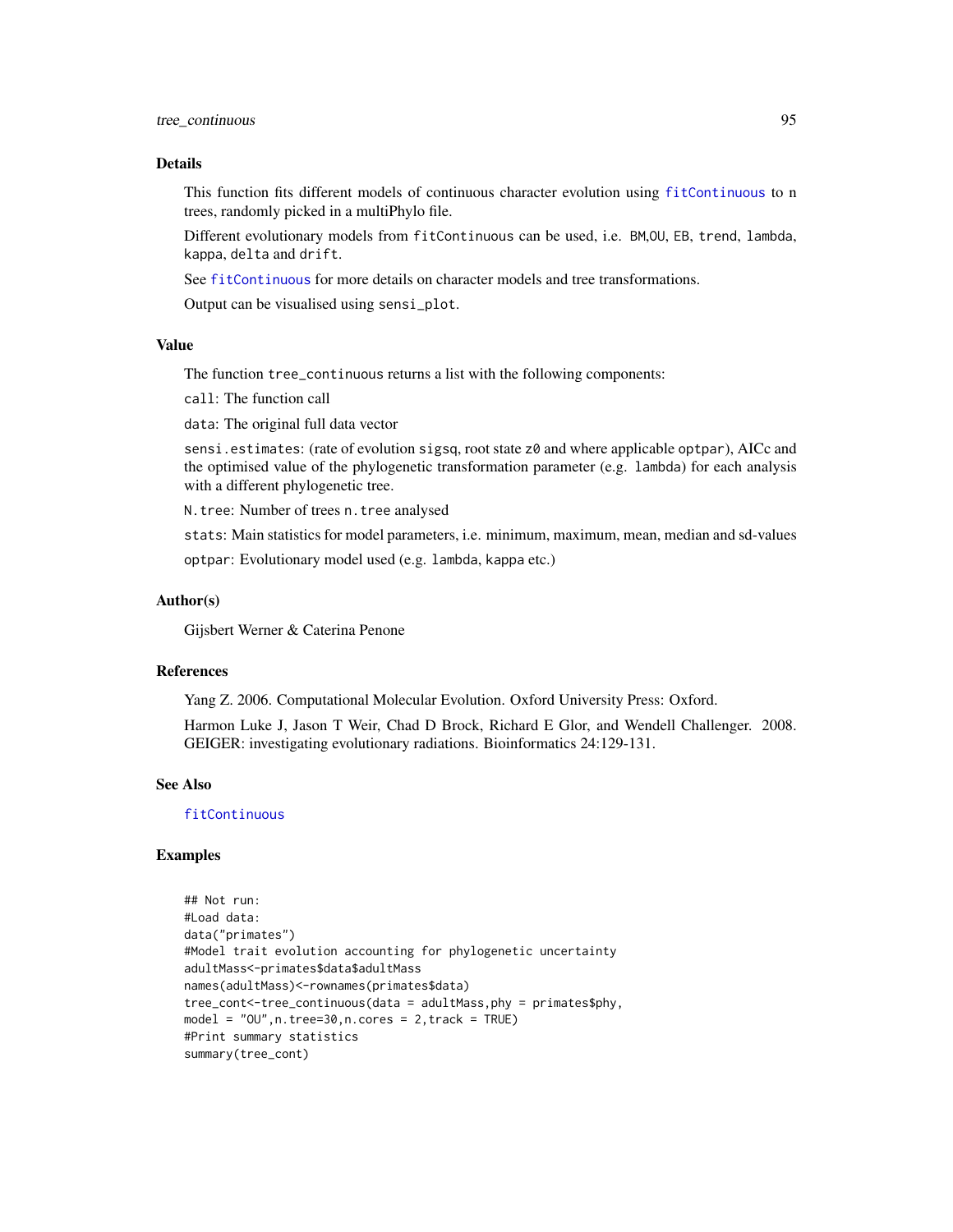```
sensi_plot(tree_cont)
sensi_plot(tree_cont,graphs="sigsq")
sensi_plot(tree_cont,graphs="optpar")
#Use a different evolutionary model
tree_cont2<-tree_continuous(data = adultMass,phy = primates$phy,
model = "delta",n.tree=30,n.cores = 2,track = TRUE)
summary(tree_cont2)
sensi_plot(tree_cont2)
```
## End(Not run)

<span id="page-95-0"></span>tree\_discrete *Phylogenetic uncertainty - Trait Evolution Discrete Characters*

#### Description

Fits models for trait evolution of discrete (binary) characters, evaluating phylogenetic uncertainty.

#### Usage

```
tree_discrete(data, phy, n.tree = 10, model, transform = "none",
 bounds = list(), n.cores = NULL, track = TRUE, ...)
```
#### Arguments

| data      | Data vector for a single binary trait, with names matching tips in phy.                                                           |  |
|-----------|-----------------------------------------------------------------------------------------------------------------------------------|--|
| phy       | Phylogenies (class 'multiPhylo', see ?ape).                                                                                       |  |
| n.tree    | Number of times to repeat the analysis with n different trees picked randomly in<br>the multiPhylo file. If NULL, $n$ . tree = 10 |  |
| model     | The Mkn model to use (see Details).                                                                                               |  |
| transform | The evolutionary model to transform the tree (see Details). Default is none.                                                      |  |
| bounds    | settings to constrain parameter estimates. See fitDiscrete                                                                        |  |
| n.cores   | number of cores to use. If 'NULL', number of cores is detected.                                                                   |  |
| track     | Print a report tracking function progress (default = TRUE)                                                                        |  |
| $\ddots$  | Further arguments to be passed to fitDiscrete                                                                                     |  |

## Details

This function fits different models of discrete character evolution using [fitDiscrete](#page-0-0) to n trees, randomly picked in a multiPhylo file. Currenlty, only binary discrete traits are supported

Different character model from fitDiscrete can be used, including ER (equal-rates), SYM (symmetric), ARD (all-rates-different) and meristic (stepwise fashion).

All transformations to the phylogenetic tree from fitDiscrete can be used, i.e. none, EB, lambda, kappa anddelta.

See [fitDiscrete](#page-0-0) for more details on character models and tree transformations.

Output can be visualised using sensi\_plot.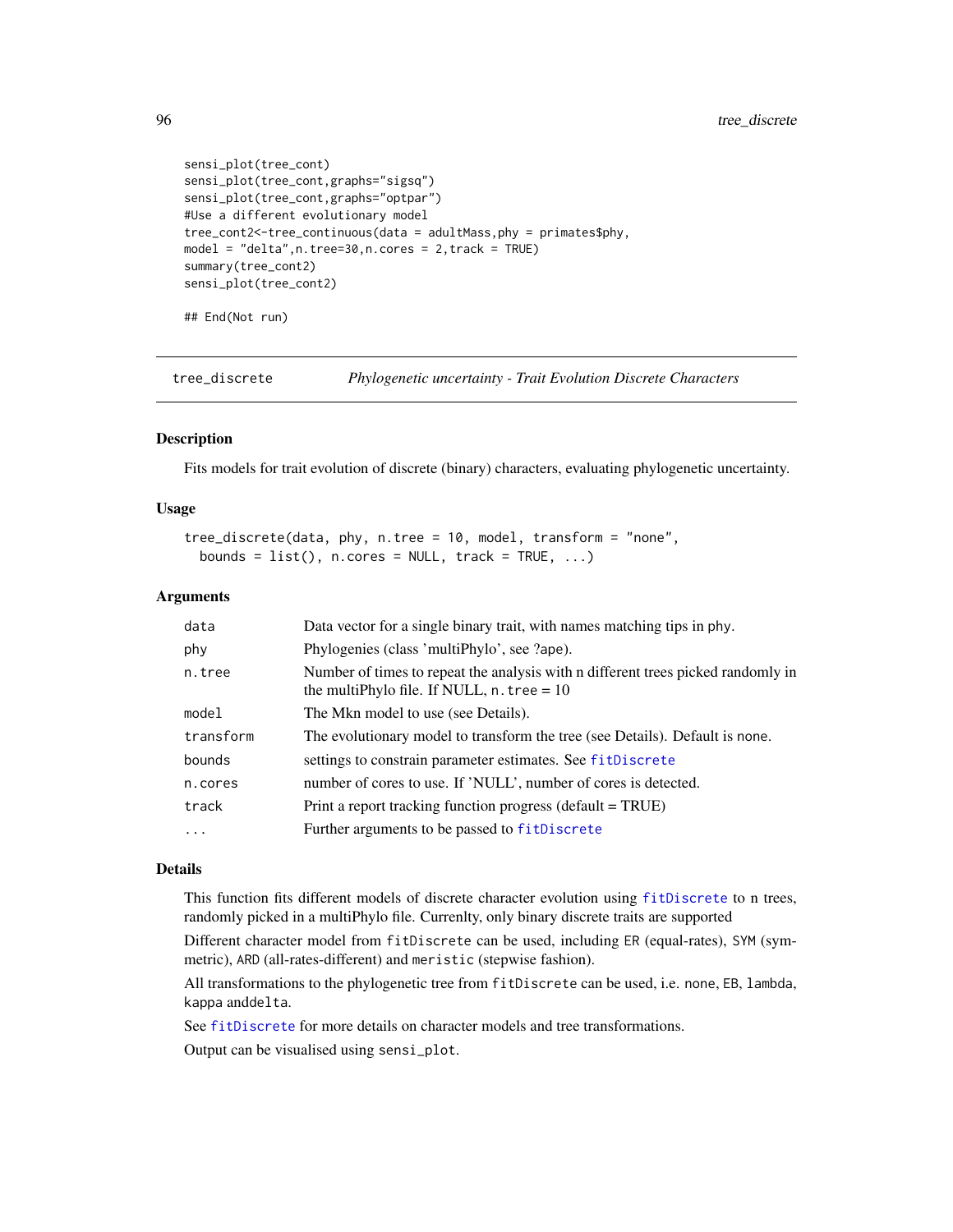tree\_discrete 97

#### Value

The function tree\_discrete returns a list with the following components:

call: The function call

data: The original full data vector

sensi.estimates: Parameter estimates (transition rates q12 and q21), AICc and the optimised value of the phylogenetic transformation parameter (e.g. lambda) for each analysis with a different phylogenetic tree.

N.tree: Number of trees n.tree analysed

stats: Main statistics for model parameters, i.e. minimum, maximum, mean, median and sd-values

optpar: Transformation parameter used (e.g. lambda, kappa etc.)

## Author(s)

Gijsbert Werner & Caterina Penone

## References

Yang Z. 2006. Computational Molecular Evolution. Oxford University Press: Oxford.

Harmon Luke J, Jason T Weir, Chad D Brock, Richard E Glor, and Wendell Challenger. 2008. GEIGER: investigating evolutionary radiations. Bioinformatics 24:129-131.

# See Also

[fitDiscrete](#page-0-0)

#### Examples

```
## Not run:
#Load data:
data("primates")
#Create a binary trait factor
adultMass_binary<-ifelse(primates$data$adultMass > 7350, "big", "small")
adultMass_binary<-as.factor(as.factor(adultMass_binary))
names(adultMass_binary)<-rownames(primates$data)
#Model trait evolution accounting for phylogenetic uncertainty
tree_binary<-tree_discrete(data = adultMass_binary,phy = primates$phy,
model = "ARD", transform = "none", n.tree = 30, n.cores = 2, track = TRUE)
#Print summary statistics
summary(tree_binary)
sensi_plot(tree_binary)
sensi_plot(tree_binary,graphs="q12")
sensi_plot(tree_binary,graphs="q21")
#Use a different evolutionary model or transformation.
tree_binary_lambda<-tree_discrete(data = adultMass_binary,phy = primates$phy,
model = "SYM",transform = "lambda",n.tree = 30,n.cores = 2,track = TRUE)
summary(tree_binary_lambda) #Using Pagel's Lambda
sensi_plot(tree_binary_lambda)
#Symmetrical rates, with an Early Burst (EB) model of trait evolution
```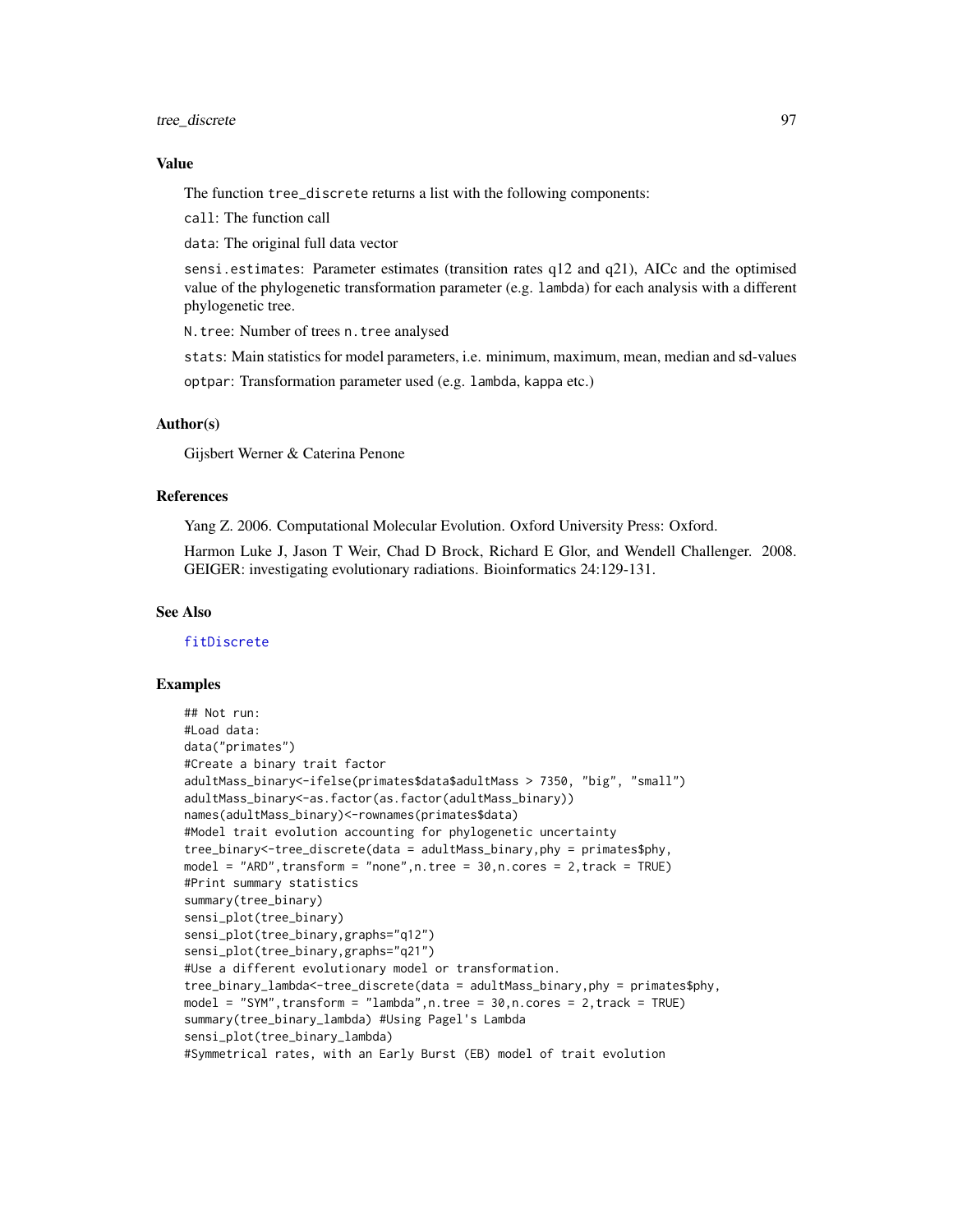```
tree_binary_SYM_EB<-tree_discrete(data = adultMass_binary,phy = primates$phy,
model = "SYM", transform = "EB", n.tree = 30, n.cores = 2, track = TRUE)summary(tree_binary_SYM_EB)
sensi_plot(tree_binary_SYM_EB)
sensi_plot(tree_binary_SYM_EB,graphs="optpar")
```
## End(Not run)

<span id="page-97-0"></span>tree\_influ\_phyglm *Interaction between phylogenetic uncertainty and influential species detection - Phylogenetic Logistic Regression*

## Description

Performs leave-one-out deletion analysis for phylogenetic logistic regression, and detects influential species while evaluating uncertainty in trees topology.

#### Usage

```
tree_influ_phyglm(formula, data, phy, n.tree = 2, cutoff = 2, btol = 50,
 track = TRUE, ...)
```
### Arguments

| formula  | The model formula                                                                                        |
|----------|----------------------------------------------------------------------------------------------------------|
| data     | Data frame containing species traits with row names matching tips in phy.                                |
| phy      | A phylogeny (class 'phylo') matching data.                                                               |
| n.tree   | Number of times to repeat the analysis with n different trees picked randomly in<br>the multiPhylo file. |
| cutoff   | The cutoff value used to identify for influential species (see Details)                                  |
| btol     | Bound on searching space. For details see phyloglm                                                       |
| track    | Print a report tracking function progress (default = TRUE)                                               |
| $\cdots$ | Further arguments to be passed to phyloglm                                                               |

## Details

This function sequentially removes one species at a time, fits a phylogenetic logistic regression model using [phyloglm](#page-0-0), stores the results and detects influential species. It repeats this operation using n trees, randomly picked in a multiPhylo file.

Currently only logistic regression using the "logistic\_MPLE"-method from phyloglm is implemented.

influ\_phyglm detects influential species based on the standardised difference in intercept and/or slope when removing a given species compared to the full model including all species. Species with a standardised difference above the value of cutoff are identified as influential. The default value for the cutoff is 2 standardised differences change.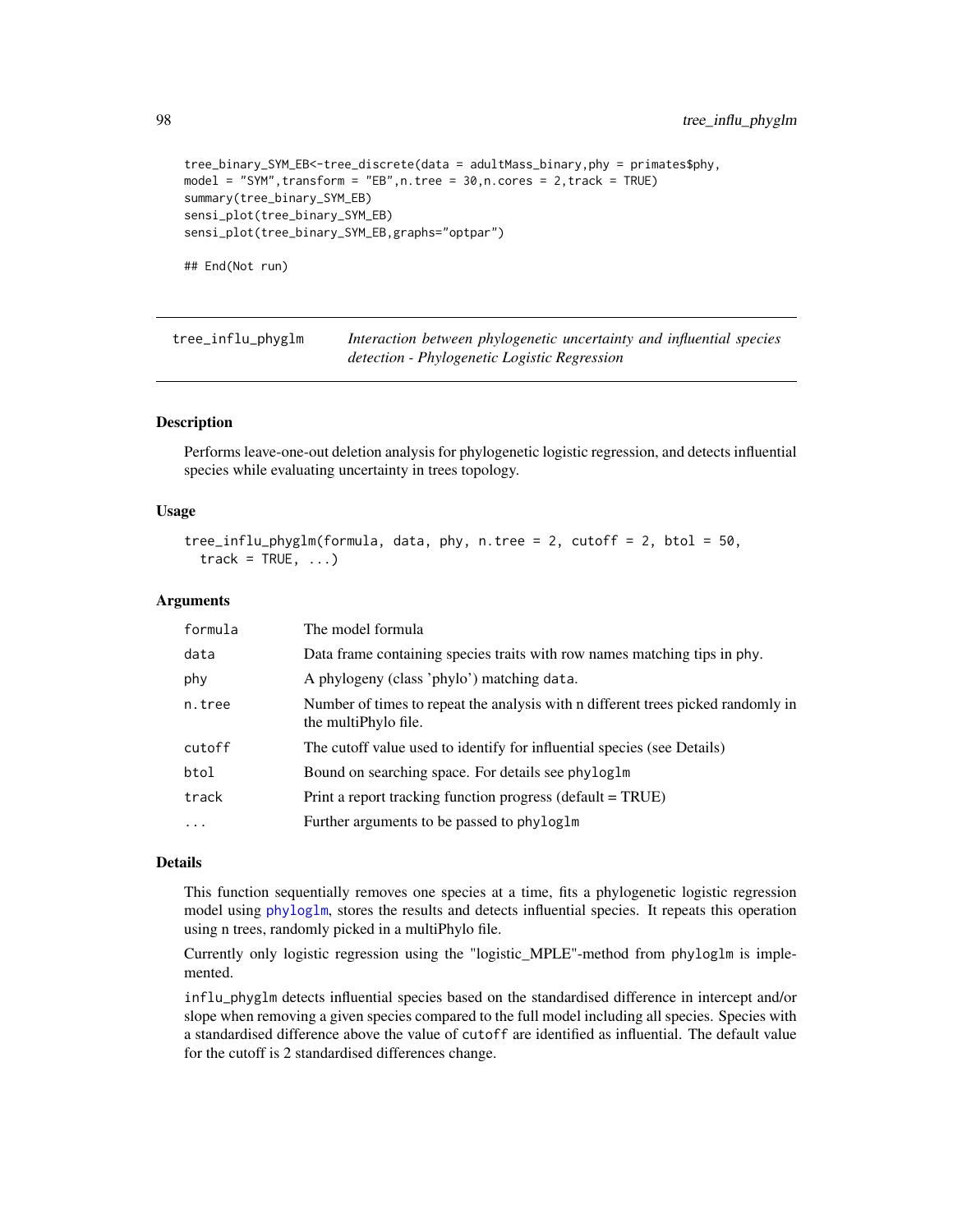Currently, this function can only implement simple logistic models (i.e. *trait predictor*). In the future we will implement more complex models.

Output can be visualised using sensi\_plot.

# Value

The function influ\_phyglm returns a list with the following components:

cutoff: The value selected for cutoff

formula: The formula

full.model.estimates: Coefficients, aic and the optimised value of the phylogenetic parameter (i.e. alpha) for the full model without deleted species.

influential\_species: List of influential species, both based on standardised difference in interecept and in the slope of the regression. Species are ordered from most influential to less influential and only include species with a standardised difference > cutoff.

sensi.estimates: A data frame with all simulation estimates. Each row represents a deleted clade for a given random tree. Columns report the calculated regression intercept (intercept), difference between simulation intercept and full model intercept (DIFintercept), the standardised difference (sDIFintercept), the percentage of change in intercept compared to the full model (intercept.perc) and intercept p-value (pval.intercept). All these parameters are also reported for the regression slope (DIFestimate etc.). Additionally, model aic value (AIC) and the optimised value (optpar) of the phylogenetic parameter (i.e. alpha) are reported.

data: Original full dataset.

errors: Species where deletion resulted in errors.

#### Author(s)

Gustavo Paterno, Caterina Penone & Gijsbert D.A. Werner

#### References

Ho, L. S. T. and Ane, C. 2014. "A linear-time algorithm for Gaussian and non-Gaussian trait evolution models". Systematic Biology 63(3):397-408.

## See Also

[phyloglm](#page-0-0), [tree\\_phyglm](#page-106-0), [influ\\_phyglm](#page-20-0), [tree\\_influ\\_phyglm](#page-97-0), [sensi\\_plot](#page-65-0)

### Examples

```
## Not run:
# Simulate Data:
set.seed(6987)
mphy = rm tree(100, N = 30)x = rTrain(n=1, phy=mphy[[1]])X = \text{cbind}(\text{rep}(1, 100), x)y = rbinTrait(n=1,phy=mphy[[1]], beta=c(-1,0.5), alpha=.7, X=X)
dat = data.frame(y, x)# Run sensitivity analysis:
```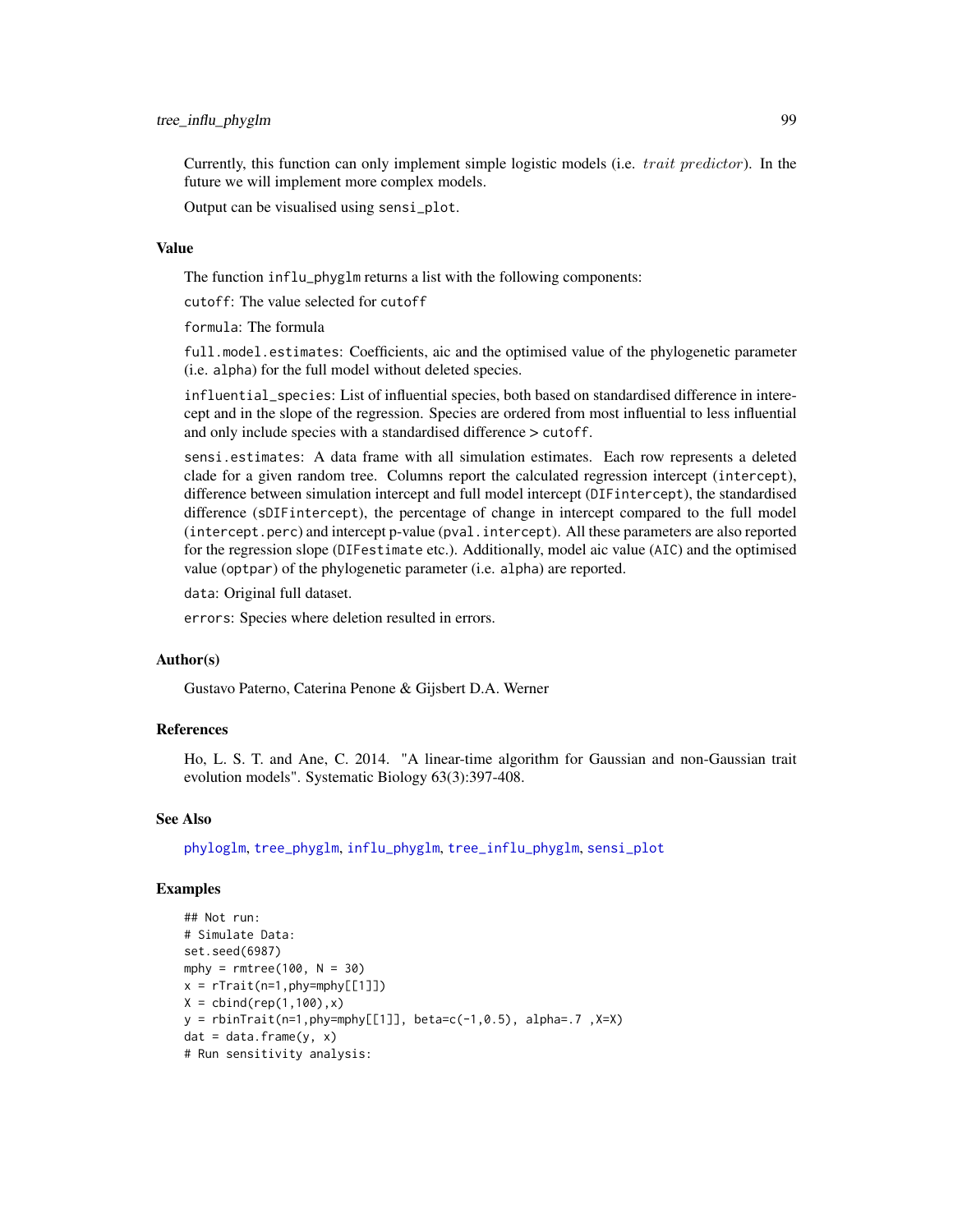```
tree_influ <- tree_influ_phyglm(y \sim x, data = dat, phy = mphy, n.tree = 5)
summary(tree_influ)
sensi_plot(tree_influ)
sensi_plot(tree_influ, graphs = 1)
sensi_plot(tree_influ, graphs = 2)
## End(Not run)
```

| tree_influ_phylm | Interaction between phylogenetic uncertainty and influential species |
|------------------|----------------------------------------------------------------------|
|                  | detection - Phylogenetic Linear Regression                           |

## Description

Performs leave-one-out deletion analysis for phylogenetic linear regression, and detects influential species while evaluating uncertainty in trees topology.

# Usage

```
tree_influ_phylm(formula, data, phy, n.tree = 2, cutoff = 2,
 model = "lambda", track = TRUE, ...)
```
# Arguments

| formula  | The model formula                                                                                        |
|----------|----------------------------------------------------------------------------------------------------------|
| data     | Data frame containing species traits with row names matching tips in phy.                                |
| phy      | A phylogeny (class 'phylo') matching data.                                                               |
| n.tree   | Number of times to repeat the analysis with n different trees picked randomly in<br>the multiPhylo file. |
| cutoff   | The cutoff value used to identify for influential species (see Details)                                  |
| model    | The phylogenetic model to use (see Details). Default is lambda.                                          |
| track    | Print a report tracking function progress (default = TRUE)                                               |
| $\cdots$ | Further arguments to be passed to phylolm                                                                |
|          |                                                                                                          |

## Details

This function sequentially removes one species at a time, fits a phylogenetic linear regression model using [phylolm](#page-0-0), stores the results and detects influential species. It repeats this operation using n trees, randomly picked in a multiPhylo file.

All phylogenetic models from phylolm can be used, i.e. BM, OUfixedRoot, OUrandomRoot, lambda, kappa, delta, EB and trend. See ?phylolm for details.

influ\_phylm detects influential species based on the standardised difference in intercept and/or slope when removing a given species compared to the full model including all species. Species with a standardised difference above the value of cutoff are identified as influential. The default value for the cutoff is 2 standardised differences change.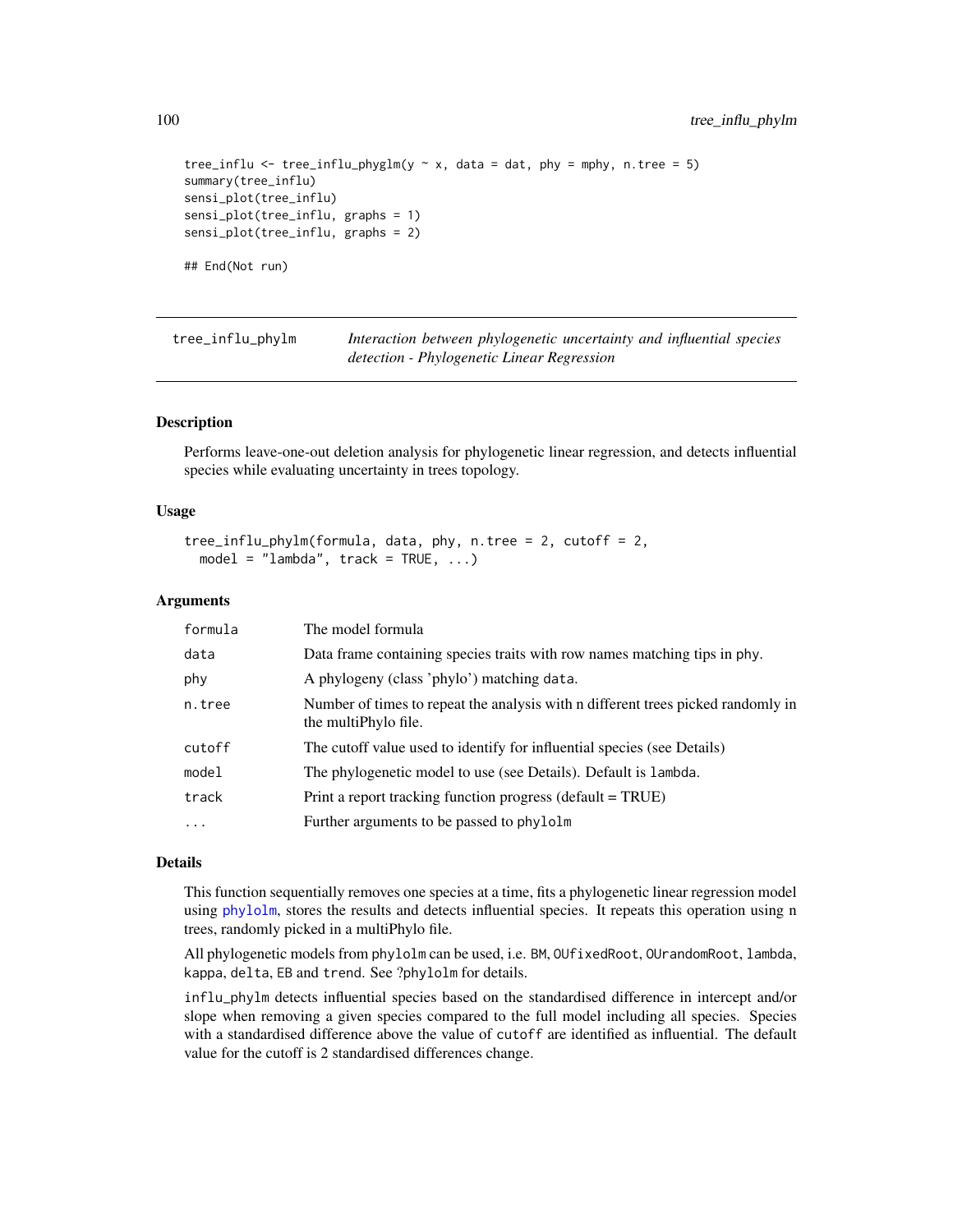Currently, this function can only implement simple linear models (i.e. trait predictor). In the future we will implement more complex models.

Output can be visualised using sensi\_plot.

# Value

The function influ\_phylm returns a list with the following components:

cutoff: The value selected for cutoff

formula: The formula

full.model.estimates: Coefficients, aic and the optimised value of the phylogenetic parameter (e.g. lambda) for the full model without deleted species.

influential\_species: List of influential species, both based on standardised difference in interecept and in the slope of the regression. Species are ordered from most influential to less influential and only include species with a standardised difference > cutoff.

sensi.estimates: A data frame with all simulation estimates. Each row represents a deleted clade for a given random tree. Columns report the calculated regression intercept (intercept), difference between simulation intercept and full model intercept (DIFintercept), the standardised difference (sDIFintercept), the percentage of change in intercept compared to the full model (intercept.perc) and intercept p-value (pval.intercept). All these parameters are also reported for the regression slope (DIFestimate etc.). Additionally, model aic value (AIC) and the optimised value (optpar) of the phylogenetic parameter (e.g. kappa or lambda, depending on the phylogenetic model used) are reported.

data: Original full dataset.

errors: Species where deletion resulted in errors.

#### Author(s)

Gustavo Paterno, Caterina Penone & Gijsbert D.A. Werner

#### References

Ho, L. S. T. and Ane, C. 2014. "A linear-time algorithm for Gaussian and non-Gaussian trait evolution models". Systematic Biology 63(3):397-408.

#### See Also

[phylolm](#page-0-0), [tree\\_phylm](#page-107-0), [influ\\_phylm](#page-22-0), [tree\\_influ\\_phyglm](#page-97-0), [sensi\\_plot](#page-65-0)

## Examples

```
## Not run:
# Load data:
data(alien)
# run analysis:
tree_influ <- tree_influ_phylm(log(gestaLen) ~ log(adultMass), phy = alien$phy,
data = alien$data, n.tree = 5)
# To check summary results:
summary(tree_influ)
```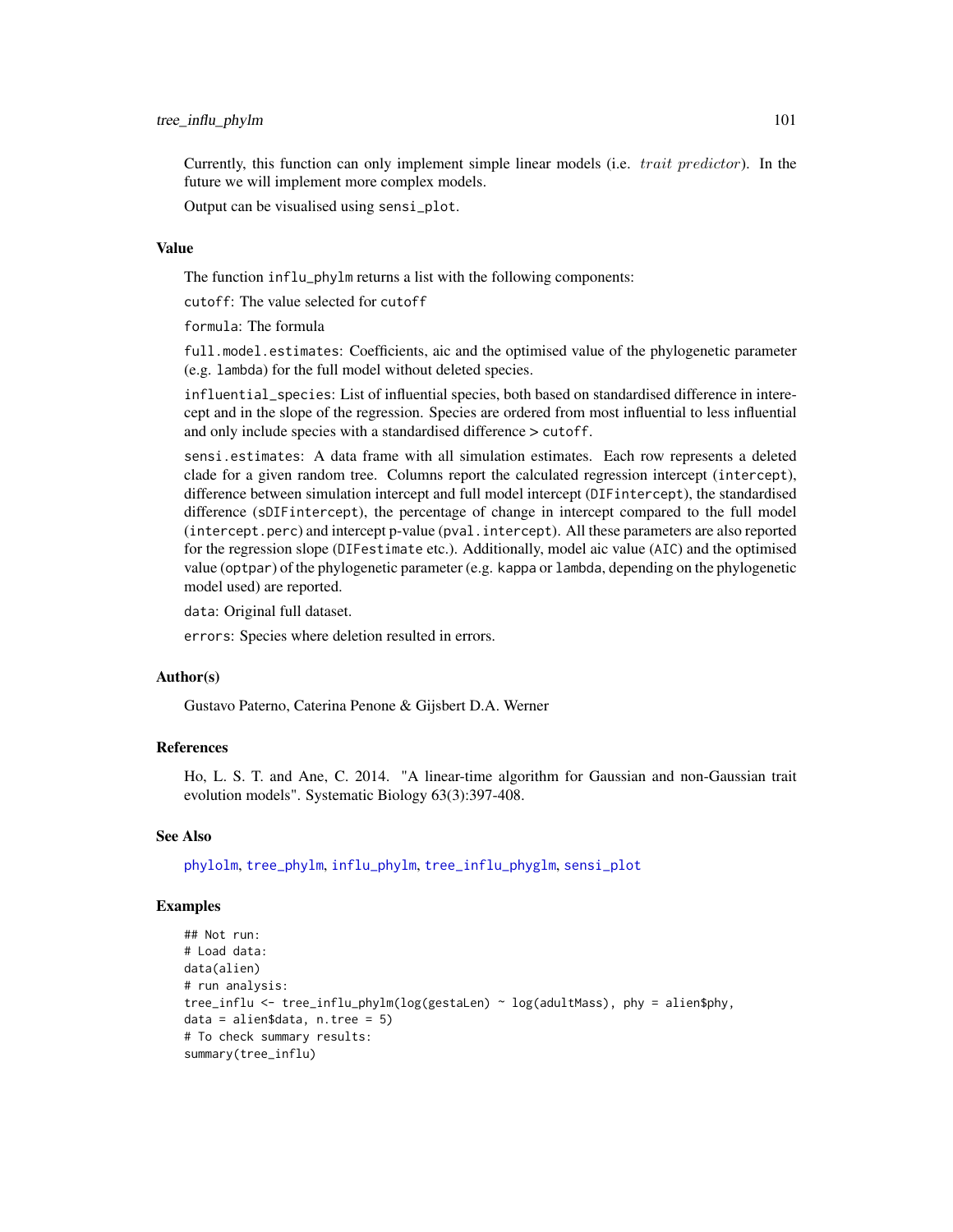```
# Visual diagnostics
sensi_plot(tree_influ)
sensi_plot(tree_influ, graphs = 1)
sensi_plot(tree_influ, graphs = 2)
data(alien)
tree_influ <- tree_influ_phylm(log(gestaLen) ~ log(adultMass), phy = alien$phy,
data = alien$data[1:25, ], n.tree = 2)
summary(tree_influ)
## End(Not run)
```
<span id="page-101-0"></span>tree\_intra\_phyglm *Interaction between phylogenetic uncertainty and intraspecific variability - Phylogenetic logistic Regression*

# Description

Performs Phylogenetic logistic regression evaluating intraspecific variability in response and/or predictor variables and uncertainty in trees topology.

### Usage

```
tree_intra_phyglm(formula, data, phy, Vx = NULL, x.transf = NULL,
 n.intra = 10, n.tree = 2, distrib = "normal", track = TRUE,
 btol = 50, ...
```
## Arguments

| formula  | The model formula: response~predictor.                                                                                                                                                                                                                                                                                                              |
|----------|-----------------------------------------------------------------------------------------------------------------------------------------------------------------------------------------------------------------------------------------------------------------------------------------------------------------------------------------------------|
| data     | Data frame containing species traits and species names as row names.                                                                                                                                                                                                                                                                                |
| phy      | A phylogeny (class 'phylo', see ?ape).                                                                                                                                                                                                                                                                                                              |
| Vx       | Name of the column containing the standard deviation or the standard error of<br>the predictor variable. When information is not available for one taxon, the<br>value can be 0 or NA                                                                                                                                                               |
| x.transf | Transformation for the predictor variable (e.g. log or sqrt). Please use this<br>argument instead of transforming data in the formula directly (see also details<br>below).                                                                                                                                                                         |
| n.intra  | Number of times to repeat the analysis generating a random value for response<br>and/or predictor variables. If NULL, $n$ . intra = 30                                                                                                                                                                                                              |
| n.tree   | Number of times to repeat the analysis with n different trees picked randomly in<br>the multiPhylo file. If NULL, $n$ . tree = 2                                                                                                                                                                                                                    |
| distrib  | A character string indicating which distribution to use to generate a random<br>value for the response and/or predictor variables. Default is normal distribution:<br>"normal" (function rnorm). Uniform distribution: "uniform" (runif) Warning:<br>we recommend to use normal distribution with $Vx$ or $Vy =$ standard deviation<br>of the mean. |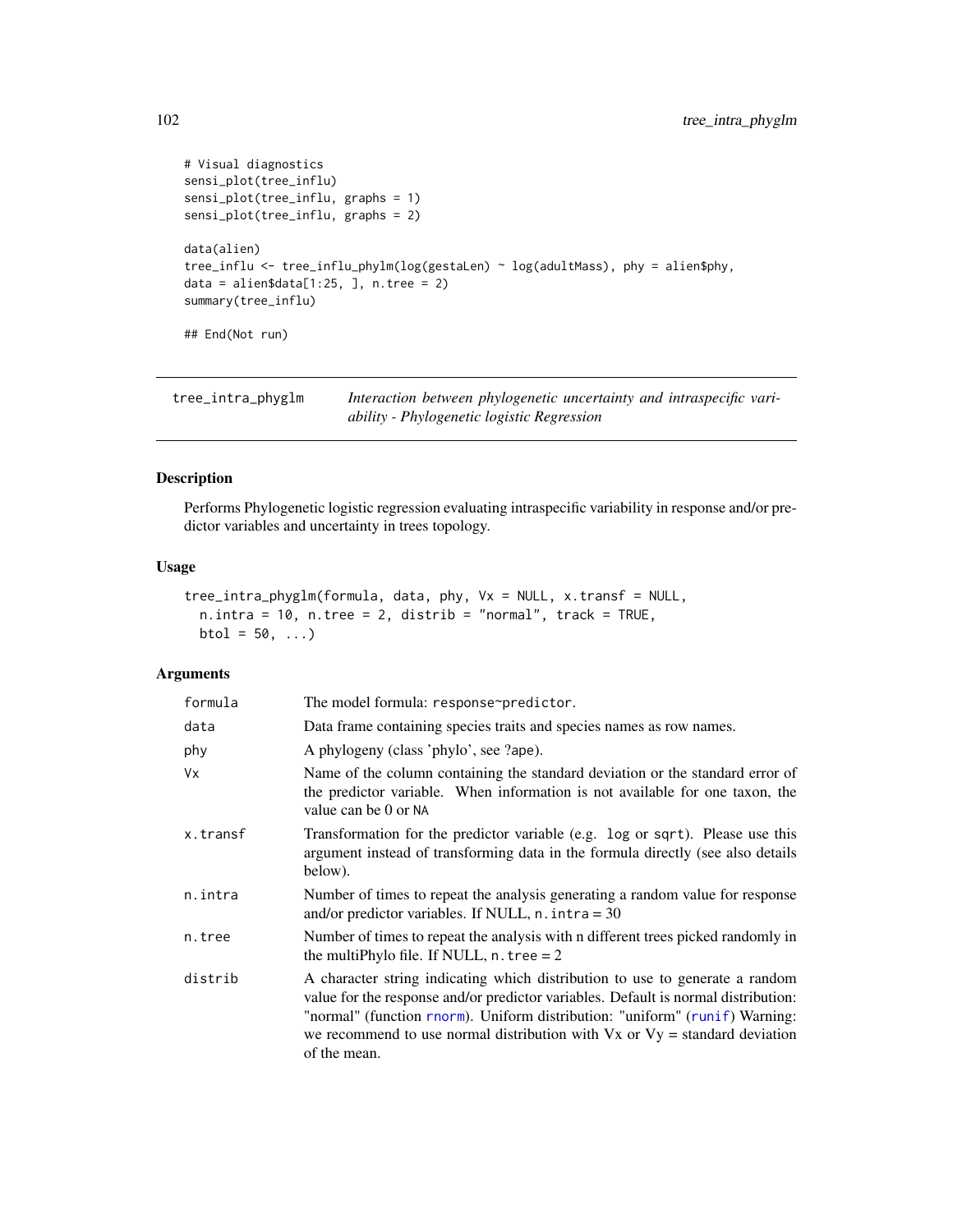| track                   | Print a report tracking function progress (default = TRUE) |
|-------------------------|------------------------------------------------------------|
| btol                    | Bound on searching space. For details see phyloglm         |
| $\cdot$ $\cdot$ $\cdot$ | Further arguments to be passed to phyloglm                 |

# Details

This function fits a phylogenetic logistic regression model using [phyloglm](#page-0-0) to n trees (n.tree), randomly picked in a multiPhylo file. The regression is also repeated n.intra times. At each iteration the function generates a random value for each row in the dataset using the standard deviation or errors supplied and assuming a normal or uniform distribution. To calculate means and se for your raw data, you can use the summarySE function from the package Rmisc.

#' All phylogenetic models from phyloglm can be used, i.e. BM, OUfixedRoot, OUrandomRoot, lambda, kappa, delta, EB and trend. See ?phyloglm for details.

Currently, this function can only implement simple logistic models (i.e. trait predictor). In the future we will implement more complex models.

Output can be visualised using sensi\_plot.

#### Value

The function tree\_intra\_phylm returns a list with the following components:

formula: The formula

data: Original full dataset

sensi.estimates: Coefficients, aic and the optimised value of the phylogenetic parameter (e.g. lambda) for each regression using a value in the interval of variation and a different phylogenetic tree.

N.obs: Size of the dataset after matching it with tree tips and removing NA's.

stats: Main statistics for model parameters.CI\_low and CI\_high are the lower and upper limits of the 95

all.stats: Complete statistics for model parameters. Fields coded using all describe statistics due to both intraspecific variation and phylogenetic uncertainty. Fields coded using intra describe statistics due to intraspecific variation only. Fields coded using tree describe statistics due to phylogenetic uncertainty only. sd is the standard deviation. CI\_low and CI\_high are the lower and upper limits of the 95

sp.pb: Species that caused problems with data transformation (see details above).

## Warning

When Vy or Vx exceed Y or X, respectively, negative (or null) values can be generated, this might cause problems for data transformation (e.g. log-transformation). In these cases, the function will skip the simulation. This problem can be solved by increasing times, changing the transformation type and/or checking the target species in output\$sp.pb.

# Author(s)

Caterina Penone & Pablo Ariel Martinez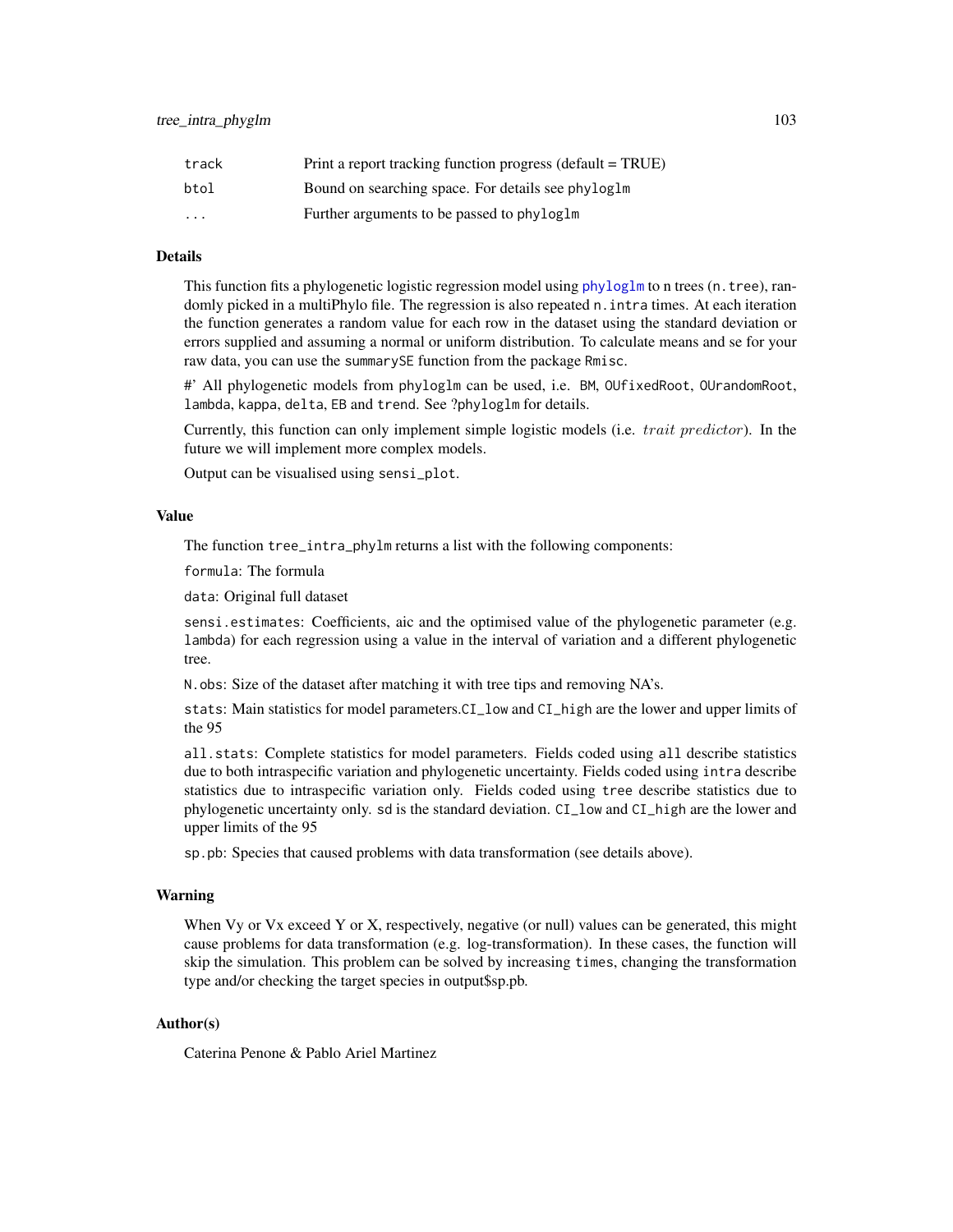#### References

Martinez, P. a., Zurano, J.P., Amado, T.F., Penone, C., Betancur-R, R., Bidau, C.J. & Jacobina, U.P. (2015). Chromosomal diversity in tropical reef fishes is related to body size and depth range. Molecular Phylogenetics and Evolution, 93, 1-4

Ho, L. S. T. and Ane, C. 2014. "A linear-time algorithm for Gaussian and non-Gaussian trait evolution models". Systematic Biology 63(3):397-408.

# See Also

[phyloglm](#page-0-0), [tree\\_phyglm](#page-106-0), [intra\\_phyglm](#page-36-0), [tree\\_intra\\_phylm](#page-103-0), [sensi\\_plot](#page-65-0)

### Examples

```
# Simulate data
set.seed(6987)
mphy = ape::rmtree(150, N = 30)x = phy1olm::rTrait(n=1, phy=mphy[[1]])x_s = rnorm(150, mean = 0.8, sd = 0.2)X = \text{cbind}(\text{rep}(1, 150), x)y = \text{rbinTrain}(n=1, phy=mphy[[1]], \text{beta=}c(-1, 0.5), \text{alpha=}.7, X=X)dat = data-frame(y, x, x_s)dintra.tree <- tree_intra_phyglm(y \sim x, data = dat, phy = mphy, n.intra = 3,
                                              n. tree = 3, Vx = "x_sdd")# summary results:
summary(intra.tree)
# Visual diagnostics for phylogenetic uncertainty:
sensi_plot(intra.tree, uncer.type = "all") #or uncer.type = "tree", uncer.type = "intra"
```
<span id="page-103-0"></span>tree\_intra\_phylm *Interaction between phylogenetic uncertainty and intraspecific variability - Phylogenetic Linear Regression*

## Description

Performs Phylogenetic linear regression evaluating intraspecific variability in response and/or predictor variables and uncertainty in trees topology.

#### Usage

```
tree_intra_phylm(formula, data, phy, Vy = NULL, Vx = NULL,
 y.transf = NULL, x.transf = NULL, n.intra = 10, n.tree = 2,
 distrib = "normal", model = "lambda", track = TRUE, ...)
```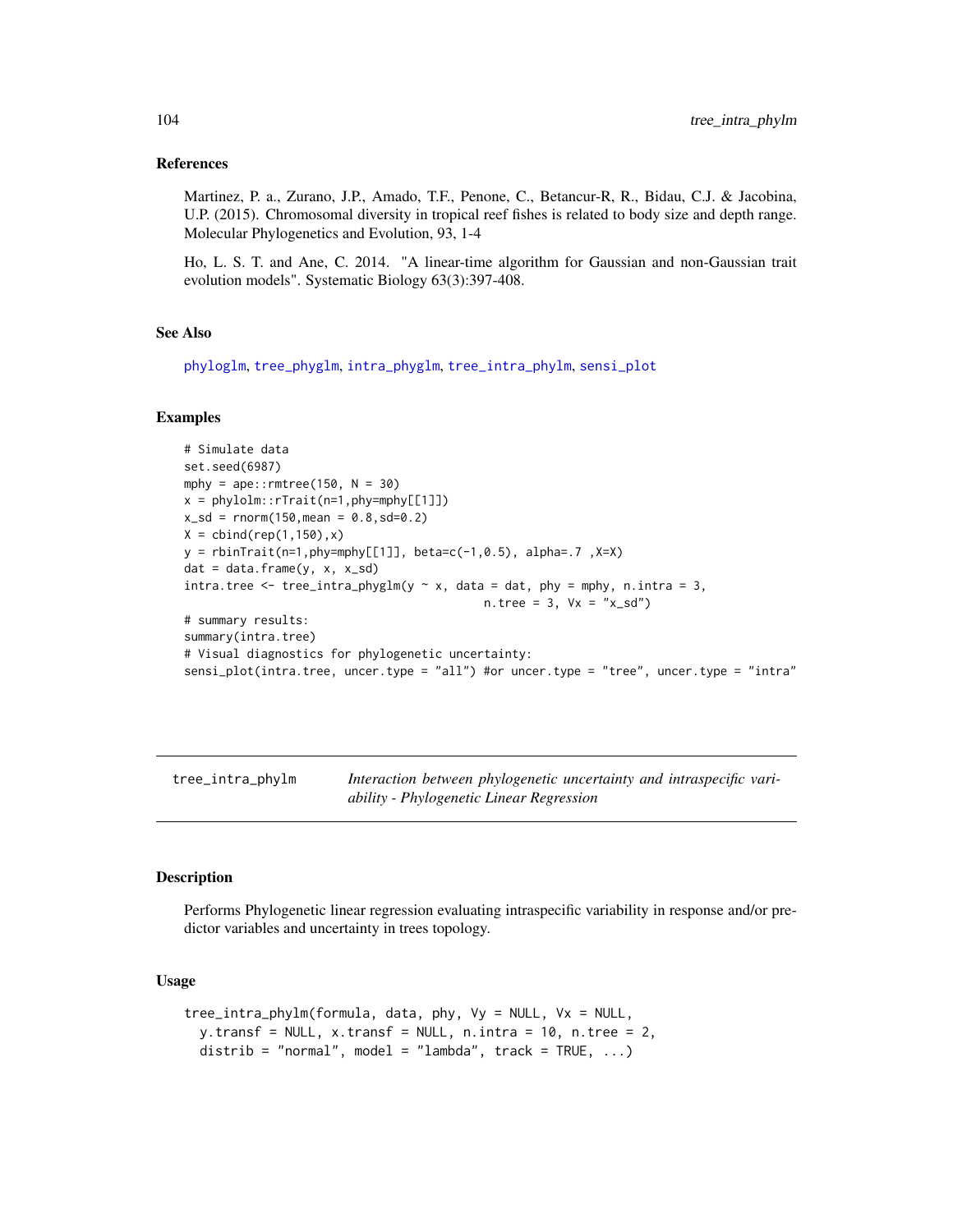## Arguments

| formula   | The model formula: response~predictor.                                                                                                                                                                                                                                                                                                              |
|-----------|-----------------------------------------------------------------------------------------------------------------------------------------------------------------------------------------------------------------------------------------------------------------------------------------------------------------------------------------------------|
| data      | Data frame containing species traits and species names as row names.                                                                                                                                                                                                                                                                                |
| phy       | A phylogeny (class 'phylo', see ?ape).                                                                                                                                                                                                                                                                                                              |
| Vy        | Name of the column containing the standard deviation or the standard error of<br>the response variable. When information is not available for one taxon, the value<br>can be 0 or NA.                                                                                                                                                               |
| <b>Vx</b> | Name of the column containing the standard deviation or the standard error of<br>the predictor variable. When information is not available for one taxon, the<br>value can be 0 or NA                                                                                                                                                               |
| y.transf  | Transformation for the response variable (e.g. log or sqrt). Please use this<br>argument instead of transforming data in the formula directly (see also details<br>below).                                                                                                                                                                          |
| x.transf  | Transformation for the predictor variable (e.g. log or sqrt). Please use this<br>argument instead of transforming data in the formula directly (see also details<br>below).                                                                                                                                                                         |
| n.intra   | Number of times to repeat the analysis generating a random value for response<br>and/or predictor variables. If NULL, $n$ . intra = 30                                                                                                                                                                                                              |
| n.tree    | Number of times to repeat the analysis with n different trees picked randomly in<br>the multiPhylo file. If NULL, $n$ . tree = 2                                                                                                                                                                                                                    |
| distrib   | A character string indicating which distribution to use to generate a random<br>value for the response and/or predictor variables. Default is normal distribution:<br>"normal" (function rnorm). Uniform distribution: "uniform" (runif) Warning:<br>we recommend to use normal distribution with $Vx$ or $Vy =$ standard deviation<br>of the mean. |
| model     | The phylogenetic model to use (see Details). Default is lambda.                                                                                                                                                                                                                                                                                     |
| track     | Print a report tracking function progress (default = TRUE)                                                                                                                                                                                                                                                                                          |
| $\cdots$  | Further arguments to be passed to phylolm                                                                                                                                                                                                                                                                                                           |

# Details

This function fits a phylogenetic linear regression model using  $phy1olm$  to n trees (n.tree), randomly picked in a multiPhylo file. The regression is also repeated n. intra times. At each iteration the function generates a random value for each row in the dataset using the standard deviation or errors supplied and assuming a normal or uniform distribution. To calculate means and se for your raw data, you can use the summarySE function from the package Rmisc.

#' All phylogenetic models from phylolm can be used, i.e. BM, OUfixedRoot, OUrandomRoot, lambda, kappa, delta, EB and trend. See ?phylolm for details.

Currently, this function can only implement simple linear models (i.e. trait predictor). In the future we will implement more complex models.

Output can be visualised using sensi\_plot.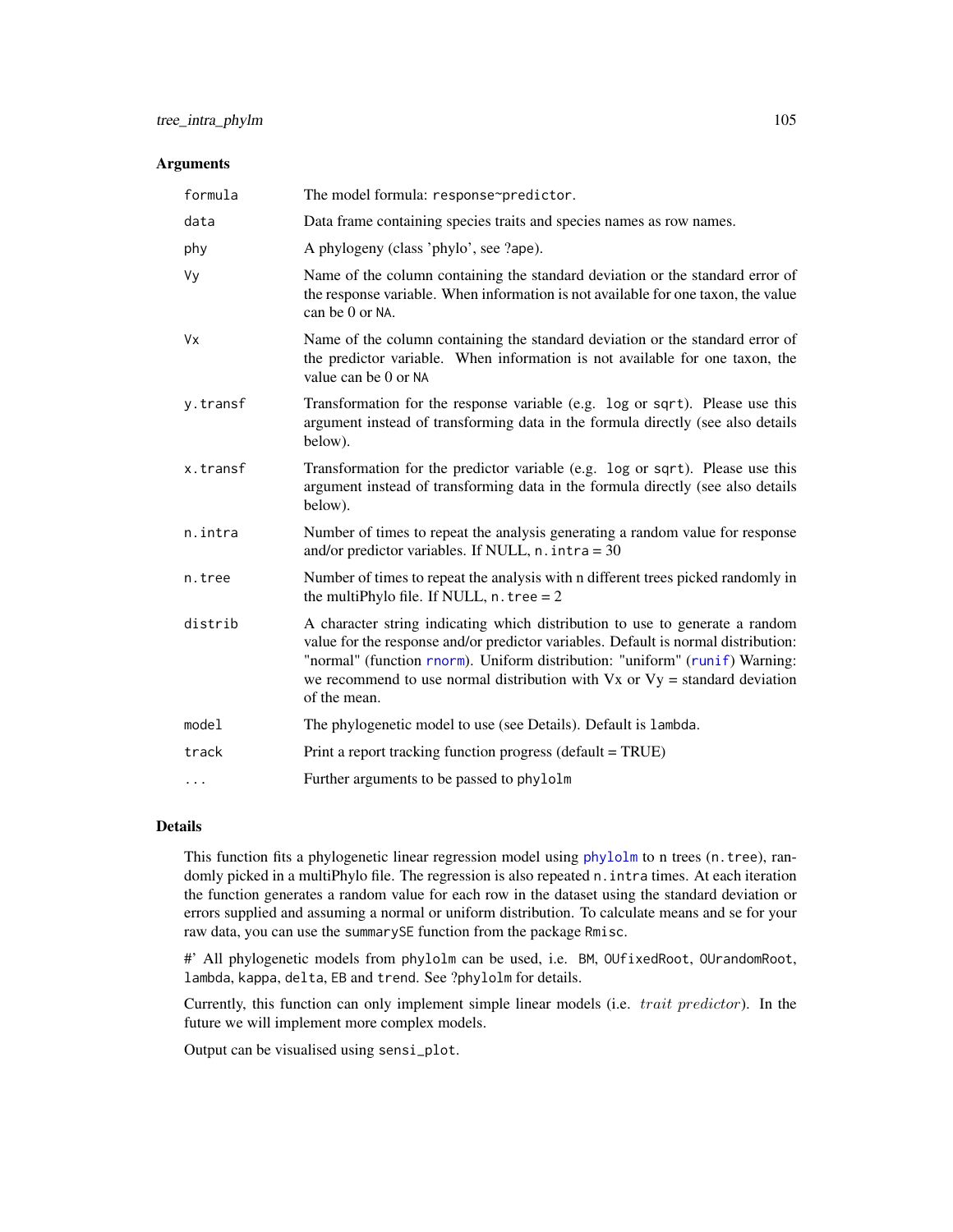### Value

The function tree\_intra\_phylm returns a list with the following components:

formula: The formula

data: Original full dataset

sensi.estimates: Coefficients, aic and the optimised value of the phylogenetic parameter (e.g. lambda) for each regression using a value in the interval of variation and a different phylogenetic tree.

N.obs: Size of the dataset after matching it with tree tips and removing NA's.

stats: Main statistics for model parameters.CI\_low and CI\_high are the lower and upper limits of the 95

all.stats: Complete statistics for model parameters. Fields coded using all describe statistics due to both intraspecific variation and phylogenetic uncertainty. Fields coded using intra describe statistics due to intraspecific variation only. Fields coded using tree describe statistics due to phylogenetic uncertainty only. sd is the standard deviation. CI\_low and CI\_high are the lower and upper limits of the 95

sp.pb: Species that caused problems with data transformation (see details above).

# Warning

When Vy or Vx exceed Y or X, respectively, negative (or null) values can be generated, this might cause problems for data transformation (e.g. log-transformation). In these cases, the function will skip the simulation. This problem can be solved by increasing times, changing the transformation type and/or checking the target species in output\$sp.pb.

# Author(s)

Caterina Penone & Pablo Ariel Martinez

# References

Martinez, P. a., Zurano, J.P., Amado, T.F., Penone, C., Betancur-R, R., Bidau, C.J. & Jacobina, U.P. (2015). Chromosomal diversity in tropical reef fishes is related to body size and depth range. Molecular Phylogenetics and Evolution, 93, 1-4

Ho, L. S. T. and Ane, C. 2014. "A linear-time algorithm for Gaussian and non-Gaussian trait evolution models". Systematic Biology 63(3):397-408.

#### See Also

[phylolm](#page-0-0), [tree\\_phylm](#page-107-0), [intra\\_phylm](#page-38-0), [tree\\_intra\\_phyglm](#page-101-0), [sensi\\_plot](#page-65-0)

# **Examples**

```
# Load data:
data(alien)
# run PGLS accounting for intraspecific and phylogenetic variation:
intra.tree <- tree_intra_phylm(gestaLen ~ adultMass, data = alien$data, phy = alien$phy,
Vy = "SD_gesta", n.intra = 3, n.tree = 3, y.transf = log, x.transf = log)
```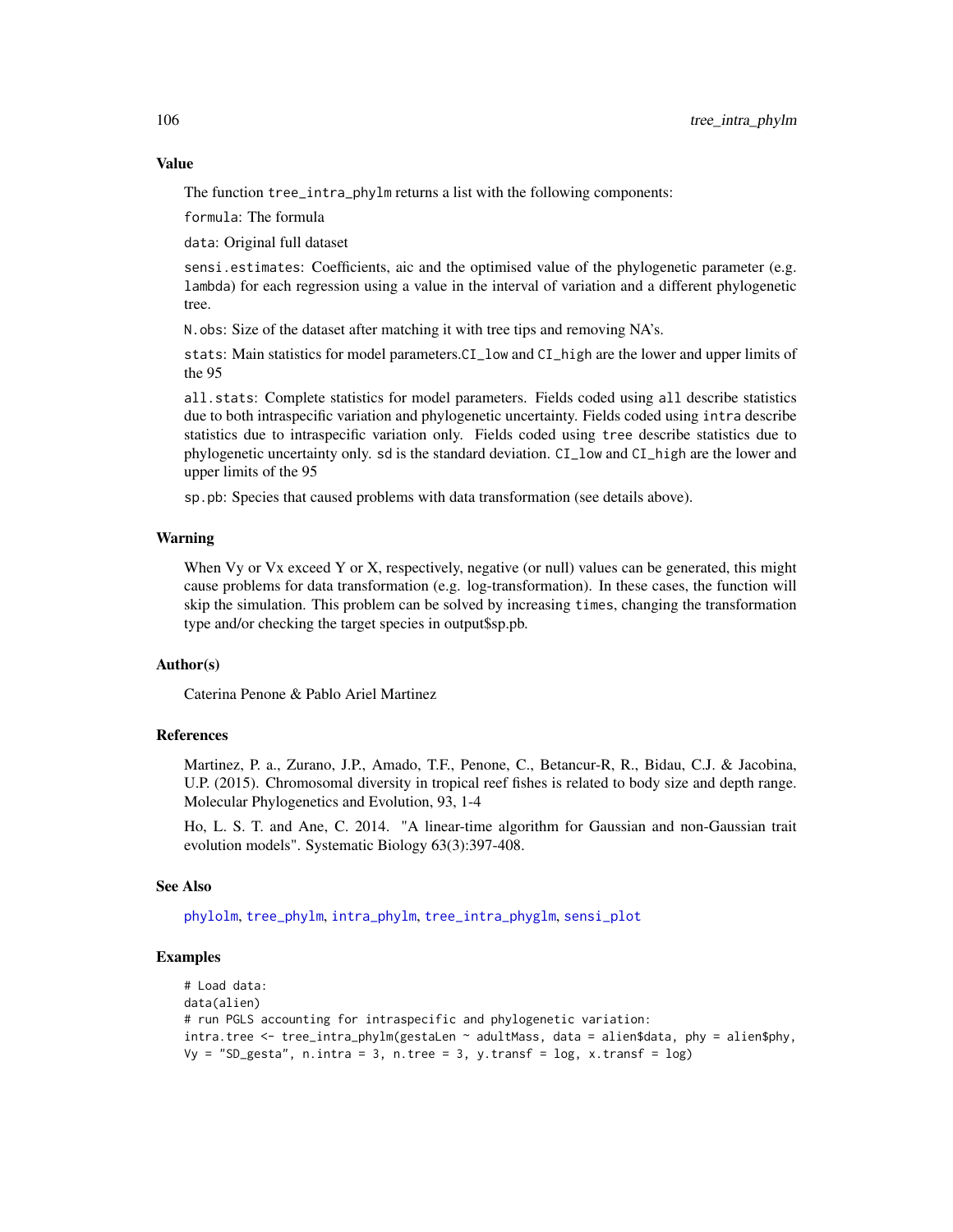```
# To check summary results:
summary(intra.tree)
# Visual diagnostics
sensi_plot(intra.tree, uncer.type = "all") #or uncer.type = "tree", uncer.type = "intra"
```
<span id="page-106-0"></span>tree\_phyglm *Phylogenetic uncertainty - Phylogenetic Logistic Regression*

# Description

Performs Phylogenetic logistic regression evaluating uncertainty in trees topology.

## Usage

```
tree_phyglm(formula, data, phy, n.tree = 2, btol = 50, track = TRUE, \ldots)
```
## Arguments

| formula   | The model formula                                                                                                                |
|-----------|----------------------------------------------------------------------------------------------------------------------------------|
| data      | Data frame containing species traits with species as row names.                                                                  |
| phy       | A phylogeny (class 'multiPhylo', see ?ape).                                                                                      |
| n.tree    | Number of times to repeat the analysis with n different trees picked randomly in<br>the multiPhylo file. If NULL, $n$ . tree = 2 |
| btol      | Bound on searching space. For details see phyloglm.                                                                              |
| track     | Print a report tracking function progress (default = TRUE)                                                                       |
| $\ddotsc$ | Further arguments to be passed to phyloglm                                                                                       |

# Details

This function fits a phylogenetic logistic regression model using [phyloglm](#page-0-0) to n trees, randomly picked in a multiPhylo file.

Currently, this function can only implement simple logistic models (i.e. trait predictor). In the future we will implement more complex models.

Output can be visualised using sensi\_plot.

#### Value

The function tree\_phyglm returns a list with the following components:

formula: The formula

data: Original full dataset

sensi.estimates: Coefficients, aic and the optimised value of the phylogenetic parameter (e.g. lambda) for each regression with a different phylogenetic tree.

N.obs: Size of the dataset after matching it with tree tips and removing NA's.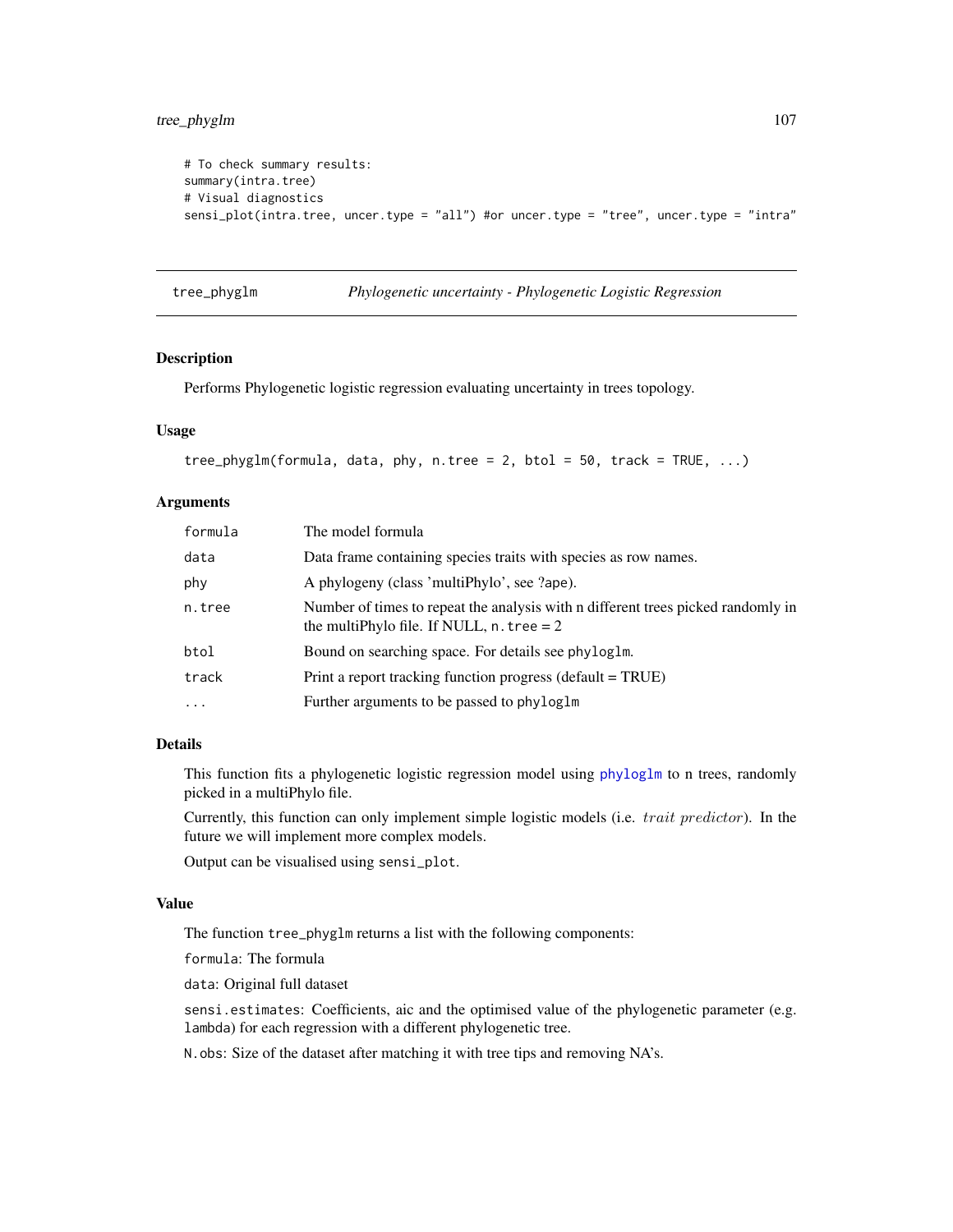stats: Main statistics for model parameters.CI\_low and CI\_high are the lower and upper limits of the 95

all.stats: Complete statistics for model parameters. sd\_intra is the standard deviation due to intraspecific variation. CI\_low and CI\_high are the lower and upper limits of the 95

#### Author(s)

Caterina Penone & Pablo Ariel Martinez

# References

Donoghue, M.J. & Ackerly, D.D. (1996). Phylogenetic Uncertainties and Sensitivity Analyses in Comparative Biology. Philosophical Transactions: Biological Sciences, pp. 1241-1249.

Ho, L. S. T. and Ane, C. 2014. "A linear-time algorithm for Gaussian and non-Gaussian trait evolution models". Systematic Biology 63(3):397-408.

# See Also

[phyloglm](#page-0-0), [sensi\\_plot](#page-65-0),[tree\\_phylm](#page-107-0)

#### Examples

```
### Simulating Data:
set.seed(6987)
mphy = rm tree(150, N = 30)x = rTrain(n=1, phy=mphy[[1]])X = \text{cbind}(\text{rep}(1, 150), x)y =rbinTrait(n=1,phy=mphy[[1]], beta=c(-1,0.5), alpha=.7,X=X)
dat = data.frame(y, x)# Run sensitivity analysis:
tree \leq tree_phyglm(y \sim x, data = dat, phy = mphy, n.tree = 30)
# summary results:
summary(tree)
# Visual diagnostics for phylogenetic uncertainty:
sensi_plot(tree)
```
<span id="page-107-0"></span>tree\_phylm *Phylogenetic uncertainty - Phylogenetic Linear Regression*

### **Description**

Performs Phylogenetic linear regression evaluating uncertainty in trees topology.

## Usage

```
tree_phylm(formula, data, phy, n.tree = 2, model = "lambda", track = TRUE,
  ...)
```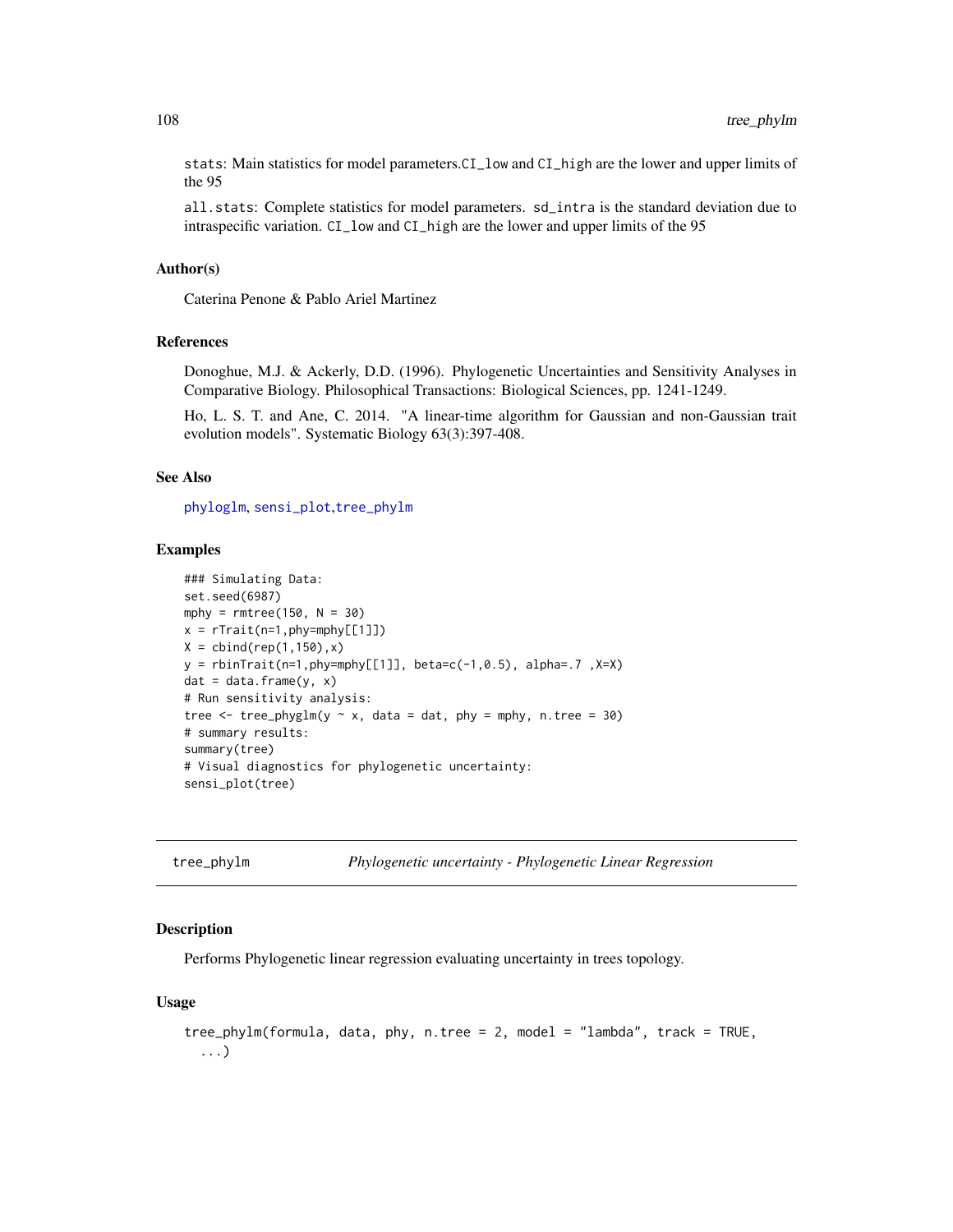# <span id="page-108-0"></span>tree\_phylm 109

#### Arguments

| formula   | The model formula                                                                                                                |
|-----------|----------------------------------------------------------------------------------------------------------------------------------|
| data      | Data frame containing species traits with species as row names.                                                                  |
| phy       | A phylogeny (class 'multiPhylo', see ?ape).                                                                                      |
| n.tree    | Number of times to repeat the analysis with n different trees picked randomly in<br>the multiPhylo file. If NULL, $n$ . tree = 2 |
| model     | The phylogenetic model to use (see Details). Default is lambda.                                                                  |
| track     | Print a report tracking function progress (default = TRUE)                                                                       |
| $\ddotsc$ | Further arguments to be passed to phylolm                                                                                        |

# Details

This function fits a phylogenetic linear regression model using [phylolm](#page-0-0) to n trees, randomly picked in a multiPhylo file.

All phylogenetic models from phylolm can be used, i.e. BM, OUfixedRoot, OUrandomRoot, lambda, kappa, delta, EB and trend. See ?phylolm for details.

Currently, this function can only implement simple linear models (i.e. *trait predictor*). In the future we will implement more complex models.

Output can be visualised using sensi\_plot.

#### Value

The function tree\_phylm returns a list with the following components:

formula: The formula

data: Original full dataset

sensi.estimates: Coefficients, aic and the optimised value of the phylogenetic parameter (e.g. lambda) for each regression with a different phylogenetic tree.

N.obs: Size of the dataset after matching it with tree tips and removing NA's.

stats: Main statistics for model parameters.CI\_low and CI\_high are the lower and upper limits of the 95

all.stats: Complete statistics for model parameters. sd\_intra is the standard deviation due to intraspecific variation. CI\_low and CI\_high are the lower and upper limits of the 95

#### Author(s)

Caterina Penone & Pablo Ariel Martinez

# References

Donoghue, M.J. & Ackerly, D.D. (1996). Phylogenetic Uncertainties and Sensitivity Analyses in Comparative Biology. Philosophical Transactions: Biological Sciences, pp. 1241-1249.

Ho, L. S. T. and Ane, C. 2014. "A linear-time algorithm for Gaussian and non-Gaussian trait evolution models". Systematic Biology 63(3):397-408.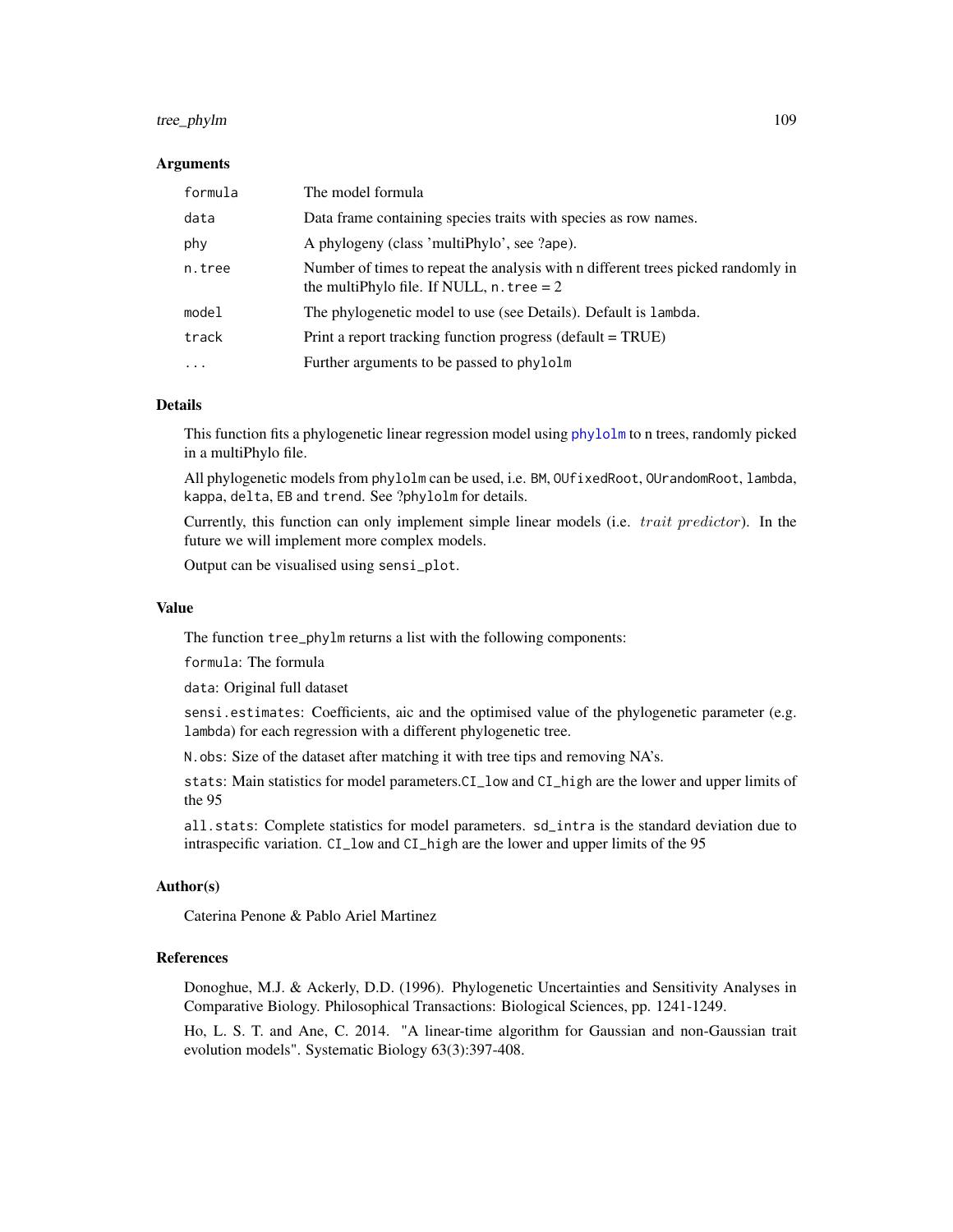# See Also

[phylolm](#page-0-0), [sensi\\_plot](#page-65-0), [tree\\_phyglm](#page-106-0)

### Examples

```
# Load data:
data(alien)
# This analysis needs a multiphylo file:
class(alien$phy)
alien$phy
# run PGLS accounting for phylogenetic uncertain:
tree <- tree_phylm(log(gestaLen) ~ log(adultMass), phy = alien$phy,
data = alien$data, n.tree = 30)
# To check summary results:
summary(tree)
# Visual diagnostics
sensi_plot(tree)
# You can specify which graph to print:
sensi_plot(tree, graphs = 3)
```
tree\_physig *Phylogenetic uncertainty - Phylogenetic signal*

# Description

Performs phylogenetic signal estimates evaluating uncertainty in trees topology.

#### Usage

```
tree_physig(trait.col, data, phy, n.tree = "all", method = "K",
  track = TRUE, ...)
```
### Arguments

| trait.col | The name of a column in the provided data frame with trait to be analyzed (e.g.<br>"Body_mass").                                                                                                                      |
|-----------|-----------------------------------------------------------------------------------------------------------------------------------------------------------------------------------------------------------------------|
| data      | Data frame containing species traits with row names matching tips in phy.                                                                                                                                             |
| phy       | A phylogeny (class 'phylo') matching data.                                                                                                                                                                            |
| n.tree    | Number of times to repeat the analysis with n different trees picked randomly<br>in the multiPhylo file. (If $n$ . tree = "all", phylogenetic signal will be estimated<br>among the all set of trees provided in phy) |
| method    | Method to compute signal: can be "K" or "lambda".                                                                                                                                                                     |
| track     | Print a report tracking function progress (default = TRUE)                                                                                                                                                            |
| $\ddots$  | Further arguments to be passed to phylosig.                                                                                                                                                                           |

<span id="page-109-0"></span>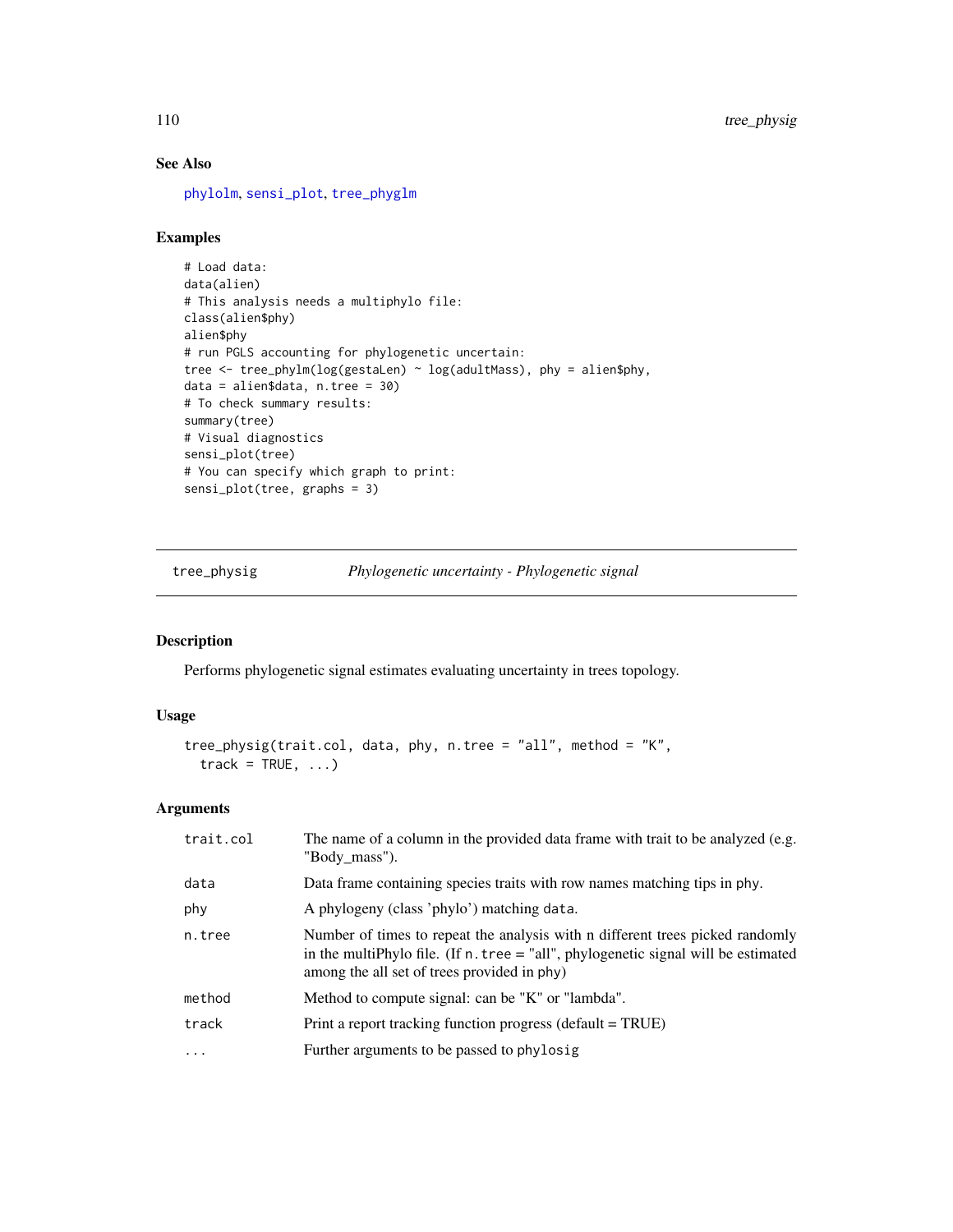### <span id="page-110-0"></span>tree\_physig 111

#### Details

This function estimates phylogenetic signal using [phylosig](#page-0-0) to n trees, randomly picked in a multi-Phylo file.

Output can be visualised using sensi\_plot.

### Value

The function tree\_physig returns a list with the following components:

Trait: Column name of the trait analysed

data: Original full dataset

tree.physig.estimates: Three number, phylogenetic signal estimate (lambda or K) and the pvalue for each run with a different phylogenetic tree.

N.obs: Size of the dataset after matching it with tree tips and removing NA's.

stats: Main statistics for phylogenetic estimates.CI\_low and CI\_high are the lower and upper limits of the 95

#### Note

The argument "se" from [phylosig](#page-0-0) is not available in this function. Use the argument "V" instead with [intra\\_physig](#page-40-0) to indicate the name of the column containing the standard deviation or the standard error of the trait variable instead.

### Author(s)

Caterina Penone & Gustavo Paterno

#### References

Donoghue, M.J. & Ackerly, D.D. (1996). Phylogenetic Uncertainties and Sensitivity Analyses in Comparative Biology. Philosophical Transactions: Biological Sciences, pp. 1241-1249.

Blomberg, S. P., T. Garland Jr., A. R. Ives (2003) Testing for phylogenetic signal in comparative data: Behavioral traits are more labile. Evolution, 57, 717-745.

Pagel, M. (1999) Inferring the historical patterns of biological evolution. Nature, 401, 877-884.

Kamilar, J. M., & Cooper, N. (2013). Phylogenetic signal in primate behaviour, ecology and life history. Philosophical Transactions of the Royal Society B: Biological Sciences, 368: 20120341.

#### See Also

[phylosig](#page-0-0), [tree\\_phylm](#page-107-0),[sensi\\_plot](#page-65-0)

# Examples

```
# Load data:
data(alien)
alien.data<-alien$data
alien.phy<-alien$phy
# Logtransform data
```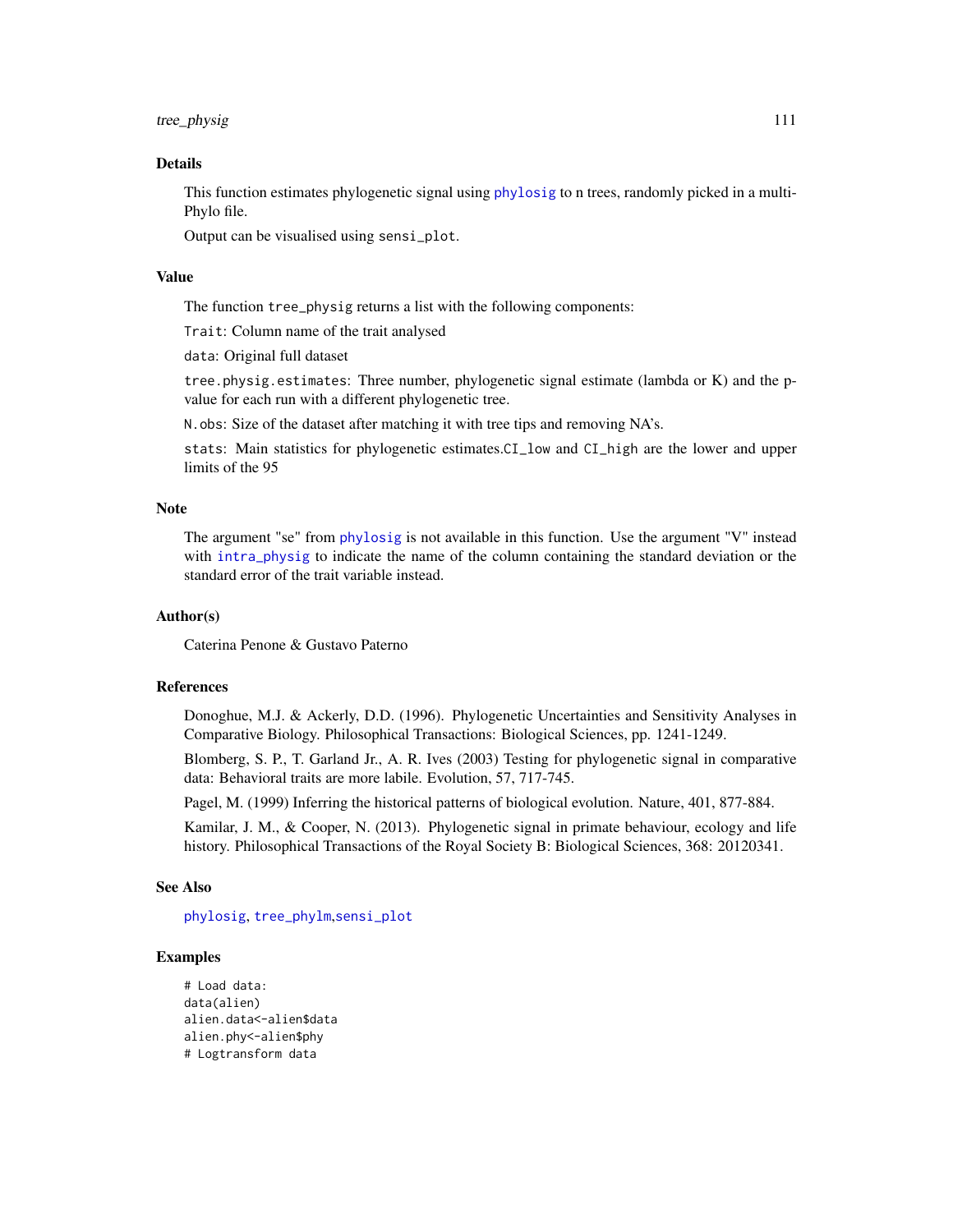```
alien.data$logMass <- log(alien.data$adultMass)
# Run sensitivity analysis:
tree <- tree_physig(trait.col = "logMass", data = alien.data,
phy = alien.php, n.tree = 10)summary(tree)
sensi_plot(tree)
sensi_plot(tree, graphs = 1)
sensi_plot(tree, graphs = 2)
```
<span id="page-111-0"></span>tree\_samp\_phyglm *Interaction between phylogenetic uncertainty and sensitivity to species sampling - Phylogenetic Logistic Regression*

# Description

Performs analyses of sensitivity to species sampling by randomly removing species and detecting the effects on parameter estimates in phylogenetic logistic regression, while evaluating uncertainty in trees topology.

#### Usage

```
tree_samp_phyglm(formula, data, phy, n.sim = 30, n.tree = 2,
 breaks = seq(0.1, 0.5, 0.1), ptol = 50, track = TRUE, ...
```
#### Arguments

| formula  | The model formula                                                                                        |
|----------|----------------------------------------------------------------------------------------------------------|
| data     | Data frame containing species traits with row names matching tips in phy.                                |
| phy      | A phylogeny (class 'phylo') matching data.                                                               |
| n.sim    | The number of times species are randomly deleted for each break.                                         |
| n.tree   | Number of times to repeat the analysis with n different trees picked randomly in<br>the multiPhylo file. |
| breaks   | A vector containing the percentages of species to remove.                                                |
| btol     | Bound on searching space. For details see phyloglm                                                       |
| track    | Print a report tracking function progress (default = TRUE)                                               |
| $\cdots$ | Further arguments to be passed to phyloglm                                                               |

### Details

This function randomly removes a given percentage of species (controlled by breaks) from the full phylogenetic logistic regression, fits a phylogenetic logistic regression model without these species using [phyloglm](#page-0-0), repeats this many times (controlled by times), stores the results and calculates the effects on model parameters. It repeats this operation using n trees, randomly picked in a multiPhylo file.

Only logistic regression using the "logistic\_MPLE"-method from phyloglm is implemented.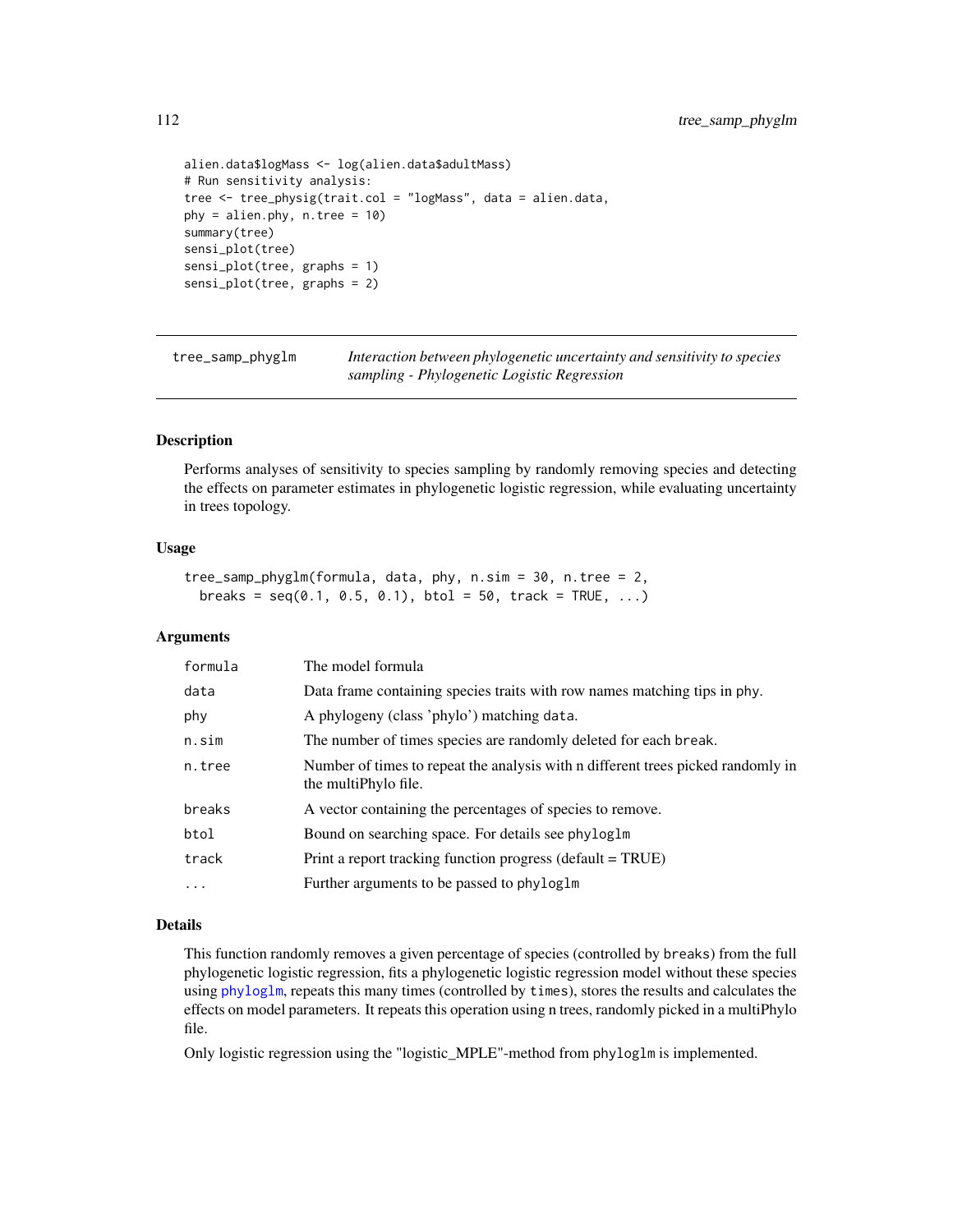<span id="page-112-0"></span>Currently, this function can only implement simple logistic models (i.e. *trait predictor*). In the future we will implement more complex models.

Output can be visualised using sensi\_plot.

# Value

The function samp\_phylm returns a list with the following components:

formula: The formula

full.model.estimates: Coefficients, aic and the optimised value of the phylogenetic parameter (e.g. lambda or kappa) for the full model without deleted species.

sensi.estimates: A data frame with all simulation estimates. Each row represents a model rerun with a given number of species n.remov removed, representing n.percent of the full dataset. Columns report the calculated regression intercept (intercept), difference between simulation intercept and full model intercept (DIFintercept), the percentage of change in intercept compared to the full model (intercept.perc) and intercept p-value (pval.intercept). All these parameters are also reported for the regression slope (DIFestimate etc.). Additionally, model aic value (AIC) and the optimised value (optpar) of the phylogenetic parameter (e.g. kappa or lambda, depending on the phylogenetic model used) are reported. Lastly we reported the standardised difference in intercept (sDIFintercept) and slope (sDIFestimate).

sign.analysis For each break (i.e. each percentage of species removed) this reports the percentage of statistically significant (at  $p<0.05$ ) intercepts (perc. sign. intercept) over all repetitions as well as the percentage of statisticaly significant (at  $p<0.05$ ) slopes (perc.sign.estimate).

data: Original full dataset.

#### Note

Please be aware that dropping species may reduce power to detect significant slopes/intercepts and may partially be responsible for a potential effect of species removal on p-values. Please also consult standardised differences in the (summary) output.

#### Author(s)

Gustavo Paterno, Gijsbert D.A. Werner & Caterina Penone

#### References

Werner, G.D.A., Cornwell, W.K., Sprent, J.I., Kattge, J. & Kiers, E.T. (2014). A single evolutionary innovation drives the deep evolution of symbiotic N2-fixation in angiosperms. Nature Communications, 5, 4087.

#' Ho, L. S. T. and Ane, C. 2014. "A linear-time algorithm for Gaussian and non-Gaussian trait evolution models". Systematic Biology 63(3):397-408.

### See Also

[phyloglm](#page-0-0), [samp\\_phyglm](#page-58-0), [tree\\_phyglm](#page-106-0), [tree\\_samp\\_phylm](#page-113-0),[sensi\\_plot](#page-65-0)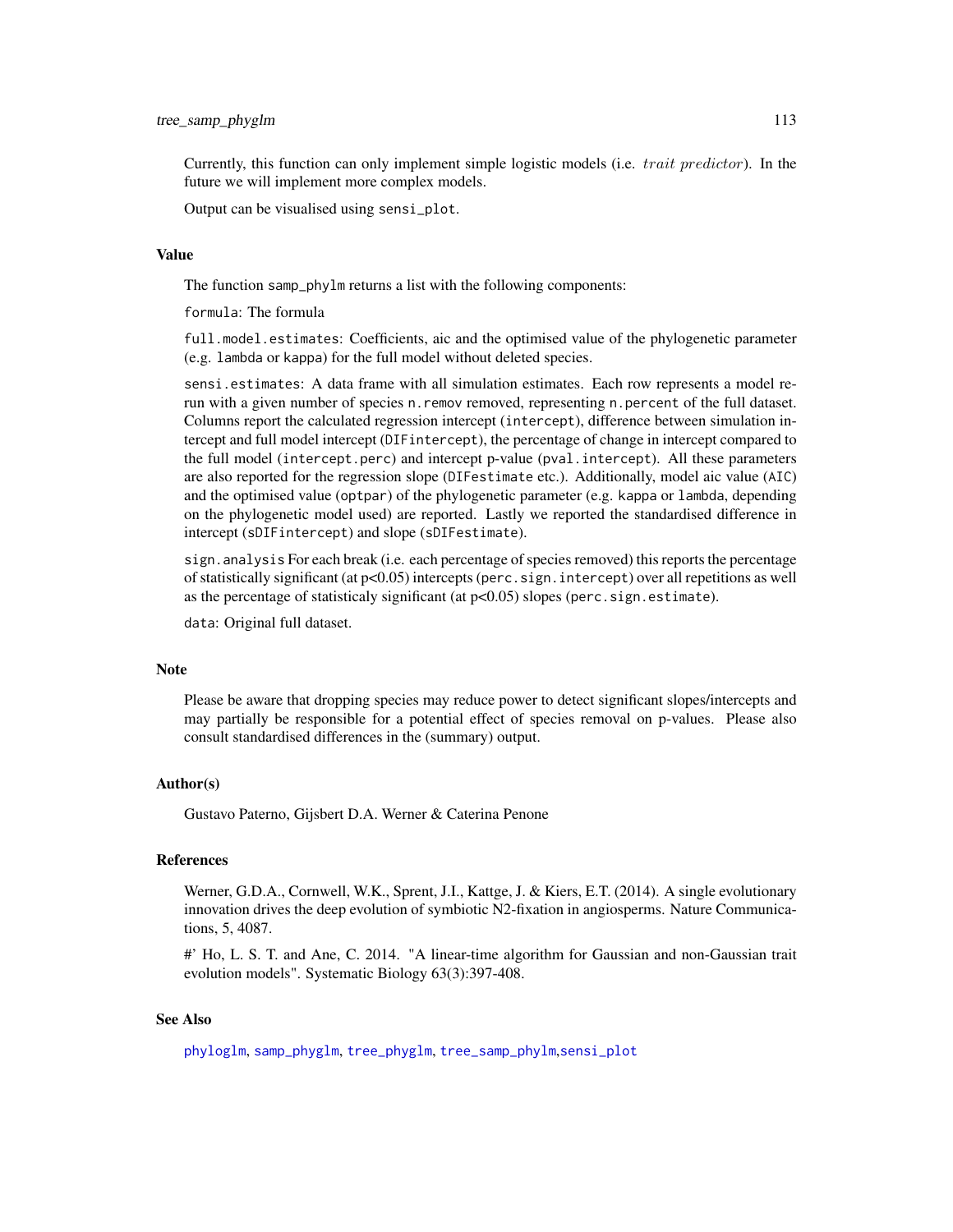### <span id="page-113-1"></span>Examples

```
# Simulate Data:
set.seed(6987)
mphy = rmree(100, N = 30)x = rTrain(n=1, phy=mphy[[1]])X = \text{cbind}(\text{rep}(1, 100), x)y =rbinTrait(n=1,phy=mphy[[1]], beta=c(-1,0.5), alpha=.7,X=X)
dat = data.frame(y, x)# Run sensitivity analysis:
tree_samp <- tree_samp_phyglm(y \sim x, data = dat, phy = mphy, n.tree = 3, n.sim=10)
summary(tree_samp)
sensi_plot(tree_samp)
sensi_plot(tree_samp, graphs = 1)
sensi_plot(tree_samp, graphs = 2)
```
<span id="page-113-0"></span>tree\_samp\_phylm *Interaction between phylogenetic uncertainty and sensitivity to species sampling - Phylogenetic Linear Regression*

### Description

Performs analyses of sensitivity to species sampling by randomly removing species and detecting the effects on parameter estimates in a phylogenetic linear regression, while evaluating uncertainty in trees topology.

# Usage

```
tree_samp_phylm(formula, data, phy, n.sim = 30, n.tree = 2,
 breaks = seq(0.1, 0.5, 0.1), model = "lambda", track = TRUE, ...)
```
### Arguments

| formula  | The model formula                                                                                        |
|----------|----------------------------------------------------------------------------------------------------------|
| data     | Data frame containing species traits with row names matching tips in phy.                                |
| phy      | A phylogeny (class 'phylo') matching data.                                                               |
| n.sim    | The number of times species are randomly deleted for each break.                                         |
| n.tree   | Number of times to repeat the analysis with n different trees picked randomly in<br>the multiPhylo file. |
| breaks   | A vector containing the percentages of species to remove.                                                |
| model    | The phylogenetic model to use (see Details). Default is lambda.                                          |
| track    | Print a report tracking function progress (default = TRUE)                                               |
| $\cdots$ | Further arguments to be passed to phylolm                                                                |
|          |                                                                                                          |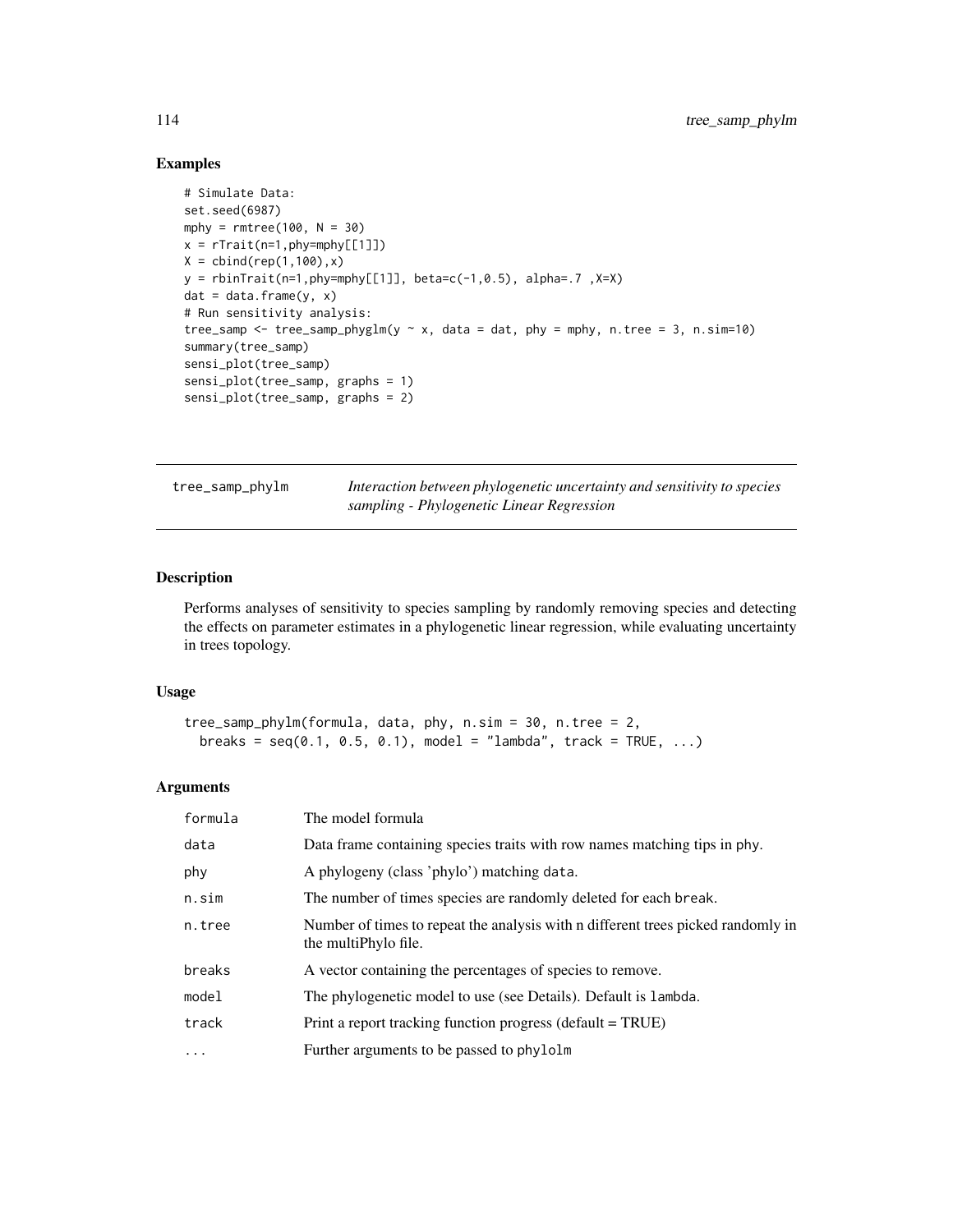#### <span id="page-114-0"></span>Details

This function randomly removes a given percentage of species (controlled by breaks) from the full phylogenetic linear regression, fits a phylogenetic linear regression model without these species using [phylolm](#page-0-0), repeats this many times (controlled by n. sim), stores the results and calculates the effects on model parameters. It repeats this operation using n trees, randomly picked in a multiPhylo file.

All phylogenetic models from phylolm can be used, i.e. BM, OUfixedRoot, OUrandomRoot, lambda, kappa, delta, EB and trend. See ?phylolm for details.

Currently, this function can only implement simple linear models (i.e. trait predictor). In the future we will implement more complex models.

Output can be visualised using sensi\_plot.

#### Value

The function samp\_phylm returns a list with the following components:

formula: The formula

full.model.estimates: Coefficients, aic and the optimised value of the phylogenetic parameter (e.g. lambda or kappa) for the full model without deleted species.

sensi.estimates: A data frame with all simulation estimates. Each row represents a model rerun with a given number of species n. remov removed, representing n. percent of the full dataset. Columns report the calculated regression intercept (intercept), difference between simulation intercept and full model intercept (DIFintercept), the percentage of change in intercept compared to the full model (intercept.perc) and intercept p-value (pval.intercept). All these parameters are also reported for the regression slope (DIFestimate etc.). Additionally, model aic value (AIC) and the optimised value (optpar) of the phylogenetic parameter (e.g. kappa or lambda, depending on the phylogenetic model used) are reported. Lastly we reported the standardised difference in intercept (sDIFintercept) and slope (sDIFestimate).

sign.analysis For each break (i.e. each percentage of species removed) this reports the percentage of statistically significant (at p<0.05) intercepts (perc.sign.intercept) over all repetitions as well as the percentage of statisticaly significant (at  $p<0.05$ ) slopes (perc.sign.estimate).

data: Original full dataset. #' @note Please be aware that dropping species may reduce power to detect significant slopes/intercepts and may partially be responsible for a potential effect of species removal on p-values. Please also consult standardised differences in the (summary) output.

#### Author(s)

Gustavo Paterno, Gijsbert D.A. Werner & Caterina Penone

#### References

Werner, G.D.A., Cornwell, W.K., Sprent, J.I., Kattge, J. & Kiers, E.T. (2014). A single evolutionary innovation drives the deep evolution of symbiotic N2-fixation in angiosperms. Nature Communications, 5, 4087.

Ho, L. S. T. and Ane, C. 2014. "A linear-time algorithm for Gaussian and non-Gaussian trait evolution models". Systematic Biology 63(3):397-408.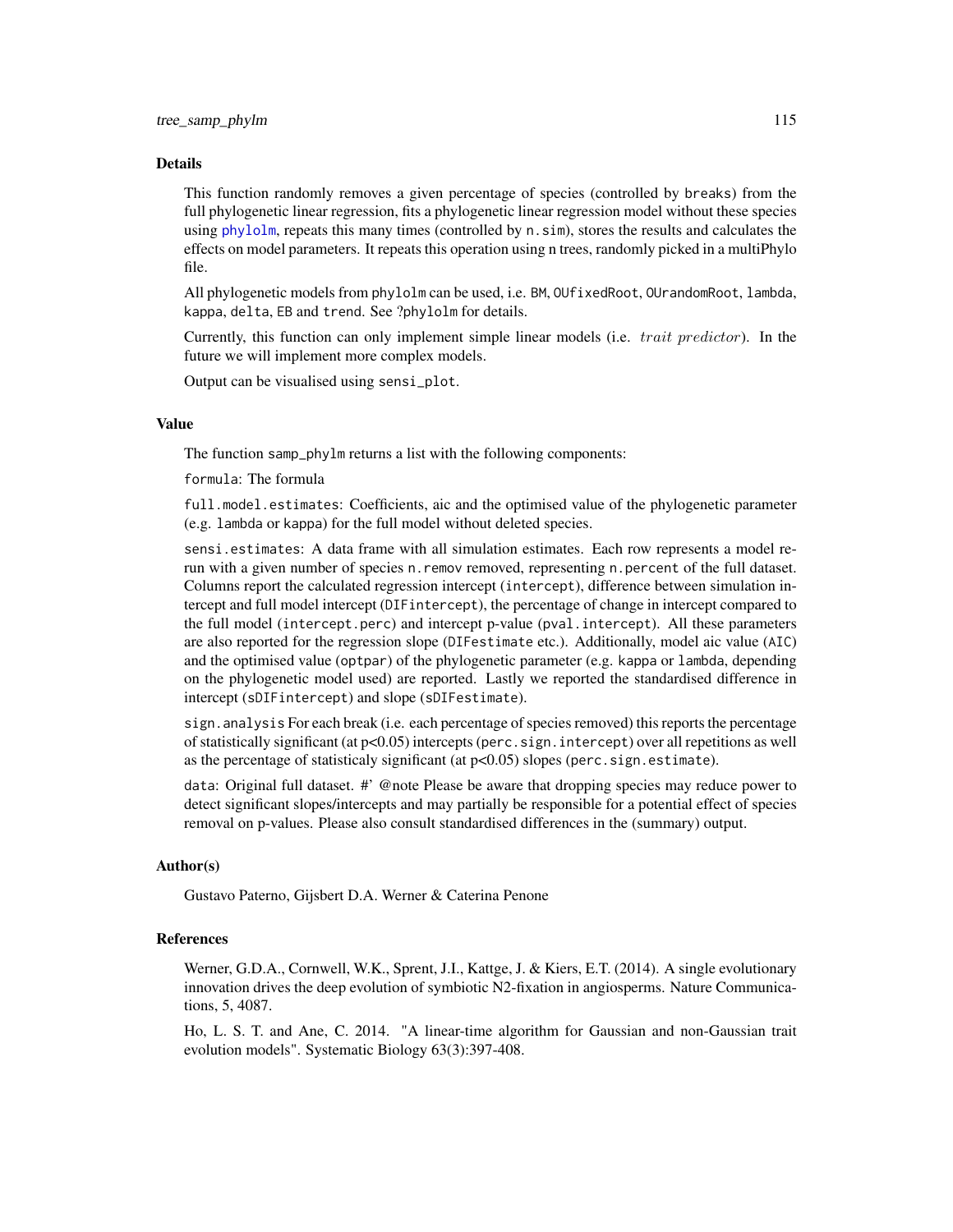# See Also

[phylolm](#page-0-0), [samp\\_phylm](#page-60-0), [tree\\_phylm](#page-107-0),[tree\\_samp\\_phyglm](#page-111-0),[sensi\\_plot](#page-65-0)

# Examples

```
## Not run:
# Load data:
data(alien)
# Run analysis:
samp <- tree_samp_phylm(log(gestaLen) ~ log(adultMass), phy = alien$phy,
                                    data = alien$data, n.tree = 5, n.sim=10)
summary(samp)
head(samp$sensi.estimates)
# Visual diagnostics
sensi_plot(samp)
sensi_plot(samp, graphs = 1)
sensi_plot(samp, graphs = 2)
## End(Not run)
```
<span id="page-115-0"></span>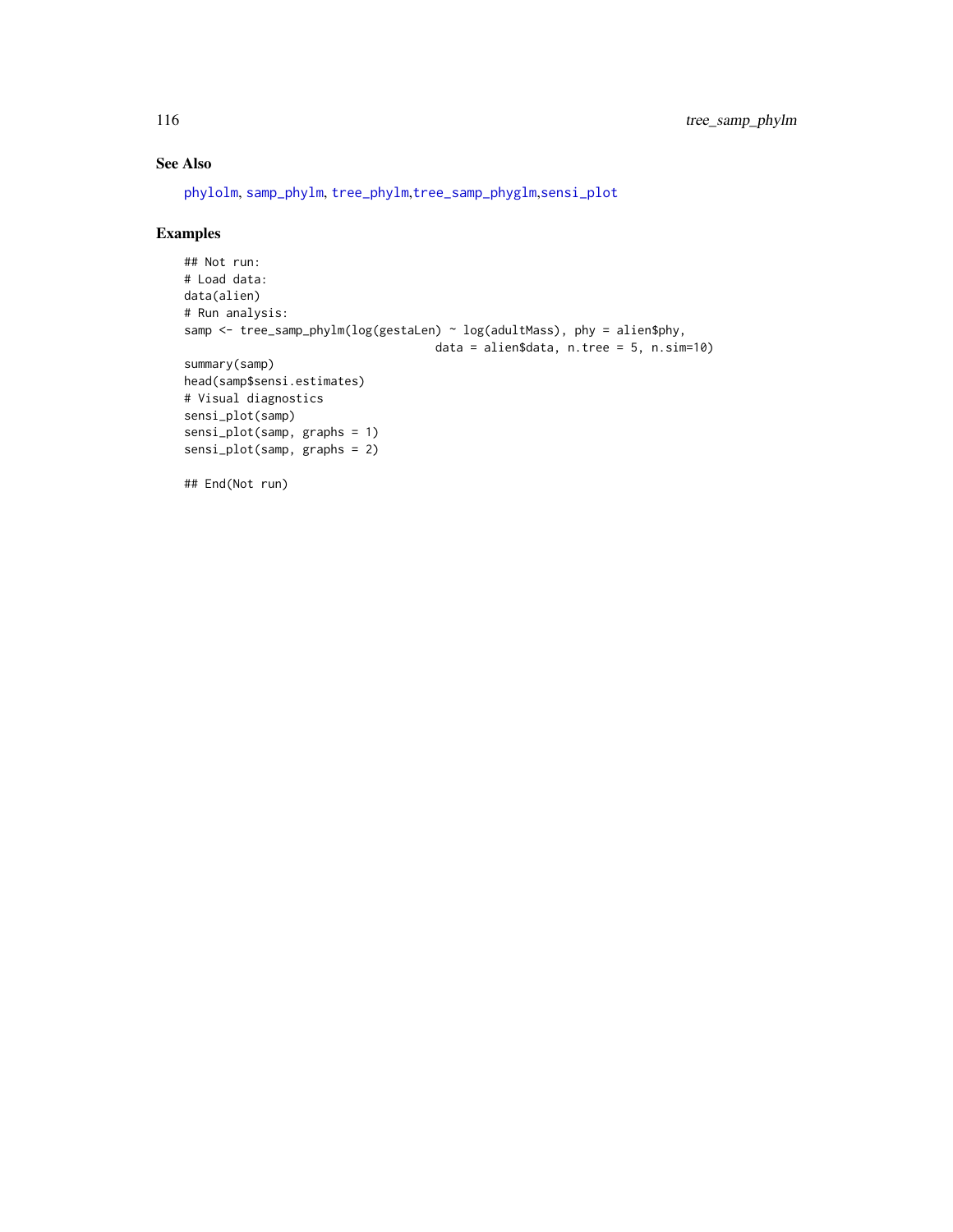# **Index**

```
∗Topic datasets
    alien, 3
    alien.data, 4
    alien.phy, 5
    primates, 52
    primates.data, 53
    primates.phy, 54
alien, 3
alien.data, 4
alien.phy, 5
bd.km, 89
bd.ms, 89
clade_continuous, 6, 72
clade_discrete, 8, 72
clade_phyglm, 10, 14, 29, 49, 91
clade_phylm, 12, 13, 16, 31, 49, 71, 93
clade_physig, 15
fitContinuous, 6, 7, 17, 18, 55, 56, 94, 95
fitDiscrete, 9, 10, 19, 20, 57, 58, 96, 97
ggplot, 67–70, 73–75, 78–82, 84–88
influ_continuous, 17, 74
influ_discrete, 19, 74
influ_phyglm, 12, 21, 24, 34, 60, 99
influ_phylm, 14, 22, 23, 26, 36, 63, 101
influ_physig, 25
intra_clade_phyglm, 27, 31
intra_clade_phylm, 29, 29, 76
intra_influ_phyglm, 32, 36, 77
intra_influ_phylm, 34, 34, 77
intra_phyglm, 29, 34, 37, 45, 49, 104
intra_phylm, 31, 36, 39, 48, 49, 69, 75, 81,
         85, 87, 88, 106
intra_physig, 16, 26, 41, 42, 64, 111
intra_samp_phyglm, 43, 48
intra_samp_phylm, 45, 46
```
match\_dataphy, [48](#page-47-0) miss.phylo.d, [51](#page-50-0) phylo.d, *[51](#page-50-0)* phyloglm, *[11,](#page-10-0) [12](#page-11-0)*, *[22](#page-21-0)*, *[28,](#page-27-0) [29](#page-28-0)*, *[38,](#page-37-0) [39](#page-38-0)*, *[59,](#page-58-1) [60](#page-59-0)*, *[90,](#page-89-0) [91](#page-90-0)*, *[98,](#page-97-0) [99](#page-98-0)*, *[103,](#page-102-0) [104](#page-103-0)*, *[107,](#page-106-1) [108](#page-107-1)*, *[112,](#page-111-1) [113](#page-112-0)* phylolm, *[13,](#page-12-0) [14](#page-13-0)*, *[23,](#page-22-0) [24](#page-23-0)*, *[30,](#page-29-0) [31](#page-30-0)*, *[33](#page-32-0)[–36](#page-35-0)*, *[40,](#page-39-0) [41](#page-40-1)*, *[44,](#page-43-0) [45](#page-44-0)*, *[47,](#page-46-0) [48](#page-47-0)*, *[62,](#page-61-0) [63](#page-62-0)*, *[92,](#page-91-0) [93](#page-92-0)*, *[100,](#page-99-0) [101](#page-100-0)*, *[105,](#page-104-0) [106](#page-105-0)*, *[109,](#page-108-0) [110](#page-109-0)*, *[115,](#page-114-0) [116](#page-115-0)* phylosig, *[15,](#page-14-0) [16](#page-15-0)*, *[25,](#page-24-0) [26](#page-25-0)*, *[42,](#page-41-0) [43](#page-42-0)*, *[63](#page-62-0)[–65](#page-64-0)*, *[67,](#page-66-0) [68](#page-67-0)*, *[111](#page-110-0)* primates, [52](#page-51-0) primates.data, [53](#page-52-0) primates.phy, [54](#page-53-0) rnorm, *[27](#page-26-0)*, *[30](#page-29-0)*, *[32](#page-31-0)*, *[35](#page-34-0)*, *[37](#page-36-0)*, *[40](#page-39-0)*, *[42](#page-41-0)*, *[44](#page-43-0)*, *[46](#page-45-0)*, *[102](#page-101-0)*, *[105](#page-104-0)* runif, *[27](#page-26-0)*, *[30](#page-29-0)*, *[32](#page-31-0)*, *[35](#page-34-0)*, *[37](#page-36-0)*, *[40](#page-39-0)*, *[42](#page-41-0)*, *[44](#page-43-0)*, *[46](#page-45-0)*, *[102](#page-101-0)*, *[105](#page-104-0)* samp\_continuous, [55,](#page-54-0) *[80](#page-79-0)* samp\_discrete, [57,](#page-56-0) *[80](#page-79-0)* samp\_phyglm, *[22](#page-21-0)*, *[45](#page-44-0)*, *[49](#page-48-0)*, [59,](#page-58-1) *[63](#page-62-0)*, *[78,](#page-77-0) [79](#page-78-0)*, *[86](#page-85-0)*, *[113](#page-112-0)* samp\_phylm, *[14](#page-13-0)*, *[24](#page-23-0)*, *[48,](#page-47-0) [49](#page-48-0)*, *[60](#page-59-0)*, [61,](#page-60-1) *[65](#page-64-0)*, *[70](#page-69-0)*, *[78,](#page-77-0) [79](#page-78-0)*, *[86](#page-85-0)*, *[116](#page-115-0)* samp\_physig, [63,](#page-62-0) *[70](#page-69-0)* sensi\_plot, *[12](#page-11-0)*, *[14](#page-13-0)*, *[16](#page-15-0)*, *[22](#page-21-0)*, *[24](#page-23-0)*, *[26](#page-25-0)*, *[29](#page-28-0)*, *[31](#page-30-0)*, *[34](#page-33-0)*, *[36](#page-35-0)*, *[39](#page-38-0)*, *[41](#page-40-1)*, *[43](#page-42-0)*, *[45](#page-44-0)*, *[48](#page-47-0)*, *[60](#page-59-0)*, *[63](#page-62-0)*, *[65](#page-64-0)*, [66,](#page-65-1) *[89](#page-88-0)*, *[91](#page-90-0)*, *[93](#page-92-0)*, *[99](#page-98-0)*, *[101](#page-100-0)*, *[104](#page-103-0)*, *[106](#page-105-0)*, *[108](#page-107-1)*, *[110,](#page-109-0) [111](#page-110-0)*, *[113](#page-112-0)*, *[116](#page-115-0)* sensi\_plot.clade.physig, *[66](#page-65-1)*, [67](#page-66-0) sensi\_plot.influ.physig, *[66](#page-65-1)*, [68](#page-67-0) sensi\_plot.intra.physig, *[66](#page-65-1)*, [69](#page-68-0) sensi\_plot.samp.physig, *[66](#page-65-1)*, [70](#page-69-0) sensi\_plot.sensiClade, *[66](#page-65-1)*, [71](#page-70-0) sensi\_plot.sensiClade.TraitEvol, *[67](#page-66-0)*, [72](#page-71-0) sensi\_plot.sensiInflu, *[66](#page-65-1)*, [73](#page-72-0) sensi\_plot.sensiInflu.TraitEvol, *[67](#page-66-0)*, [74](#page-73-0)